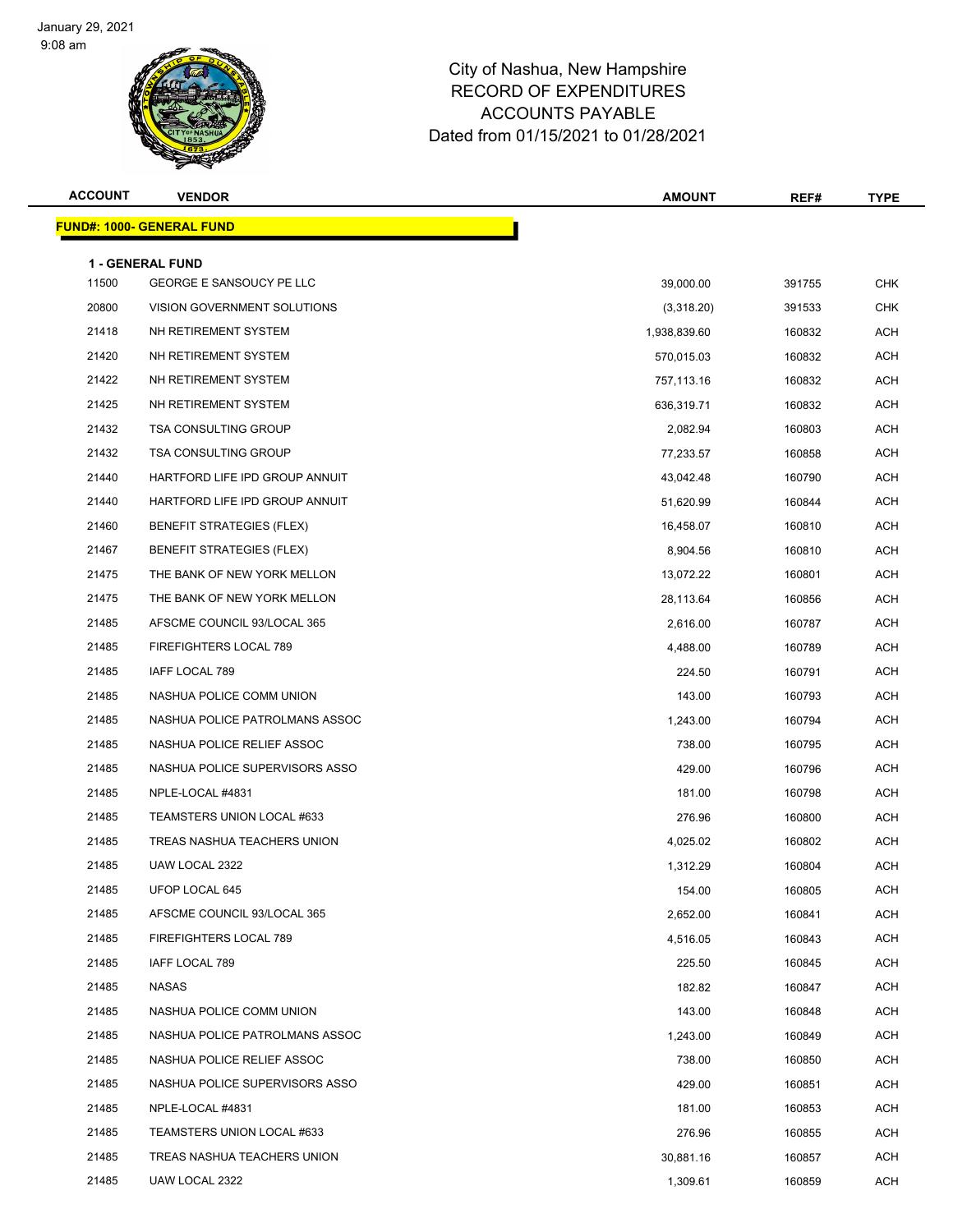

| <b>ACCOUNT</b> | <b>VENDOR</b>                             | <b>AMOUNT</b> | REF#   | <b>TYPE</b> |
|----------------|-------------------------------------------|---------------|--------|-------------|
|                | <b>FUND#: 1000- GENERAL FUND</b>          |               |        |             |
|                |                                           |               |        |             |
| 21485          | <b>1 - GENERAL FUND</b><br>UFOP LOCAL 645 | 154.00        | 160860 | <b>ACH</b>  |
| 21485          | AMERICAN FEDERATION OF TEACHER            | 5.00          | 391385 | <b>CHK</b>  |
| 21485          | AMERICAN FEDERATION OF TEACHER            | 164.00        | 391644 | <b>CHK</b>  |
| 21490          | UNITED WAY OF GREATER NASHUA              | 58.06         | 160806 | ACH         |
| 21490          | UNITED WAY OF GREATER NASHUA              | 219.06        | 160861 | <b>ACH</b>  |
| 21495          | <b>WAGE ASSIGNMENT</b>                    | 300.00        | 160792 | <b>ACH</b>  |
| 21495          | <b>WAGE ASSIGNMENT</b>                    | 259.00        | 160799 | ACH         |
| 21495          | <b>WAGE ASSIGNMENT</b>                    | 300.00        | 160846 | <b>ACH</b>  |
| 21495          | <b>WAGE ASSIGNMENT</b>                    | 259.00        | 160854 | ACH         |
| 21495          | <b>WAGE ASSIGNMENT</b>                    | 1,024.00      | 391386 | <b>CHK</b>  |
| 21495          | <b>WAGE ASSIGNMENT</b>                    | 100.00        | 391387 | <b>CHK</b>  |
| 21495          | <b>WAGE ASSIGNMENT</b>                    | 155.00        | 391388 | CHK         |
| 21495          | <b>WAGE ASSIGNMENT</b>                    | 104.00        | 391389 | <b>CHK</b>  |
| 21495          | <b>WAGE ASSIGNMENT</b>                    | 145.00        | 391390 | <b>CHK</b>  |
| 21495          | <b>WAGE ASSIGNMENT</b>                    | 1,308.21      | 391391 | <b>CHK</b>  |
| 21495          | <b>WAGE ASSIGNMENT</b>                    | 11.54         | 391392 | <b>CHK</b>  |
| 21495          | <b>WAGE ASSIGNMENT</b>                    | 1,024.00      | 391645 | <b>CHK</b>  |
| 21495          | <b>WAGE ASSIGNMENT</b>                    | 100.00        | 391646 | <b>CHK</b>  |
| 21495          | <b>WAGE ASSIGNMENT</b>                    | 479.00        | 391647 | <b>CHK</b>  |
| 21495          | <b>WAGE ASSIGNMENT</b>                    | 155.00        | 391648 | <b>CHK</b>  |
| 21495          | <b>WAGE ASSIGNMENT</b>                    | 104.00        | 391649 | <b>CHK</b>  |
| 21495          | <b>WAGE ASSIGNMENT</b>                    | 145.00        | 391650 | <b>CHK</b>  |
| 21495          | <b>WAGE ASSIGNMENT</b>                    | 1,308.21      | 391651 | <b>CHK</b>  |
| 21495          | <b>WAGE ASSIGNMENT</b>                    | 11.54         | 391652 | <b>CHK</b>  |
| 21538          | NASHUA TEACHERS UNION                     | 59.01         | 160797 | <b>ACH</b>  |
| 21538          | NASHUA TEACHERS UNION                     | 2,509.76      | 160852 | ACH         |
| 21780          | <b>CORELOGIC TAX SERVICE</b>              | 2,797.61      | 391907 | <b>CHK</b>  |
| 21780          | <b>CORELOGIC TAX SERVICE</b>              | 4,005.80      | 391908 | <b>CHK</b>  |
| 21780          | SUMMIT TITLE SERVICES                     | 2,344.83      | 391909 | <b>CHK</b>  |
| 21780          | <b>ACCURATE TITLE</b>                     | 2,818.02      | 391910 | <b>CHK</b>  |
| 21780          | ANGER, GUNTER M &                         | 2,520.62      | 391911 | <b>CHK</b>  |
| 21780          | BILECZ, CHERYL K                          | 2,189.99      | 391912 | CHK         |
| 21780          | <b>BRIGGS, DUANE &amp;</b>                | 997.74        | 391913 | <b>CHK</b>  |
| 21780          | CORELOGIC TAX SERVICE                     | 2,981.34      | 391914 | <b>CHK</b>  |
| 21780          | FRASCA TITLE LLC                          | 4,098.50      | 391915 | CHK         |
| 21780          | GOVINDAIAH, PRAVEEN K M &                 | 9,405.12      | 391916 | <b>CHK</b>  |
| 21780          | MAVIS IRE SUPPLY LLC                      | 839.21        | 391917 | <b>CHK</b>  |
| 21780          | MILLETTE, SEAN J &                        | 4,140.69      | 391918 | <b>CHK</b>  |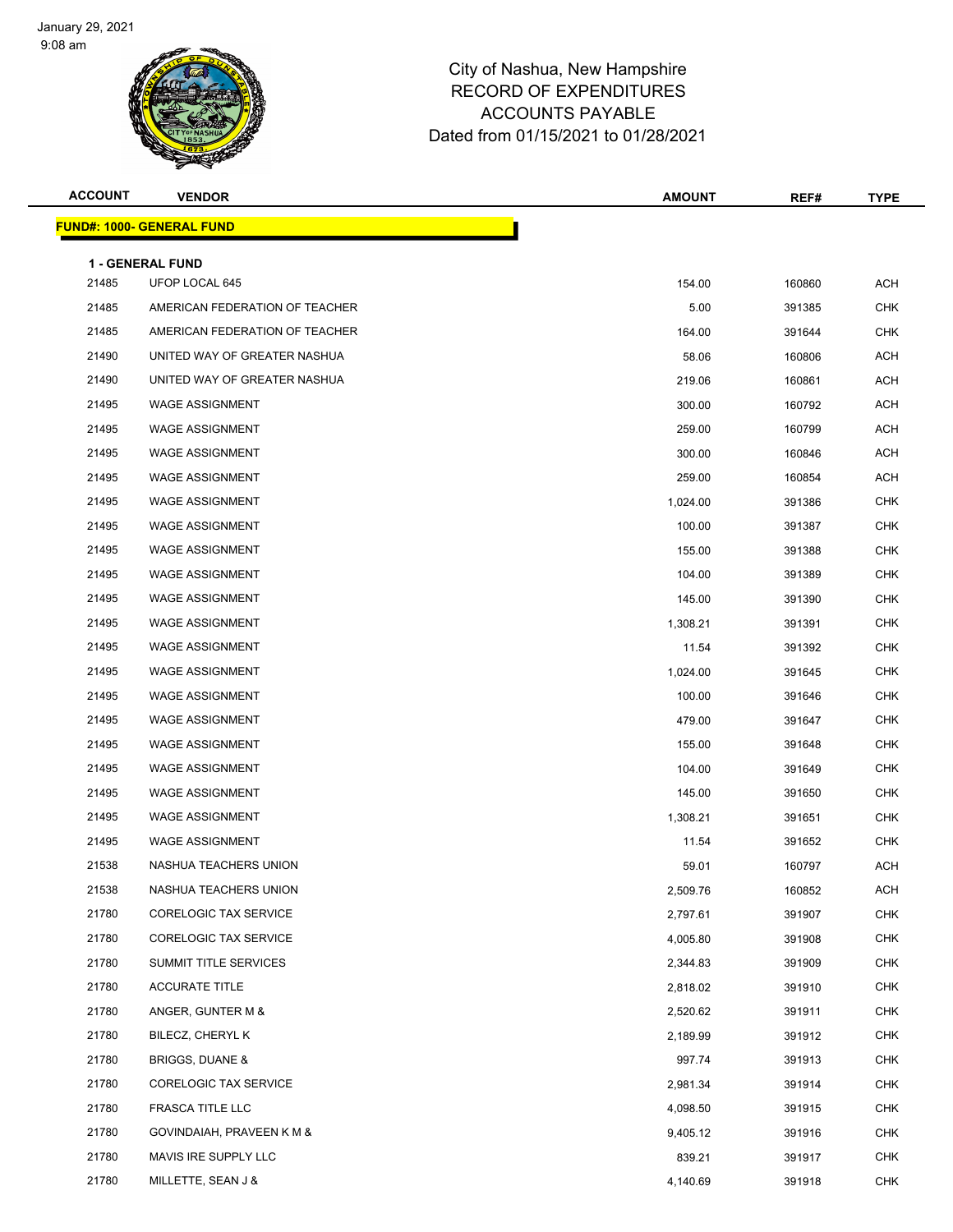

| <b>ACCOUNT</b>     | <b>VENDOR</b>                              | <b>AMOUNT</b>  | REF#   | <b>TYPE</b> |
|--------------------|--------------------------------------------|----------------|--------|-------------|
|                    | <u> FUND#: 1000- GENERAL FUND</u>          |                |        |             |
|                    | 1 - GENERAL FUND                           |                |        |             |
| 21780              | MONARCH TITLE SERVICES, LLC                | 2,340.93       | 391919 | <b>CHK</b>  |
| 21780              | NASHUA WASTEWATER SYSTEM                   | 1,964.83       | 391920 | <b>CHK</b>  |
| 21780              | PHH MORTGAGE SERVICES                      | 3,328.19       | 391921 | <b>CHK</b>  |
| 21780              | <b>SUMMIT TITLE SERVICES</b>               | 3,142.47       | 391922 | <b>CHK</b>  |
| 21780              | TRUDEL, JAMIE &                            | 3,221.06       | 391923 | <b>CHK</b>  |
| 21780              | WELLS FARGO RE TX SVC                      | 1,591.74       | 391924 | <b>CHK</b>  |
| 21921              | STATE OF NH -MV                            | 12,624.96      | 160781 | <b>ACH</b>  |
| 21921              | STATE OF NH-MV                             | 51,248.28      | 160782 | <b>ACH</b>  |
| 21921              | STATE OF NH-MV                             | 31,406.19      | 160783 | <b>ACH</b>  |
| 21921              | STATE OF NH-MV                             | 23,927.30      | 160808 | <b>ACH</b>  |
| 21921              | STATE OF NH-MV                             | 21,415.25      | 160836 | <b>ACH</b>  |
| 21921              | STATE OF NH -MV                            | 20,682.92      | 160837 | <b>ACH</b>  |
| 21921              | STATE OF NH-MV                             | 25,587.25      | 160838 | <b>ACH</b>  |
| 21921              | STATE OF NH-MV                             | 19,751.56      | 160839 | <b>ACH</b>  |
| 21921              | STATE OF NH-MV                             | 20,584.59      | 160863 | ACH         |
|                    | TOTAL 1 - GENERAL FUND                     | \$4,529,525.02 |        |             |
| <b>101 - MAYOR</b> |                                            |                |        |             |
| 55200              | MUNICIPAL MANAGEMENT                       | 110.00         | 391781 | <b>CHK</b>  |
| 61100              | <b>CHERYL LINDNER</b>                      | 47.33          | 160881 | <b>ACH</b>  |
|                    | <b>TOTAL 101 - MAYOR</b>                   | \$157.33       |        |             |
| <b>103 - LEGAL</b> |                                            |                |        |             |
| 61100              | MONADNOCK MTN SPRING WATER                 | 31.75          | 391491 | <b>CHK</b>  |
| 61807              | MATTHEW BENDER & CO INC                    | 208.10         | 391486 | <b>CHK</b>  |
| 61807              | THOMPSON-REUTERS                           | 297.00         | 391813 | <b>CHK</b>  |
|                    | <b>TOTAL 103 - LEGAL</b>                   | \$536.85       |        |             |
|                    | 107 - CITY CLERK                           |                |        |             |
| 61100              | WB MASON CO INC                            | 72.63          | 391536 | <b>CHK</b>  |
|                    | .<br><b>TOTAL 107 - CITY CLERK</b>         | \$72.63        |        |             |
|                    | <b>110 - ARLINGTON ST COMMUNITY CENTER</b> |                |        |             |
| 61100              | <b>MEGAN CARON</b>                         | 706.79         | 160869 | <b>ACH</b>  |
| 61100              | WB MASON CO INC                            | 68.62          | 391819 | <b>CHK</b>  |
|                    | TOTAL 110 - ARLINGTON ST COMMUNITY CENTER  | \$775.41       |        |             |
|                    |                                            |                |        |             |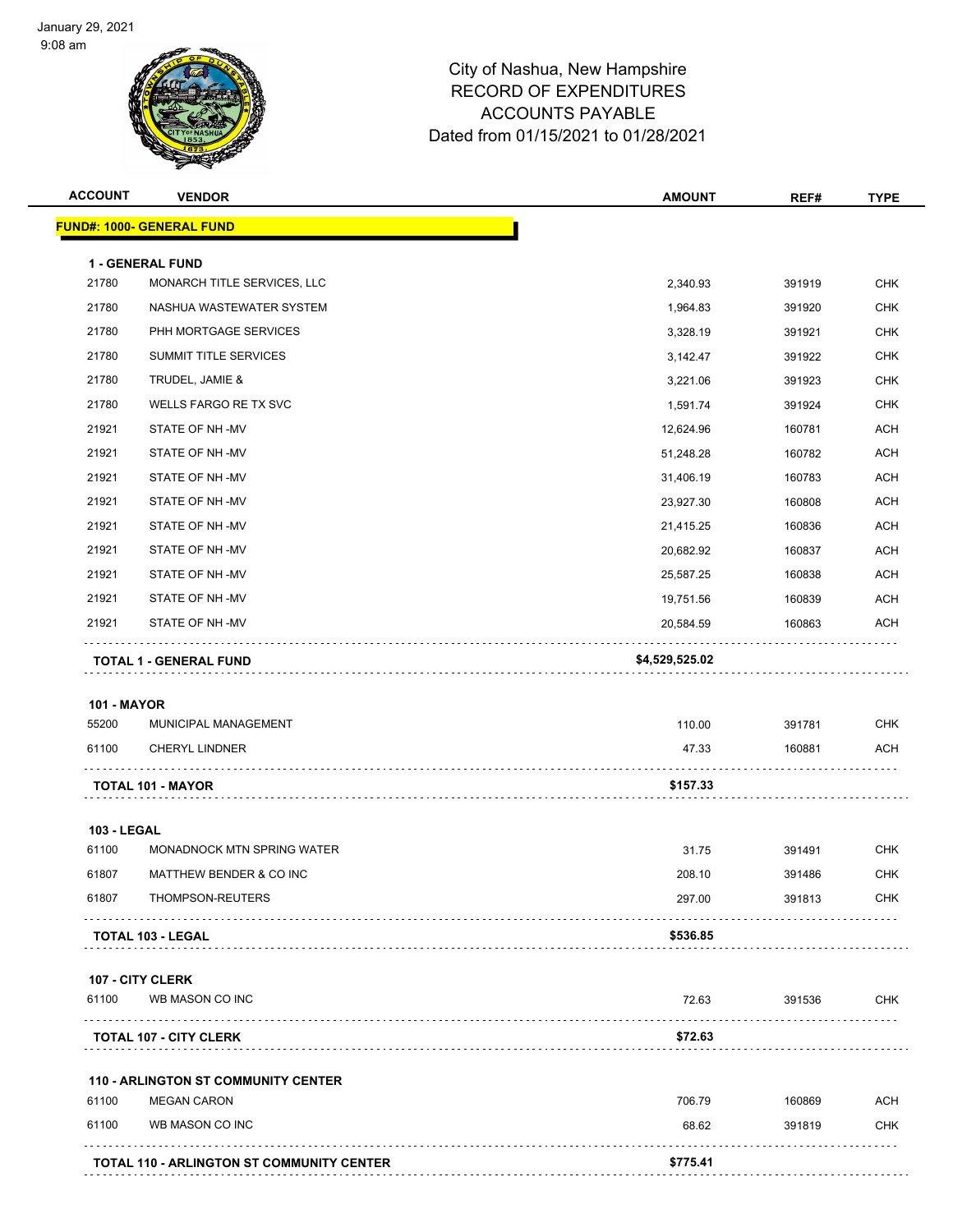

| <b>ACCOUNT</b> | <b>VENDOR</b>                                                 | <b>AMOUNT</b>   | REF#             | <b>TYPE</b>              |
|----------------|---------------------------------------------------------------|-----------------|------------------|--------------------------|
|                | <u> FUND#: 1000- GENERAL FUND</u>                             |                 |                  |                          |
|                | <b>111 - HUMAN RESOURCES</b>                                  |                 |                  |                          |
| 61100          | WB MASON CO INC                                               | 16.99           | 391819           | <b>CHK</b>               |
|                | <b>TOTAL 111 - HUMAN RESOURCES</b>                            | \$16.99         |                  |                          |
|                | <b>120 - TELECOMMUNICATIONS</b>                               |                 |                  |                          |
| 55109          | CONSOLIDATED COMMUNICATIONS                                   | 97.96           | 391404           | <b>CHK</b>               |
| 55109          | CONSOLIDATED COMMUNICATIONS                                   | 1,074.58        | 391405           | <b>CHK</b>               |
| 55109          | <b>FIRSTLIGHT</b>                                             | 2,020.96        | 391409           | <b>CHK</b>               |
| 55109          | CONSOLIDATED COMMUNICATIONS                                   | 2,109.49        | 391668           | <b>CHK</b>               |
| 55109          | <b>WINDSTREAM</b>                                             | 2,279.59        | 391704           | <b>CHK</b>               |
| 55109          | <b>WINDSTREAM</b>                                             | 684.15          | 391705           | <b>CHK</b>               |
| 55118          | AT & T MOBILITY                                               | 129.69          | 391664           | <b>CHK</b>               |
| 55118          | <b>COMCAST</b>                                                | 100.27          | 391934           | <b>CHK</b>               |
|                |                                                               |                 |                  |                          |
|                | TOTAL 120 - TELECOMMUNICATIONS                                | \$8,496.69      |                  |                          |
|                | <b>122 - INFORMATION TECHNOLOGY</b>                           |                 |                  |                          |
| 54400          | JOHNSON CONTROLS SECURITY                                     | 342.00          | 391479           | <b>CHK</b>               |
| 54400          | JOHNSON CONTROLS SECURITY                                     | 375.50          | 391770           | <b>CHK</b>               |
| 54407          | <b>CUSTOM COMPUTER SPECIALIST INC</b>                         | 37,806.90       | 391746           | <b>CHK</b>               |
| 54414          | INTERWARE DEVELOPMENT CO INC                                  | 1,620.00        | 160819           | <b>ACH</b>               |
| 54421          | CONWAY TECHNOLOGY GROUP                                       | 1,635.00        | 391448           | <b>CHK</b>               |
| 54421          | CONWAY TECHNOLOGY GROUP                                       | 415.74          | 391743           | <b>CHK</b>               |
| 54487          | AMAZON CAPITAL SERV (CITY ACH)                                | 96.79           | 160864           | <b>ACH</b>               |
| 54828          | US BANK EQUIPMENT FINANCE                                     | 2,813.35        | 391531           | <b>CHK</b>               |
| 55118          | VERIZON WIRELESS-842015493                                    | 80.02           | 391429           | CHK                      |
| 71221          | AMAZON CAPITAL SERV (CITY ACH)                                | 438.00          | 160809           | ACH                      |
| 71221          | AMAZON CAPITAL SERV (CITY ACH)                                | 104.35          | 160864           | <b>ACH</b>               |
| 71228          | <b>KRONOS INCORPORATED</b>                                    | 2,175.00        | 160879           | <b>ACH</b>               |
|                | <b>TOTAL 122 - INFORMATION TECHNOLOGY</b>                     | \$47,902.65     |                  |                          |
|                |                                                               |                 |                  |                          |
| 42200          | <b>126 - FINANCIAL SERVICES</b><br>CHOICE BENEFITS OF AMERICA | 394.20          | 391447           | <b>CHK</b>               |
| 42200          | NANCY MACKAY                                                  | 116.40          | 391483           | <b>CHK</b>               |
| 42200          | THOMAS MCDONNELL                                              | 22.00           | 391488           | <b>CHK</b>               |
|                |                                                               |                 |                  |                          |
|                | JOAO B ROCHA-FILHO                                            | 154.00          | 391506           | <b>CHK</b>               |
| 42200          |                                                               |                 |                  |                          |
| 42200<br>42200 | <b>RICK JAMES SMART</b><br><b>MARK R TOLLICK</b>              | 96.00<br>236.00 | 391515<br>391529 | <b>CHK</b><br><b>CHK</b> |

DAVID S BOMBARD 38.00 391728 CHK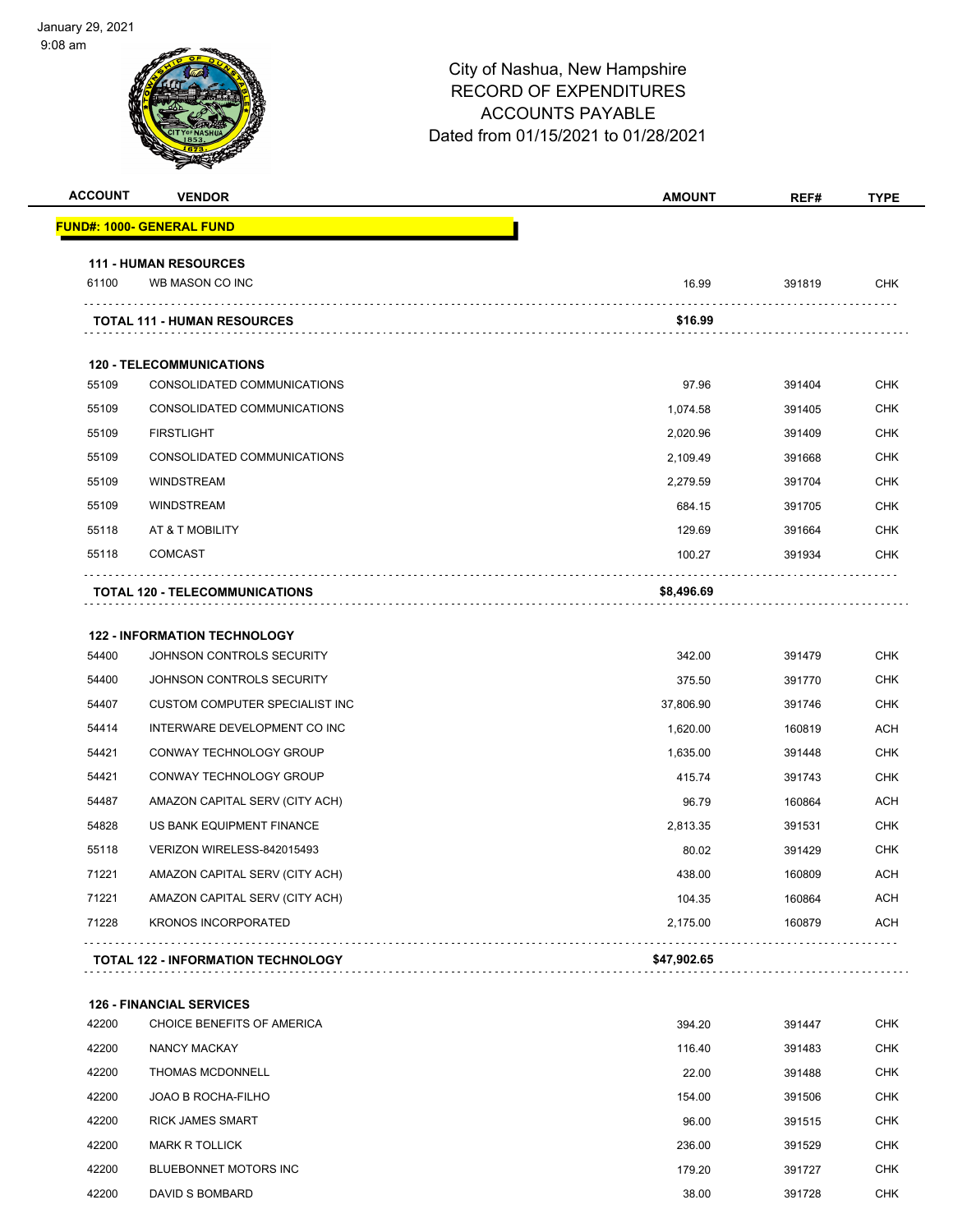

| <b>ACCOUNT</b> | <b>VENDOR</b>                                            | <b>AMOUNT</b> | REF#   | <b>TYPE</b> |
|----------------|----------------------------------------------------------|---------------|--------|-------------|
|                | <b>FUND#: 1000- GENERAL FUND</b>                         |               |        |             |
|                |                                                          |               |        |             |
| 42200          | <b>126 - FINANCIAL SERVICES</b><br>CASTROS BACK ROOM INC | 20.00         | 391735 | <b>CHK</b>  |
| 42200          | RAYMOND C COAN JR                                        | 141.00        | 391742 | <b>CHK</b>  |
| 42200          | <b>CROWN LINEN SERVICE</b>                               | 393.20        | 391745 | <b>CHK</b>  |
| 42200          | <b>ARTHUR KOBS</b>                                       | 10.00         | 391772 | <b>CHK</b>  |
| 42200          | M2 TECHNOLOGIES INC                                      |               |        | <b>CHK</b>  |
|                |                                                          | 494.20        | 391775 |             |
| 42200          | <b>LAURA MESSNER</b>                                     | 101.20        | 391780 | <b>CHK</b>  |
| 53452          | <b>LEDDY GROUP</b>                                       | 960.00        | 160880 | <b>ACH</b>  |
| 53467          | <b>MAILINGS UNLIMITED</b>                                | 1,276.63      | 160825 | <b>ACH</b>  |
| 55607          | <b>MAILINGS UNLIMITED</b>                                | (125.93)      | 160825 | <b>ACH</b>  |
| 61100          | <b>MARILYN SMITH</b>                                     | 299.99        | 391398 | <b>CHK</b>  |
|                | <b>TOTAL 126 - FINANCIAL SERVICES</b>                    | \$4,806.09    |        |             |
|                |                                                          |               |        |             |
|                | <b>129 - CITY BUILDINGS</b>                              |               |        |             |
| 54100          | <b>BURKE STREET NASHUA LLC</b>                           | 86.58         | 391443 | <b>CHK</b>  |
| 54100          | EVERSOUCE-POWER SUPPLY                                   | 6,672.36      | 391669 | <b>CHK</b>  |
| 54100          | <b>EVERSOURCE</b>                                        | 5,045.76      | 391670 | <b>CHK</b>  |
| 54114          | <b>LIBERTY UTILITIES - NH</b>                            | 1,099.86      | 391415 | <b>CHK</b>  |
| 54114          | <b>LIBERTY UTILITIES - NH</b>                            | 769.84        | 391416 | <b>CHK</b>  |
| 54114          | SPRAGUE RESOURCES LP                                     | 1,963.19      | 391518 | <b>CHK</b>  |
| 54114          | <b>LIBERTY UTILITIES - NH</b>                            | 193.31        | 391672 | <b>CHK</b>  |
| 54114          | <b>LIBERTY UTILITIES - NH</b>                            | 875.61        | 391673 | <b>CHK</b>  |
| 54114          | <b>LIBERTY UTILITIES - NH</b>                            | 976.41        | 391675 | <b>CHK</b>  |
| 54141          | PENNICHUCK WATER WORKS INC                               | 1,036.58      | 391693 | <b>CHK</b>  |
| 54280          | M & M ELECTRICAL SUPPLY CO INC                           | 106.54        | 160824 | <b>ACH</b>  |
| 54280          | F W WEBB COMPANY                                         | 245.88        | 391457 | <b>CHK</b>  |
| 54280          | NASHUA WALLPAPER CO INC                                  | 146.50        | 391492 | <b>CHK</b>  |
| 54280          | POWER UP GENERATOR SERVICE CO                            | 292.13        | 391503 | <b>CHK</b>  |
| 54280          | BAIN PEST CONTROL SERVICE INC                            | 75.00         | 391719 | <b>CHK</b>  |

| <b>130 - PURCHASING</b> |      |
|-------------------------|------|
| 55500                   | MAAO |

| 55500 | <b>MAAO</b>   | 200.00 | 391776 | <b>CHK</b> |
|-------|---------------|--------|--------|------------|
| 55500 | THE TELEGRAPH | 293.60 | 391812 | CHK        |
| 55699 | SHRED-IT USA  | 83.08  | 391694 | CHK        |

**TOTAL 129 - CITY BUILDINGS \$21,364.16**

54280 DMS PLUMBING & HEATING LLC **1,200.00** 1,200.00 391748 CHK HAJOCA CORPORATION 6.75 391762 CHK HOME DEPOT CREDIT SERVICE 3065 9.98 391764 CHK ATKINSON CARPET & FLOORING 561.88 391716 CHK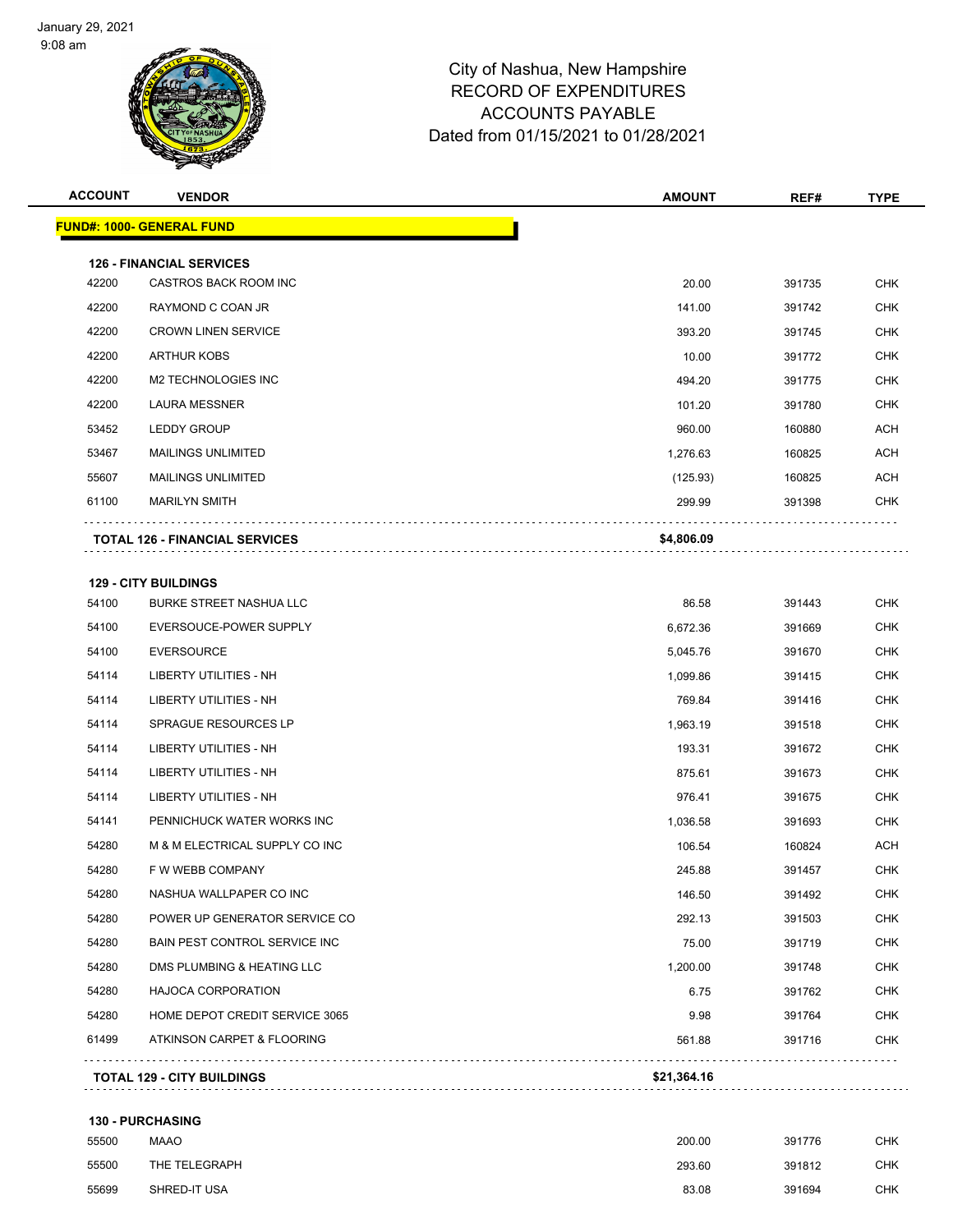

| <b>ACCOUNT</b>        | <b>VENDOR</b>                                                             | <b>AMOUNT</b> | REF#   | <b>TYPE</b> |
|-----------------------|---------------------------------------------------------------------------|---------------|--------|-------------|
|                       | <u> FUND#: 1000- GENERAL FUND</u>                                         |               |        |             |
|                       | <b>130 - PURCHASING</b>                                                   |               |        |             |
| 61295                 | TREASURER STATE OF NH                                                     | 477.54        | 391427 | <b>CHK</b>  |
|                       | .<br><b>TOTAL 130 - PURCHASING</b>                                        | \$1,054.22    |        |             |
|                       | 132 - ASSESSING                                                           |               |        |             |
| 61100                 | WB MASON CO INC                                                           | 14.76         | 391819 | <b>CHK</b>  |
| 61830                 | <b>COSTAR REALTY INFORMATION</b>                                          | 680.26        | 391449 | <b>CHK</b>  |
|                       | <b>TOTAL 132 - ASSESSING</b>                                              | \$695.02      |        |             |
|                       | <b>142 - WOODLAWN CEMETERY</b>                                            |               |        |             |
| 54107                 | MCLAUGHLIN OIL CO                                                         | 388.52        | 391489 | <b>CHK</b>  |
| 54107                 | MCLAUGHLIN OIL CO                                                         | 239.87        | 391779 | <b>CHK</b>  |
| 54114                 | SPRAGUE RESOURCES LP                                                      | 349.04        | 391518 | <b>CHK</b>  |
| 54280                 | AMAZON CAPITAL SERV (CITY ACH)                                            | 118.00        | 160809 | ACH         |
| 54280                 | AMAZON CAPITAL SERV (CITY ACH)                                            | 119.00        | 160864 | <b>ACH</b>  |
| 54600                 | NITCO LLC                                                                 | 523.95        | 160888 | <b>ACH</b>  |
| 61428                 | HOME DEPOT CREDIT SERVICE 3065                                            | 31.83         | 391473 | <b>CHK</b>  |
| 61499                 | AMAZON CAPITAL SERV (CITY ACH)                                            | 44.90         | 160864 | <b>ACH</b>  |
|                       | <b>TOTAL 142 - WOODLAWN CEMETERY</b>                                      | \$1,815.11    |        |             |
|                       |                                                                           |               |        |             |
| 54107                 | <b>144 - EDGEWOOD &amp; SUBURBAN CEMETERIES</b><br>SHATTUCK MALONE OIL CO | 676.72        | 391514 | <b>CHK</b>  |
| 54141                 | PENNICHUCK WATER WORKS INC                                                | 1,099.75      | 391425 | <b>CHK</b>  |
| 54280                 | HOME DEPOT CREDIT SERVICE 3065                                            | 29.94         | 391473 | CHK         |
|                       | <b>TOTAL 144 - EDGEWOOD &amp; SUBURBAN CEMETERIES</b>                     | \$1,806.41    |        |             |
|                       |                                                                           |               |        |             |
| 150 - POLICE<br>45999 | <b>JAMES RUTLEDGE</b>                                                     | 603.00        | 391802 | <b>CHK</b>  |
| 53135                 | ADVANCED WORKPLACE STRATEGIES                                             | 180.00        | 160862 | <b>ACH</b>  |
| 53135                 | ST JOSEPHS BUSINESS & HEALTH                                              | 759.10        | 391520 | <b>CHK</b>  |
| 53135                 | DR NICOLE SAWYER PSYD PLLC                                                | 500.00        | 391804 | <b>CHK</b>  |
| 54100                 | EVERSOUCE-POWER SUPPLY                                                    | 11,339.42     | 391407 | <b>CHK</b>  |
| 54100                 | <b>EVERSOURCE</b>                                                         | 496.06        | 391670 | <b>CHK</b>  |
| 54107                 | SHATTUCK MALONE OIL CO                                                    | 335.16        | 391805 | <b>CHK</b>  |
| 54114                 | SPRAGUE RESOURCES LP                                                      | 3,753.47      | 391518 | <b>CHK</b>  |
| 54114                 | LIBERTY UTILITIES - NH                                                    | 3,001.19      | 391677 | <b>CHK</b>  |
| 54114                 | LIBERTY UTILITIES - NH                                                    | 119.66        | 391678 | <b>CHK</b>  |
| 54114                 | LIBERTY UTILITIES - NH                                                    | 107.20        | 391689 | <b>CHK</b>  |
|                       |                                                                           |               |        |             |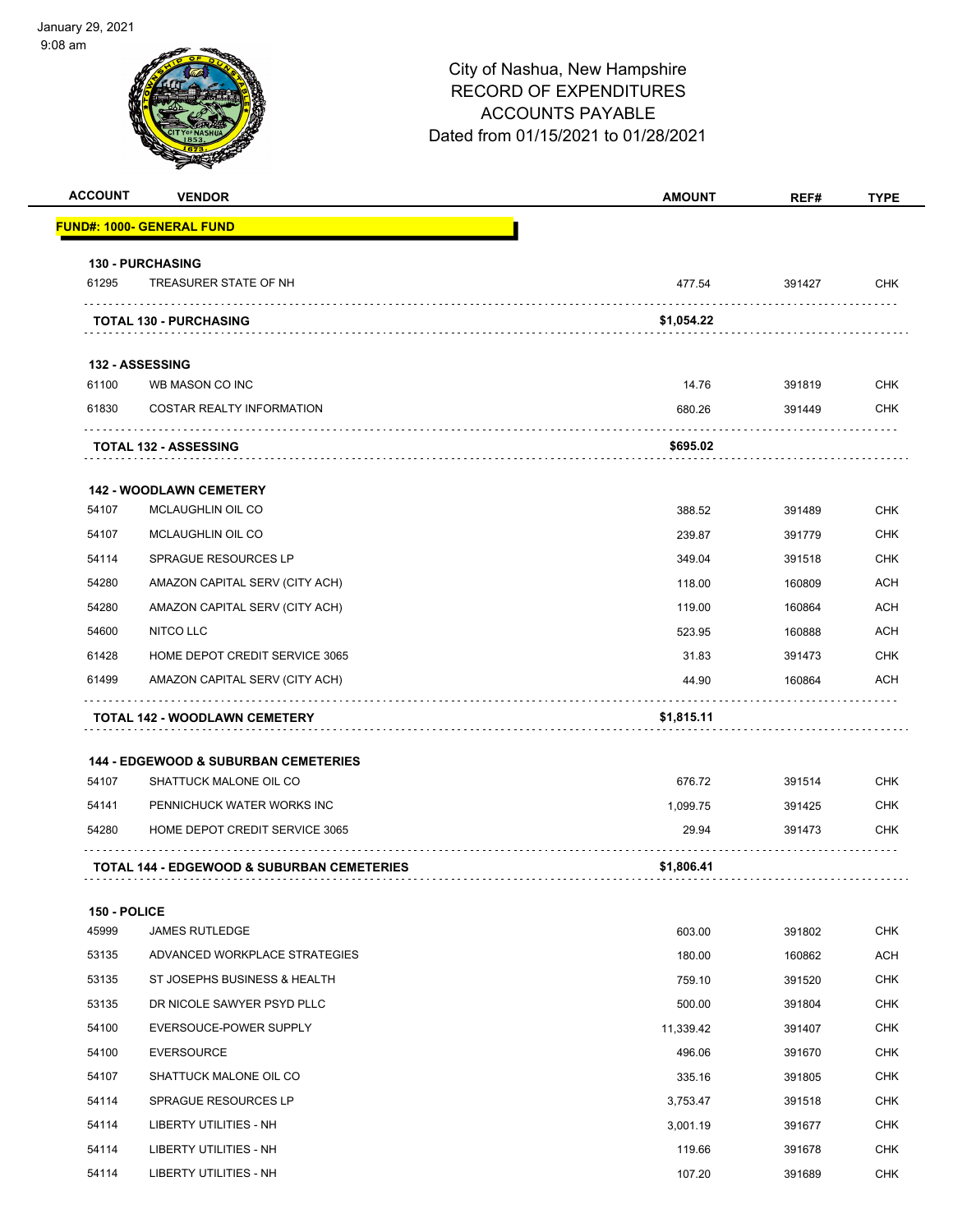

| <b>ACCOUNT</b>        | <b>VENDOR</b>                    | <b>AMOUNT</b> | REF#   | <b>TYPE</b> |
|-----------------------|----------------------------------|---------------|--------|-------------|
|                       | <b>FUND#: 1000- GENERAL FUND</b> |               |        |             |
|                       |                                  |               |        |             |
| 150 - POLICE<br>54141 | PENNICHUCK WATER WORKS INC       | 52.71         | 391425 | <b>CHK</b>  |
| 54243                 | J LAWRENCE HALL COMPANY INC      | 674.35        | 160877 | ACH         |
| 54280                 | HOME DEPOT CREDIT SERVICE 3073   | 101.88        | 391474 | CHK         |
| 54280                 | NEW ENGLAND BACKFLOW INC         | 954.90        | 391786 | <b>CHK</b>  |
| 54487                 | HOME DEPOT CREDIT SERVICE 3073   | 44.98         | 391765 | <b>CHK</b>  |
| 54600                 | <b>GRANITE STATE GLASS</b>       | 290.00        | 391464 | <b>CHK</b>  |
| 54600                 | SULLIVAN TIRE COMPANY            | 42.00         | 391525 | <b>CHK</b>  |
| 54600                 | <b>BEST FORD</b>                 | 81.00         | 391724 | <b>CHK</b>  |
| 54828                 | US BANK EQUIPMENT FINANCE        | 1,143.25      | 391531 | <b>CHK</b>  |
| 54849                 | CONSOLIDATED COMMUNICATIONS      | 326.69        | 391405 | <b>CHK</b>  |
| 54849                 | CONSOLIDATED COMMUNICATIONS      | 68.99         | 391668 | <b>CHK</b>  |
| 54849                 | <b>COMCAST</b>                   | 184.85        | 391934 | <b>CHK</b>  |
| 55109                 | <b>WINDSTREAM</b>                | 184.30        | 391705 | <b>CHK</b>  |
| 55200                 | NH TACTICAL OFFICERS ASSOC       | 300.00        | 391421 | <b>CHK</b>  |
| 55200                 | <b>NNEPAC</b>                    | 75.00         | 391424 | <b>CHK</b>  |
| 55200                 | PUBLIC SAFETY GROUP              | 499.00        | 391504 | <b>CHK</b>  |
| 55607                 | PETTY CASH                       | 44.45         | 391658 | <b>CHK</b>  |
| 55699                 | ABSOLUTE DATA DESTRUCTION        | 185.50        | 391430 | <b>CHK</b>  |
| 55699                 | AMERICAN SECURITY & FIRE PROTE   | 300.00        | 391434 | <b>CHK</b>  |
| 55699                 | <b>BROADSIDE COLLISION LLC</b>   | 684.50        | 391442 | <b>CHK</b>  |
| 55699                 | NEW ENGLAND TRAUMA               | 200.00        | 391495 | <b>CHK</b>  |
| 61100                 | AMAZON CAPITAL SERV (CITY ACH)   | 279.80        | 160809 | ACH         |
| 61100                 | HOME DEPOT CREDIT SERVICE 3073   | 8.97          | 391765 | CHK         |
| 61100                 | WB MASON CO INC                  | (73.46)       | 391819 | <b>CHK</b>  |
| 61107                 | ALECS SHOE STORE INC             | 1,074.65      | 391433 | <b>CHK</b>  |
| 61107                 | <b>BEN'S UNIFORMS</b>            | 235.00        | 391438 | CHK         |
| 61107                 | ALECS SHOE STORE INC             | 219.90        | 391711 | <b>CHK</b>  |
| 61107                 | <b>BEN'S UNIFORMS</b>            | 90.00         | 391722 | <b>CHK</b>  |
| 61110                 | <b>BEN'S UNIFORMS</b>            | 120.00        | 391438 | <b>CHK</b>  |
| 61110                 | <b>BEN'S UNIFORMS</b>            | 346.00        | 391722 | <b>CHK</b>  |
| 61121                 | USIQ INC                         | 64.00         | 391532 | <b>CHK</b>  |
| 61121                 | PETTY CASH                       | 17.87         | 391659 | <b>CHK</b>  |
| 61121                 | RED RIVER TACTICAL               | 370.71        | 391800 | <b>CHK</b>  |
| 61142                 | AIRGAS USA LLC                   | 395.40        | 391710 | <b>CHK</b>  |
| 61299                 | <b>HEALTH PROMOTIONS</b>         | 2,190.00      | 391471 | <b>CHK</b>  |
| 61299                 | PETTY CASH                       | 5.48          | 391660 | <b>CHK</b>  |
| 61299                 | ATLANTIC TACTICAL INC            | 1,975.00      | 391717 | <b>CHK</b>  |
| 61299                 | HOME DEPOT CREDIT SERVICE 3073   | 302.22        | 391765 | <b>CHK</b>  |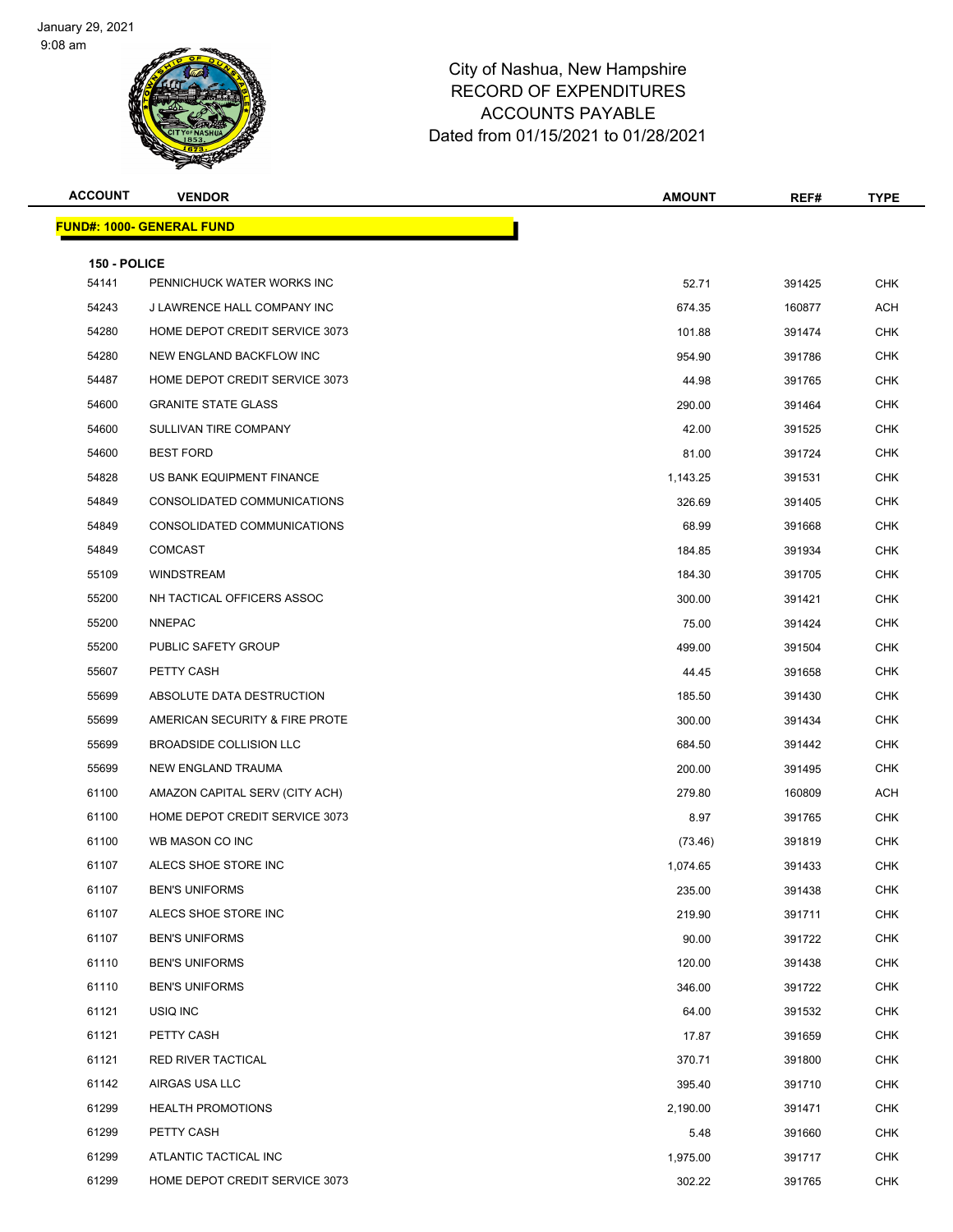

| <b>ACCOUNT</b>    | <b>VENDOR</b>                          | <b>AMOUNT</b> | REF#   | <b>TYPE</b> |
|-------------------|----------------------------------------|---------------|--------|-------------|
|                   | <b>FUND#: 1000- GENERAL FUND</b>       |               |        |             |
| 150 - POLICE      |                                        |               |        |             |
| 61300             | <b>WEX BANK</b>                        | 544.93        | 391538 | <b>CHK</b>  |
| 61428             | <b>IMPERIAL BAG &amp; PAPER CO LLC</b> | 424.74        | 391476 | <b>CHK</b>  |
| 61428             | PETTY CASH                             | 4.97          | 391658 | <b>CHK</b>  |
| 61428             | THE DURKIN CO INC                      | 144.00        | 391750 | <b>CHK</b>  |
| 61428             | HOME DEPOT CREDIT SERVICE 3073         | 83.48         | 391765 | <b>CHK</b>  |
| 61428             | <b>IMPERIAL BAG &amp; PAPER CO LLC</b> | 149.40        | 391767 | <b>CHK</b>  |
| 61615             | CONWAY TECHNOLOGY GROUP                | 1,806.00      | 391743 | <b>CHK</b>  |
| 61799             | BRENNTAG LUBRICANTS NORTHEAST          | 70.70         | 391441 | <b>CHK</b>  |
| 61799             | CARPARTS DISTRIBUTION CENTER,          | 43.29         | 391444 | <b>CHK</b>  |
| 61799             | MACMULKIN CHEVROLET INC                | (22.89)       | 391484 | <b>CHK</b>  |
| 61799             | NORTHERN FOREIGN CAR PARTS INC         | 218.06        | 391497 | <b>CHK</b>  |
| 61799             | <b>QUIRK GM PARTS DEPOT</b>            | 58.24         | 391505 | <b>CHK</b>  |
| 61799             | SAM'S CLUB DIRECT-0860                 | 173.78        | 391509 | <b>CHK</b>  |
| 61799             | <b>GRAPPONE AUTOMOTIVE GROUP</b>       | 25.47         | 391760 | CHK         |
| 61799             | SAM'S CLUB DIRECT-0860                 | 173.78        | 391803 | <b>CHK</b>  |
| 61799             | SNAP-ON CREDIT LLC                     | 124.91        | 391806 | <b>CHK</b>  |
| 71025             | SSV TOOLS LLC (SNAP-ON TOOLS)          | 346.50        | 391519 | <b>CHK</b>  |
| 71407             | ATLANTIC TACTICAL INC                  | 631.50        | 391717 | <b>CHK</b>  |
|                   | <b>TOTAL 150 - POLICE</b>              | \$40,255.01   |        |             |
| <b>152 - FIRE</b> |                                        |               |        |             |
| 54100             | <b>EVERSOURCE</b>                      | 529.60        | 391408 | <b>CHK</b>  |
| 54100             | <b>WORTHEN SOLAR LLC</b>               | 1,498.62      | 391539 | <b>CHK</b>  |
| 54100             | <b>EVERSOURCE</b>                      | 32.33         | 391670 | <b>CHK</b>  |
| 54114             | LIBERTY UTILITIES - NH                 | 431.29        | 391418 | <b>CHK</b>  |
| 54114             | SPRAGUE RESOURCES LP                   | 3,389.28      | 391518 | <b>CHK</b>  |
| 54114             | <b>LIBERTY UTILITIES - NH</b>          | 411.62        | 391674 | <b>CHK</b>  |
| 54114             | <b>LIBERTY UTILITIES - NH</b>          | 1,006.12      | 391676 | <b>CHK</b>  |
| 54114             | LIBERTY UTILITIES - NH                 | 582.59        | 391681 | <b>CHK</b>  |
| 54141             | PENNICHUCK WATER WORKS INC             | 590.07        | 391425 | <b>CHK</b>  |
| 54141             | PENNICHUCK WATER WORKS INC             | 674.50        | 391693 | <b>CHK</b>  |
| 54228             | JP PEST SERVICES LLC                   | 89.00         | 160821 | ACH         |
| 54228             | JP PEST SERVICES LLC                   | 89.00         | 160878 | ACH         |
| 54243             | AE MECHANICAL INC                      | 538.25        | 391431 | <b>CHK</b>  |
| 54243             | AE MECHANICAL INC                      | 4,600.83      | 391708 | CHK         |
| 54280             | <b>BELLETETES INC</b>                  | 59.98         | 391437 | <b>CHK</b>  |
| 54280             | HARRY W WELLS & SON INC                | 148.84        | 391469 | <b>CHK</b>  |

54280 HOME DEPOT CREDIT SERVICE 3065 27.96 27.96 391764 CHK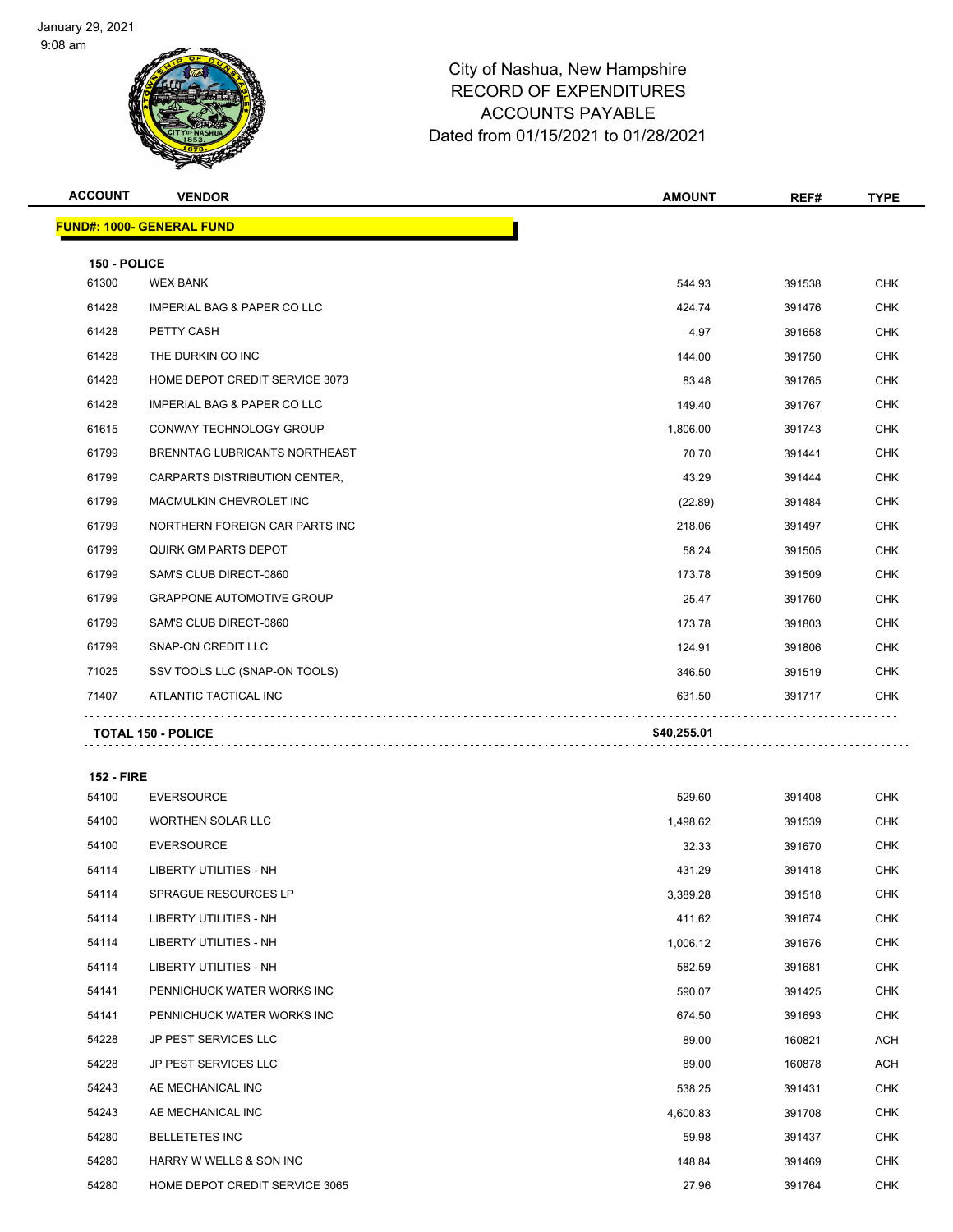

| <b>ACCOUNT</b>    | <b>VENDOR</b>                           | <b>AMOUNT</b> | REF#   | <b>TYPE</b> |
|-------------------|-----------------------------------------|---------------|--------|-------------|
|                   | <b>FUND#: 1000- GENERAL FUND</b>        |               |        |             |
| <b>152 - FIRE</b> |                                         |               |        |             |
| 54487             | AMAZON CAPITAL SERV (CITY ACH)          | 399.90        | 160809 | <b>ACH</b>  |
| 54487             | NEW ENGLAND BACKFLOW INC                | 350.00        | 391493 | <b>CHK</b>  |
| 54600             | SANEL NAPA                              | 87.09         | 391513 | <b>CHK</b>  |
| 55200             | NEW ENGLAND ASSOCIATION OF              | 50.00         | 391785 | <b>CHK</b>  |
| 61100             | WB MASON CO INC                         | 2.34          | 391536 | <b>CHK</b>  |
| 61100             | WB MASON CO INC                         | 99.90         | 391819 | <b>CHK</b>  |
| 61107             | <b>JB SIMONS INC</b>                    | 1,056.00      | 391477 | <b>CHK</b>  |
| 61110             | BERGERON PROTECTIVE CLOTHING            | 2,793.00      | 391723 | <b>CHK</b>  |
| 61307             | NEW ENGLAND KENWORTH                    | 54.00         | 391787 | <b>CHK</b>  |
| 61428             | AMAZON CAPITAL SERV (CITY ACH)          | 68.77         | 160864 | ACH         |
| 61428             | NEW ENGLAND PAPER & SUPPLY              | 161.75        | 391789 | <b>CHK</b>  |
| 61699             | M & M ELECTRICAL SUPPLY CO INC          | 11.70         | 160824 | <b>ACH</b>  |
| 61699             | AMAZON CAPITAL SERV (CITY ACH)          | 39.99         | 160864 | <b>ACH</b>  |
| 61699             | M & M ELECTRICAL SUPPLY CO INC          | 299.30        | 160882 | <b>ACH</b>  |
| 61699             | <b>GRANITE CITY ELECTRIC SUPPLY</b>     | 20.00         | 391462 | <b>CHK</b>  |
| 61705             | CHAPPELL TRACTOR SALES INC              | 3,022.00      | 391737 | <b>CHK</b>  |
| 61799             | <b>BATTERIES PLUS</b>                   | 85.95         | 391436 | <b>CHK</b>  |
| 61799             | <b>BELLETETES INC</b>                   | 12.90         | 391437 | <b>CHK</b>  |
| 61799             | <b>FASTENAL CO</b>                      | 7.00          | 391458 | <b>CHK</b>  |
| 61799             | UNITED AG & TURF NE                     | 85.37         | 391530 | <b>CHK</b>  |
| 61799             | ALLEGIANCE TRUCKS                       | 864.95        | 391712 | <b>CHK</b>  |
| 61799             | R WHITE EQUIPMENT CENTER INC            | 50.00         | 391799 | <b>CHK</b>  |
| 61830             | <b>1ST RESPONDER NEWSPAPER</b>          | 110.00        | 391661 | <b>CHK</b>  |
| 71999             | <b>GRANITE STATE BOAT WORKS</b>         | 760.43        | 391758 | <b>CHK</b>  |
|                   | <b>TOTAL 152 - FIRE</b>                 | \$25,192.22   |        |             |
|                   | <b>153 - BUILDING INSPECTION</b>        |               |        |             |
| 42300             | <b>SUNRUN INC</b>                       | 10.00         | 391810 | <b>CHK</b>  |
| 42307             | <b>SUNRUN INC</b>                       | 17.50         | 391810 | CHK         |
| 55307             | <b>MARK COLLINS</b>                     | 69.58         | 391395 | CHK         |
| 55421             | NH BUILDING OFFICIALS ASSOC             | 35.00         | 391496 | CHK         |
| 61830             | JLC                                     | 49.95         | 391671 | CHK         |
|                   | <b>TOTAL 153 - BUILDING INSPECTION</b>  | \$182.03      |        |             |
|                   | <b>156 - EMERGENCY MANAGEMENT</b>       |               |        |             |
| 68325             | <b>JUSTIN KATES</b>                     | 10.00         | 160822 | <b>ACH</b>  |
|                   | <b>TOTAL 156 - EMERGENCY MANAGEMENT</b> | \$10.00       |        |             |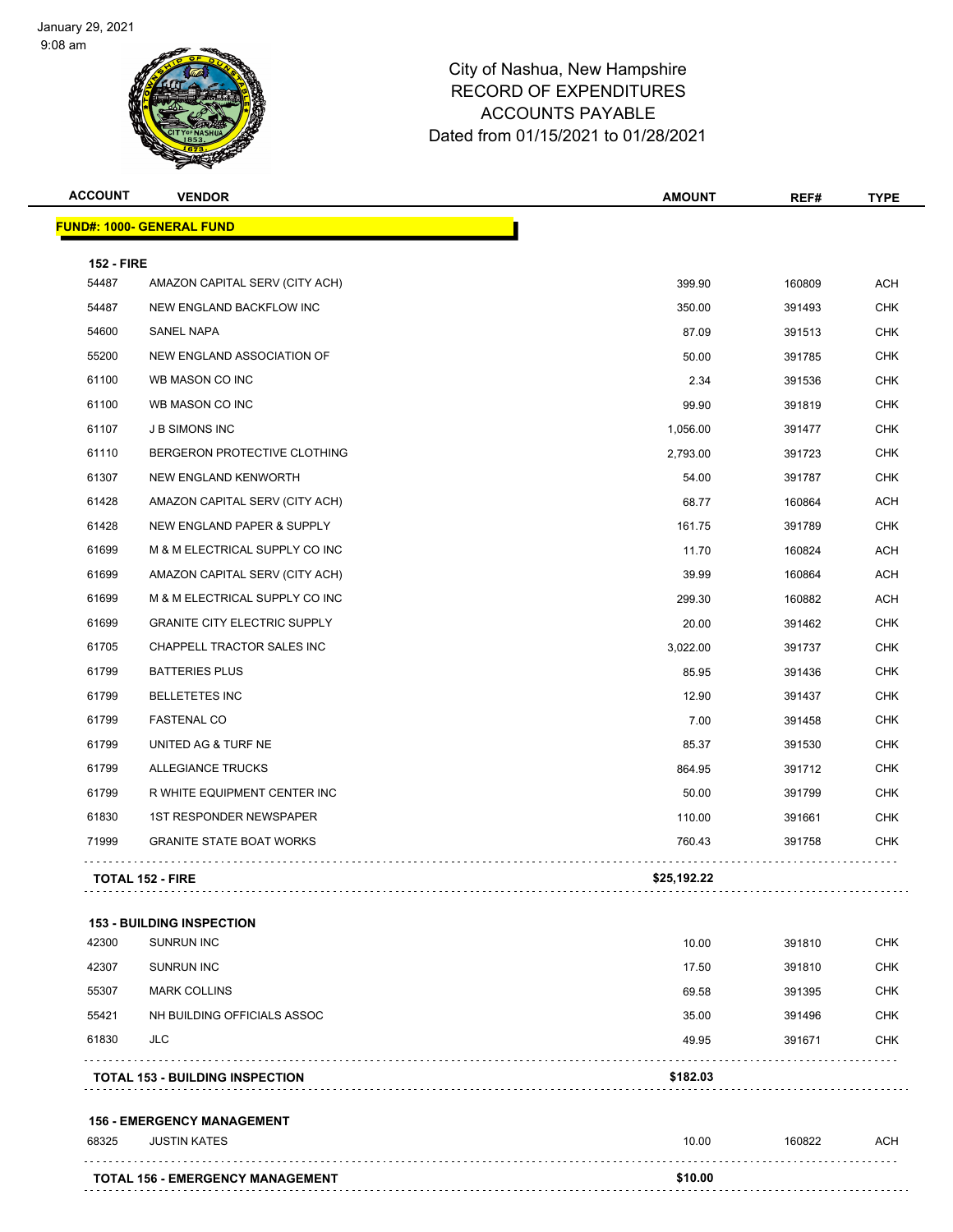

| <b>ACCOUNT</b> | <b>VENDOR</b>                                                    | <b>AMOUNT</b>     | REF#             | <b>TYPE</b>              |
|----------------|------------------------------------------------------------------|-------------------|------------------|--------------------------|
|                | <b>FUND#: 1000- GENERAL FUND</b>                                 |                   |                  |                          |
|                |                                                                  |                   |                  |                          |
| 54100          | <b>157 - CITYWIDE COMMUNICATIONS</b><br><b>EVERSOURCE</b>        | 671.94            | 391408           | <b>CHK</b>               |
| 54100          | <b>EVERSOURCE</b>                                                | 1,293.74          | 391670           | <b>CHK</b>               |
| 54487          | MOTOROLA SOLUTIONS INC                                           | 1,120.00          | 160887           | ACH                      |
| 55100          | <b>COMCAST</b>                                                   | 153.35            | 391934           | <b>CHK</b>               |
| 61299          | HOME DEPOT CREDIT SERVICE 3073                                   | 435.06            | 391765           | <b>CHK</b>               |
| 71207          | MOTOROLA SOLUTIONS INC                                           | 722.50            | 160887           | <b>ACH</b>               |
| 71999          | PETTY CASH                                                       | 7.52              | 391658           | CHK                      |
|                | <b>TOTAL 157 - CITYWIDE COMMUNICATIONS</b>                       | \$4,404.11        |                  |                          |
|                | <b>158 - PARKING ENFORCEMENT</b>                                 |                   |                  |                          |
| 61100          | WB MASON CO INC                                                  | 23.53             | 391536           | <b>CHK</b>               |
| 61107          | <b>WORK N GEAR LLC</b>                                           | 97.73             | 391820           | <b>CHK</b>               |
|                | <b>TOTAL 158 - PARKING ENFORCEMENT</b>                           | \$121.26          |                  |                          |
|                |                                                                  |                   |                  |                          |
|                | <b>160 - PW-ADMIN &amp; ENGINEERING</b>                          |                   |                  |                          |
| 54100          | <b>EVERSOURCE</b>                                                | 679.79            | 391670           | <b>CHK</b>               |
| 54114          | SPRAGUE RESOURCES LP                                             | 188.01            | 391518           | <b>CHK</b>               |
| 54114          | LIBERTY UTILITIES - NH                                           | 253.39            | 391678           | <b>CHK</b>               |
| 54141          | PENNICHUCK WATER WORKS INC                                       | 115.80            | 391693           | <b>CHK</b>               |
| 55118          | VERIZON WIRELESS-542088278                                       | 40.01             | 391700           | <b>CHK</b>               |
| 55118          | VERIZON WIRELESS-542274983<br><b>WILLIAM TOOMEY</b>              | 260.04            | 391703           | <b>CHK</b><br><b>CHK</b> |
| 55307          |                                                                  | 176.73            | 391400           |                          |
| 61100          | AMAZON CAPITAL SERV (CITY ACH)<br>ALTERNATIVE VEHICLE SERVICE GR | 34.99             | 160809           | ACH                      |
| 61310<br>71228 | <b>CARTEGRAPH SYSTEMS LLC</b>                                    | 12.43<br>1,016.66 | 160866<br>160870 | <b>ACH</b><br>ACH        |
|                |                                                                  |                   |                  |                          |
|                | <b>TOTAL 160 - PW-ADMIN &amp; ENGINEERING</b>                    | \$2,777.85        |                  |                          |
| 161 - STREETS  |                                                                  |                   |                  |                          |
| 54100          | <b>EVERSOURCE</b>                                                | 4,989.08          | 391408           | <b>CHK</b>               |
| 54100          | <b>EVERSOURCE</b>                                                | 7,573.92          | 391670           | <b>CHK</b>               |
| 54114          | SPRAGUE RESOURCES LP                                             | 3,703.03          | 391518           | <b>CHK</b>               |
| 54114          | AMERIGAS                                                         | 1,912.82          | 391663           | <b>CHK</b>               |
| 54114          | <b>LIBERTY UTILITIES - NH</b>                                    | 3,971.85          | 391680           | <b>CHK</b>               |
| 54228          | JP PEST SERVICES LLC                                             | 68.00             | 160878           | <b>ACH</b>               |
| 54236          | CALLOGIX INC                                                     | 221.51            | 391732           | <b>CHK</b>               |
| 54243          | THE METRO GROUP INC                                              | 909.00            | 391527           | <b>CHK</b>               |
| 54600          | HOWARD P FAIRFIELD LLC                                           | 1,906.53          | 160874           | <b>ACH</b>               |
| 54600          | MCDEVITT TRUCKS INC                                              | 79.98             | 160885           | <b>ACH</b>               |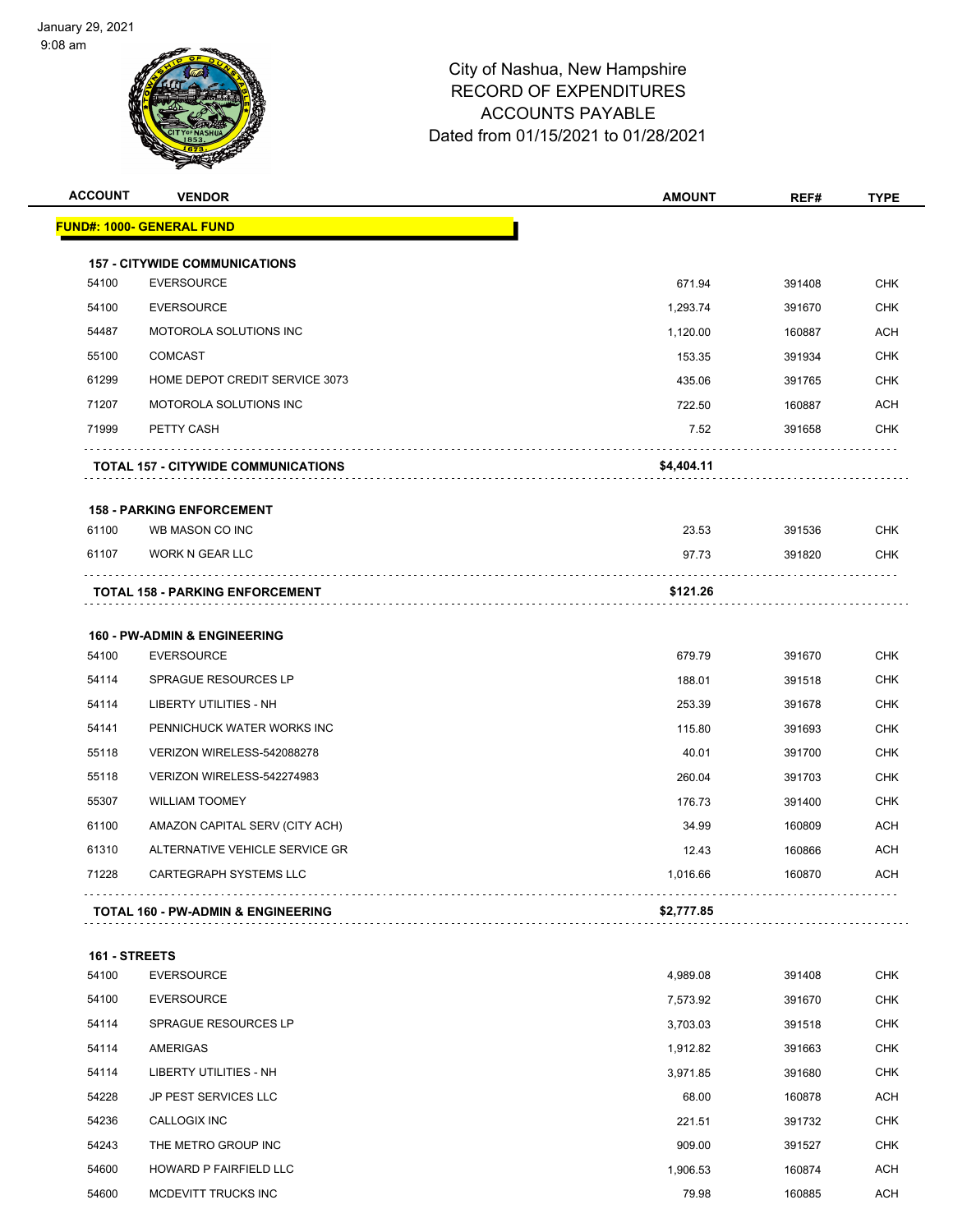

| <b>ACCOUNT</b> | <b>VENDOR</b>                     | <b>AMOUNT</b> | REF#   | <b>TYPE</b> |
|----------------|-----------------------------------|---------------|--------|-------------|
|                | <u> FUND#: 1000- GENERAL FUND</u> |               |        |             |
| 161 - STREETS  |                                   |               |        |             |
| 54600          | CARPARTS DISTRIBUTION CENTER,     | 180.76        | 391444 | <b>CHK</b>  |
| 54600          | CHAPPELL TRACTOR SALES INC        | 264.00        | 391445 | <b>CHK</b>  |
| 54600          | DIESEL'S FUEL INJECTION SERVIC    | 223.28        | 391453 | <b>CHK</b>  |
| 54600          | DONOVAN EQUIPMENT CO INC          | 30.12         | 391454 | <b>CHK</b>  |
| 54600          | JORDAN EQUIPMENT CO               | 540.53        | 391480 | <b>CHK</b>  |
| 54600          | <b>MILL METALS CORP</b>           | 642.00        | 391490 | <b>CHK</b>  |
| 54600          | SANEL NAPA                        | 261.56        | 391512 | <b>CHK</b>  |
| 54600          | SOUTHWORTH-MILTON INC             | 3,179.32      | 391517 | <b>CHK</b>  |
| 54600          | CARPARTS DISTRIBUTION CENTER,     | 316.83        | 391733 | <b>CHK</b>  |
| 54600          | <b>FASTENAL CO</b>                | 228.32        | 391753 | <b>CHK</b>  |
| 54600          | TST HYDRAULICS INC                | 32.32         | 391815 | <b>CHK</b>  |
| 55118          | VERIZON WIRELESS-542088278        | 440.11        | 391700 | <b>CHK</b>  |
| 55118          | VERIZON WIRELESS 242253167        | 160.04        | 391701 | <b>CHK</b>  |
| 55118          | VERIZON WIRELESS-542274983        | 40.01         | 391703 | <b>CHK</b>  |
| 55699          | PRECISION WEATHER                 | 1,295.00      | 391797 | <b>CHK</b>  |
| 61100          | AMAZON CAPITAL SERV (CITY ACH)    | 275.79        | 160864 | <b>ACH</b>  |
| 61107          | ALECS SHOE STORE INC              | 110.00        | 391433 | <b>CHK</b>  |
| 61107          | PHOENIX SCREEN PRINTING           | 4,114.00      | 391501 | <b>CHK</b>  |
| 61166          | AIRGAS USA LLC                    | 390.74        | 391432 | <b>CHK</b>  |
| 61299          | <b>BELLETETES INC</b>             | 306.73        | 391437 | <b>CHK</b>  |
| 61299          | <b>BELLETETES INC</b>             | 24.49         | 391721 | <b>CHK</b>  |
| 61300          | GLOBAL MONTELLO GROUP CORP        | 8,634.84      | 391459 | <b>CHK</b>  |
| 61310          | ALTERNATIVE VEHICLE SERVICE GR    | 631.07        | 160866 | <b>ACH</b>  |
| 61514          | <b>GRANITE STATE MINERAL INC</b>  | 46,113.28     | 160815 | <b>ACH</b>  |
| 61521          | LEIGHTON A WHITE                  | 1,598.66      | 391773 | <b>CHK</b>  |
| 61542          | PERMA LINE CORP OF NEW ENGLAND    | 238.20        | 391794 | <b>CHK</b>  |
| 61556          | M & M ELECTRICAL SUPPLY CO INC    | 27.68         | 160824 | <b>ACH</b>  |
| 61556          | M & M ELECTRICAL SUPPLY CO INC    | 31.87         | 160882 | <b>ACH</b>  |
| 61556          | NASHUA WALLPAPER CO INC           | 116.01        | 391784 | <b>CHK</b>  |
| 61560          | <b>BELLETETES INC</b>             | 351.51        | 391437 | <b>CHK</b>  |
| 61560          | <b>FASTENAL CO</b>                | 11.98         | 391458 | <b>CHK</b>  |
| 61560          | <b>FASTENAL CO</b>                | 104.73        | 391753 | <b>CHK</b>  |
| 61560          | <b>SWENSON GRANITE WORKS</b>      | 583.00        | 391811 | <b>CHK</b>  |
| 61709          | <b>GRAINGER</b>                   | 29.40         | 391461 | <b>CHK</b>  |
| 61799          | MCDEVITT TRUCKS INC               | (80.00)       | 160885 | <b>ACH</b>  |
| 61799          | CARPARTS DISTRIBUTION CENTER,     | (2.30)        | 391444 | <b>CHK</b>  |
| 61799          | <b>GRAINGER</b>                   | 285.02        | 391461 | <b>CHK</b>  |
| 61799          | SANEL NAPA                        | (18.00)       | 391512 | <b>CHK</b>  |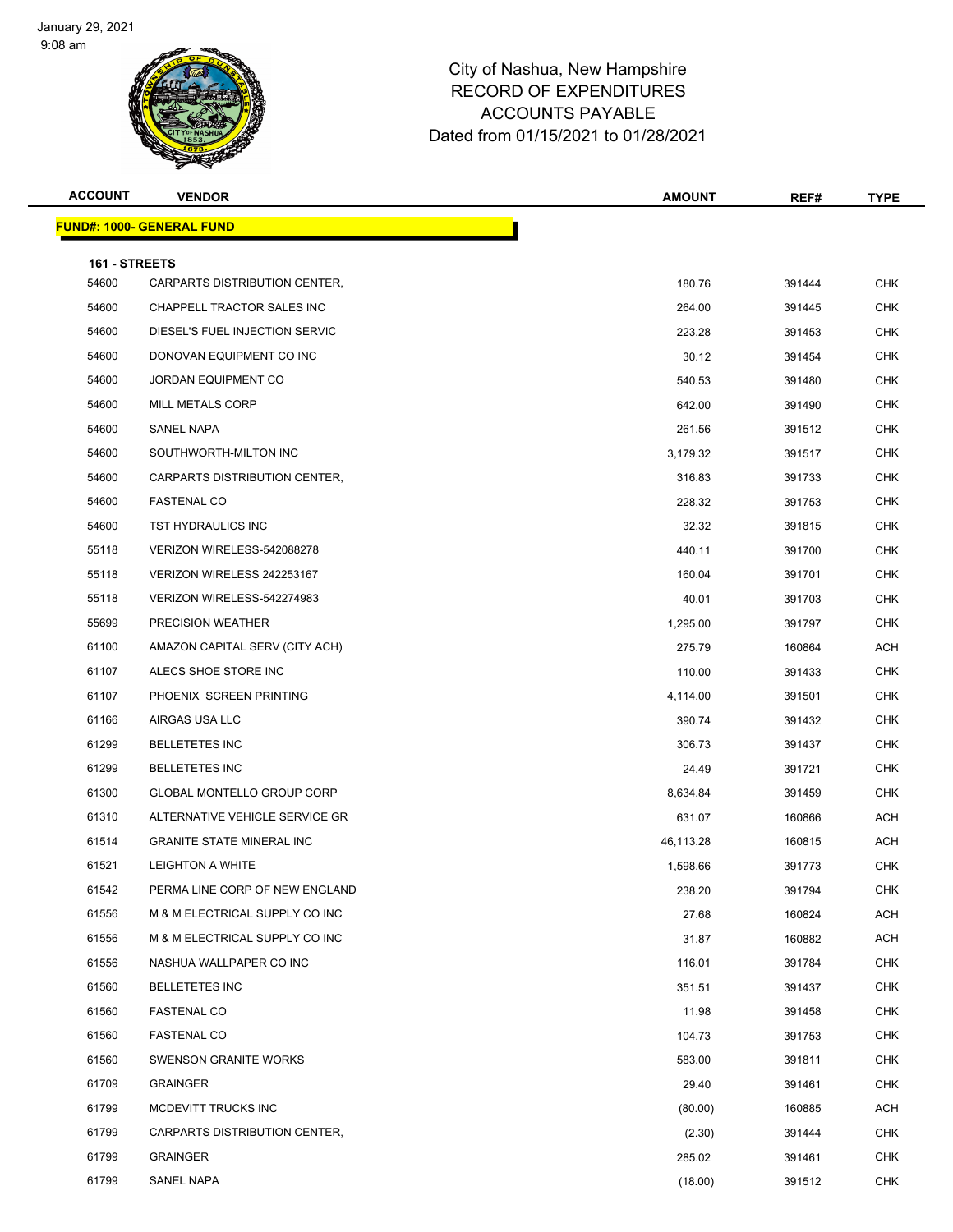

| <b>ACCOUNT</b> | <b>VENDOR</b>                               | <b>AMOUNT</b> | REF#   | <b>TYPE</b> |
|----------------|---------------------------------------------|---------------|--------|-------------|
|                | <u> FUND#: 1000- GENERAL FUND</u>           |               |        |             |
| 161 - STREETS  |                                             |               |        |             |
| 61830          | THE TELEGRAPH                               | 156.00        | 391695 | <b>CHK</b>  |
| 71025          | CARPARTS DISTRIBUTION CENTER,               | 34.88         | 391733 | <b>CHK</b>  |
| 71025          | <b>CORNWELL TOOLS</b>                       | 66.95         | 391744 | <b>CHK</b>  |
| 71228          | SNAP-ON BUSINESS SOLUTIONS                  | 500.00        | 391516 | <b>CHK</b>  |
|                | <b>TOTAL 161 - STREETS</b>                  | \$97,806.45   |        |             |
|                | <b>162 - STREET LIGHTING</b>                |               |        |             |
| 54100          | EVERSOUCE-POWER SUPPLY                      | 40,128.79     | 391407 | <b>CHK</b>  |
| 54100          | <b>EVERSOURCE</b>                           | 407.42        | 391408 | <b>CHK</b>  |
| 54100          | <b>EVERSOURCE</b>                           | 1,239.43      | 391670 | <b>CHK</b>  |
|                | TOTAL 162 - STREET LIGHTING                 | \$41,775.64   |        |             |
|                | <b>166 - PARKING OPERATIONS</b>             |               |        |             |
| 54100          | <b>EVERSOURCE</b>                           | 2,467.74      | 391670 | <b>CHK</b>  |
| 54207          | THE DOTY GROUP INC                          | 800.00        | 391455 | <b>CHK</b>  |
| 55100          | CALE AMERICA INC                            | 1,090.00      | 391731 | <b>CHK</b>  |
| 55699          | CALE AMERICA INC                            | 470.00        | 391731 | <b>CHK</b>  |
| 61100          | WB MASON CO INC                             | 118.53        | 391536 | <b>CHK</b>  |
| 61100          | WB MASON CO INC                             | 15.98         | 391819 | <b>CHK</b>  |
| 61142          | WB MASON CO INC                             | 28.06         | 391536 | <b>CHK</b>  |
| 61299          | <b>JILL STANSFIELD</b>                      | 105.47        | 391522 | <b>CHK</b>  |
| 61299          | NASHUA WALLPAPER CO INC                     | 3.18          | 391784 | <b>CHK</b>  |
| 71600          | POM INC                                     | 212.17        | 391796 | <b>CHK</b>  |
|                | <b>TOTAL 166 - PARKING OPERATIONS</b>       | \$5,311.13    |        |             |
|                | <b>170 - HYDROELECTRIC OPERATIONS</b>       |               |        |             |
| 54100          | EVERSOUCE-POWER SUPPLY                      | 43.15         | 391407 | <b>CHK</b>  |
| 54100          | <b>EVERSOURCE</b>                           | 28.91         | 391408 | <b>CHK</b>  |
| 54100          | <b>EVERSOURCE</b>                           | 29.02         | 391670 | <b>CHK</b>  |
| 54221          | <b>CHARLES GEORGE COMPANIES INC</b>         | 130.39        | 391738 | <b>CHK</b>  |
| 55109          | CONSOLIDATED COMMUNICATIONS                 | 92.79         | 391668 | <b>CHK</b>  |
| 55200          | LOW IMPACT HYDROPOWR INSTITUTE              | 1,000.00      | 391774 | <b>CHK</b>  |
|                | <b>TOTAL 170 - HYDROELECTRIC OPERATIONS</b> | \$1,324.26    |        |             |
|                | <b>171 - COMMUNITY SERVICES</b>             |               |        |             |
| 54100          | <b>EVERSOURCE</b>                           | 178.99        | 391670 | <b>CHK</b>  |
| 61100          | WB MASON CO INC                             | 141.40        | 391536 | <b>CHK</b>  |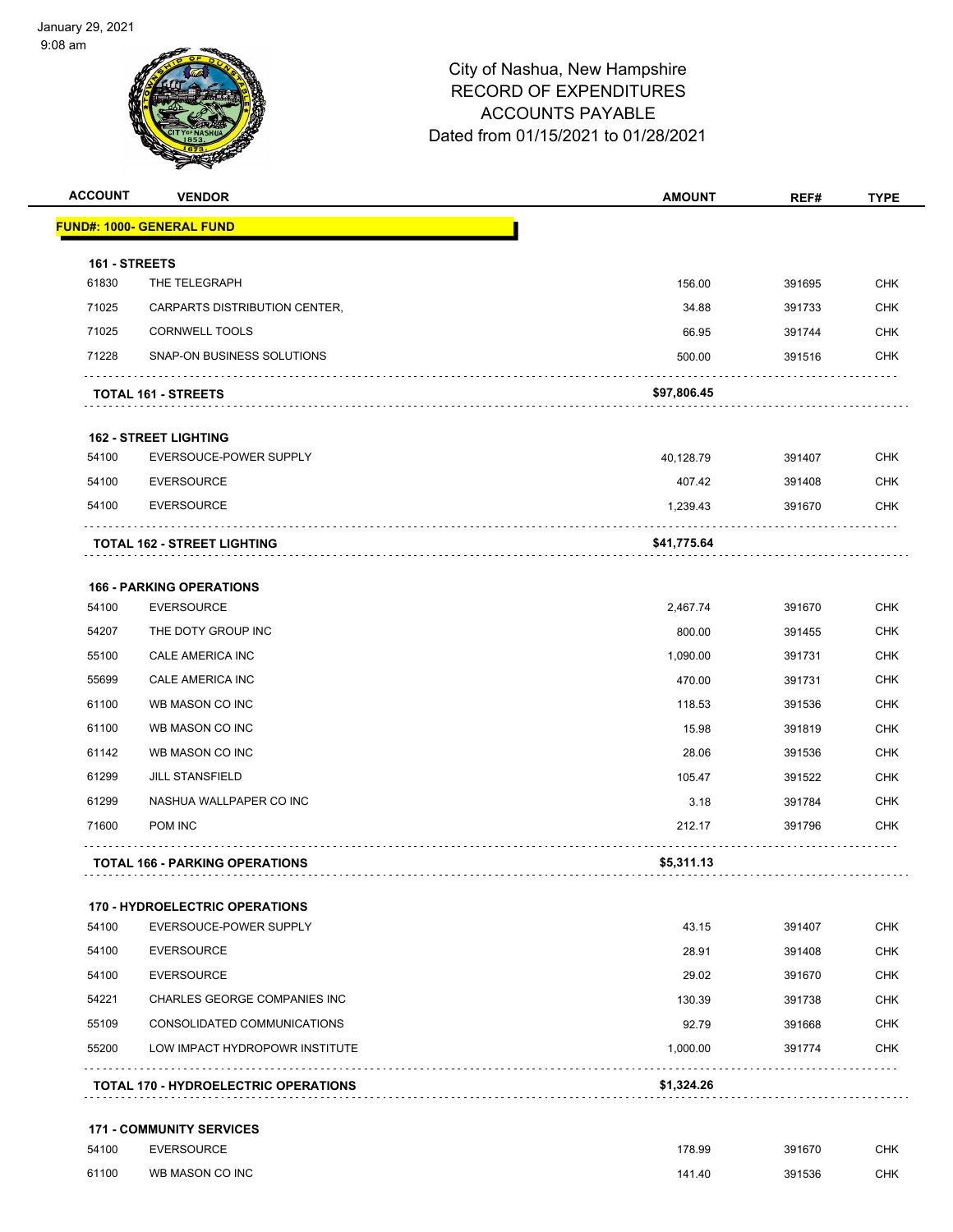

| <b>ACCOUNT</b> | <b>VENDOR</b>                                                 | <b>AMOUNT</b> | REF#   | <b>TYPE</b> |
|----------------|---------------------------------------------------------------|---------------|--------|-------------|
|                | <b>FUND#: 1000- GENERAL FUND</b>                              |               |        |             |
|                | <b>171 - COMMUNITY SERVICES</b>                               |               |        |             |
| 61100          | WB MASON CO INC                                               | 32.16         | 391819 | <b>CHK</b>  |
| 61299          | <b>FOQIA IJAZ</b>                                             | 36.78         | 391396 | <b>CHK</b>  |
| 68320          | NASHUA YOUTH COUNCIL                                          | 365.00        | 391540 | <b>CHK</b>  |
|                | <b>TOTAL 171 - COMMUNITY SERVICES</b>                         | \$754.33      |        |             |
|                | <b>172 - COMMUNITY HEALTH</b>                                 |               |        |             |
| 55607          | UNITED PARCEL SERVICE                                         | 6.50          | 391697 | CHK         |
|                | <b>TOTAL 172 - COMMUNITY HEALTH</b>                           | \$6.50        |        |             |
|                | <b>173 - ENVIRONMENTAL HEALTH</b>                             |               |        |             |
| 55100          | VERIZON WIRELESS-642274605                                    | 120.03        | 391702 | <b>CHK</b>  |
|                | TOTAL 173 - ENVIRONMENTAL HEALTH                              | \$120.03      |        |             |
|                |                                                               |               |        |             |
| 55810          | <b>175 - WELFARE ASSISTANCE</b><br>23-25 TEMPLE ST REALTY LLC | 780.00        | 391621 | <b>CHK</b>  |
| 55810          | 28-34 RAILROAD SQUARE LLC                                     | 1,400.00      | 391622 | <b>CHK</b>  |
| 55810          | 525 AMHERST ST LLC                                            | 738.00        | 391623 | <b>CHK</b>  |
| 55810          | BERTHA REALTY GROUP LLC                                       | 1,195.00      | 391624 | <b>CHK</b>  |
| 55810          | <b>CASIMIR PLACE LP</b>                                       | 1,030.00      | 391625 | <b>CHK</b>  |
| 55810          | CENTRAL REALTY INC                                            | 950.00        | 391626 | <b>CHK</b>  |
| 55810          | CHANDLER COURT LLC                                            | 1,325.00      | 391627 | <b>CHK</b>  |
| 55810          | <b>LAMERAND ENTERPRISES</b>                                   | 1,560.00      | 391628 | <b>CHK</b>  |
| 55810          | <b>CRAIG WILLIAM NADLER</b>                                   | 1,375.00      | 391629 | <b>CHK</b>  |
| 55810          | 188 CONCORD ST LLC                                            | 757.80        | 391927 | CHK         |
| 55810          | 23-25 TEMPLE ST REALTY LLC                                    | 820.00        | 391928 | <b>CHK</b>  |
| 55810          | ARLINGTON ARMS LLC                                            | 950.00        | 391929 | <b>CHK</b>  |
| 55810          | <b>BCAD PROPERTIES</b>                                        | 1,275.04      | 391930 | <b>CHK</b>  |
| 55810          | BERTHA REALTY GROUP LLC                                       | 1,375.00      | 391931 | <b>CHK</b>  |
| 55810          | <b>COUNTRY BARN MOTEL</b>                                     | 443.12        | 391932 | <b>CHK</b>  |
| 55810          | DONALD D DOBENS                                               | 1,200.00      | 391933 | <b>CHK</b>  |
| 55814          | <b>EVERSOURCE</b>                                             | 58.69         | 391925 | <b>CHK</b>  |
| 55814          | <b>LIBERTY UTILITIES</b>                                      | 109.31        | 391926 | <b>CHK</b>  |
|                | <b>TOTAL 175 - WELFARE ASSISTANCE</b>                         | \$17,341.96   |        |             |
|                | <b>177 - PARKS &amp; RECREATION</b>                           |               |        |             |
| 54100          | EVERSOUCE-POWER SUPPLY                                        | 3,442.21      | 391407 | <b>CHK</b>  |
| 54100          | <b>EVERSOURCE</b>                                             | 5,713.19      | 391408 | <b>CHK</b>  |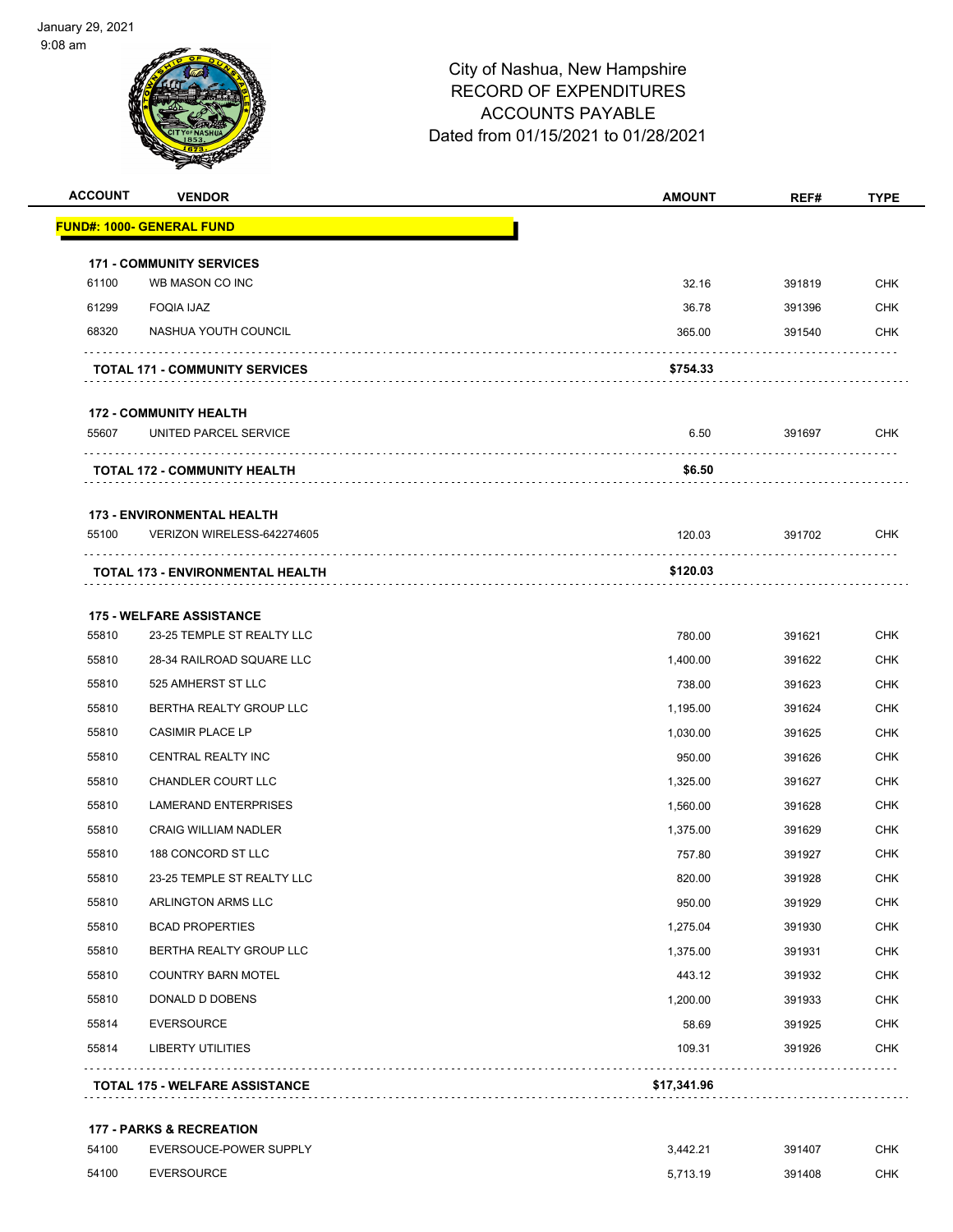

| <b>ACCOUNT</b> | <b>VENDOR</b>                             | <b>AMOUNT</b> | REF#   | <b>TYPE</b> |
|----------------|-------------------------------------------|---------------|--------|-------------|
|                | <b>FUND#: 1000- GENERAL FUND</b>          |               |        |             |
|                | <b>177 - PARKS &amp; RECREATION</b>       |               |        |             |
| 54100          | <b>EVERSOURCE</b>                         | 2,439.78      | 391670 | <b>CHK</b>  |
| 54114          | LIBERTY UTILITIES - NH                    | 59.38         | 391414 | CHK         |
| 54114          | <b>LIBERTY UTILITIES - NH</b>             | 728.66        | 391419 | <b>CHK</b>  |
| 54114          | SPRAGUE RESOURCES LP                      | 823.06        | 391518 | <b>CHK</b>  |
| 54114          | <b>LIBERTY UTILITIES - NH</b>             | 594.15        | 391690 | <b>CHK</b>  |
| 54141          | PENNICHUCK WATER WORKS INC                | 1,047.67      | 391425 | <b>CHK</b>  |
| 54141          | PENNICHUCK WATER WORKS INC                | 210.96        | 391693 | CHK         |
| 54280          | <b>JP PEST SERVICES LLC</b>               | 68.60         | 160878 | <b>ACH</b>  |
| 54280          | AIRGAS USA LLC                            | 184.50        | 391432 | <b>CHK</b>  |
| 54280          | NASHUA WALLPAPER CO INC                   | 296.31        | 391492 | <b>CHK</b>  |
| 54280          | TIMS TURF & LANDSCAPING MATERI            | 200.00        | 391528 | <b>CHK</b>  |
| 54280          | AFFILIATED HVAC SERVICES LLC              | 588.00        | 391709 | CHK         |
| 54280          | AIRGAS USA LLC                            | 617.63        | 391710 | <b>CHK</b>  |
| 54280          | ASAP FIRE & SAFETY CORP                   | 300.00        | 391715 | <b>CHK</b>  |
| 54280          | HOME DEPOT CREDIT SERVICE 3065            | 2,343.29      | 391764 | <b>CHK</b>  |
| 54280          | NASHUA FARMERS EXCHANGE INC               | 50.00         | 391782 | <b>CHK</b>  |
| 54280          | TRANE U.S. INC                            | 1,027.00      | 391814 | CHK         |
| 54487          | <b>D &amp; R TOWING INC</b>               | 150.00        | 391747 | <b>CHK</b>  |
| 55118          | VERIZON WIRELESS-542088278                | 89.07         | 391700 | <b>CHK</b>  |
| 61107          | PHOENIX SCREEN PRINTING                   | 1,895.50      | 391501 | <b>CHK</b>  |
| 61110          | AMAZON CAPITAL SERV (CITY ACH)            | 69.80         | 160864 | ACH         |
| 61299          | <b>B &amp; S LOCKSMITHS INC</b>           | 23.20         | 391718 | CHK         |
| 61299          | <b>LAUREN BYERS</b>                       | 335.46        | 391730 | <b>CHK</b>  |
| 61310          | ALTERNATIVE VEHICLE SERVICE GR            | 1,170.13      | 160866 | ACH         |
| 61799          | MCDEVITT TRUCKS INC                       | (20.00)       | 160885 | ACH         |
| 61799          | <b>BEST FORD</b>                          | 109.44        | 391439 | CHK         |
| 61799          | CARPARTS DISTRIBUTION CENTER,             | 302.30        | 391444 | <b>CHK</b>  |
| 61799          | DONOVAN EQUIPMENT CO INC                  | 209.78        | 391454 | <b>CHK</b>  |
| 61799          | <b>TEXTRAIL TRAILER PARTS</b>             | 77.30         | 391526 | <b>CHK</b>  |
| 61799          | CARPARTS DISTRIBUTION CENTER,             | 95.07         | 391733 | <b>CHK</b>  |
| 61799          | DONOVAN EQUIPMENT CO INC                  | 28.36         | 391749 | CHK         |
|                |                                           | \$25,269.80   |        |             |
|                | <b>TOTAL 177 - PARKS &amp; RECREATION</b> |               |        |             |
|                |                                           |               |        |             |

#### **179 - LIBRARY**

| 54100 | EVERSOUCE-POWER SUPPLY     | 4.929.29 | 391407 | <b>CHK</b> |
|-------|----------------------------|----------|--------|------------|
| 54100 | SPRAGUE RESOURCES LP       | 1.061.72 | 391518 | CHK        |
| 54114 | LIBERTY UTILITIES - NH     | 1.257.59 | 391410 | <b>CHK</b> |
| 54141 | PENNICHUCK WATER WORKS INC | 224.31   | 391693 | <b>CHK</b> |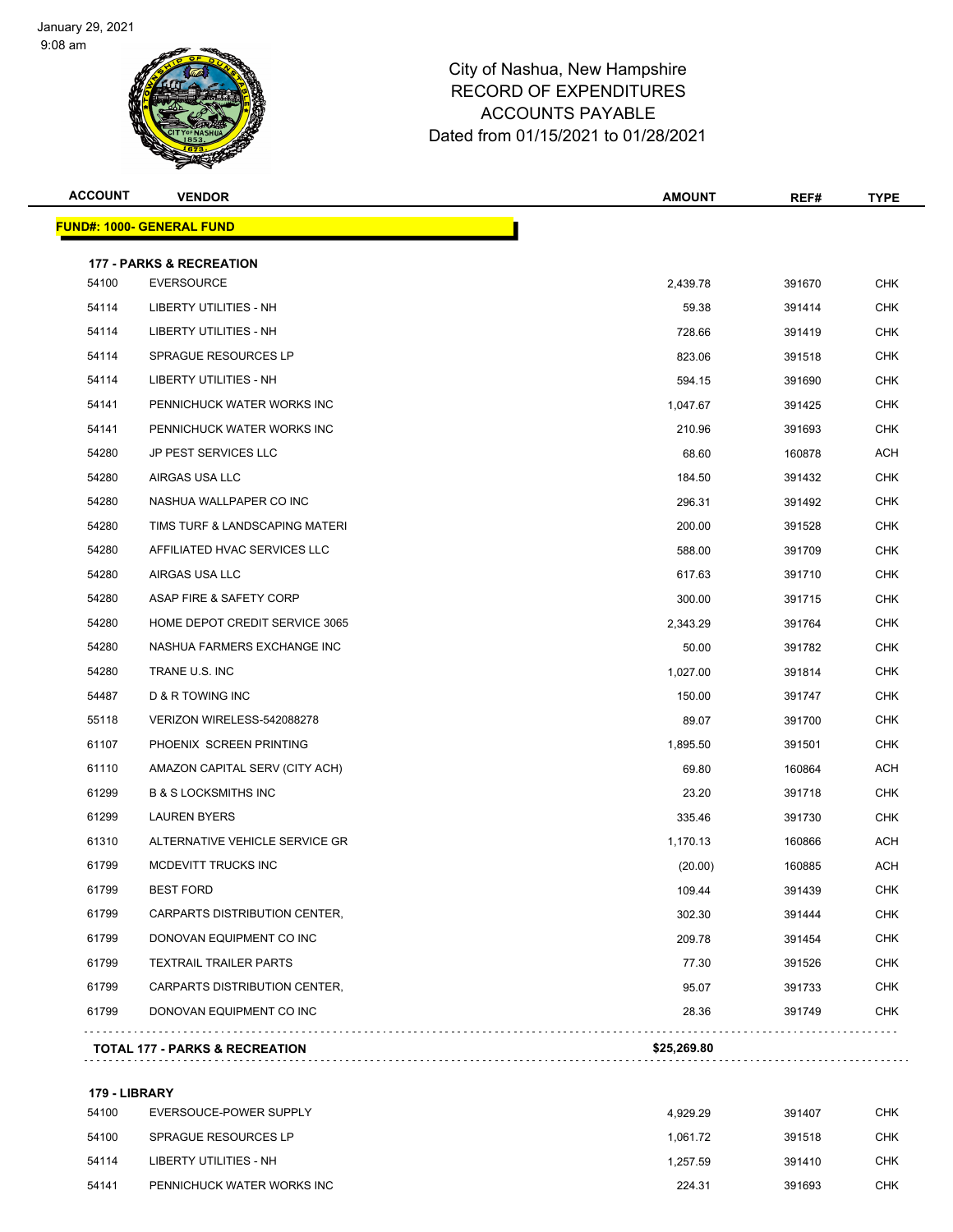

| <b>ACCOUNT</b> | <b>VENDOR</b>                           | <b>AMOUNT</b> | REF#   | <b>TYPE</b> |
|----------------|-----------------------------------------|---------------|--------|-------------|
|                | <b>FUND#: 1000- GENERAL FUND</b>        |               |        |             |
| 179 - LIBRARY  |                                         |               |        |             |
| 54280          | JP PEST SERVICES LLC                    | 114.00        | 160878 | <b>ACH</b>  |
| 54421          | CONWAY TECHNOLOGY GROUP                 | 401.14        | 391743 | <b>CHK</b>  |
| 54428          | PACIFIC TELEMANAGEMENT SERVICE          | 53.00         | 391499 | <b>CHK</b>  |
| 54428          | <b>COMCAST</b>                          | 243.35        | 391666 | <b>CHK</b>  |
| 55200          | NHLA                                    | 485.00        | 391422 | <b>CHK</b>  |
| 55607          | USPS-CMRS-PB #49113079                  | 1,000.00      | 160834 | <b>ACH</b>  |
| 61428          | AMAZON CAPITAL SERV (CITY ACH)          | 27.51         | 160864 | <b>ACH</b>  |
| 61428          | <b>REXEL USA INC</b>                    | 733.95        | 160892 | <b>ACH</b>  |
| 61807          | <b>INGRAM LIBRARY SERVICES LLC</b>      | 388.18        | 160817 | <b>ACH</b>  |
| 61807          | INGRAM LIBRARY SERVICES LLC             | 62.57         | 160875 | <b>ACH</b>  |
| 61807          | <b>BAKER &amp; TAYLOR</b>               | 480.29        | 391435 | <b>CHK</b>  |
| 61807          | MATTHEW BENDER & CO INC                 | 98.08         | 391486 | <b>CHK</b>  |
| 61807          | <b>BAKER &amp; TAYLOR</b>               | 1.065.11      | 391720 | <b>CHK</b>  |
| 61814          | MIDWEST TAPE LLC                        | 249.50        | 160828 | <b>ACH</b>  |
| 61814          | <b>BAKER &amp; TAYLOR</b>               | 131.97        | 391435 | <b>CHK</b>  |
| 61830          | CENGAGE LEARNING INC                    | 300.00        | 391736 | <b>CHK</b>  |
| 61830          | ENCYCLOPAEDIA BRITANNICA INC            | 2,674.00      | 391752 | <b>CHK</b>  |
| 68322          | AMAZON CAPITAL SERV (CITY ACH)          | 35.96         | 160809 | <b>ACH</b>  |
| 68322          | <b>ASHLEE NORWOOD</b>                   | 78.80         | 160889 | <b>ACH</b>  |
| 68322          | LRC BUILDERS LLC                        | 100.00        | 391397 | CHK         |
|                | TOTAL 179 - LIBRARY                     | \$16,195.32   |        |             |
|                | <b>181 - COMMUNITY DEVELOPMENT</b>      |               |        |             |
| 61100          | WB MASON CO INC                         | 35.70         | 391819 | <b>CHK</b>  |
|                | TOTAL 181 - COMMUNITY DEVELOPMENT       | \$35.70       | .      |             |
|                | <b>182 - PLANNING AND ZONING</b>        |               |        |             |
| 42560          | <b>MALKA ARAB</b>                       | 345.00        | 391714 | <b>CHK</b>  |
| 61807          | NASHUA REGIONAL PLANNING COMM           | 120.00        | 391783 | CHK         |
|                | <b>TOTAL 182 - PLANNING AND ZONING</b>  | \$465.00      |        |             |
|                | <b>183 - ECONOMIC DEVELOPMENT</b>       |               |        |             |
| 61830          | <b>COSTAR REALTY INFORMATION</b>        | 116.92        | 391449 | CHK         |
|                | <b>TOTAL 183 - ECONOMIC DEVELOPMENT</b> | \$116.92      |        |             |
|                |                                         |               |        |             |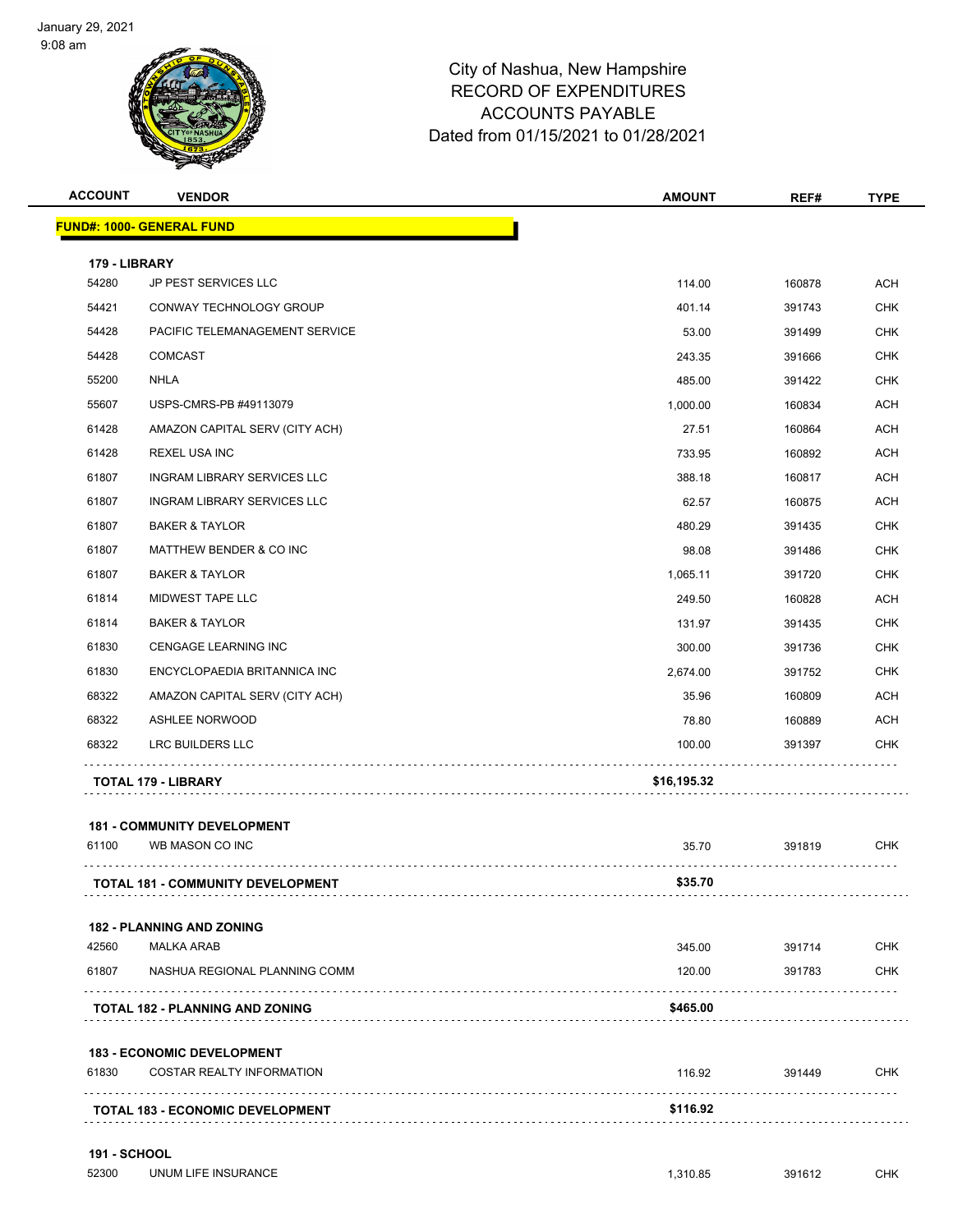

| <b>ACCOUNT</b>               | <b>VENDOR</b>                           | <b>AMOUNT</b> | REF#   | <b>TYPE</b> |
|------------------------------|-----------------------------------------|---------------|--------|-------------|
|                              | <b>FUND#: 1000- GENERAL FUND</b>        |               |        |             |
|                              |                                         |               |        |             |
| <b>191 - SCHOOL</b><br>53128 | <b>JAHMAL MOSLEY</b>                    | 7,000.00      | 391874 | <b>CHK</b>  |
| 53128                        | <b>WADLEIGH STARR &amp; PETERS PLLC</b> | 3,573.00      | 391902 | <b>CHK</b>  |
| 53600                        | NASHUA YOUTH COUNCIL                    | 6,132.50      | 391618 | <b>CHK</b>  |
| 53600                        | ADULT LEARNING CENTER                   | 34,100.00     | 391825 | <b>CHK</b>  |
| 53614                        | AMY MCCARTNEY                           | 20,646.00     | 391550 | <b>CHK</b>  |
| 53614                        | ASCENTRIA COMMUNITY SERVICES            | 212.00        | 391553 | <b>CHK</b>  |
| 53614                        | <b>CLARK ASSOC</b>                      | 38,006.40     | 391563 | <b>CHK</b>  |
| 53628                        | <b>RELIABLE IT</b>                      | 362.50        | 391604 | <b>CHK</b>  |
| 53628                        | WESTON TITLE SERVICES LLC               | 1,609.00      | 391616 | <b>CHK</b>  |
| 53628                        | MUNICIPAL RESOURCES INC                 | 3,750.00      | 391876 | <b>CHK</b>  |
| 54280                        | <b>BELLETETES INC</b>                   | 35.95         | 391558 | <b>CHK</b>  |
| 54280                        | NASHUA WALLPAPER CO INC                 | 189.56        | 391600 | <b>CHK</b>  |
| 54280                        | <b>BELLETETES INC</b>                   | 8.98          | 391831 | <b>CHK</b>  |
| 54280                        | HERITAGE WHOLESALERS                    | 760.00        | 391861 | <b>CHK</b>  |
| 54280                        | NASHUA WALLPAPER CO INC                 | 1,283.43      | 391877 | <b>CHK</b>  |
| 54280                        | STANLEY ELEVATOR CO INC                 | 2,834.00      | 391896 | CHK         |
| 54450                        | MCINTIRE BUSINESS PRODUCTS INC.         | 389.00        | 391596 | <b>CHK</b>  |
| 54487                        | CLEAN-O-RAMA                            | 2,133.75      | 391564 | <b>CHK</b>  |
| 54487                        | <b>BIG A'S PLACE</b>                    | 126.30        | 391833 | <b>CHK</b>  |
| 54487                        | RIDDELL/ALL AMERICAN SPORTS CO          | 28.00         | 391885 | <b>CHK</b>  |
| 54600                        | <b>CARPARTS OF NASHUA</b>               | 263.67        | 391562 | <b>CHK</b>  |
| 54600                        | LIBERTY INTNL TRUCKS OF NH LLC          | 1,536.12      | 391591 | <b>CHK</b>  |
| 54600                        | <b>BEST FORD</b>                        | 418.50        | 391832 | CHK         |
| 54600                        | <b>CARPARTS OF NASHUA</b>               | 587.79        | 391839 | <b>CHK</b>  |
| 54600                        | D & R TOWING INC                        | 190.00        | 391847 | <b>CHK</b>  |
| 54600                        | LIBERTY INTNL TRUCKS OF NH LLC          | 28.03         | 391870 | <b>CHK</b>  |
| 54600                        | O'REILLY AUTO PARTS                     | 95.88         | 391881 | <b>CHK</b>  |
| 54899                        | <b>BRADY SULLIVAN</b>                   | 13,264.66     | 160894 | ACH         |
| 54899                        | GIRL'S INC OF NEW HAMPSHIRE             | 1,267.50      | 391857 | <b>CHK</b>  |
| 55109                        | CONSOLIDATED COMMUNICATIONS             | 1,180.63      | 391405 | <b>CHK</b>  |
| 55109                        | <b>FIRSTLIGHT</b>                       | 2,252.48      | 391541 | CHK         |
| 55109                        | VERIZON WIRELESS 742005979              | 395.23        | 391545 | CHK         |
| 55109                        | <b>WINDSTREAM</b>                       | 272.36        | 391546 | CHK         |
| 55109                        | <b>COMCAST</b>                          | 515.99        | 391821 | <b>CHK</b>  |
| 55109                        | CONSOLIDATED COMMUNICATIONS             | 1,628.54      | 391822 | <b>CHK</b>  |
| 55200                        | AMERICAN CULINARY FEDERATION            | 300.00        | 391826 | CHK         |
| 55200                        | NATIONAL FOOTBALL FOUNDATION            | 99.00         | 391878 | <b>CHK</b>  |
| 55307                        | DONNA GRADY                             | 120.35        | 391580 | <b>CHK</b>  |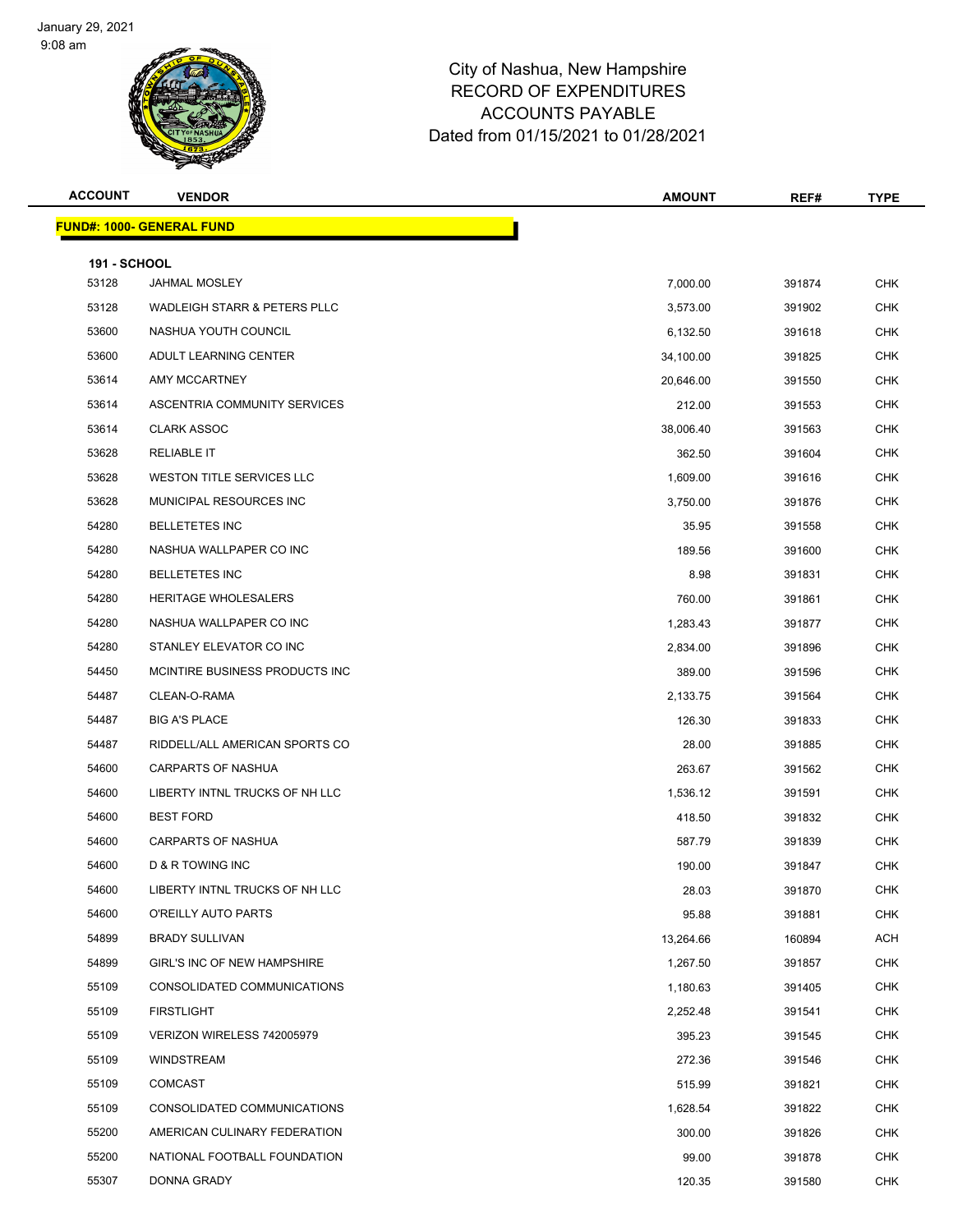

| <b>ACCOUNT</b>      | <b>VENDOR</b>                       | <b>AMOUNT</b> | REF#   | <b>TYPE</b> |
|---------------------|-------------------------------------|---------------|--------|-------------|
|                     | <b>FUND#: 1000- GENERAL FUND</b>    |               |        |             |
| <b>191 - SCHOOL</b> |                                     |               |        |             |
| 55400               | DEMONSTRATED SUCCESS                | 1,400.00      | 391568 | <b>CHK</b>  |
| 55607               | PITNEY BOWES                        | 174.75        | 391543 | <b>CHK</b>  |
| 55607               | US POSTAL SERVICE                   | 597.00        | 391613 | <b>CHK</b>  |
| 55607               | US POSTAL SERVICE                   | 165.00        | 391899 | <b>CHK</b>  |
| 55607               | US POSTAL SERVICE                   | 550.00        | 391900 | <b>CHK</b>  |
| 55628               | <b>GENERAL LINEN SERVICE INC</b>    | 334.32        | 391578 | <b>CHK</b>  |
| 55642               | KENNETH A BOURQUE                   | 126.00        | 391836 | <b>CHK</b>  |
| 55642               | <b>KENNETH GALICA</b>               | 93.00         | 391855 | <b>CHK</b>  |
| 55642               | <b>MARIO PENA</b>                   | 126.00        | 391882 | <b>CHK</b>  |
| 55642               | <b>GREGG WEBER</b>                  | 93.00         | 391905 | <b>CHK</b>  |
| 55649               | DAVID MARTIN HUNT                   | 65.00         | 391863 | <b>CHK</b>  |
| 55690               | FIRST STUDENT INC                   | 1,579.50      | 391575 | <b>CHK</b>  |
| 55694               | <b>BOOTHBY THERAPY SERVICES LLC</b> | 855.50        | 391561 | <b>CHK</b>  |
| 55694               | DOCTOR FRANKLIN PERKINS SCH         | 6,378.74      | 391569 | <b>CHK</b>  |
| 55694               | EASTER SEALS OF NEW HAMPSHIRE       | 29,942.00     | 391570 | <b>CHK</b>  |
| 55694               | HILLCREST EDUCATIONAL CENTERS       | 4,318.05      | 391582 | <b>CHK</b>  |
| 55694               | MILLCREEK REHABILITATION CTRS       | 2,850.00      | 391597 | <b>CHK</b>  |
| 55694               | ST ANNS HOME INC                    | 23,718.74     | 391607 | <b>CHK</b>  |
| 55694               | ADULT LEARNING CENTER               | 27,841.00     | 391825 | <b>CHK</b>  |
| 55694               | <b>GATEWAYS COMMUNITY SERVICES</b>  | 2,385.60      | 391856 | <b>CHK</b>  |
| 55694               | <b>SEVEN HILLS</b>                  | 3,863.76      | 391893 | <b>CHK</b>  |
| 55699               | NASHUA YOUTH COUNCIL                | 5,000.00      | 391618 | <b>CHK</b>  |
| 55699               | QUADIENT LEASING USA INC            | 455.40        | 391823 | <b>CHK</b>  |
| 61100               | (SCHOOL ACH) AMAZON CAPITAL SE      | 111.83        | 160835 | <b>ACH</b>  |
| 61100               | (SCHOOL ACH) AMAZON CAPITAL SE      | 158.89        | 160893 | ACH         |
| 61100               | PETTY CASH                          | 12.99         | 391542 | <b>CHK</b>  |
| 61100               | I.T. INSIDERS                       | 380.00        | 391586 | CHK         |
| 61100               | WB MASON CO INC                     | 24.40         | 391614 | <b>CHK</b>  |
| 61100               | AMSTERDAM PRINTING & LITHO          | 229.99        | 391828 | <b>CHK</b>  |
| 61100               | <b>SCHOOL SPECIALTY</b>             | 55.31         | 391891 | <b>CHK</b>  |
| 61100               | WB MASON CO INC                     | 1,911.99      | 391904 | <b>CHK</b>  |
| 61135               | (SCHOOL ACH) AMAZON CAPITAL SE      | 758.09        | 160835 | ACH         |
| 61135               | (SCHOOL ACH) AMAZON CAPITAL SE      | 2,401.03      | 160893 | <b>ACH</b>  |
| 61135               | PETTY CASH                          | 170.66        | 391542 | <b>CHK</b>  |
| 61135               | 4ALLPROMOS                          | 6,501.48      | 391547 | <b>CHK</b>  |
| 61135               | <b>GRACENOTES LLC</b>               | 200.00        | 391579 | <b>CHK</b>  |
| 61135               | <b>KELVIN</b>                       | 422.30        | 391589 | <b>CHK</b>  |
| 61135               | MARKET BASKET ACCT 2589096          | 108.51        | 391594 | <b>CHK</b>  |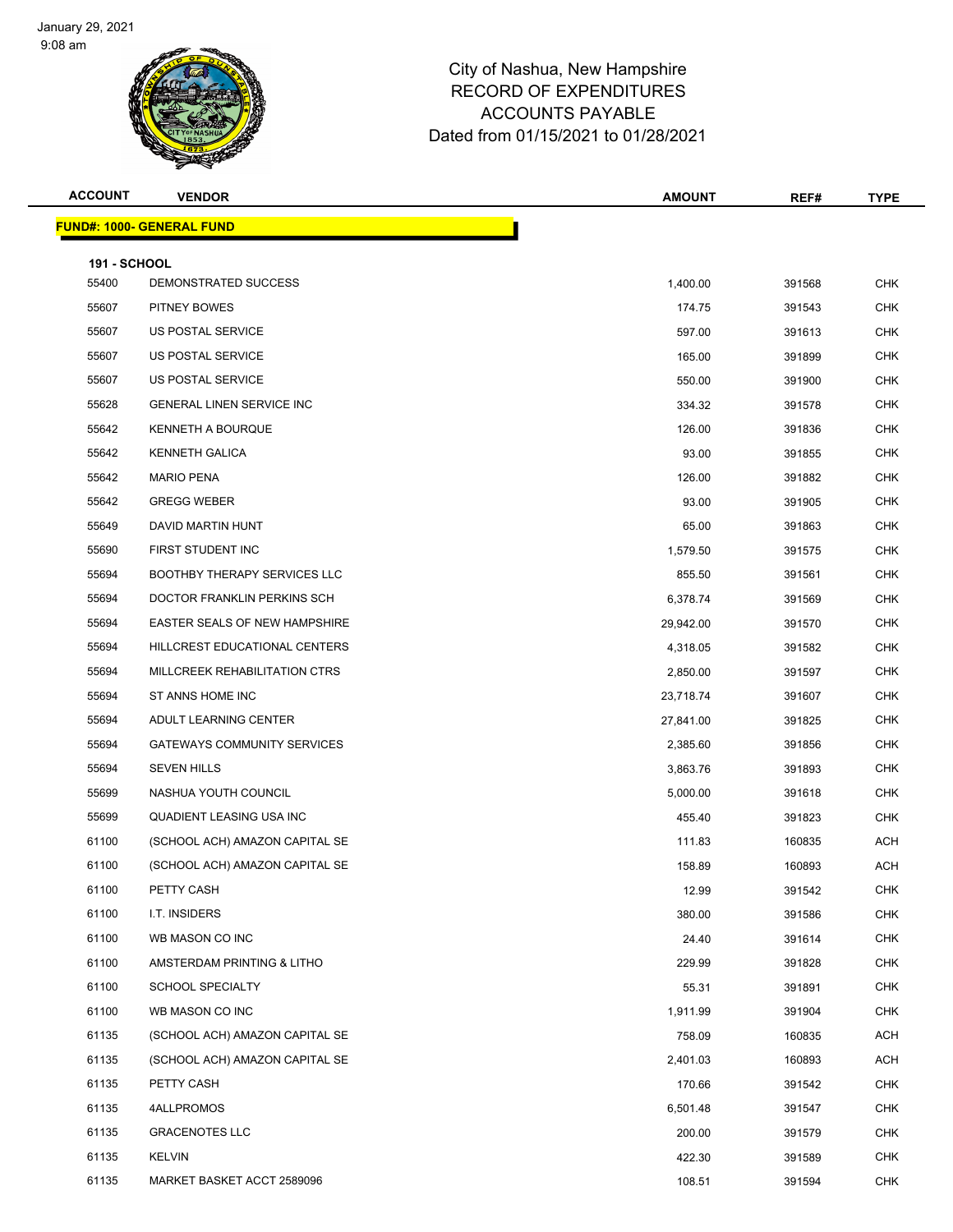

| <b>ACCOUNT</b>               | <b>VENDOR</b>                    | <b>AMOUNT</b> | REF#   | <b>TYPE</b> |
|------------------------------|----------------------------------|---------------|--------|-------------|
|                              | <b>FUND#: 1000- GENERAL FUND</b> |               |        |             |
|                              |                                  |               |        |             |
| <b>191 - SCHOOL</b><br>61135 | KIMBERLY A MONTINE               | 49.50         | 391598 | <b>CHK</b>  |
| 61135                        | <b>NCS PEARSON</b>               | 787.50        | 391601 | <b>CHK</b>  |
| 61135                        | <b>SCHOOL SPECIALTY</b>          | 1,462.98      | 391605 | <b>CHK</b>  |
| 61135                        | WESTERN PSYCHOLOGICAL SERVICES   | 29.95         | 391615 | <b>CHK</b>  |
| 61135                        | WILSON LANGUAGE TRAINING CORP    | 103.20        | 391617 | <b>CHK</b>  |
| 61135                        | <b>BRENDA CROCKER</b>            | 108.00        | 391845 | <b>CHK</b>  |
| 61135                        | <b>EXPLORE LEARNING</b>          | 875.00        | 391849 | <b>CHK</b>  |
| 61135                        | <b>FLAGHOUSE INC</b>             | 81.18         | 391852 | <b>CHK</b>  |
| 61135                        | HOME DEPOT CREDIT SERVICES       | 106.98        | 391862 | <b>CHK</b>  |
| 61135                        | MARKET BASKET ACCT 2589096       | 74.89         | 391872 | CHK         |
| 61135                        | <b>BRENDAN SCOTT MARTIN</b>      | 100.00        | 391873 | <b>CHK</b>  |
| 61135                        | <b>KRISTIN POWELL</b>            | 250.95        | 391883 | <b>CHK</b>  |
| 61135                        | <b>SARGENT WELCH</b>             | 247.57        | 391887 | <b>CHK</b>  |
| 61135                        | <b>SCHOOL HEALTH</b>             | 198.00        | 391888 | <b>CHK</b>  |
| 61135                        | <b>SCHOOL SPECIALTY</b>          | 189.03        | 391890 | <b>CHK</b>  |
| 61135                        | <b>SCHOOL SPECIALTY</b>          | 89.68         | 391891 | <b>CHK</b>  |
| 61135                        | <b>VEX ROBOTICS</b>              | 366.04        | 391901 | <b>CHK</b>  |
| 61135                        | <b>WAL-MART</b>                  | 55.64         | 391903 | <b>CHK</b>  |
| 61135                        | WB MASON CO INC                  | 1,264.56      | 391904 | <b>CHK</b>  |
| 61299                        | ARCSOURCE INC                    | 79.51         | 391552 | CHK         |
| 61299                        | <b>B &amp; S LOCKSMITHS INC</b>  | 8.25          | 391555 | <b>CHK</b>  |
| 61299                        | HOME DEPOT CREDIT SERVICES       | 35.38         | 391584 | <b>CHK</b>  |
| 61299                        | <b>FASTENAL CO</b>               | 122.69        | 391851 | <b>CHK</b>  |
| 61299                        | HOME DEPOT CREDIT SERVICES       | 25.09         | 391862 | <b>CHK</b>  |
| 61299                        | KAMCO LOCK SOLUTIONS             | 2,240.00      | 391869 | <b>CHK</b>  |
| 61299                        | <b>WAL-MART</b>                  | 50.68         | 391903 | <b>CHK</b>  |
| 61407                        | M & M ELECTRICAL SUPPLY CO INC   | 224.65        | 160895 | ACH         |
| 61407                        | ALLIED UNIVERSAL TECHNOLOGY      | 300.00        | 391549 | <b>CHK</b>  |
| 61407                        | CED                              | 136.20        | 391842 | <b>CHK</b>  |
| 61407                        | CEN-COM                          | 95.00         | 391843 | <b>CHK</b>  |
| 61407                        | <b>GRAINGER</b>                  | 33.84         | 391858 | <b>CHK</b>  |
| 61414                        | F W WEBB COMPANY                 | 1,051.69      | 391573 | <b>CHK</b>  |
| 61414                        | <b>HAJOCA CORPORATION</b>        | 272.19        | 391581 | <b>CHK</b>  |
| 61414                        | F W WEBB COMPANY                 | 154.07        | 391850 | <b>CHK</b>  |
| 61414                        | <b>HAJOCA CORPORATION</b>        | 226.48        | 391859 | CHK         |
| 61421                        | CONTROL TECHNOLOGIES INC         | 1,650.37      | 391565 | <b>CHK</b>  |
| 61421                        | CAPP INC                         | 428.00        | 391838 | <b>CHK</b>  |
| 61421                        | SIEMENS INDUSTRY INC             | 481.54        | 391894 | CHK         |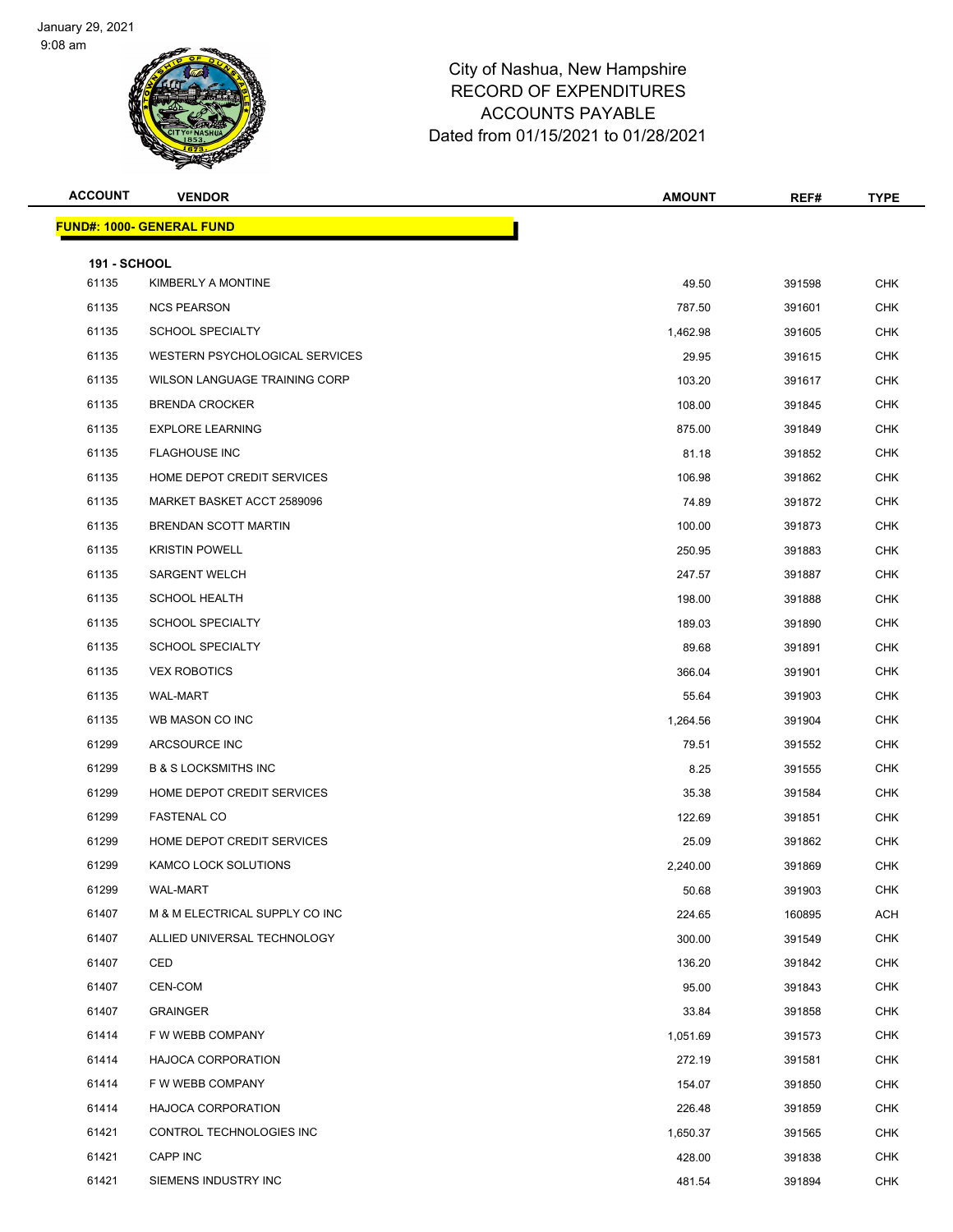

| <b>ACCOUNT</b>        | <b>VENDOR</b>                                       | <b>AMOUNT</b>             | REF#   | <b>TYPE</b> |
|-----------------------|-----------------------------------------------------|---------------------------|--------|-------------|
|                       | <b>FUND#: 1000- GENERAL FUND</b>                    |                           |        |             |
|                       |                                                     |                           |        |             |
| 191 - SCHOOL<br>61428 | NASHUA WALLPAPER CO INC                             | 1,649.25                  | 391600 | <b>CHK</b>  |
| 61428                 | CLEAN-O-RAMA                                        | 415.96                    | 391844 | <b>CHK</b>  |
| 61428                 | NASHUA WALLPAPER CO INC                             | 4,385.72                  | 391877 | <b>CHK</b>  |
| 61599                 | UNITED AG & TURF NE                                 | 512.20                    | 391611 | <b>CHK</b>  |
| 61599                 | R WHITE EQUIPMENT CENTER INC                        | 92.00                     | 391884 | <b>CHK</b>  |
| 61607                 |                                                     | 315.28                    | 160893 | <b>ACH</b>  |
| 61607                 | (SCHOOL ACH) AMAZON CAPITAL SE<br>I.T. INSIDERS     |                           |        | <b>CHK</b>  |
|                       |                                                     | 2,055.95                  | 391864 |             |
| 61814                 | (SCHOOL ACH) AMAZON CAPITAL SE                      | 31.96                     | 160893 | <b>ACH</b>  |
| 61814                 | <b>TOADSTOOL BOOKSHOP</b>                           | 192.15                    | 391898 | <b>CHK</b>  |
| 61821                 | FOLLETT EDUCATIONAL SERVICES                        | 99.96                     | 391576 | <b>CHK</b>  |
| 61875                 | F W WEBB COMPANY                                    | (30.14)                   | 391573 | <b>CHK</b>  |
| 61875                 | AMLE                                                | 420.88                    | 391827 | <b>CHK</b>  |
| 71221                 | (SCHOOL ACH) AMAZON CAPITAL SE                      | 95.15                     | 160835 | <b>ACH</b>  |
| 71221                 | <b>APPLE INC</b>                                    | 299.00                    | 391551 | <b>CHK</b>  |
| 71228                 | AXIS BUSINESS SOLUTIONS LTD                         | 16.00                     | 391829 | <b>CHK</b>  |
| 71800                 | (SCHOOL ACH) AMAZON CAPITAL SE                      | 399.96                    | 160893 | <b>ACH</b>  |
| 71999                 | TEAM FITZ GRAPHICS, LLC                             | 1,055.00                  | 391609 | <b>CHK</b>  |
| 71999                 | RIDDELL/ALL AMERICAN SPORTS CO                      | 582.00                    | 391885 | <b>CHK</b>  |
| 71999                 | STADIUM SYSTEM INC                                  | 800.00                    | 391895 | <b>CHK</b>  |
|                       | <b>TOTAL 191 - SCHOOL</b>                           | \$302,712.34              |        |             |
|                       |                                                     |                           |        |             |
|                       | <b>TOTAL FUND 1000 - GENERAL FUND</b>               | \$5,201,202.44            |        |             |
|                       | <b>FUND#: 1001- GF-CAPITAL IMPROVEMENTS</b>         |                           |        |             |
|                       |                                                     |                           |        |             |
| 161 - STREETS         |                                                     |                           |        |             |
| 81100                 | <b>GRANITE STATE CONCRETE CO INC</b>                | 1057.61.20.30<br>4,284.00 | 391463 | <b>CHK</b>  |
| 81100                 | UPSCO MANUFACTURING                                 | 1071.77.20.30<br>5,435.92 | 391817 | <b>CHK</b>  |
|                       | TOTAL 161 - STREETS                                 | \$9,719.92                |        |             |
|                       | <b>TOTAL FUND 1001 - GF-CAPITAL IMPROVEMENTS</b>    | \$9,719.92                |        |             |
|                       |                                                     |                           |        |             |
|                       | <b>FUND#: 1010- GF-PRIOR YEAR ENC &amp; ESCROWS</b> |                           |        |             |
| 150 - POLICE          |                                                     |                           |        |             |
| 55400                 | <b>CYR NUTRITION AND WELLNESS</b>                   | 900.00                    | 391451 | <b>CHK</b>  |
| 71407                 | ATLANTIC TACTICAL INC                               | 5,684.85                  | 391717 | <b>CHK</b>  |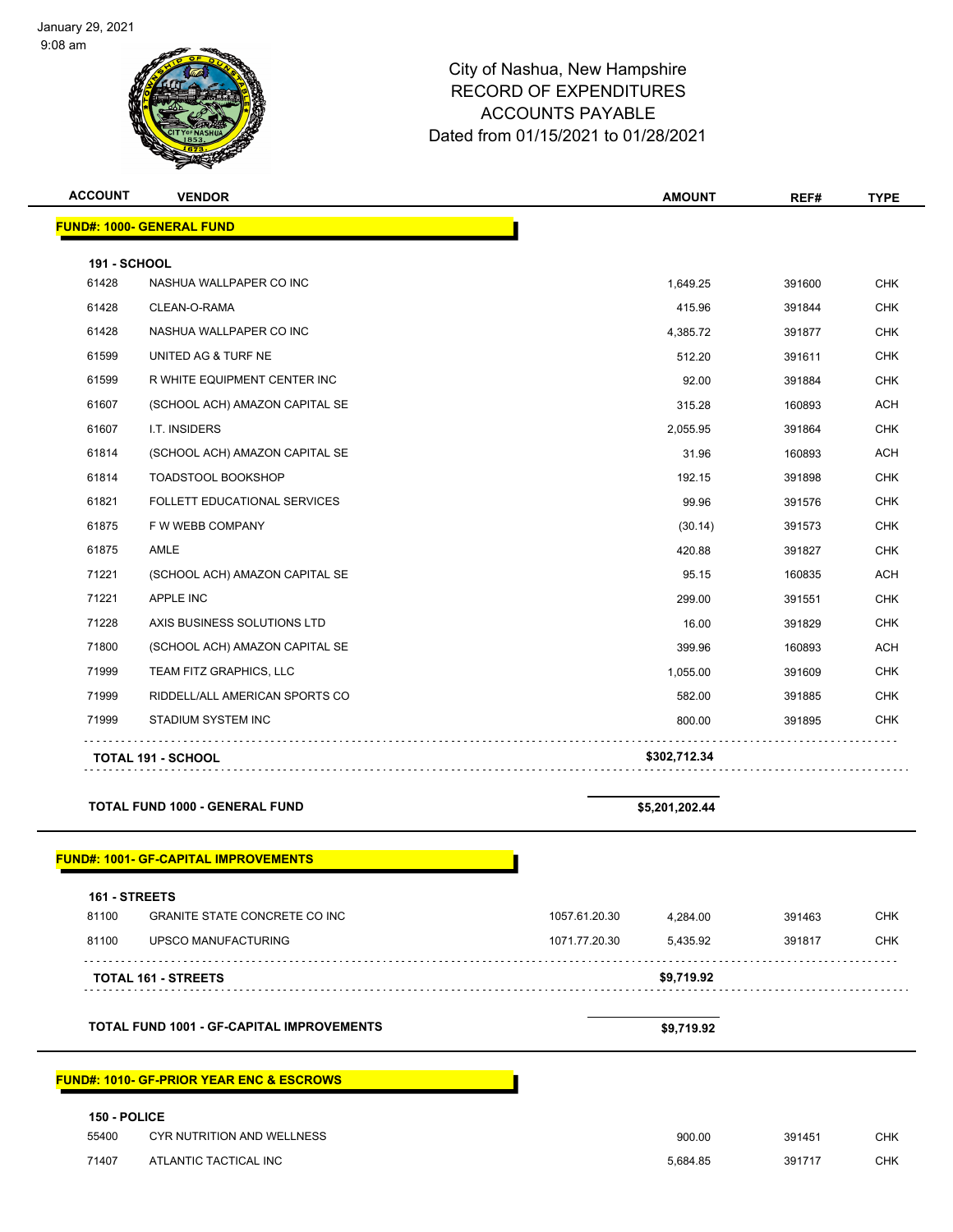

| <b>VENDOR</b>                | <b>AMOUNT</b>                                                                                                                                                                                                                                       | REF#   | <b>TYPE</b> |
|------------------------------|-----------------------------------------------------------------------------------------------------------------------------------------------------------------------------------------------------------------------------------------------------|--------|-------------|
|                              |                                                                                                                                                                                                                                                     |        |             |
|                              | \$6,584.85                                                                                                                                                                                                                                          |        |             |
|                              |                                                                                                                                                                                                                                                     |        |             |
| ST JOSEPHS BUSINESS & HEALTH | 1,030.40                                                                                                                                                                                                                                            | 391809 | <b>CHK</b>  |
|                              | \$1,030.40                                                                                                                                                                                                                                          |        |             |
|                              |                                                                                                                                                                                                                                                     |        |             |
| OCEAN STATE SIGNAL CO        | 24,800.00                                                                                                                                                                                                                                           | 391498 | <b>CHK</b>  |
|                              | \$24,800.00                                                                                                                                                                                                                                         |        |             |
|                              |                                                                                                                                                                                                                                                     |        |             |
| A PLUS ATHLETIC PRODUCTS INC | 4,800.00                                                                                                                                                                                                                                            | 391824 | <b>CHK</b>  |
| I.T. INSIDERS                | 688.38                                                                                                                                                                                                                                              | 391864 | <b>CHK</b>  |
| COMPUTER HUT dba IT INSIDERS | 499.99                                                                                                                                                                                                                                              | 391867 | <b>CHK</b>  |
| MSB CONSULTING GROUP LLC     | 8,229.08                                                                                                                                                                                                                                            | 391875 | <b>CHK</b>  |
| TOTAL 191 - SCHOOL           | \$14,217.45                                                                                                                                                                                                                                         |        |             |
|                              | <b>FUND#: 1010- GF-PRIOR YEAR ENC &amp; ESCROWS</b><br><b>TOTAL 150 - POLICE</b><br><b>152 - FIRE</b><br><b>TOTAL 152 - FIRE</b><br><b>160 - PW-ADMIN &amp; ENGINEERING</b><br><b>TOTAL 160 - PW-ADMIN &amp; ENGINEERING</b><br><b>191 - SCHOOL</b> |        |             |

**TOTAL FUND 1010 - GF-PRIOR YEAR ENC & ESCROWS** \$46,632.70

|       | <b>FUND#: 2100- FOOD SERVICES FUND</b> |           |        |
|-------|----------------------------------------|-----------|--------|
| 53628 | <b>FOOD FOR SCHOOLS</b>                | 900.00    | 391577 |
| 54487 | AFFILIATED HVAC SERVICES LLC           | 553.00    | 391548 |
| 54487 | <b>HOBART SERVICE</b>                  | 153.75    | 391583 |
| 55307 | PAMELA CORREA                          | 55.20     | 391566 |
| 55307 | PAULE RALPH                            | 45.57     | 391603 |
| 55307 | <b>ODETTE SLOSEK</b>                   | 52.33     | 391606 |
| 61214 | TREASURER ST OF NH - SURPLUS D         | 1,983.75  | 391544 |
| 61214 | <b>BIMBO FOODS BAKERIES INC</b>        | 502.88    | 391559 |
| 61214 | <b>DEAN FOODS COMPANY</b>              | 5,815.14  | 391567 |
| 61214 | M SAUNDERS INC                         | 1,986.17  | 391593 |
| 61214 | NORTHCENTER FOODS                      | 13,785.74 | 391602 |
| 61214 | <b>BIMBO FOODS BAKERIES INC</b>        | 116.66    | 391834 |
| 61214 | <b>DEAN FOODS COMPANY</b>              | 940.60    | 391848 |
| 61214 | M SAUNDERS INC                         | 501.09    | 391871 |
| 61214 | NORTHCENTER FOODS                      | 7,302.61  | 391880 |
| 61299 | <b>IMPERIAL BAG &amp; PAPER CO LLC</b> | 8,534.66  | 391587 |
| 61299 | <b>IMPERIAL BAG &amp; PAPER CO LLC</b> | 2,578.94  | 391865 |
| 71000 | KITTREDGE EQUIPMENT CO - NH            | 2,656.00  | 391590 |
|       |                                        |           |        |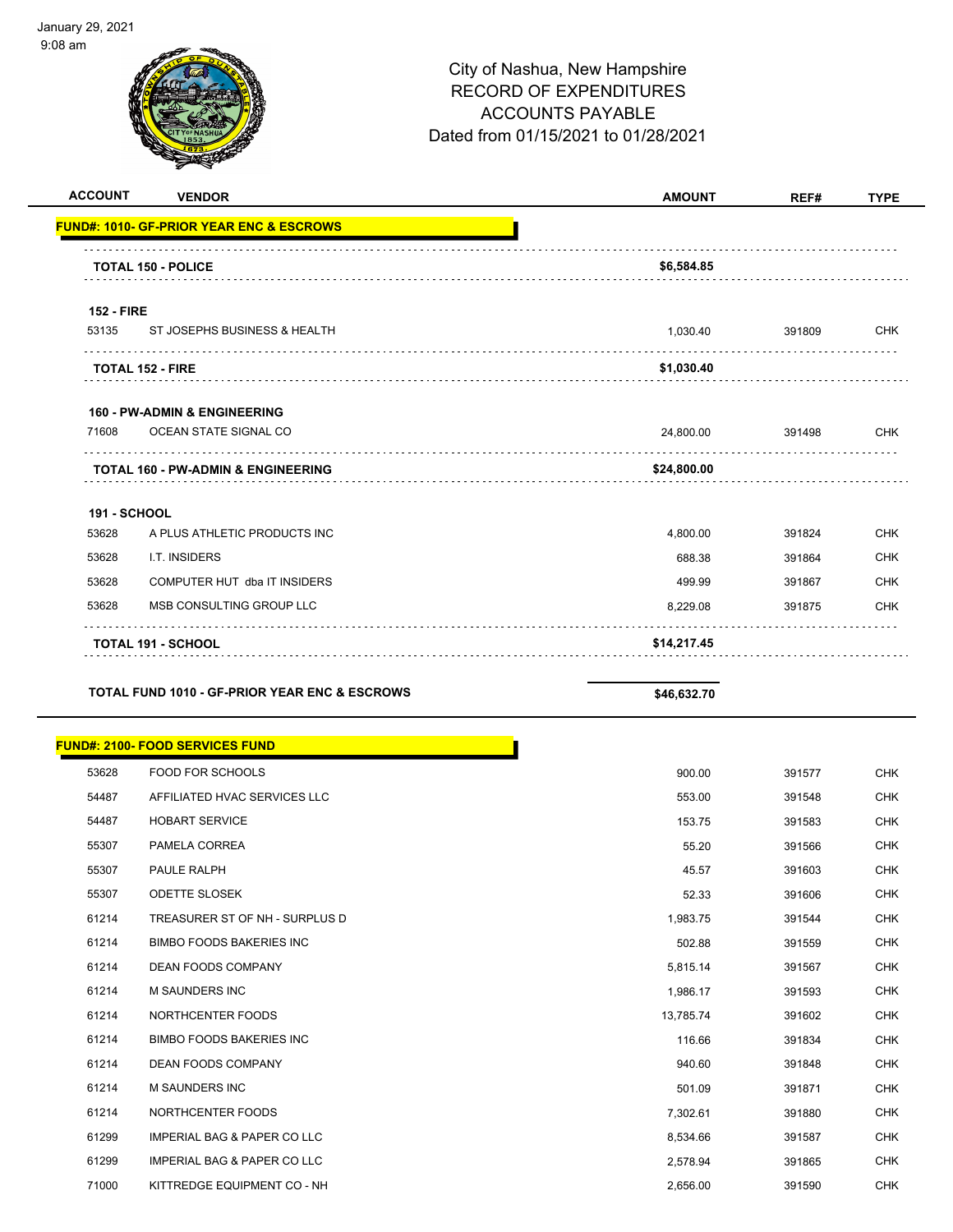| <b>ACCOUNT</b> | <b>VENDOR</b>                                      | <b>AMOUNT</b>             | REF#   | <b>TYPE</b> |
|----------------|----------------------------------------------------|---------------------------|--------|-------------|
|                | <b>TOTAL FUND 2100 - FOOD SERVICES FUND</b>        | \$48,464.09               |        |             |
|                | <b>FUND#: 2207- ADULT ED/CONTINUING ED</b>         |                           |        |             |
| 61135          | CARTRIDGE WORLD MANCHESTER                         | 257.97                    | 391840 | <b>CHK</b>  |
| 61299          | FLINN SCIENTIFIC INC                               | 368.25                    | 391854 | <b>CHK</b>  |
|                | <b>TOTAL FUND 2207 - ADULT ED/CONTINUING ED</b>    | \$626.22                  |        |             |
|                | <b>FUND#: 2212- ATHLETICS REVENUE FUND</b>         |                           |        |             |
| 61107          | K & B SPORTSWEAR                                   | 510.00                    | 391868 | <b>CHK</b>  |
| 61299          | <b>CROWN TROPHY</b>                                | 41.28                     | 391846 | <b>CHK</b>  |
|                | <b>TOTAL FUND 2212 - ATHLETICS REVENUE FUND</b>    | \$551.28                  |        |             |
|                | <b>FUND#: 2505- PEG ACCESS CHANNELS FUND</b>       |                           |        |             |
| 54100          | <b>EVERSOURCE</b>                                  | 188.83                    | 391670 | <b>CHK</b>  |
| 54114          | SPRAGUE RESOURCES LP                               | 52.23                     | 391518 | <b>CHK</b>  |
| 54114          | <b>LIBERTY UTILITIES - NH</b>                      | 70.39                     | 391678 | <b>CHK</b>  |
| 54141          | PENNICHUCK WATER WORKS INC                         | 31.58                     | 391693 | <b>CHK</b>  |
| 55300          | <b>JEFF POEHNERT</b>                               | 276.49                    | 160891 | <b>ACH</b>  |
|                | <b>TOTAL FUND 2505 - PEG ACCESS CHANNELS FUND</b>  | \$619.52                  |        |             |
|                | <b>FUND#: 2506- HUNT BLDG FACILITY RENTAL FUND</b> |                           |        |             |
| 53628          | <b>COMCAST</b>                                     | 88.40                     | 391403 | <b>CHK</b>  |
| 54114          | <b>LIBERTY UTILITIES - NH</b>                      | 428.01                    | 391413 | CHK         |
| 54114          | SPRAGUE RESOURCES LP                               | 261.42                    | 391518 | <b>CHK</b>  |
| 54141          | PENNICHUCK WATER WORKS INC                         | 134.73                    | 391693 | CHK         |
| 54236          | ADT COMMERCIAL LLC                                 | 64.30                     | 391707 | <b>CHK</b>  |
| 61100          | AMAZON CAPITAL SERV (CITY ACH)                     | 40.78                     | 160809 | <b>ACH</b>  |
| 61100          | WB MASON CO INC                                    | 40.78                     | 391536 | <b>CHK</b>  |
|                | TOTAL FUND 2506 - HUNT BLDG FACILITY RENTAL FUND   | \$1,058.42                |        |             |
|                | <b>FUND#: 3010- GENERAL GOV'T GRANTS FUND</b>      |                           |        |             |
| 53452          | <b>LEDDY GROUP</b>                                 | 07.1007.21.02<br>1,306.08 | 160823 | <b>ACH</b>  |
|                | TOTAL FUND 3010 - GENERAL GOV'T GRANTS FUND        | \$1,306.08                |        |             |
|                | <b>FUND#: 3035- FEMA DISASTER ASSIST GRANTS</b>    |                           |        |             |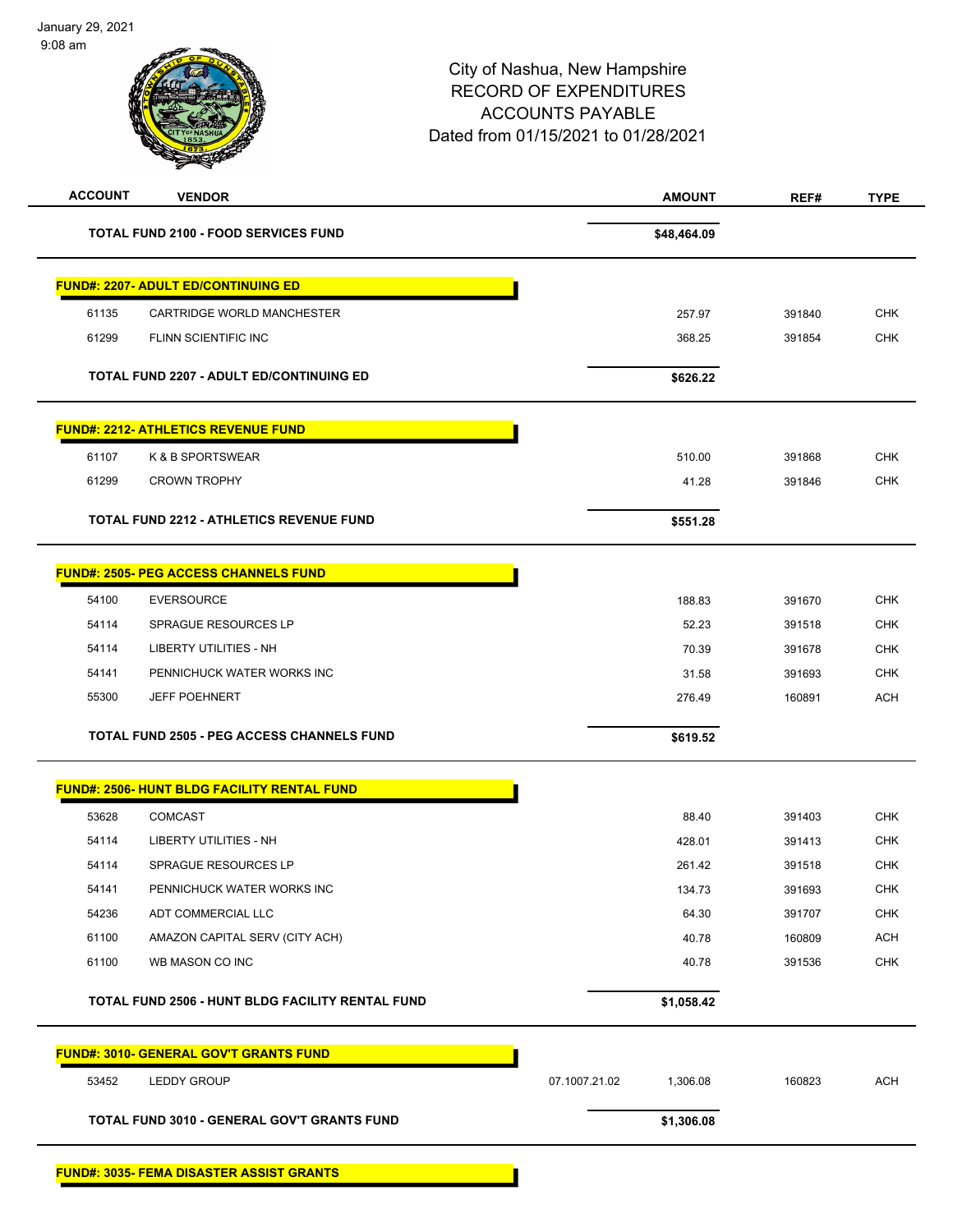January 29, 2021 9:08 am



| <b>ACCOUNT</b> | <b>VENDOR</b>                                           |                | <b>AMOUNT</b> | REF#   | <b>TYPE</b> |
|----------------|---------------------------------------------------------|----------------|---------------|--------|-------------|
|                | <b>FUND#: 3035- FEMA DISASTER ASSIST GRANTS</b>         |                |               |        |             |
| 55699          | LANGUAGE LINE SERVICES                                  | 20.1006.156    | 1,933.46      | 391481 | <b>CHK</b>  |
| 81200          | <b>DLKING &amp; ASSOCIATES INC</b>                      | 20.1010.129    | 172,309.05    | 160896 | <b>ACH</b>  |
|                |                                                         |                |               |        |             |
|                | TOTAL FUND 3035 - FEMA DISASTER ASSIST GRANTS           |                | \$174,242.51  |        |             |
|                | <b>FUND#: 3050- POLICE GRANTS FUND</b>                  |                |               |        |             |
| 71000          | <b>KEL-LAC UNIFORMS INC</b>                             | 50.1010.21.01  | 530.00        | 391771 | <b>CHK</b>  |
|                | <b>TOTAL FUND 3050 - POLICE GRANTS FUND</b>             |                | \$530.00      |        |             |
|                | <u> FUND#: 3068- COMMUNITY SERVICES GRANTS FUND</u>     |                |               |        |             |
| 55300          | <b>FOQIA IJAZ</b>                                       | 71.1004.20.11  | 90.80         | 391396 | <b>CHK</b>  |
| 55300          | <b>MICHAEL APOLLO</b>                                   | 71.1004.21.01  | 144.58        | 391713 | <b>CHK</b>  |
| 55699          | <b>HARBOR HOMES INC</b>                                 | 71.1006.18.03  | 5,527.00      | 391468 | <b>CHK</b>  |
| 55699          | <b>HARBOR HOMES INC</b>                                 | 71.1006.20.01  | 1,040.00      | 391468 | <b>CHK</b>  |
| 55810          | <b>HARBOR HOMES INC</b>                                 | 71.1006.18.03  | 27,980.00     | 391468 | <b>CHK</b>  |
| 61100          | <b>JANE GOODMAN</b>                                     | 71.1004.20.11  | 29.98         | 391460 | <b>CHK</b>  |
| 61107          | <b>MAVERICKS STITCH &amp; SCREEN</b>                    | 71.1005.21.01  | 113.40        | 391778 | <b>CHK</b>  |
| 61142          | <b>GRAINGER</b>                                         | 71.1004.20.11  | 545.20        | 391757 | <b>CHK</b>  |
| 61250          | <b>OUTFRONT MEDIA LLC</b>                               | 71.1004.21.06  | 833.00        | 160890 | <b>ACH</b>  |
| 68235          | <b>HARBOR HOMES INC</b>                                 | 71.1006.18.03  | 1,997.00      | 391468 | CHK         |
| 68235          | <b>HARBOR HOMES INC</b>                                 | 71.1006.20.01  | 73.00         | 391468 | <b>CHK</b>  |
| 68332          | <b>MICHAEL APOLLO</b>                                   | 71.1004.21.01  | 35.21         | 391713 | <b>CHK</b>  |
| 68332          | <b>MAVERICKS STITCH &amp; SCREEN</b>                    | 71.1004.21.01  | 226.80        | 391778 | <b>CHK</b>  |
| 68332          | <b>MAVERICKS STITCH &amp; SCREEN</b>                    | 71.1004.21.10  | 226.80        | 391778 | <b>CHK</b>  |
| 71000          | ROEMER INDUSTRIES INC                                   | 71.1004.20.11  | 3,913.74      | 391507 | <b>CHK</b>  |
|                | <b>TOTAL FUND 3068 - COMMUNITY SERVICES GRANTS FUND</b> |                | \$42,776.51   |        |             |
|                | <b>FUND#: 3070- COMMUNITY HEALTH GRANTS FUND</b>        |                |               |        |             |
| 54221          | <b>STERICYCLE INC</b>                                   | 72.1009.21.02  | 193.83        | 391524 | CHK         |
| 71000          | ROEMER INDUSTRIES INC                                   | 72.1003.21.01  | 2,000.00      | 391507 | <b>CHK</b>  |
|                |                                                         |                |               |        |             |
|                | <b>TOTAL FUND 3070 - COMMUNITY HEALTH GRANTS FUND</b>   |                | \$2,193.83    |        |             |
|                | <b>FUND#: 3090- URBAN PROGRAM GRANTS FUND</b>           |                |               |        |             |
| 54210          | FORCIER CONTRACTING & BUILDING                          | 8410.20.40.401 | 23,400.00     | 160871 | <b>ACH</b>  |
| 69025          | MUNOZ CONSTRUCTION INC                                  | 8400.21.60.602 | 12,700.00     | 160829 | <b>ACH</b>  |
| 69075          | NASHUA CHILDRENS HOME                                   | 8400.20.90.900 | 12,320.00     | 160831 | <b>ACH</b>  |
| 69075          | REVIVE RECOVERY INC                                     | 8400.20.90.900 | 12,784.79     | 160833 | <b>ACH</b>  |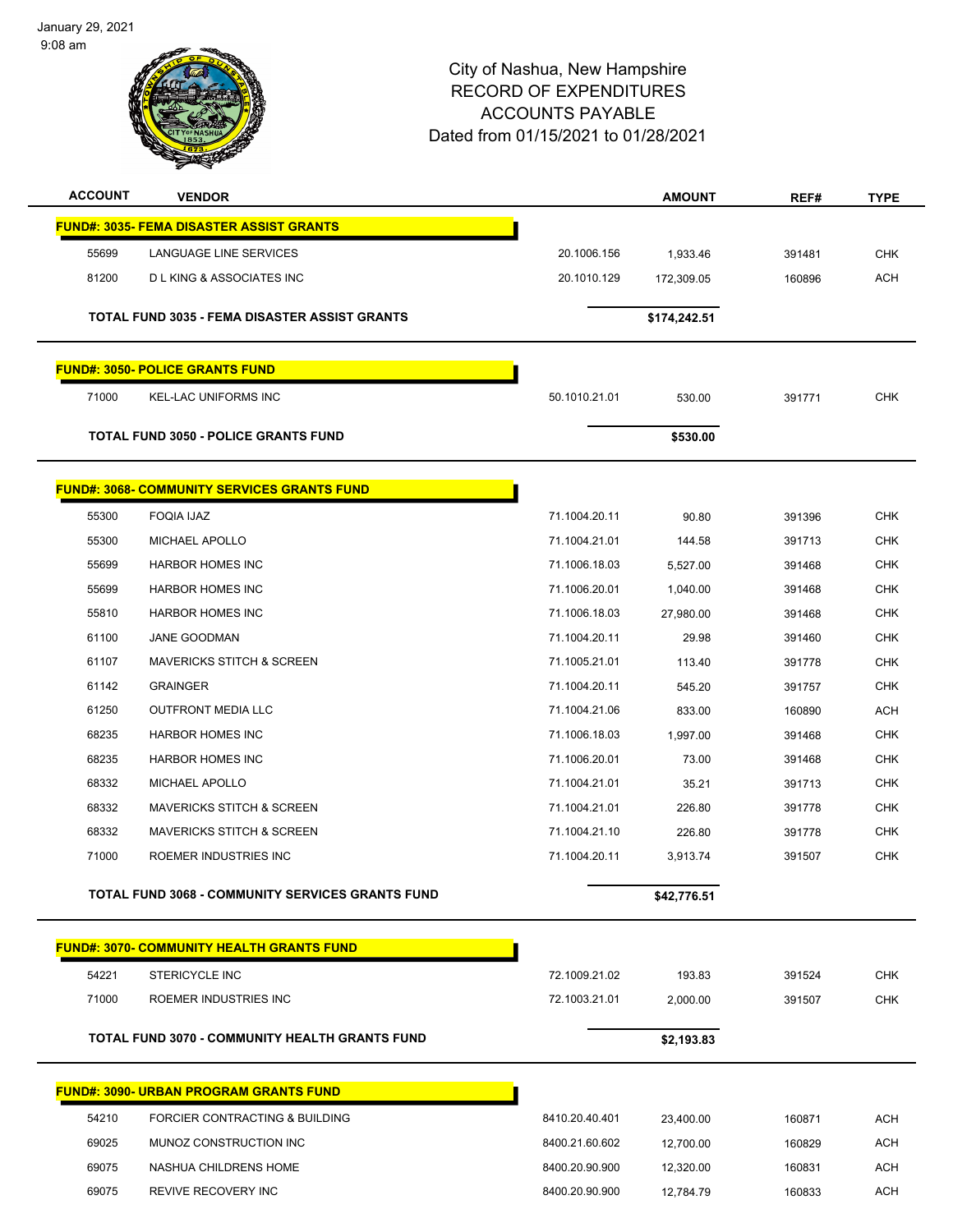January 29, 2021 9:08 am

 $\overline{\phantom{0}}$ 



| <b>ACCOUNT</b>                                     | <b>VENDOR</b>                                 |                | <b>AMOUNT</b> | REF#   | <b>TYPE</b> |
|----------------------------------------------------|-----------------------------------------------|----------------|---------------|--------|-------------|
|                                                    | <b>FUND#: 3090- URBAN PROGRAM GRANTS FUND</b> |                |               |        |             |
| 69075                                              | MARGUERITES PLACE INC                         | 8400.20.90.900 | 10.709.93     | 160884 | <b>ACH</b>  |
| 69075                                              | THE FRONT DOOR AGENCY INC                     | 8400.21.30.303 | 4,125.00      | 391754 | <b>CHK</b>  |
| 69075                                              | NASHUA CHILDRENS HOME                         | 8430.20.15.100 | 28,125.22     | 160830 | <b>ACH</b>  |
| 69075                                              | <b>GREAT AMERICAN DOWNTOWN INC</b>            | 8430.20.15.100 | 18,949.31     | 391466 | <b>CHK</b>  |
| <b>TOTAL FUND 3090 - URBAN PROGRAM GRANTS FUND</b> |                                               |                | \$123,114.25  |        |             |
|                                                    | <b>FUND#: 3120- TRANSIT GRANTS FUND</b>       |                |               |        |             |
| 53107                                              | <b>GREENMAN-PEDERSEN INC</b>                  | 5339.19.90.02  | 18,953.02     | 391761 | <b>CHK</b>  |
| 54100                                              | <b>WORTHEN SOLAR LLC</b>                      | 5307.21.10.17  | 1,415.32      | 391539 | <b>CHK</b>  |

| 54100 | <b>EVERSOURCE</b>              | 5307.21.10.17 | 698.68    | 391670 | <b>CHK</b> |
|-------|--------------------------------|---------------|-----------|--------|------------|
| 54114 | SPRAGUE RESOURCES LP           | 5307.21.10.17 | 193.23    | 391518 | <b>CHK</b> |
| 54114 | LIBERTY UTILITIES - NH         | 5307.21.10.17 | 260.44    | 391678 | <b>CHK</b> |
| 54114 | SPRAGUE RESOURCES LP           | 5307.21.10.18 | 592.84    | 391518 | <b>CHK</b> |
| 54114 | <b>LIBERTY UTILITIES - NH</b>  | 5307.21.10.18 | 805.85    | 391679 | <b>CHK</b> |
| 54114 | <b>LIBERTY UTILITIES - NH</b>  | 5307.21.10.19 | 265.27    | 391417 | <b>CHK</b> |
| 54114 | SPRAGUE RESOURCES LP           | 5307.21.10.19 | 90.51     | 391518 | <b>CHK</b> |
| 54141 | PENNICHUCK WATER WORKS INC     | 5307.21.10.17 | 115.81    | 391693 | <b>CHK</b> |
| 54280 | AMAZON CAPITAL SERV (CITY ACH) | 5307.21.40.20 | 243.24    | 160864 | ACH        |
| 54280 | BILLS WORLD CLASS CLEANING SER | 5307.21.40.20 | 550.00    | 391725 | <b>CHK</b> |
| 54280 | NORTHEAST ELECTRICAL           | 5307.21.40.20 | 552.02    | 391791 | <b>CHK</b> |
| 55100 | VERIZON WIRELESS-842008777     | 5307.21.40.35 | 206.53    | 391699 | <b>CHK</b> |
| 55100 | VERIZON WIRELESS-842008777     | 5307.21.40.40 | 127.17    | 391699 | <b>CHK</b> |
| 55109 | CONSOLIDATED COMMUNICATIONS    | 5307.21.10.10 | 219.50    | 391404 | <b>CHK</b> |
| 55200 | THE BUS COALITION              | 5307.21.10.10 | 375.00    | 391729 | <b>CHK</b> |
| 55607 | UNITED PARCEL SERVICE          | 5307.21.10.10 | 11.20     | 391428 | <b>CHK</b> |
| 55607 | UNITED PARCEL SERVICE          | 5307.21.10.10 | 11.20     | 391697 | <b>CHK</b> |
| 55690 | FIRST TRANSIT INC              | 5307.21.10.10 | 44,487.00 | 160814 | ACH        |
| 55690 | FIRST TRANSIT INC              | 5307.21.10.35 | 80,890.58 | 160814 | ACH        |
| 55690 | FIRST TRANSIT INC              | 5307.21.10.40 | 22,963.79 | 160814 | ACH        |
| 55699 | JOHNSON CONTROLS SECURITY      | 5307.21.40.20 | 390.07    | 391479 | <b>CHK</b> |
| 61100 | AMAZON CAPITAL SERV (CITY ACH) | 5307.21.10.30 | 42.99     | 160864 | ACH        |
| 61100 | WB MASON CO INC                | 5307.21.10.30 | 141.48    | 391536 | <b>CHK</b> |
| 61100 | WB MASON CO INC                | 5307.21.10.30 | 17.59     | 391819 | <b>CHK</b> |
| 61299 | <b>BLUE RESERVE WATER</b>      | 5307.21.10.10 | 63.00     | 391726 | <b>CHK</b> |
| 61299 | <b>CAMILLE PATTISON</b>        | 5307.21.10.30 | 41.86     | 391793 | <b>CHK</b> |
| 61299 | WB MASON CO INC                | 5307.21.10.30 | 176.54    | 391819 | <b>CHK</b> |
| 61299 | AMAZON CAPITAL SERV (CITY ACH) | 5307.21.40.50 | 253.69    | 160864 | ACH        |
| 61299 | <b>FASTENAL CO</b>             | 5307.21.40.50 | 43.84     | 391753 | <b>CHK</b> |
|       |                                |               |           |        |            |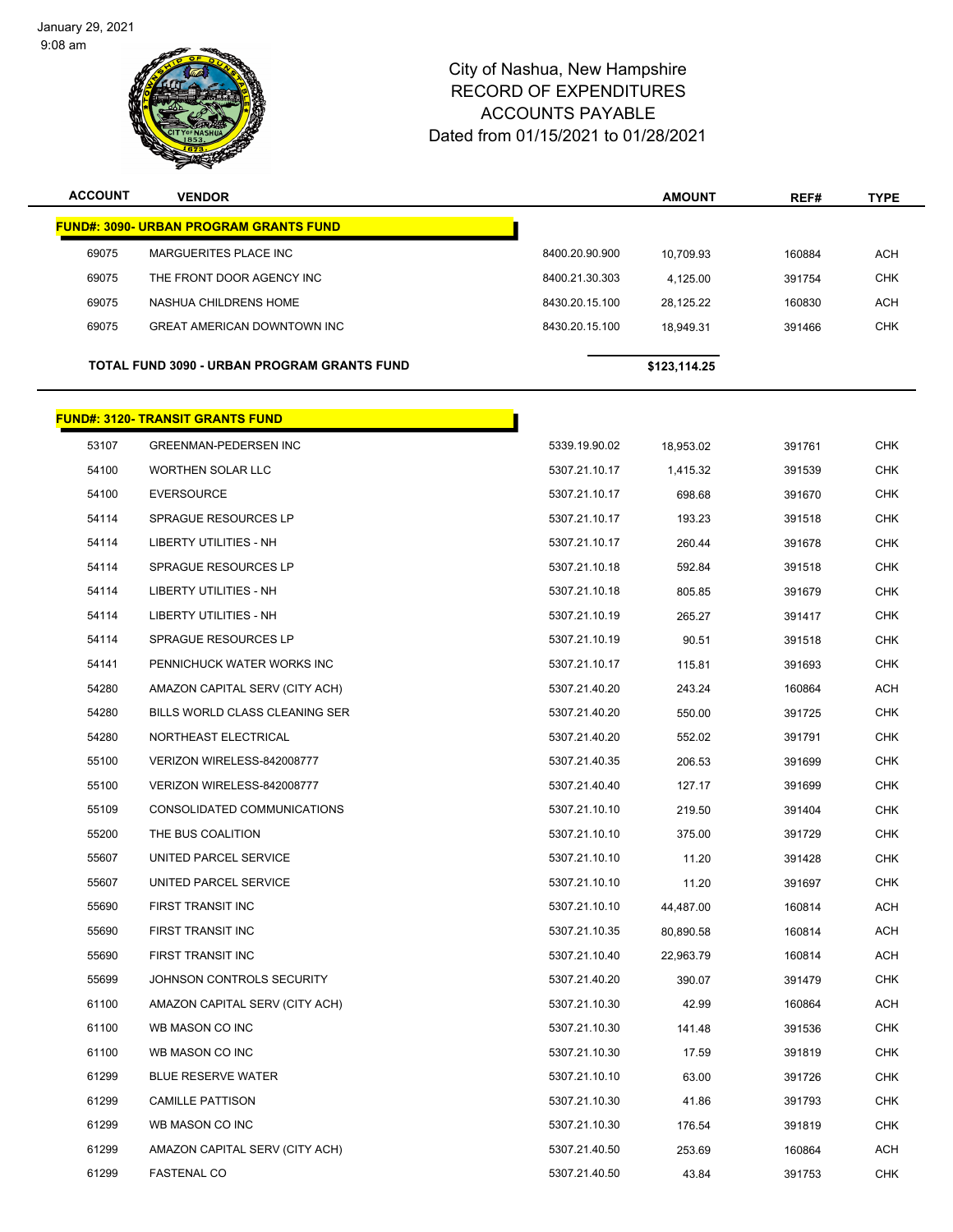

| <b>ACCOUNT</b> | <b>VENDOR</b>                                |               | <b>AMOUNT</b> | REF#   | <b>TYPE</b> |
|----------------|----------------------------------------------|---------------|---------------|--------|-------------|
|                | <b>FUND#: 3120- TRANSIT GRANTS FUND</b>      |               |               |        |             |
| 61299          | HOME DEPOT CREDIT SERVICE 3065               | 5307.21.40.50 | 254.92        | 391764 | <b>CHK</b>  |
| 61300          | <b>CITY OF NASHUA</b>                        | 5307.21.10.10 | 23.51         | 391656 | <b>CHK</b>  |
| 61300          | <b>CITY OF NASHUA</b>                        | 5307.21.10.30 | 1,984.76      | 391656 | <b>CHK</b>  |
| 61307          | <b>CITY OF NASHUA</b>                        | 5307.21.10.30 | 63.75         | 391656 | <b>CHK</b>  |
| 61310          | ALTERNATIVE VEHICLE SERVICE GR               | 5307.21.10.30 | 16.592.73     | 160866 | <b>ACH</b>  |
| 61799          | <b>CUMMINS NORTHEAST LLC</b>                 | 5307.21.40.35 | 2,025.80      | 391450 | <b>CHK</b>  |
| 61799          | <b>SANEL NAPA</b>                            | 5307.21.40.35 | 15.36         | 391511 | <b>CHK</b>  |
| 61799          | <b>GILLIG LLC</b>                            | 5307.21.40.35 | 1,479.11      | 391756 | <b>CHK</b>  |
| 61799          | NEW ENGLAND KENWORTH                         | 5307.21.40.35 | 302.78        | 391788 | <b>CHK</b>  |
| 61799          | CHELMSFORD AUTO ELECTRIC                     | 5307.21.40.40 | 95.00         | 391739 | <b>CHK</b>  |
| 61799          | NEW ENGLAND KENWORTH                         | 5307.21.40.40 | 52.94         | 391788 | <b>CHK</b>  |
| 61799          | AMAZON CAPITAL SERV (CITY ACH)               | 5307.21.40.55 | 95.72         | 160864 | <b>ACH</b>  |
| 61799          | <b>INTERSTATE BILLING</b>                    | 5307.21.40.55 | 508.15        | 391768 | <b>CHK</b>  |
|                | <b>TOTAL FUND 3120 - TRANSIT GRANTS FUND</b> |               | \$198,693.79  |        |             |
|                |                                              |               |               |        |             |

|       | <b>FUND#: 3800- SCHOOL GRANTS FUND</b> |                 |           |        |            |
|-------|----------------------------------------|-----------------|-----------|--------|------------|
| 53614 | <b>BOYS &amp; GIRLS CLUB OF</b>        | 91.34621.991490 | 1,500.00  | 391837 | <b>CHK</b> |
| 53628 | CASSIE YACKLEY, PSY.D PLLC             | 91.03499.992212 | 785.00    | 391841 | <b>CHK</b> |
| 53628 | MOUNT PROSPECT ACADEMY INC             | 91.03950.022190 | 10,720.32 | 391599 | <b>CHK</b> |
| 53628 | <b>BOYS &amp; GIRLS CLUB OF</b>        | 91.34521.991490 | 6,650.00  | 391837 | <b>CHK</b> |
| 53628 | <b>STEVE BLUNT</b>                     | 91.37621.231249 | 200.00    | 391560 | <b>CHK</b> |
| 53628 | <b>STEVE BLUNT</b>                     | 91.37621.231249 | 200.00    | 391835 | <b>CHK</b> |
| 53628 | LTR TUTORING ASSOCIATES LLC            | 91.37621.232212 | 2,500.00  | 391592 | <b>CHK</b> |
| 53628 | <b>BAYSTATE INTERPRETING</b>           | 91.37720.991265 | 211.75    | 391830 | <b>CHK</b> |
| 53628 | I.T. INSIDERS                          | 91.39821.991210 | 675.00    | 391586 | <b>CHK</b> |
| 53628 | HEAVEN SENT HOME CARE LLC              | 91.39821.991210 | 435.00    | 391860 | <b>CHK</b> |
| 55109 | CONSOLIDATED COMMUNICATIONS            | 91.37621.231240 | 198.01    | 391405 | <b>CHK</b> |
| 55400 | SCHOOLLAW.COM                          | 91.03950.021210 | 635.00    | 391892 | <b>CHK</b> |
| 55400 | <b>NHSAA</b>                           | 91.34921.992210 | 1,979.64  | 391879 | <b>CHK</b> |
| 61135 | <b>SWEET PIPES</b>                     | 91.34920.991112 | 871.00    | 391608 | CHK        |
| 61135 | WB MASON CO INC                        | 91.37621.231249 | 22.00     | 391614 | <b>CHK</b> |
| 61135 | WB MASON CO INC                        | 91.37621.231249 | 19.00     | 391904 | <b>CHK</b> |
| 61299 | <b>ENABLING DEVICES</b>                | 91.03959.021210 | 164.90    | 391571 | <b>CHK</b> |
| 61299 | <b>EXPANDING EXPRESSION LLC</b>        | 91.03959.021210 | 319.00    | 391572 | <b>CHK</b> |
| 61299 | <b>THERAPRO INC</b>                    | 91.03959.021210 | 102.95    | 391610 | <b>CHK</b> |
| 61299 | <b>FLAGHOUSE INC</b>                   | 91.03959.021210 | 178.64    | 391853 | <b>CHK</b> |
| 61299 | INSTITUTE FOR MULTISENSORY ED          | 91.03959.021210 | 48.85     | 391866 | <b>CHK</b> |
| 61299 | <b>RIFTON EQUIPMENT</b>                | 91.03959.021210 | 266.25    | 391886 | <b>CHK</b> |
|       |                                        |                 |           |        |            |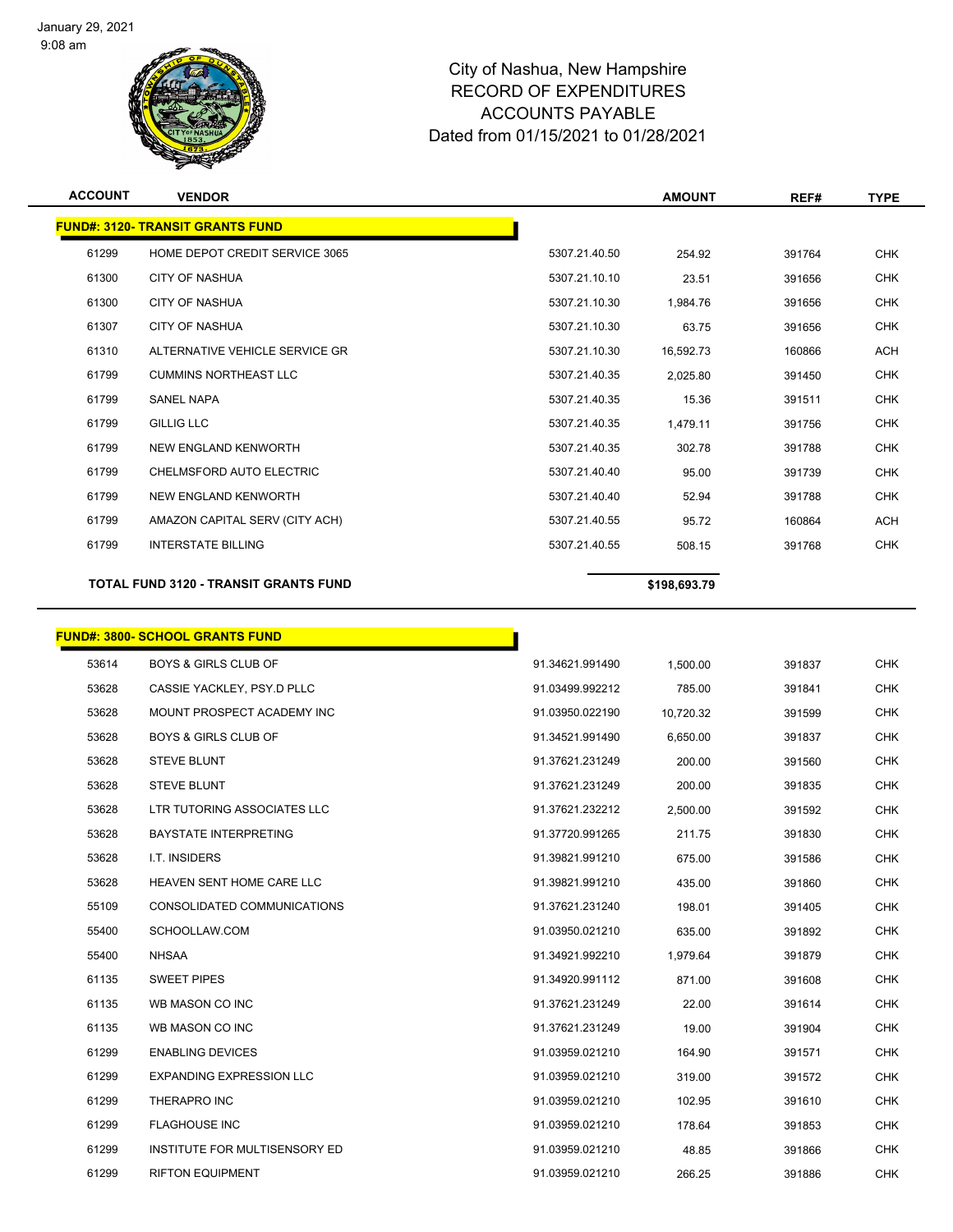

| <b>ACCOUNT</b> | <b>VENDOR</b>                                |                 | <b>AMOUNT</b> | REF#   | <b>TYPE</b> |
|----------------|----------------------------------------------|-----------------|---------------|--------|-------------|
|                | <b>FUND#: 3800- SCHOOL GRANTS FUND</b>       |                 |               |        |             |
| 61299          | THERAPRO INC                                 | 91.03959.021210 | 1,743.08      | 391897 | <b>CHK</b>  |
| 61299          | WB MASON CO INC                              | 91.37621.141241 | 1,998.00      | 391904 | <b>CHK</b>  |
| 61421          | FILTER SALES & SERVICE INC                   | 91.39821.992690 | 7,827.22      | 391574 | <b>CHK</b>  |
| 61875          | FOLLETT EDUCATIONAL SERVICES                 | 91.03499.991160 | 734.41        | 391576 | <b>CHK</b>  |
| 61875          | <b>BARNES &amp; NOBLE INC</b>                | 91.03959.021210 | 776.36        | 391556 | <b>CHK</b>  |
| 61875          | <b>NCS PEARSON</b>                           | 91.03969.021220 | 2,489.76      | 391601 | <b>CHK</b>  |
| 71221          | HP INC                                       | 91.39021.041300 | 31,475.00     | 391585 | <b>CHK</b>  |
| 71221          | COMPUTER HUT dba IT INSIDERS                 | 91.39021.041300 | 30,778.00     | 391588 | <b>CHK</b>  |
| 71228          | AXIS BUSINESS SOLUTIONS LTD                  | 91.30021.991100 | 32,604.00     | 391554 | <b>CHK</b>  |
| 71602          | MARVELL PLATE GLASS INC                      | 7018.032690.01  | 1,689.00      | 391595 | <b>CHK</b>  |
| 71602          | MARVELL PLATE GLASS INC                      | 7018.202690.02  | 2,836.50      | 391595 | <b>CHK</b>  |
| 71999          | SCHOOL OUTFITTERS, LLC                       | 91.39821.992690 | 7,773.03      | 391889 | <b>CHK</b>  |
|                | <b>TOTAL FUND 3800 - SCHOOL GRANTS FUND</b>  |                 | \$151,406.67  |        |             |
|                |                                              |                 |               |        |             |
|                | <b>FUND#: 3810- FOOD SERVICE GRANTS FUND</b> |                 |               |        |             |
| 61214          | M SAUNDERS INC                               | 91.30921.093120 | 1,505.60      | 391593 | <b>CHK</b>  |
| 61214          | M SAUNDERS INC                               | 91.30921.093120 | 327.55        | 391871 | <b>CHK</b>  |
| 61214          | <b>M SAUNDERS INC</b>                        | 91.30921.113120 | 57.49         | 391871 | <b>CHK</b>  |
| 61214          | M SAUNDERS INC                               | 91.30921.123120 | 76.93         | 391593 | <b>CHK</b>  |
| 61214          | M SAUNDERS INC                               | 91.30921.123120 | 178.25        | 391871 | <b>CHK</b>  |
| 61214          | M SAUNDERS INC                               | 91.30921.143120 | 1,695.70      | 391593 | <b>CHK</b>  |
| 61214          | M SAUNDERS INC                               | 91.30921.153120 | 1,219.00      | 391593 | <b>CHK</b>  |
| 61214          | M SAUNDERS INC                               | 91.30921.153120 | 253.55        | 391871 | <b>CHK</b>  |
| 61214          | M SAUNDERS INC                               | 91.30921.163120 | 2,125.00      | 391593 | <b>CHK</b>  |
| 61214          | M SAUNDERS INC                               | 91.30921.163120 | 844.80        | 391871 | <b>CHK</b>  |
| 61214          | M SAUNDERS INC                               | 91.30921.183120 | 1,473.65      | 391593 | CHK         |
| 61214          | M SAUNDERS INC                               | 91.30921.183120 | 280.30        | 391871 | <b>CHK</b>  |
| 61214          | M SAUNDERS INC                               | 91.30921.203120 | 47.90         | 391593 | <b>CHK</b>  |
| 61299          | <b>IMPERIAL BAG &amp; PAPER CO LLC</b>       | 91.30921.093120 | 87.12         | 391587 | <b>CHK</b>  |
| 61299          | NORTHCENTER FOODS                            | 91.30921.093120 | 36.26         | 391602 | <b>CHK</b>  |
| 61299          | NORTHCENTER FOODS                            | 91.30921.113120 | 72.52         | 391602 | <b>CHK</b>  |
| 61299          | NORTHCENTER FOODS                            | 91.30921.143120 | 36.26         | 391602 | <b>CHK</b>  |
| 61299          | NORTHCENTER FOODS                            | 91.30921.153120 | 72.52         | 391602 | <b>CHK</b>  |
| 61299          | NORTHCENTER FOODS                            | 91.30921.183120 | 36.26         | 391602 | <b>CHK</b>  |

**TOTAL FUND 3810 - FOOD SERVICE GRANTS FUND \$10,426.66**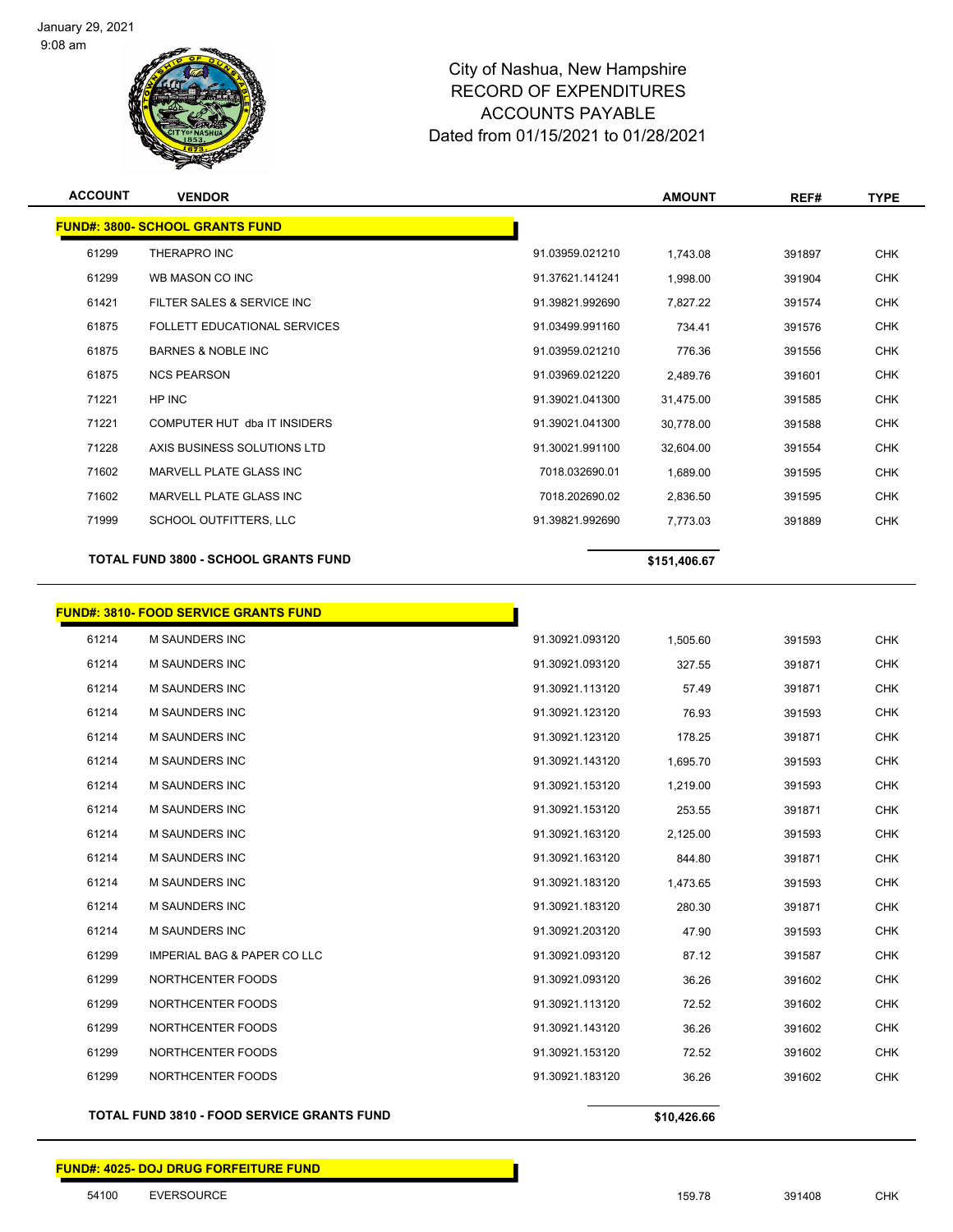

| <b>ACCOUNT</b> | <b>VENDOR</b>                                       |               | <b>AMOUNT</b> | REF#   | <b>TYPE</b> |
|----------------|-----------------------------------------------------|---------------|---------------|--------|-------------|
|                | <b>FUND#: 4025- DOJ DRUG FORFEITURE FUND</b>        |               |               |        |             |
| 54407          | <b>HAWK ANALYTICS</b>                               |               | 2,495.00      | 391470 | <b>CHK</b>  |
| 54899          | LITCHFIELD VANTAGE LLC                              |               | 1,833.34      | 391482 | <b>CHK</b>  |
| 55118          | VERIZON WIRELESS-785728687                          |               | 540.30        | 391698 | <b>CHK</b>  |
| 61799          | DAVE ILLGS COLLISION REPAIR CE                      |               | 1,107.10      | 391452 | <b>CHK</b>  |
| 61799          | <b>GRAPPONE AUTOMOTIVE GROUP</b>                    |               | 76.68         | 391465 | <b>CHK</b>  |
| 61799          | <b>MACMULKIN CHEVROLET INC</b>                      |               | 290.11        | 391484 | <b>CHK</b>  |
| 61799          | <b>MAYNARD &amp; LESIEUR INC</b>                    |               | 429.00        | 391487 | <b>CHK</b>  |
| 61799          | <b>QUIRK GM PARTS DEPOT</b>                         |               | 58.98         | 391505 | <b>CHK</b>  |
| 61799          | SULLIVAN TIRE COMPANY                               |               | 49.00         | 391525 | <b>CHK</b>  |
|                | <b>TOTAL FUND 4025 - DOJ DRUG FORFEITURE FUND</b>   |               | \$7,039.29    |        |             |
|                |                                                     |               |               |        |             |
|                | <b>FUND#: 4085- RIVERFRONT PROMENADE TIF FUND</b>   |               |               |        |             |
| 54280          | THE DOTY GROUP INC                                  |               | 760.00        | 391455 | <b>CHK</b>  |
| 55699          | HAYNER / SWANSON INC                                |               | 6,296.60      | 160872 | <b>ACH</b>  |
|                | TOTAL FUND 4085 - RIVERFRONT PROMENADE TIF FUND     |               | \$7,056.60    |        |             |
|                |                                                     |               |               |        |             |
|                | <b>FUND#: 5005- CAP PROJECTS-GEN GOVT</b>           |               |               |        |             |
| 53415          | VISION GOVERNMENT SOLUTIONS                         | 2300.32.20.10 | 33,182.00     | 391533 | <b>CHK</b>  |
|                |                                                     |               |               |        |             |
|                | <b>TOTAL FUND 5005 - CAP PROJECTS-GEN GOVT</b>      |               | \$33,182.00   |        |             |
|                | <b>FUND#: 5050- CAP PROJECTS-COMMUNICATIONS</b>     |               |               |        |             |
| 81300          | <b>GREEN MOUNTAIN COMMUNICATIONS</b>                | 2008.57.15.01 | 21,241.00     | 391467 | <b>CHK</b>  |
|                |                                                     |               |               |        |             |
|                | TOTAL FUND 5050 - CAP PROJECTS-COMMUNICATIONS       |               | \$21,241.00   |        |             |
|                | <b>FUND#: 5060- CAPITAL PROJECTS-COMM HEALTH</b>    |               |               |        |             |
| 81200          | <b>COMCAST</b>                                      | 1004.71.19.30 | 348.35        | 391403 | <b>CHK</b>  |
| 81200          | STANLEY ELEVATOR CO INC                             | 1004.71.19.30 | 2,468.00      | 391521 | <b>CHK</b>  |
| 81200          | CONSOLIDATED COMMUNICATIONS                         | 1004.71.19.30 | 54.58         | 391668 | <b>CHK</b>  |
|                |                                                     |               |               |        |             |
|                | TOTAL FUND 5060 - CAPITAL PROJECTS-COMM HEALTH      |               | \$2,870.93    |        |             |
|                | <u> FUND#: 5090- CAPITAL PROJECTS-HYDROELECTRIC</u> |               |               |        |             |
| 81200          | HL TURNER GROUP INC                                 | 2202.70.20.30 | 17,888.08     | 391472 | <b>CHK</b>  |
|                | TOTAL FUND 5090 - CAPITAL PROJECTS-HYDROELECTRIC    |               | \$17,888.08   |        |             |
|                |                                                     |               |               |        |             |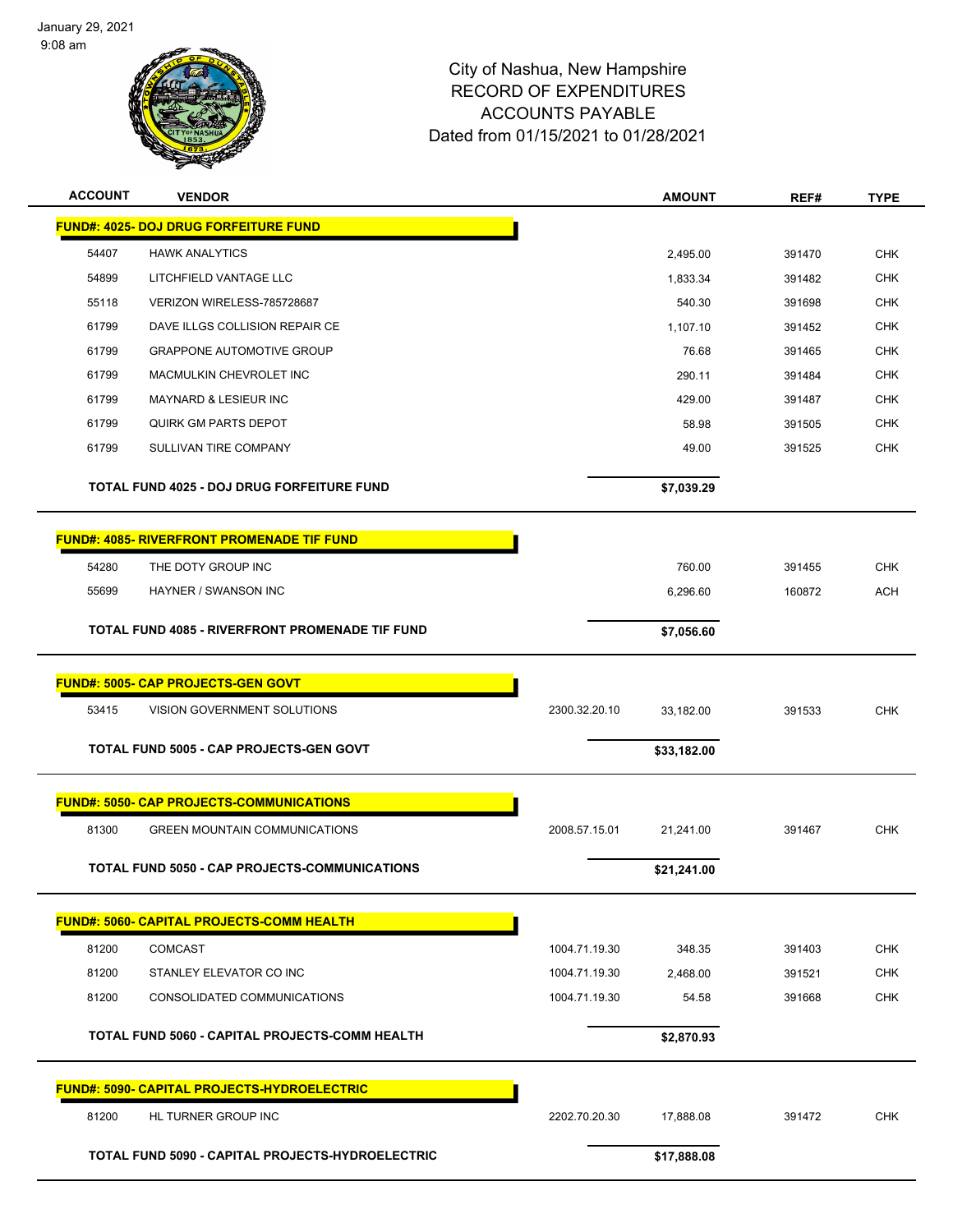January 29, 2021 9:08 am



| <b>ACCOUNT</b> | <b>VENDOR</b>                                          |               | <b>AMOUNT</b> | REF#   | <b>TYPE</b> |
|----------------|--------------------------------------------------------|---------------|---------------|--------|-------------|
|                | <b>FUND#: 5200- CAPITAL PROJECTS-PUBLIC WORKS</b>      |               |               |        |             |
| 81704          | STANTEC CONSULTING SERVICES                            | 2055.60.20.30 | 8,183.88      | 391523 | <b>CHK</b>  |
|                | <b>TOTAL FUND 5200 - CAPITAL PROJECTS-PUBLIC WORKS</b> |               | \$8,183.88    |        |             |
|                | <b>FUND#: 5700- CAP PROJECTS-BROAD ST PARKWAY</b>      |               |               |        |             |
| 81700          | <b>LIBERTY UTILITIES - NH</b>                          | 1061.60.11.10 | 377.21        | 391420 | <b>CHK</b>  |
| 81700          | <b>SPRAGUE RESOURCES LP</b>                            | 1061.60.11.10 | 15.53         | 391518 | <b>CHK</b>  |
| 81700          | <b>EVERSOURCE</b>                                      | 1061.60.11.10 | 1,439.34      | 391670 | <b>CHK</b>  |
|                | TOTAL FUND 5700 - CAP PROJECTS-BROAD ST PARKWAY        |               | \$1,832.08    |        |             |
|                | <b>FUND#: 6000- SOLID WASTE FUND</b>                   |               |               |        |             |
| 53107          | CHEMSERVE ENVIRONMENTAL ANALYS                         |               | 21,989.74     | 391740 | <b>CHK</b>  |
| 54100          | <b>EVERSOURCE</b>                                      |               | 1,223.91      | 391408 | <b>CHK</b>  |
| 54100          | <b>EVERSOURCE</b>                                      |               | 1,472.38      | 391670 | <b>CHK</b>  |
| 54114          | AMERIGAS                                               |               | 3,194.52      | 391662 | <b>CHK</b>  |
| 54280          | <b>BELLETETES INC</b>                                  |               | 53.99         | 391437 | <b>CHK</b>  |
| 54280          | HOME DEPOT CREDIT SERVICE 3065                         |               | 18.97         | 391473 | <b>CHK</b>  |
| 54280          | <b>ISCO INDUSTRIES</b>                                 |               | 451.75        | 391769 | <b>CHK</b>  |
| 54600          | HEIL ENVIRONMENTAL                                     |               | 605.66        | 160816 | <b>ACH</b>  |
| 54600          | MCNEILUS TRUCK & MANUFACTURING                         |               | 573.71        | 160826 | <b>ACH</b>  |
| 54600          | MCDEVITT TRUCKS INC                                    |               | 600.71        | 160885 | <b>ACH</b>  |
| 54600          | CARPARTS DISTRIBUTION CENTER,                          |               | 214.75        | 391444 | <b>CHK</b>  |
| 54600          | <b>GRAINGER</b>                                        |               | 285.00        | 391461 | <b>CHK</b>  |
| 54600          | JORDAN EQUIPMENT CO                                    |               | 1,950.29      | 391480 | <b>CHK</b>  |
| 54600          | MACMULKIN CHEVROLET INC                                |               | 32.24         | 391485 | <b>CHK</b>  |
| 54600          | <b>GRANITE STATE GLASS</b>                             |               | 320.00        | 391759 | CHK         |
| 54600          | SOUTHWORTH-MILTON INC                                  |               | 772.77        | 391807 | <b>CHK</b>  |
| 54828          | US BANK EQUIPMENT FINANCE                              |               | 97.26         | 391531 | <b>CHK</b>  |
| 54828          | US BANK EQUIPMENT FINANCE                              |               | 146.88        | 391818 | <b>CHK</b>  |
| 55109          | CONSOLIDATED COMMUNICATIONS                            |               | 40.75         | 391404 | <b>CHK</b>  |
| 55109          | <b>WINDSTREAM</b>                                      |               | 4.94          | 391704 | <b>CHK</b>  |
| 55118          | VERIZON WIRELESS-542088278                             |               | 40.01         | 391700 | <b>CHK</b>  |
| 55118          | VERIZON WIRELESS-542274983                             |               | 40.01         | 391703 | <b>CHK</b>  |
| 55200          | APWA                                                   |               | 268.75        | 391401 | <b>CHK</b>  |
| 55421          | TREASURER STATE OF NH                                  |               | 300.00        | 391654 | <b>CHK</b>  |
| 55421          | TREASURER STATE OF NH                                  |               | 50.00         | 391655 | CHK         |
| 55421          | TREASURER STATE OF NH                                  |               | 175.00        | 391696 | <b>CHK</b>  |
| 55514          | NH DEPT OF ENVIRONMENTAL SERV.                         |               | 250.00        | 391653 | <b>CHK</b>  |
| 55699          | CYN ENVIROMENTAL SERVICES                              |               | 820.00        | 160813 | <b>ACH</b>  |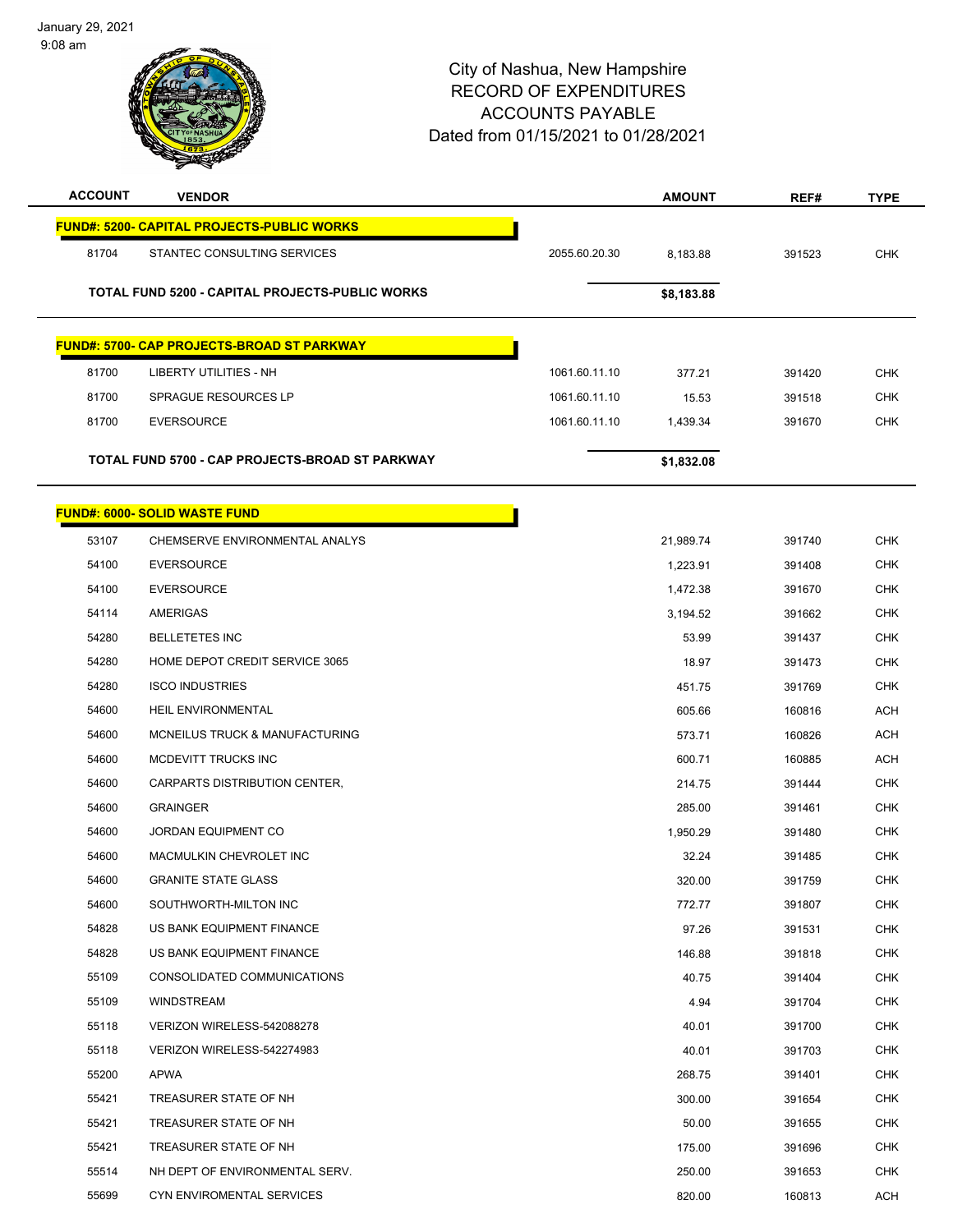

| <b>ACCOUNT</b> | <b>VENDOR</b>                             | <b>AMOUNT</b> | REF#   | <b>TYPE</b> |
|----------------|-------------------------------------------|---------------|--------|-------------|
|                | <b>FUND#: 6000- SOLID WASTE FUND</b>      |               |        |             |
| 55699          | <b>INTERSTATE REFRIGERANT</b>             | 162.00        | 160818 | <b>ACH</b>  |
| 55699          | INTERWARE DEVELOPMENT CO INC              | 120.00        | 160819 | <b>ACH</b>  |
| 55699          | <b>INTERSTATE REFRIGERANT</b>             | 444.00        | 160876 | <b>ACH</b>  |
| 55699          | NEW ENGLAND ENERGY SERVICES               | 2,115.78      | 391494 | <b>CHK</b>  |
| 55699          | <b>COMCAST</b>                            | 155.20        | 391666 | <b>CHK</b>  |
| 55699          | <b>ACTION KING SERVICES</b>               | 125.00        | 391706 | <b>CHK</b>  |
| 55699          | <b>CALLOGIX INC</b>                       | 94.94         | 391732 | <b>CHK</b>  |
| 55699          | CASELLA RECYCLING LLC                     | 24,575.48     | 391734 | <b>CHK</b>  |
| 55699          | UNIVERSAL RECYCLING TECH                  | 325.00        | 391816 | <b>CHK</b>  |
| 55699          | <b>COMCAST</b>                            | 160.52        | 391934 | <b>CHK</b>  |
| 61110          | ALECS SHOE STORE INC                      | 110.00        | 391433 | <b>CHK</b>  |
| 61192          | WB MASON CO INC                           | 57.52         | 391536 | <b>CHK</b>  |
| 61307          | SHATTUCK MALONE OIL CO                    | 13,990.58     | 391514 | <b>CHK</b>  |
| 61307          | SHATTUCK MALONE OIL CO                    | 1,250.07      | 391805 | <b>CHK</b>  |
| 61310          | ALTERNATIVE VEHICLE SERVICE GR            | 13,339.49     | 160866 | <b>ACH</b>  |
| 61560          | AMAZON CAPITAL SERV (CITY ACH)            | 723.01        | 160864 | <b>ACH</b>  |
| 61705          | PETE'S TIRE BARNS INC                     | 1,375.25      | 391500 | <b>CHK</b>  |
| 71228          | <b>CARTEGRAPH SYSTEMS LLC</b>             | 1,525.00      | 160870 | <b>ACH</b>  |
|                | <b>TOTAL FUND 6000 - SOLID WASTE FUND</b> | \$96,642.83   |        |             |

|       | <b>FUND#: 6200- WASTEWATER FUND</b> |           |        |            |
|-------|-------------------------------------|-----------|--------|------------|
| 21775 | <b>ALBERT BRUCE</b>                 | 157.32    | 391619 | <b>CHK</b> |
| 21775 | <b>JAMES SMITH</b>                  | 805.26    | 391620 | <b>CHK</b> |
| 53107 | EASTERN ANALYTICAL INC              | 32.50     | 391751 | <b>CHK</b> |
| 53467 | <b>MAILINGS UNLIMITED</b>           | 491.60    | 160883 | ACH        |
| 53467 | PENNICHUCK WATER WORKS INC          | 10,131.44 | 391692 | <b>CHK</b> |
| 54100 | <b>EVERSOURCE</b>                   | 748.16    | 391408 | <b>CHK</b> |
| 54100 | <b>EVERSOURCE</b>                   | 3,629.77  | 391670 | <b>CHK</b> |
| 54114 | <b>LIBERTY UTILITIES - NH</b>       | 2,727.01  | 391411 | <b>CHK</b> |
| 54114 | <b>LIBERTY UTILITIES - NH</b>       | 1,968.34  | 391412 | <b>CHK</b> |
| 54114 | <b>SPRAGUE RESOURCES LP</b>         | 3,554.46  | 391518 | <b>CHK</b> |
| 54114 | <b>LIBERTY UTILITIES - NH</b>       | 4,510.07  | 391682 | <b>CHK</b> |
| 54114 | <b>LIBERTY UTILITIES - NH</b>       | 660.13    | 391683 | <b>CHK</b> |
| 54114 | <b>LIBERTY UTILITIES - NH</b>       | 3,283.05  | 391684 | <b>CHK</b> |
| 54114 | <b>LIBERTY UTILITIES - NH</b>       | 578.69    | 391685 | <b>CHK</b> |
| 54114 | <b>LIBERTY UTILITIES - NH</b>       | 416.88    | 391686 | <b>CHK</b> |
| 54114 | <b>LIBERTY UTILITIES - NH</b>       | 69.22     | 391687 | <b>CHK</b> |
| 54114 | <b>LIBERTY UTILITIES - NH</b>       | 84.02     | 391688 | <b>CHK</b> |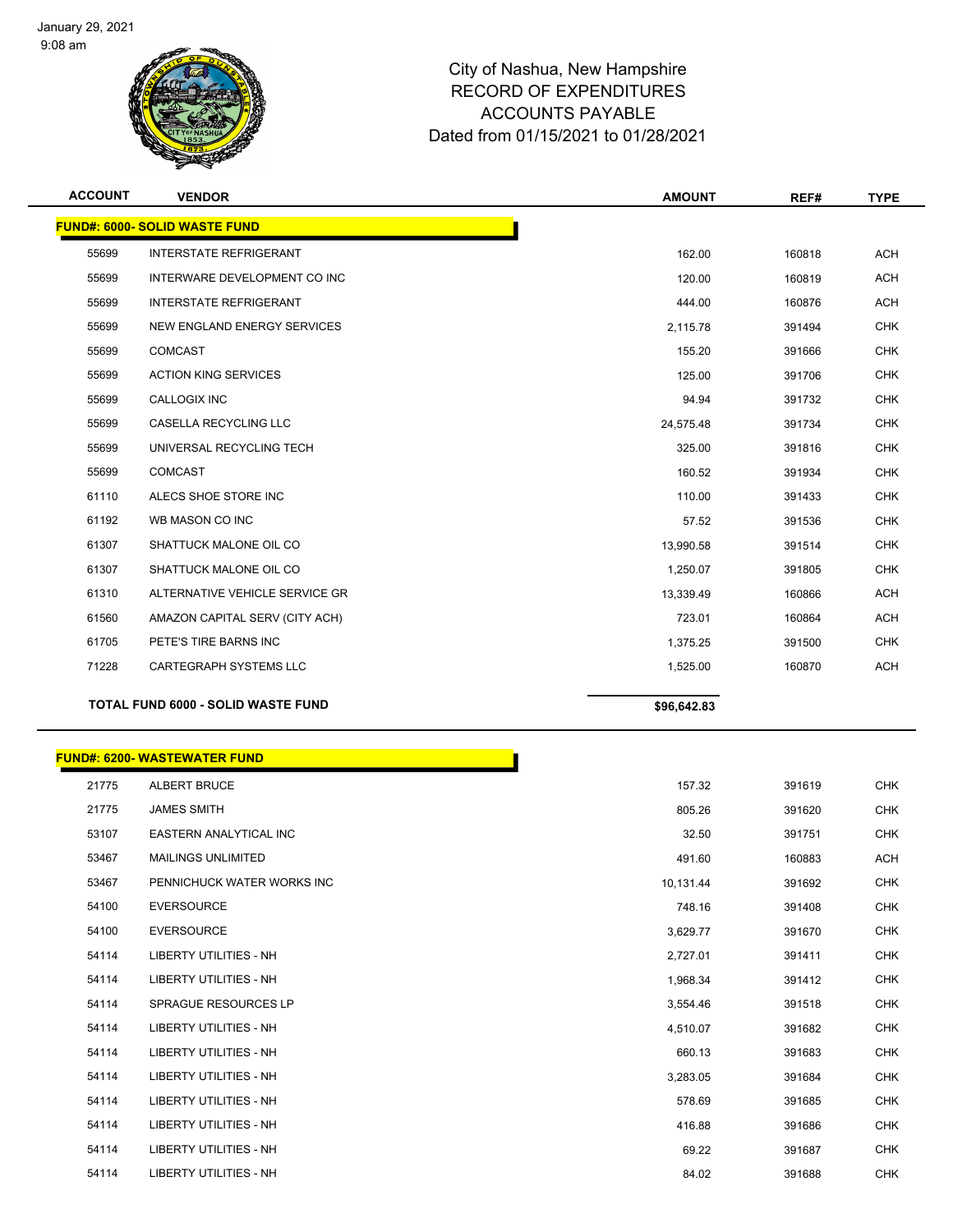

| <b>ACCOUNT</b> | <b>VENDOR</b>                       | <b>AMOUNT</b> | REF#   | <b>TYPE</b> |
|----------------|-------------------------------------|---------------|--------|-------------|
|                | <b>FUND#: 6200- WASTEWATER FUND</b> |               |        |             |
| 54114          | LIBERTY UTILITIES - NH              | 62.03         | 391691 | <b>CHK</b>  |
| 54114          | SPRAGUE RESOURCES LP                | 7,207.75      | 391808 | <b>CHK</b>  |
| 54141          | PENNICHUCK WATER WORKS INC          | 139.02        | 391425 | <b>CHK</b>  |
| 54141          | PENNICHUCK WATER WORKS INC          | 475.70        | 391693 | <b>CHK</b>  |
| 54221          | <b>RESOURCE MANAGEMENT INC</b>      | 44,891.48     | 391801 | <b>CHK</b>  |
| 54280          | F W WEBB COMPANY                    | 169.53        | 391457 | <b>CHK</b>  |
| 54421          | CONWAY TECHNOLOGY GROUP             | 115.77        | 391743 | <b>CHK</b>  |
| 54487          | JOHNSON CONTROLS INC                | 2,395.00      | 160820 | <b>ACH</b>  |
| 54487          | M & M ELECTRICAL SUPPLY CO INC      | 296.68        | 160824 | ACH         |
| 54487          | M & M ELECTRICAL SUPPLY CO INC      | 114.92        | 160882 | <b>ACH</b>  |
| 54487          | <b>MOTION INDUSTRIES INC</b>        | 235.26        | 160886 | ACH         |
| 54487          | <b>BMI MECHANICAL INC</b>           | 4,987.75      | 391440 | <b>CHK</b>  |
| 54487          | F W WEBB COMPANY                    | 2,022.24      | 391457 | <b>CHK</b>  |
| 54487          | <b>GRAINGER</b>                     | 26.14         | 391461 | <b>CHK</b>  |
| 54487          | <b>WESCOR ASSOCITES INC</b>         | 2,040.00      | 391537 | <b>CHK</b>  |
| 54487          | SIERRA INSTRUMENTS INC              | 4,444.27      | 391643 | <b>CHK</b>  |
| 54487          | DONOVAN EQUIPMENT CO INC            | 803.20        | 391749 | <b>CHK</b>  |
| 54487          | <b>GRAINGER</b>                     | 1,409.28      | 391757 | <b>CHK</b>  |
| 54487          | HOME DEPOT CREDIT SERVICE 3065      | 347.25        | 391764 | <b>CHK</b>  |
| 54600          | THE HOPE GROUP                      | 2,133.60      | 160873 | <b>ACH</b>  |
| 54600          | MCDEVITT TRUCKS INC                 | 46.77         | 160885 | ACH         |
| 54600          | SANEL NAPA                          | 3,065.73      | 391510 | <b>CHK</b>  |
| 54600          | SANEL NAPA                          | 141.82        | 391512 | <b>CHK</b>  |
| 54828          | US BANK EQUIPMENT FINANCE           | 168.04        | 391531 | <b>CHK</b>  |
| 55109          | CONSOLIDATED COMMUNICATIONS         | 490.94        | 391405 | <b>CHK</b>  |
| 55109          | <b>FIRSTLIGHT</b>                   | 60.81         | 391409 | <b>CHK</b>  |
| 55109          | CONSOLIDATED COMMUNICATIONS         | 40.87         | 391668 | CHK         |
| 55109          | WINDSTREAM                          | 4.94          | 391704 | <b>CHK</b>  |
| 55118          | AT & T MOBILITY                     | 139.89        | 391402 | <b>CHK</b>  |
| 55118          | AT & T MOBILITY                     | 140.89        | 391665 | <b>CHK</b>  |
| 55118          | VERIZON WIRELESS-542274983          | 100.05        | 391703 | <b>CHK</b>  |
| 55200          | <b>NHWPCA</b>                       | 1,015.00      | 391423 | CHK         |
| 55400          | <b>WILLIAM KEATING</b>              | 50.00         | 391399 | <b>CHK</b>  |
| 55500          | <b>CONCORD MONITOR</b>              | 439.60        | 391667 | <b>CHK</b>  |
| 55514          | TREASURER STATE OF NH               | 500.00        | 391393 | <b>CHK</b>  |
| 55607          | UNITED PARCEL SERVICE               | 37.17         | 391428 | <b>CHK</b>  |
| 55618          | <b>CITIZENS BANK</b>                | 1,748.15      | 160812 | ACH         |
| 55699          | JOHNSON CONTROLS INC                | 3,711.69      | 160820 | ACH         |
| 55699          | <b>CRYSTAL ROCK</b>                 | 172.55        | 391406 | <b>CHK</b>  |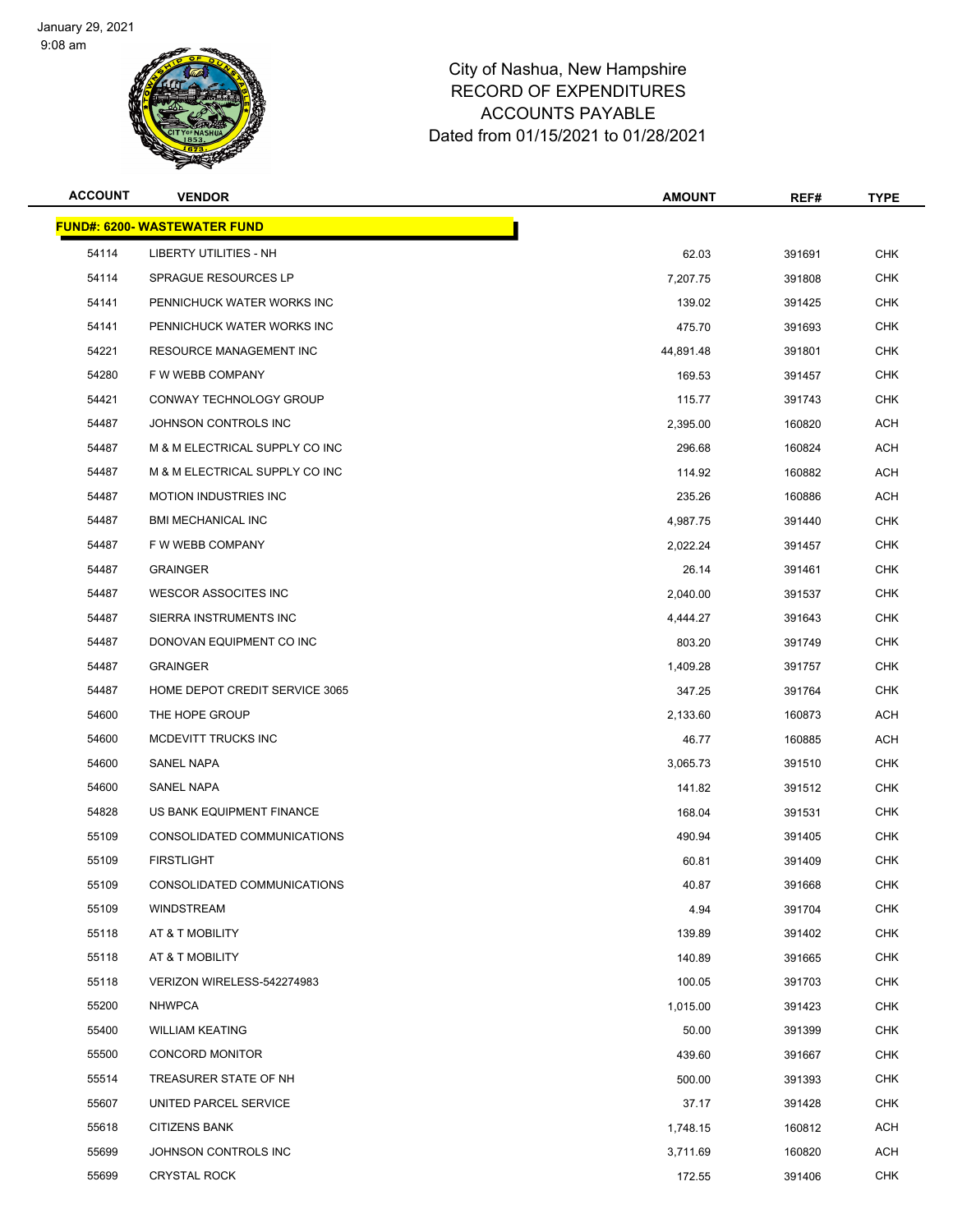

| <b>ACCOUNT</b> | <b>VENDOR</b>                                          | <b>AMOUNT</b>              | REF#   | <b>TYPE</b> |
|----------------|--------------------------------------------------------|----------------------------|--------|-------------|
|                | <b>FUND#: 6200- WASTEWATER FUND</b>                    |                            |        |             |
| 55699          | CHEMSERVE ENVIRONMENTAL ANALYS                         | 2,511.00                   | 391446 | <b>CHK</b>  |
| 55699          | CALLOGIX INC                                           | 166.00                     | 391732 | <b>CHK</b>  |
| 55699          | CHEMSERVE ENVIRONMENTAL ANALYS                         | 6,735.00                   | 391740 | CHK         |
| 55699          | NEW HAMPSHIRE HYDRAULICS INC                           | 748.00                     | 391790 | <b>CHK</b>  |
| 61100          | WB MASON CO INC                                        | 139.76                     | 391536 | <b>CHK</b>  |
| 61100          | WB MASON CO INC                                        | 349.15                     | 391819 | <b>CHK</b>  |
| 61107          | ALECS SHOE STORE INC                                   | 220.00                     | 391433 | <b>CHK</b>  |
| 61107          | CINTAS #016                                            | 241.22                     | 391741 | CHK         |
| 61107          | PHOENIX SCREEN PRINTING                                | 187.50                     | 391795 | <b>CHK</b>  |
| 61149          | EMD MILLIPORE CORPORATION                              | 2,296.00                   | 391456 | <b>CHK</b>  |
| 61149          | <b>VWR INTERNATIONAL</b>                               | 333.44                     | 391535 | <b>CHK</b>  |
| 61149          | <b>QUALCAL SERVICES LLC</b>                            | 1,081.20                   | 391798 | <b>CHK</b>  |
| 61156          | <b>BORDEN &amp; REMINGTON CORP</b>                     | 3,463.32                   | 160811 | ACH         |
| 61156          | <b>BORDEN &amp; REMINGTON CORP</b>                     | 3,409.50                   | 160868 | <b>ACH</b>  |
| 61156          | JCI JONES CHEMICAL INC                                 | 3,973.23                   | 391478 | <b>CHK</b>  |
| 61156          | POLYDYNE INC                                           | 51,514.85                  | 391502 | <b>CHK</b>  |
| 61299          | <b>BELLETETES INC</b>                                  | 124.02                     | 391437 | <b>CHK</b>  |
| 61299          | <b>GRAINGER</b>                                        | 81.60                      | 391461 | CHK         |
| 61299          | SANEL NAPA                                             | 7.38                       | 391510 | <b>CHK</b>  |
| 61299          | <b>FASTENAL CO</b>                                     | 603.91                     | 391753 | <b>CHK</b>  |
| 61299          | <b>GRAINGER</b>                                        | 618.72                     | 391757 | <b>CHK</b>  |
| 61299          | HOME DEPOT CREDIT SERVICE 3065                         | 93.86                      | 391764 | <b>CHK</b>  |
| 61310          | ALTERNATIVE VEHICLE SERVICE GR                         | 936.57                     | 160866 | ACH         |
| 71000          | NORTHEAST INDUSTRIAL MFG INC                           | 3,500.00                   | 391792 | <b>CHK</b>  |
| 71025          | <b>FASTENAL CO</b>                                     | 559.39                     | 391753 | CHK         |
| 71228          | CARTEGRAPH SYSTEMS LLC                                 | 2,541.67                   | 160870 | <b>ACH</b>  |
|                | <b>TOTAL FUND 6200 - WASTEWATER FUND</b>               | \$206,675.99               |        |             |
|                | <b>FUND#: 6201-WERF-WASTEWATER EQUIP RESERVE</b>       |                            |        |             |
| 81300          | METHUEN CONSTRUCTION CO INC                            | 2041.69.17.31<br>25,705.00 | 160827 | <b>ACH</b>  |
|                | <b>TOTAL FUND 6201 - WERF-WASTEWATER EQUIP RESERVE</b> | \$25,705.00                |        |             |
|                | <u>FUND#: 6500- PROPERTY &amp; CASUALTY FUND</u>       |                            |        |             |
| 54267          | TREASURER STATE OF NH                                  | 150.00                     | 391426 | <b>CHK</b>  |
| 59207          | <b>CPTE NASHUA</b>                                     | 1,489.00                   | 391630 | <b>CHK</b>  |
| 59207          | DARTMOUTH HITCHCOCK CLINIC                             | 1,306.00                   | 391632 | <b>CHK</b>  |
| 59207          | EAR NOSE & THROAT PHYSICIANS                           | 338.00                     | 391633 | <b>CHK</b>  |
| 59207          | ELLIOT HOSPITAL                                        | 500.00                     | 391635 | <b>CHK</b>  |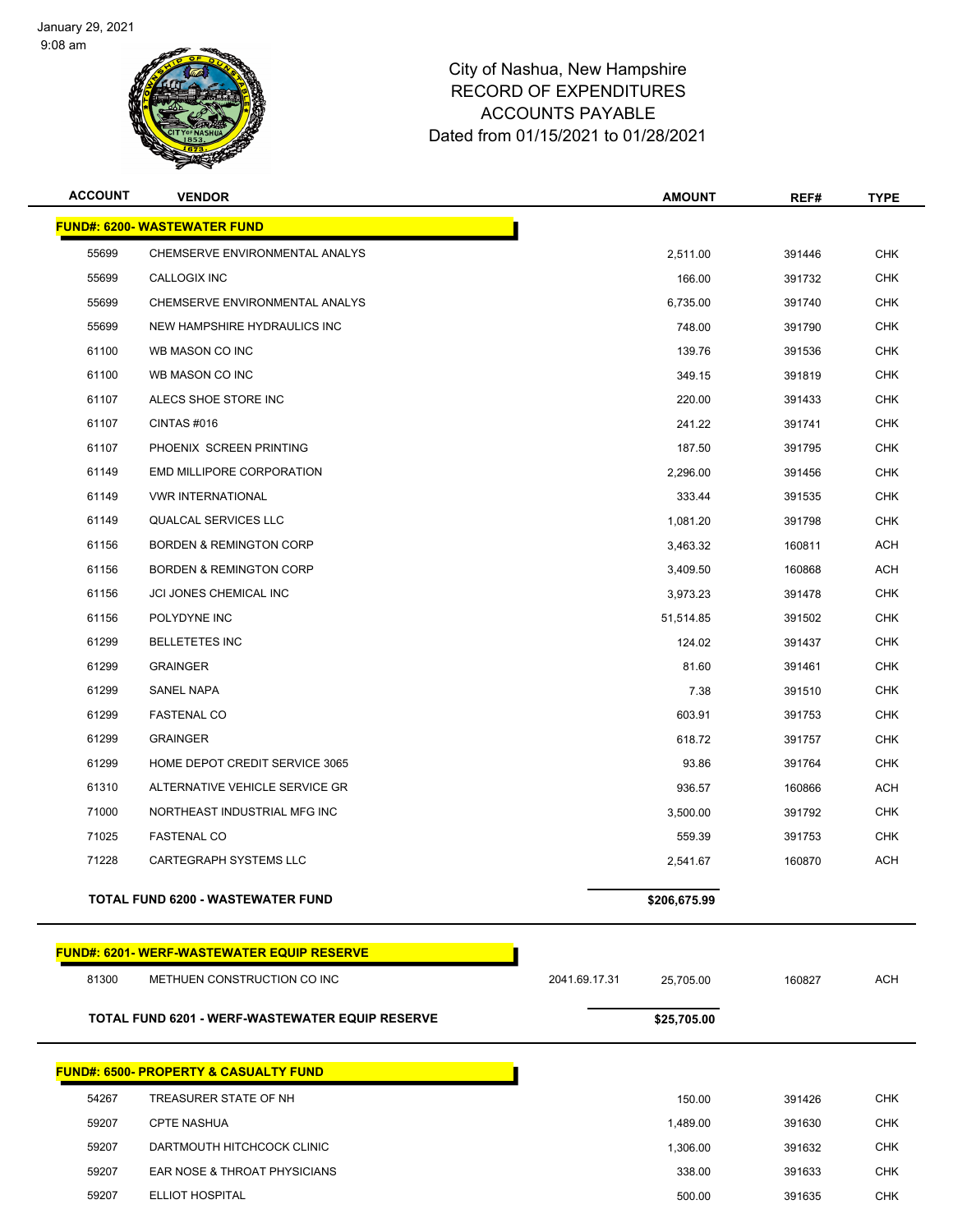

| <b>ACCOUNT</b> | <b>VENDOR</b>                                         |     | <b>AMOUNT</b> | REF#   | <b>TYPE</b> |
|----------------|-------------------------------------------------------|-----|---------------|--------|-------------|
|                | <b>FUND#: 6500- PROPERTY &amp; CASUALTY FUND</b>      |     |               |        |             |
| 59207          | <b>EMERSON PRACTICE ASSOCIATES</b>                    |     | 240.00        | 391636 | <b>CHK</b>  |
| 59207          | NORTHEAST REHABILITATION HOSP                         |     | 380.00        | 391637 | <b>CHK</b>  |
| 59207          | ORTHOPEDIC PHYSICAL THERAPY                           |     | 190.00        | 391638 | <b>CHK</b>  |
| 59207          | ST JOSEPH HOSPITAL                                    |     | 134.00        | 391640 | <b>CHK</b>  |
| 59207          | SURGI-CARE INC                                        |     | 105.38        | 391641 | <b>CHK</b>  |
| 59225          | <b>CULLENCOLLIMORE PLLC</b>                           |     | 1,095.00      | 391631 | <b>CHK</b>  |
| 59250          | ELECTRIC LIGHT CO                                     |     | 20,248.00     | 391634 | <b>CHK</b>  |
| 59275          | <b>SKY RESTAURATION</b>                               |     | 3,500.00      | 391639 | <b>CHK</b>  |
| 68360          | HW STAFFING SOLUTIONS                                 | 128 | 810.90        | 391475 | <b>CHK</b>  |
| 68360          | HW STAFFING SOLUTIONS                                 | 128 | 828.88        | 391766 | <b>CHK</b>  |
| 68365          | ADVANCED WORKPLACE STRATEGIES                         |     | 1,359.45      | 160807 | <b>ACH</b>  |
| 68365          | ADVANCED WORKPLACE STRATEGIES                         |     | 2,383.00      | 160862 | <b>ACH</b>  |
| 71000          | JOHNSON CONTROLS SECURITY                             |     | 7,441.00      | 391479 | <b>CHK</b>  |
|                | <b>TOTAL FUND 6500 - PROPERTY &amp; CASUALTY FUND</b> |     | \$42,498.61   |        |             |
|                |                                                       |     |               |        |             |

|       | <b>FUND#: 6600- BENEFITS SELF INSURANCE FUND</b>      |                |        |            |
|-------|-------------------------------------------------------|----------------|--------|------------|
| 21520 | COLONIAL LIFE AND ACCIDENT INS                        | 1,049.56       | 160788 | <b>ACH</b> |
| 21520 | COLONIAL LIFE AND ACCIDENT INS                        | 1,694.95       | 160842 | <b>ACH</b> |
| 21553 | ANTHEM BLUE CROSS /BLUE SHIELD                        | 454,308.40     | 160785 | <b>ACH</b> |
| 21585 | <b>VISION SERVICE PLAN NH</b>                         | 24,404.12      | 391534 | <b>CHK</b> |
| 45676 | ANTHEM BCBS OF NE                                     | (14,048.68)    | 160784 | <b>ACH</b> |
| 45676 | ANTHEM BCBS OF NE                                     | (22,908.41)    | 160865 | <b>ACH</b> |
| 52809 | MASSAGE BY MOLLY LLC                                  | 320.00         | 391777 | <b>CHK</b> |
| 53999 | <b>BENEFIT STRATEGIES (ADMIN)</b>                     | 3,815.70       | 160867 | <b>ACH</b> |
| 59507 | ANTHEM BCBS OF NE                                     | 264, 157. 71   | 160784 | <b>ACH</b> |
| 59507 | ANTHEM BCBS OF NE                                     | 346,477.30     | 160865 | <b>ACH</b> |
| 59507 | ANTHEM BCBS OF NE                                     | 460,946.10     | 160784 | <b>ACH</b> |
| 59507 | ANTHEM BCBS OF NE                                     | 547,405.70     | 160865 | <b>ACH</b> |
| 59507 | ANTHEM BCBS OF NE                                     | 21,841.01      | 160784 | <b>ACH</b> |
| 59507 | ANTHEM BCBS OF NE                                     | 14,556.49      | 160865 | <b>ACH</b> |
| 59525 | NORTHEAST DELTA DENTAL                                | 64,131.02      | 160786 | <b>ACH</b> |
| 59525 | NORTHEAST DELTA DENTAL                                | 67,823.75      | 160840 | <b>ACH</b> |
|       | <b>TOTAL FUND 6600 - BENEFITS SELF INSURANCE FUND</b> | \$2,235,974.72 |        |            |

**FUND#: 7026- CAPITAL EQUIPMENT RESERVE FUND**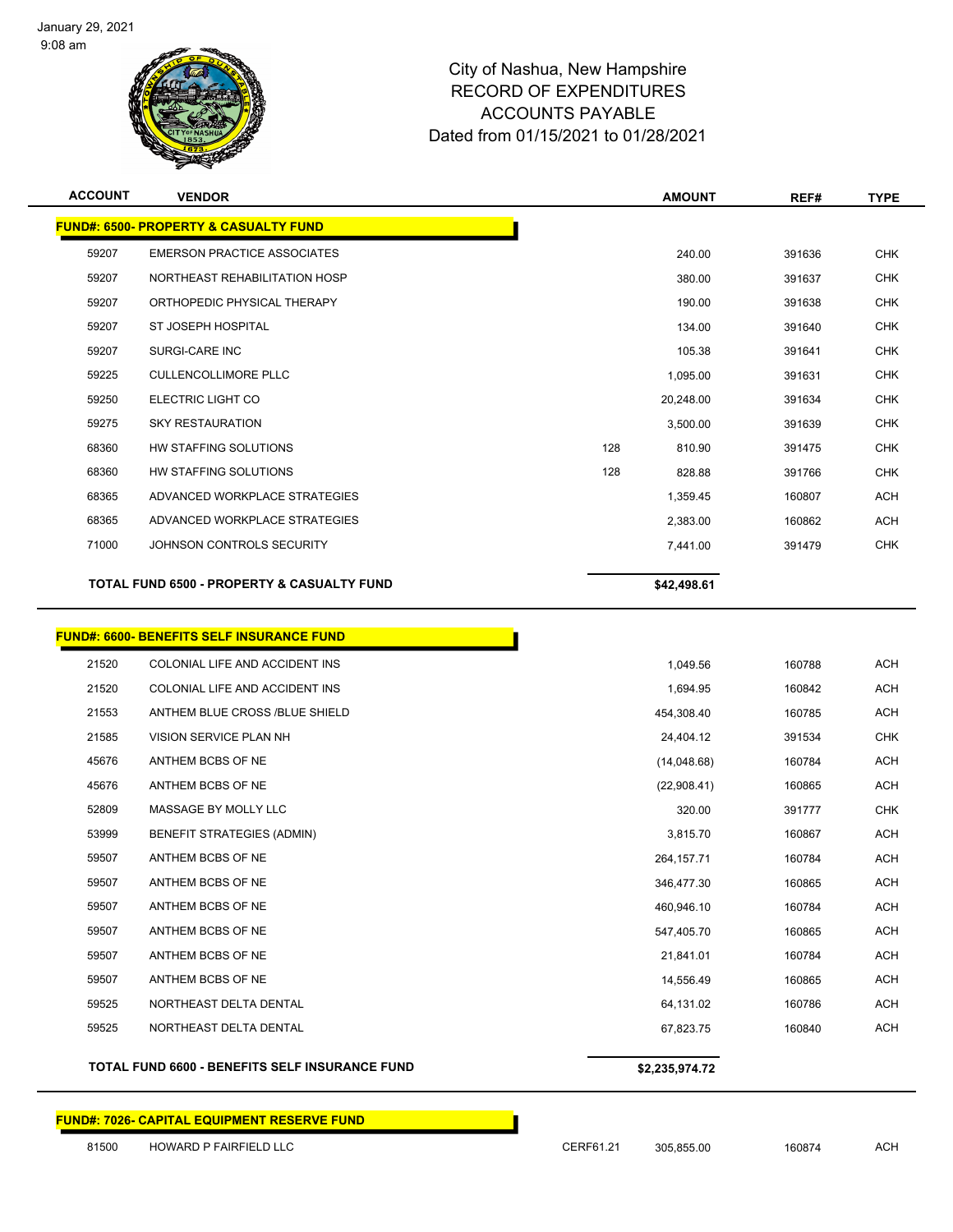| <b>ACCOUNT</b><br><b>VENDOR</b>                    | <b>AMOUNT</b> | REF#   | <b>TYPE</b> |
|----------------------------------------------------|---------------|--------|-------------|
| TOTAL FUND 7026 - CAPITAL EQUIPMENT RESERVE FUND   | \$305,855.00  |        |             |
| <b>FUND#: 7050- HOLMAN STADIUM IMPROVEMNTS ETF</b> |               |        |             |
| 54280<br>AFFILIATED HVAC SERVICES LLC              | 6,500.00      | 391709 | <b>CHK</b>  |
| TOTAL FUND 7050 - HOLMAN STADIUM IMPROVEMNTS ETF   | \$6,500.00    |        |             |
| <b>FUND#: 7054- DAVID W. DEANE SKATEBOARD PARK</b> |               |        |             |
| 54280<br>JOHNSON CONTROLS SECURITY                 | 22,866.50     | 391479 | <b>CHK</b>  |
| TOTAL FUND 7054 - DAVID W. DEANE SKATEBOARD PARK   | \$22,866.50   |        |             |
| <b>FUND#: 7085- PARKING EXPENDITURES ETF</b>       |               |        |             |
| 53107<br><b>GREENMAN-PEDERSEN INC</b>              | 4,623.62      | 391761 | <b>CHK</b>  |
| <b>TOTAL FUND 7085 - PARKING EXPENDITURES ETF</b>  | \$4,623.62    |        |             |
| <b>FUND#: 7504- EDGEWOOD/SUBURBAN MAINT FUND</b>   |               |        |             |
| 61299<br>HARDY DORIC INC                           | 975.00        | 391763 | <b>CHK</b>  |
| TOTAL FUND 7504 - EDGEWOOD/SUBURBAN MAINT FUND     | \$975.00      |        |             |
| <b>FUND#: 7506- ETF CONTRIB-WOODLAWN CEMETERY</b>  |               |        |             |
| 81200<br>ROGER BLAIS GENERAL CONTRACTOR            | 2,350.00      | 391508 | <b>CHK</b>  |
| TOTAL FUND 7506 - ETF CONTRIB-WOODLAWN CEMETERY    | \$2,350.00    |        |             |
| FUND#: 7551- P&R-SUMMERFUN                         |               |        |             |
| 68322<br><b>KELLIE DESIMONE</b>                    | 225.00        | 391657 | <b>CHK</b>  |
| TOTAL FUND 7551 - P&R-SUMMERFUN                    | \$225.00      |        |             |
| <b>FUND#: 7563- SCHOOL ATHLETIC ETF</b>            |               |        |             |
| 71999<br><b>BARON CHAMPIONSHIP RINGS</b>           | 2,565.00      | 391557 | <b>CHK</b>  |
| <b>TOTAL FUND 7563 - SCHOOL ATHLETIC ETF</b>       | \$2,565.00    |        |             |
| <b>FUND#: 7565- SCHOOL RELATED PROGRAMS-ETF</b>    |               |        |             |
| 61135<br>(SCHOOL ACH) AMAZON CAPITAL SE            | 3,997.76      | 160835 | <b>ACH</b>  |
| 61135<br>NORTHCENTER FOODS                         | 693.00        | 391880 | CHK         |
| 61135<br>WOODWIND & BRASSWIND                      | 7,020.00      | 391906 | <b>CHK</b>  |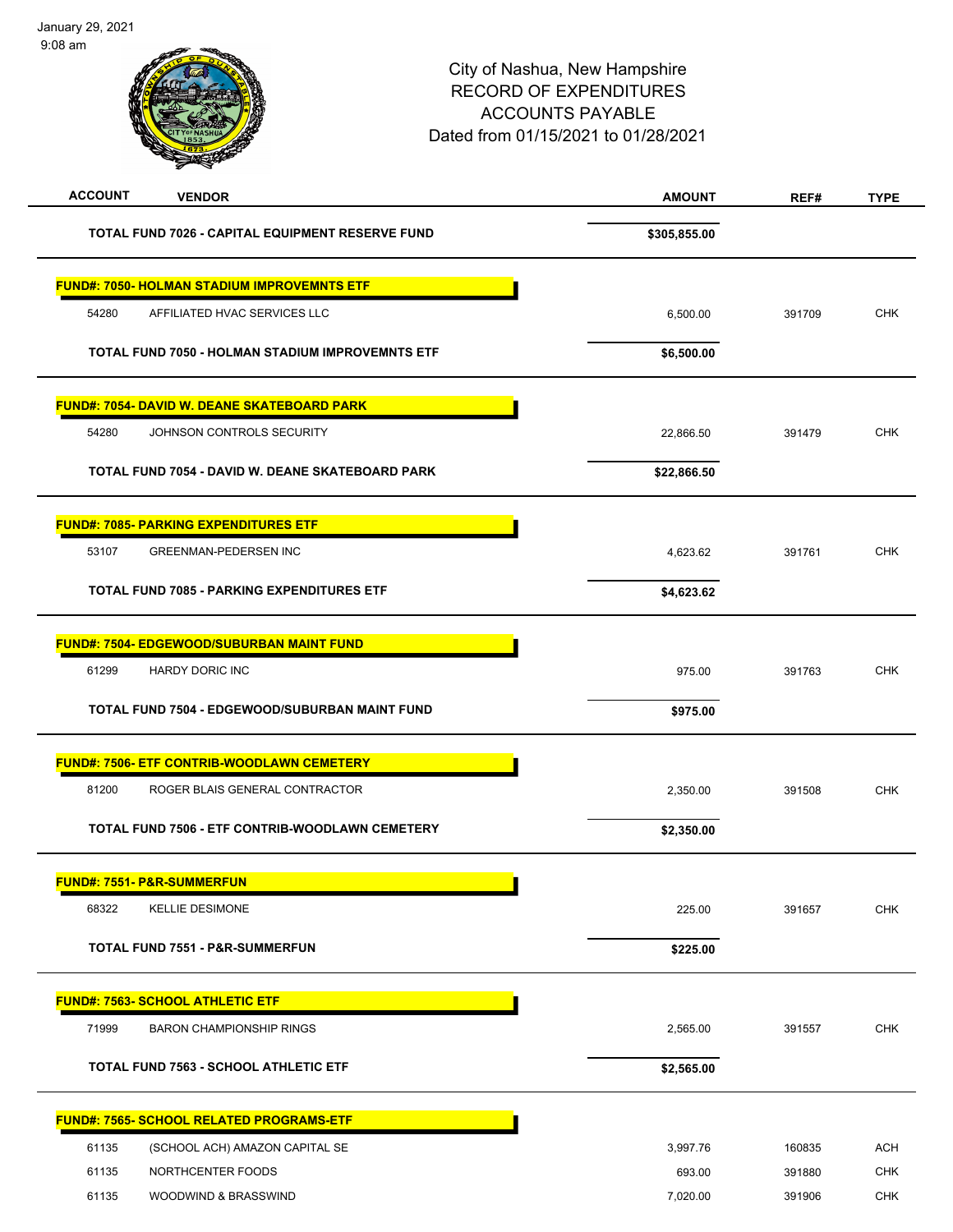| <b>ACCOUNT</b> | <b>VENDOR</b>                                       |         | <b>AMOUNT</b> | REF#   | <b>TYPE</b> |
|----------------|-----------------------------------------------------|---------|---------------|--------|-------------|
|                | TOTAL FUND 7565 - SCHOOL RELATED PROGRAMS-ETF       |         | \$11,710.76   |        |             |
|                | <b>FUND#: 8063- LIBRARY-HENRY STEARNS FUND</b>      |         |               |        |             |
| 61807          | <b>INGRAM LIBRARY SERVICES LLC</b>                  |         | 8.99          | 160817 | <b>ACH</b>  |
| 61807          | <b>BAKER &amp; TAYLOR</b>                           |         | 139.51        | 391435 | <b>CHK</b>  |
| 61807          | <b>BAKER &amp; TAYLOR</b>                           |         | 216.89        | 391720 | <b>CHK</b>  |
|                | <b>TOTAL FUND 8063 - LIBRARY-HENRY STEARNS FUND</b> |         | \$365.39      |        |             |
|                | <b>FUND#: 8400- AGENCY-DEVELOPER ESCROWS</b>        |         |               |        |             |
| 21730          | <b>BASTION BUILDING &amp; DEVELOPMENT</b>           | PB-5405 | 4.000.00      | 391394 | <b>CHK</b>  |
|                | <b>TOTAL FUND 8400 - AGENCY-DEVELOPER ESCROWS</b>   |         | \$4,000.00    |        |             |
|                | <b>FUND#: 8613- WILLIAM H &amp; EDITH E KEENAN</b>  |         |               |        |             |
| 68370          | <b>HAILEY LAJOIE AND</b>                            |         | 1,000.00      | 391642 | <b>CHK</b>  |
|                | TOTAL FUND 8613 - WILLIAM H & EDITH E KEENAN        |         | \$1,000.00    |        |             |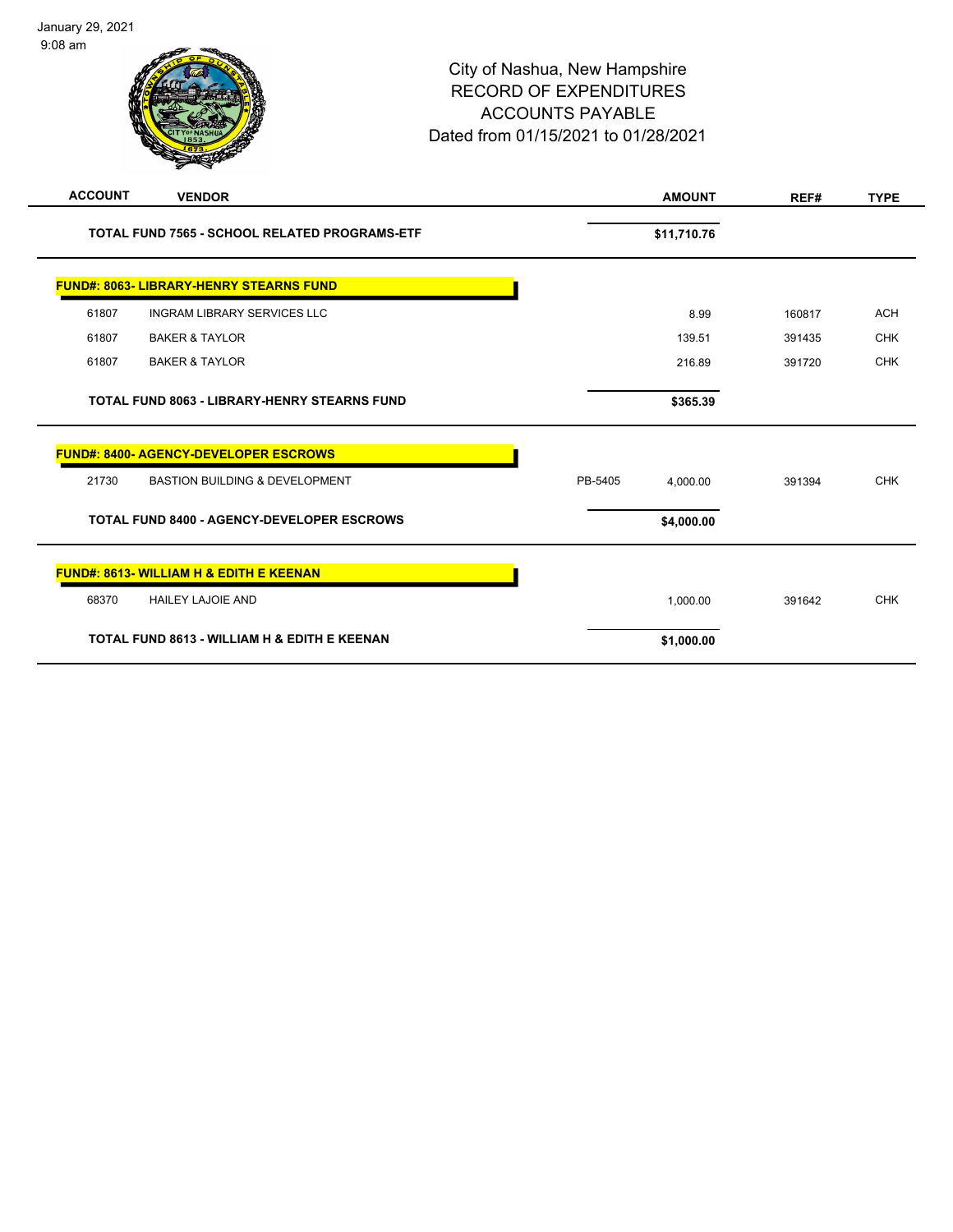

| <b>ACCOUNT</b> | <b>VENDOR</b> |                                        | <b>AMOUNT</b><br>REF# | <b>TYPE</b> |
|----------------|---------------|----------------------------------------|-----------------------|-------------|
|                |               | <b>EXPENDITURE SUMMARY BY FUND</b>     | <b>AMOUNT</b>         |             |
|                | 1000          | <b>GENERAL FUND</b>                    | 5,201,202.44          |             |
|                | 1001          | <b>GF-CAPITAL IMPROVEMENTS</b>         | 9,719.92              |             |
|                | 1010          | <b>GF-PRIOR YEAR ENC &amp; ESCROWS</b> | 46,632.70             |             |
|                | 2100          | <b>FOOD SERVICES FUND</b>              | 48,464.09             |             |
|                | 2207          | ADULT ED/CONTINUING ED                 | 626.22                |             |
|                | 2212          | ATHLETICS REVENUE FUND                 | 551.28                |             |
|                | 2505          | PEG ACCESS CHANNELS FUND               | 619.52                |             |
|                | 2506          | HUNT BLDG FACILITY RENTAL FUND         | 1,058.42              |             |
|                | 3010          | <b>GENERAL GOV'T GRANTS FUND</b>       | 1,306.08              |             |
|                | 3035          | FEMA DISASTER ASSIST GRANTS            | 174,242.51            |             |
|                | 3050          | POLICE GRANTS FUND                     | 530.00                |             |
|                | 3068          | COMMUNITY SERVICES GRANTS FUND         | 42,776.51             |             |
|                | 3070          | COMMUNITY HEALTH GRANTS FUND           | 2,193.83              |             |
|                | 3090          | URBAN PROGRAM GRANTS FUND              | 123,114.25            |             |
|                | 3120          | <b>TRANSIT GRANTS FUND</b>             | 198,693.79            |             |
|                | 3800          | <b>SCHOOL GRANTS FUND</b>              | 151,406.67            |             |
|                | 3810          | <b>FOOD SERVICE GRANTS FUND</b>        | 10,426.66             |             |
|                | 4025          | <b>DOJ DRUG FORFEITURE FUND</b>        | 7,039.29              |             |
|                | 4085          | RIVERFRONT PROMENADE TIF FUND          | 7,056.60              |             |
|                | 5005          | CAP PROJECTS-GEN GOVT                  | 33,182.00             |             |
|                | 5050          | CAP PROJECTS-COMMUNICATIONS            | 21,241.00             |             |
|                | 5060          | CAPITAL PROJECTS-COMM HEALTH           | 2,870.93              |             |
|                | 5090          | CAPITAL PROJECTS-HYDROELECTRIC         | 17,888.08             |             |
|                | 5200          | CAPITAL PROJECTS-PUBLIC WORKS          | 8,183.88              |             |
|                | 5700          | CAP PROJECTS-BROAD ST PARKWAY          | 1,832.08              |             |
|                | 6000          | SOLID WASTE FUND                       | 96,642.83             |             |
|                | 6200          | WASTEWATER FUND                        | 206,675.99            |             |
|                | 6201          | WERF-WASTEWATER EQUIP RESERVE          | 25,705.00             |             |
|                | 6500          | PROPERTY & CASUALTY FUND               | 42,498.61             |             |
|                | 6600          | BENEFITS SELF INSURANCE FUND           | 2,235,974.72          |             |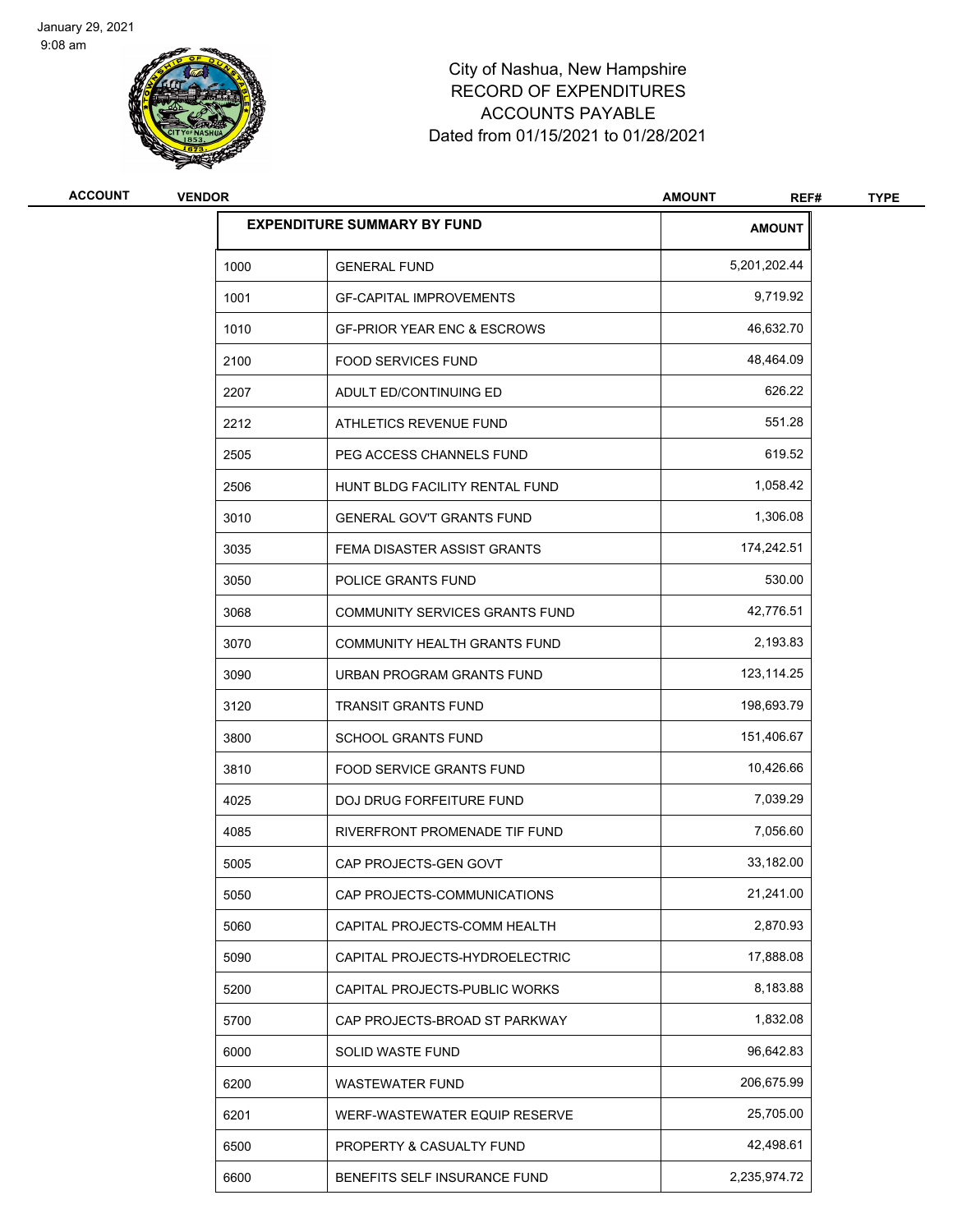

| ACCOUNT | <b>VENDOR</b> | <b>AMOUNT</b>                         |               | <b>TYPE</b> |
|---------|---------------|---------------------------------------|---------------|-------------|
|         |               |                                       | <b>AMOUNT</b> |             |
|         | 7026          | CAPITAL EQUIPMENT RESERVE FUND        | 305,855.00    |             |
|         | 7050          | <b>HOLMAN STADIUM IMPROVEMNTS ETF</b> | 6,500.00      |             |
|         | 7054          | DAVID W. DEANE SKATEBOARD PARK        | 22,866.50     |             |
|         | 7085          | PARKING EXPENDITURES ETF              | 4,623.62      |             |
|         | 7504          | EDGEWOOD/SUBURBAN MAINT FUND          | 975.00        |             |
|         | 7506          | ETF CONTRIB-WOODLAWN CEMETERY         | 2,350.00      |             |
|         | 7551          | P&R-SUMMERFUN                         | 225.00        |             |
|         | 7563          | <b>SCHOOL ATHLETIC ETF</b>            | 2,565.00      |             |
|         | 7565          | <b>SCHOOL RELATED PROGRAMS-ETF</b>    | 11,710.76     |             |
|         | 8063          | LIBRARY-HENRY STEARNS FUND            | 365.39        |             |
|         | 8400          | AGENCY-DEVELOPER ESCROWS              | 4,000.00      |             |
|         | 8613          | WILLIAM H & EDITH E KEENAN            | 1,000.00      |             |
|         | <b>TOTAL:</b> |                                       | 9,083,392.17  |             |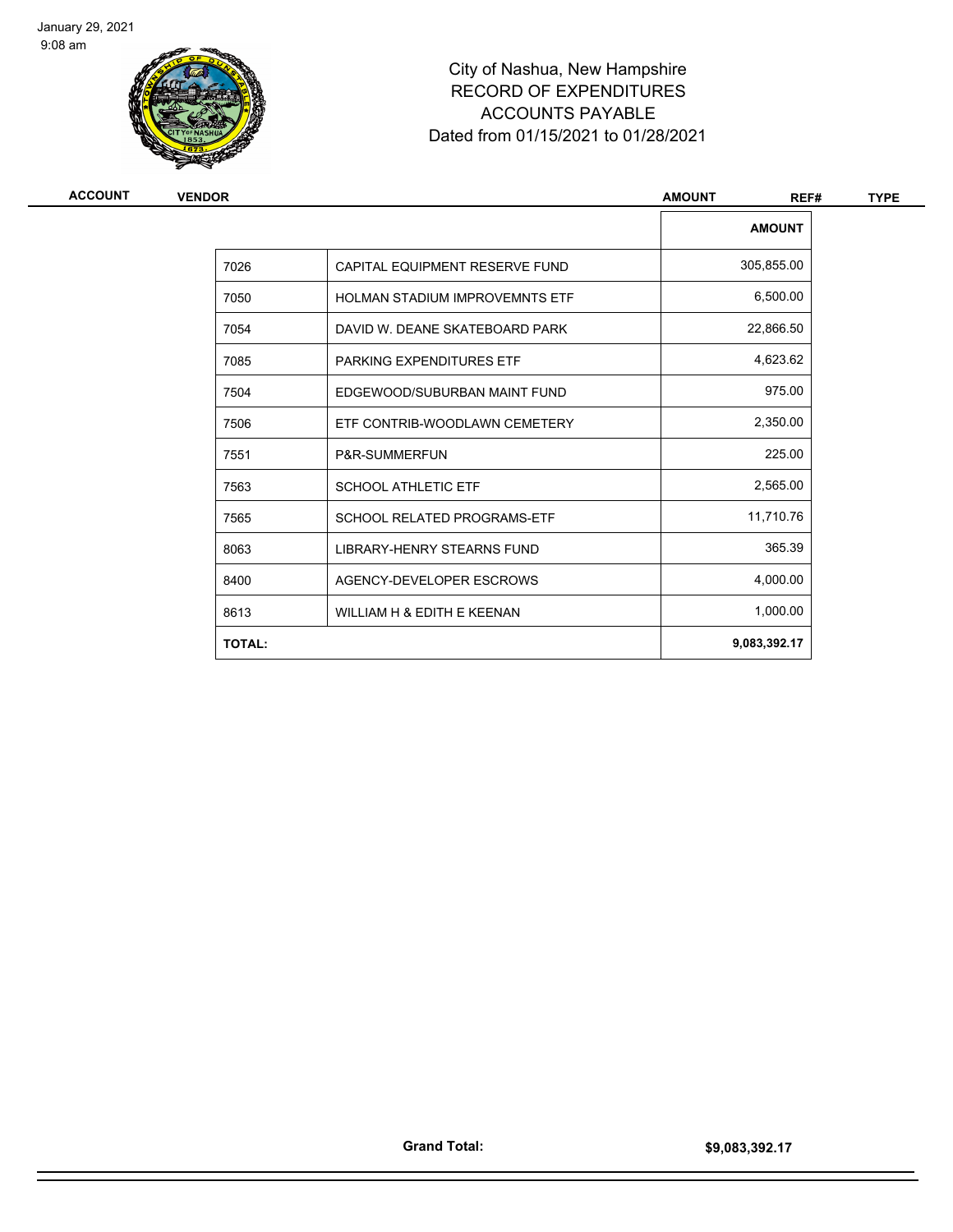| 1/29/2021 | $9:09$ am |                                      |                | City of Nashua, New Hampshire<br><b>RECORD OF EXPENDITURES</b><br>PAYROLL-GROSS WAGES<br>Dated from January 15, 2021 to January 28, 2021 |               |
|-----------|-----------|--------------------------------------|----------------|------------------------------------------------------------------------------------------------------------------------------------------|---------------|
|           |           | <b>PAY DATE</b>                      | <b>ACCOUNT</b> | <b>DESCRIPTION</b>                                                                                                                       | <b>AMOUNT</b> |
|           |           | <b>FUND#: 1000 - GENERAL FUND</b>    |                |                                                                                                                                          |               |
|           | 1         | <b>GENERAL FUND</b>                  |                |                                                                                                                                          |               |
|           |           | 12/31/20                             | 29205          | PAYROLL ADJUSTMENTS CLEARING ACCOUNT                                                                                                     | 23,281.99     |
|           |           | <b>TOTAL 1 - GENERAL FUND</b>        |                |                                                                                                                                          | \$23,281.99   |
|           |           |                                      |                |                                                                                                                                          |               |
|           | 101       | <b>MAYOR</b>                         |                |                                                                                                                                          |               |
|           |           | 1/21/21                              | 51100          | CHIEF OF STAFF                                                                                                                           | 1,787.45      |
|           |           | 1/28/21                              | 51100          | CHIEF OF STAFF                                                                                                                           | 1,787.45      |
|           |           | 1/21/21                              | 51100          | COMMUNICATIONS & SPECIAL PRJ COORDINATOR                                                                                                 | 938.90        |
|           |           | 1/28/21                              | 51100          | COMMUNICATIONS & SPECIAL PRJ COORDINATOR                                                                                                 | 938.90        |
|           |           | 1/21/21                              | 51100          | <b>COMMUNICATIONS REPRESENTATIVE</b>                                                                                                     | 840.20        |
|           |           | 1/28/21                              | 51100          | <b>COMMUNICATIONS REPRESENTATIVE</b>                                                                                                     | 840.20        |
|           |           | 1/21/21                              | 51100          | CONSTITUENT SERVICES COORDINATOR                                                                                                         | 902.85        |
|           |           | 1/28/21                              | 51100          | CONSTITUENT SERVICES COORDINATOR                                                                                                         | 902.85        |
|           |           | 12/31/20                             | 51500          | <b>MAYOR</b>                                                                                                                             | 342.36        |
|           |           | 1/21/21                              | 51500          | <b>MAYOR</b>                                                                                                                             | 2,334.30      |
|           |           | 1/28/21                              | 51500          | <b>MAYOR</b>                                                                                                                             | 2,334.30      |
|           |           | 1/28/21                              | 55118          | TELEPHONE-CELLULAR                                                                                                                       | 150.00        |
|           |           | <b>TOTAL 101 - MAYOR</b>             |                |                                                                                                                                          | \$14,099.76   |
|           |           |                                      |                |                                                                                                                                          |               |
|           | 102       | <b>BOARD OF ALDERMEN</b><br>1/21/21  | 51100          | LEGISLATIVE AFFAIRS MANAGER                                                                                                              | 1,673.10      |
|           |           | 1/28/21                              | 51100          | <b>LEGISLATIVE AFFAIRS MANAGER</b>                                                                                                       | 1,673.10      |
|           |           | 1/21/21                              | 51200          | LEGISLATIVE TRANSCRIPTION SPEC                                                                                                           | 280.86        |
|           |           | 1/28/21                              | 51200          | LEGISLATIVE TRANSCRIPTION SPEC                                                                                                           | 411.94        |
|           |           | <b>TOTAL 102 - BOARD OF ALDERMEN</b> |                |                                                                                                                                          | \$4,039.00    |
|           |           |                                      |                |                                                                                                                                          |               |
|           | 103       | <b>LEGAL</b>                         |                |                                                                                                                                          |               |
|           |           | 1/21/21                              | 51100          | <b>CORPORATION COUNSEL</b>                                                                                                               | 2,714.65      |
|           |           | 1/28/21                              | 51100          | <b>CORPORATION COUNSEL</b>                                                                                                               | 2,714.65      |
|           |           | 1/21/21                              | 51100          | DEPUTY CORPORATION COUNSEL                                                                                                               | 4,609.65      |
|           |           | 1/28/21                              | 51100          | DEPUTY CORPORATION COUNSEL                                                                                                               | 4,609.65      |
|           |           | 1/21/21                              | 51100          | <b>LEGAL ASSISTANT</b>                                                                                                                   | 2,143.70      |
|           |           | 1/28/21                              | 51100          | <b>LEGAL ASSISTANT</b>                                                                                                                   | 2,143.70      |
|           |           | 1/21/21                              | 51100          | RIGHT TO KNOW COORDINATOR                                                                                                                | 1,350.50      |
|           |           | 1/28/21                              | 51100          | RIGHT TO KNOW COORDINATOR                                                                                                                | 1,350.50      |
|           |           | 1/21/21                              | 51300          | <b>LEGAL ASSISTANT</b>                                                                                                                   | 10.37         |
|           |           | 1/28/21                              | 55118          | TELEPHONE-CELLULAR                                                                                                                       | 100.00        |
|           |           | TOTAL 103 - LEGAL                    |                |                                                                                                                                          | \$21,747.37   |
|           |           |                                      |                |                                                                                                                                          |               |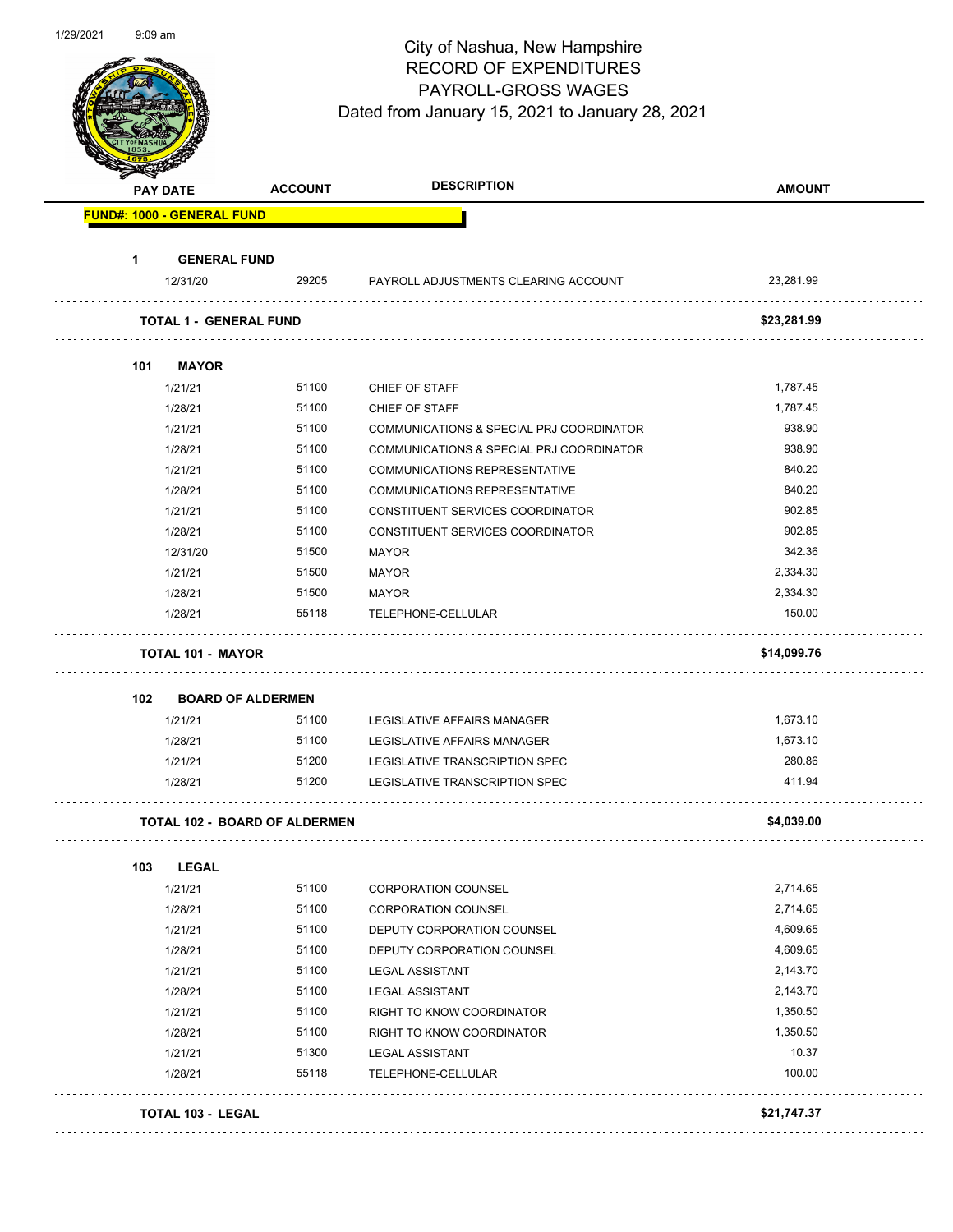

|     | <b>PAY DATE</b>                                  | <b>ACCOUNT</b>                       | <b>DESCRIPTION</b>                     | <b>AMOUNT</b> |
|-----|--------------------------------------------------|--------------------------------------|----------------------------------------|---------------|
|     | <b>FUND#: 1000 - GENERAL FUND</b>                |                                      |                                        |               |
|     |                                                  |                                      |                                        |               |
| 106 |                                                  | <b>ADMINISTRATIVE SERVICES</b>       |                                        |               |
|     | 1/21/21                                          | 51100                                | ADMINISTRATIVE ASSISTANT I             | 778.65        |
|     | 1/28/21                                          | 51100                                | ADMINISTRATIVE ASSISTANT I             | 778.65        |
|     | 1/21/21                                          | 51100                                | ADMINISTRATIVE SERVICES DIRECTOR       | 2,144.95      |
|     | 1/28/21                                          | 51100                                | ADMINISTRATIVE SERVICES DIRECTOR       | 2,144.95      |
|     | 1/21/21                                          | 51100                                | <b>CHIEF ASSESSOR</b>                  | 2,286.60      |
|     | 1/28/21                                          | 51100                                | <b>CHIEF ASSESSOR</b>                  | 2,286.60      |
|     | 1/21/21                                          | 51100                                | <b>GRANT WRITER</b>                    | 697.15        |
|     | 1/28/21                                          | 51100                                | <b>GRANT WRITER</b>                    | 697.15        |
|     | 1/28/21                                          | 55118                                | TELEPHONE-CELLULAR                     | 50.00         |
|     | <b>TOTAL 106 - ADMINISTRATIVE SERVICES</b>       |                                      |                                        | \$11,864.70   |
| 107 | <b>CITY CLERK</b>                                |                                      |                                        |               |
|     | 1/21/21                                          | 51100                                | ACTING DEPUTY CITY CLERK               | 953.30        |
|     | 1/28/21                                          | 51100                                | ACTING DEPUTY CITY CLERK               | 953.30        |
|     | 1/21/21                                          | 51100                                | <b>CITY CLERK</b>                      | 2,010.85      |
|     | 1/28/21                                          | 51100                                | <b>CITY CLERK</b>                      | 2,010.85      |
|     | 1/21/21                                          | 51100                                | CLERK VITAL RECORDS II                 | 2,513.40      |
|     | 1/28/21                                          | 51100                                | <b>CLERK VITAL RECORDS II</b>          | 2,513.40      |
|     | <b>TOTAL 107 - CITY CLERK</b>                    |                                      |                                        | \$10,955.10   |
| 108 | <b>ENERGY MANAGEMENT</b>                         |                                      |                                        |               |
|     | 1/21/21                                          | 51100                                | <b>ENERGY MANAGER</b>                  | 1,487.20      |
|     | 1/28/21                                          | 51100                                | <b>ENERGY MANAGER</b>                  | 1,487.20      |
|     | 1/28/21                                          | 55118                                | TELEPHONE-CELLULAR                     | 50.00         |
|     | <b>TOTAL 108 - ENERGY MANAGEMENT</b>             |                                      |                                        | \$3,024.40    |
| 110 |                                                  | <b>ARLINGTON ST COMMUNITY CENTER</b> |                                        |               |
|     | 1/21/21                                          | 51100                                | ARLINGTON ST COMMUNITY CENTER DIRECTOR | 1,106.00      |
|     | 1/28/21                                          | 51100                                | ARLINGTON ST COMMUNITY CENTER DIRECTOR | 1,106.00      |
|     | 1/28/21                                          | 55118                                | TELEPHONE-CELLULAR                     | 50.00         |
|     | <b>TOTAL 110 - ARLINGTON ST COMMUNITY CENTER</b> |                                      |                                        | \$2,262.00    |
| 111 | <b>HUMAN RESOURCES</b>                           |                                      |                                        |               |
|     | 1/21/21                                          | 51100                                | HR SPECIALIST                          | 916.60        |
|     | 1/28/21                                          | 51100                                | <b>HR SPECIALIST</b>                   | 916.60        |

| 51100<br>1/21/21<br><b>HRIS &amp; PAYROLL ANALYST</b><br>51100<br>1/28/21<br><b>HRIS &amp; PAYROLL ANALYST</b><br>51100<br>1/21/21<br>HUMAN RESOURCES DIRECTOR | 1/28/21 | <b>PULLE</b> | HR SPECIALIST | 910.OU   |
|----------------------------------------------------------------------------------------------------------------------------------------------------------------|---------|--------------|---------------|----------|
|                                                                                                                                                                |         |              |               | 1.321.95 |
|                                                                                                                                                                |         |              |               | 1.321.95 |
|                                                                                                                                                                |         |              |               | 2.021.45 |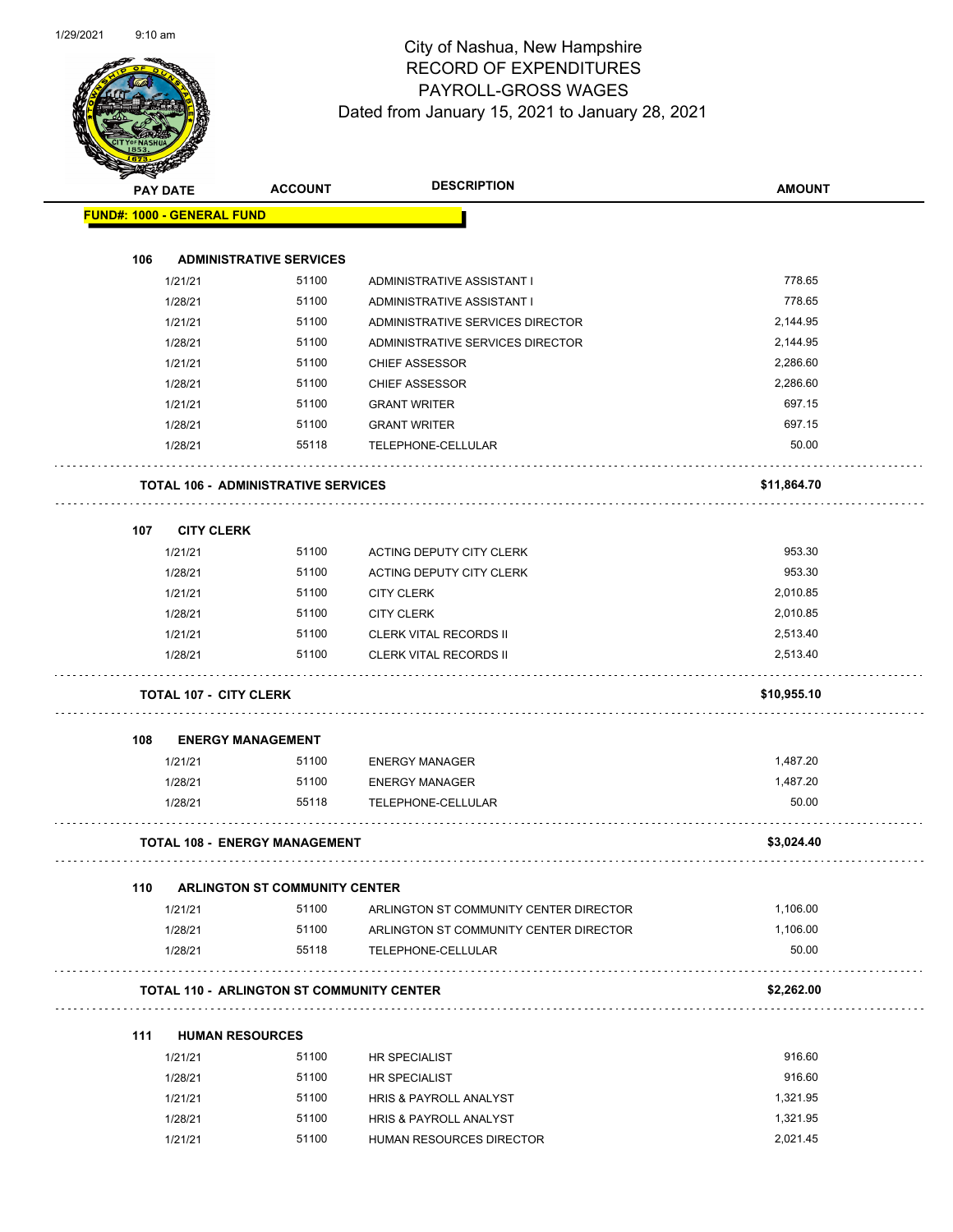

| B.                                 |                               |                                          |               |  |
|------------------------------------|-------------------------------|------------------------------------------|---------------|--|
| <b>PAY DATE</b>                    | <b>ACCOUNT</b>                | <b>DESCRIPTION</b>                       | <b>AMOUNT</b> |  |
| <b>FUND#: 1000 - GENERAL FUND</b>  |                               |                                          |               |  |
|                                    |                               |                                          |               |  |
| 111<br><b>HUMAN RESOURCES</b>      |                               |                                          |               |  |
| 1/28/21                            | 51100                         | <b>HUMAN RESOURCES DIRECTOR</b>          | 2,021.45      |  |
| 1/21/21                            | 51100                         | <b>HUMAN RESOURCES MANAGER</b>           | 1,391.00      |  |
| 1/28/21                            | 51100                         | HUMAN RESOURCES MANAGER                  | 1,391.00      |  |
| 1/21/21                            | 51100                         | PAYROLL ANALYST                          | 2,488.65      |  |
| 1/28/21                            | 51100                         | PAYROLL ANALYST                          | 2,488.63      |  |
| 1/21/21                            | 51100                         | PAYROLL MANAGER                          | 1,709.25      |  |
| 1/28/21                            | 51100                         | PAYROLL MANAGER                          | 1,709.25      |  |
| 1/21/21                            | 51200                         | ADMINISTRATIVE ASSISTANT I               | 445.68        |  |
| 1/28/21                            | 51200                         | ADMINISTRATIVE ASSISTANT I               | 428.20        |  |
| 1/21/21                            | 51300                         | PAYROLL ANALYST                          | 295.54        |  |
| 1/28/21                            | 51300                         | PAYROLL ANALYST                          | 546.06        |  |
| 1/28/21                            | 55118                         | TELEPHONE-CELLULAR                       | 50.00         |  |
|                                    |                               |                                          |               |  |
| <b>TOTAL 111 - HUMAN RESOURCES</b> |                               |                                          | \$21,463.26   |  |
|                                    |                               |                                          |               |  |
| 122                                | <b>INFORMATION TECHNOLOGY</b> |                                          |               |  |
| 1/21/21                            | 51100                         | ADMIN ASSISTANT III                      | 824.10        |  |
| 1/28/21                            | 51100                         | ADMIN ASSISTANT III                      | 824.10        |  |
| 1/21/21                            | 51100                         | DEPUTY DIRECTOR IT                       | 2,378.15      |  |
| 1/28/21                            | 51100                         | DEPUTY DIRECTOR IT                       | 2,378.15      |  |
| 1/21/21                            | 51100                         | <b>ENTERPRISE SYS ADMINISTRATOR</b>      | 1,748.80      |  |
| 1/28/21                            | 51100                         | <b>ENTERPRISE SYS ADMINISTRATOR</b>      | 1,748.80      |  |
| 1/21/21                            | 51100                         | ERP SYSTEM ADMIN DBA                     | 2,010.85      |  |
| 1/28/21                            | 51100                         | ERP SYSTEM ADMIN DBA                     | 2,010.85      |  |
| 1/21/21                            | 51100                         | IT APPLICATIONS ANALYST                  | 2,890.80      |  |
| 1/28/21                            | 51100                         | IT APPLICATIONS ANALYST                  | 2,890.80      |  |
| 1/21/21                            | 51100                         | IT DIVISION DIRECTOR                     | 2,573.90      |  |
| 1/28/21                            | 51100                         | IT DIVISION DIRECTOR                     | 2,573.90      |  |
| 1/21/21                            | 51100                         | IT INFRASTRUCTURE ANALYST                | 1,334.10      |  |
| 1/28/21                            | 51100                         | IT INFRASTRUCTURE ANALYST                | 1,334.10      |  |
| 1/21/21                            | 51100                         | IT MANAGER, INFRASTRUCTURE               | 1,709.25      |  |
| 1/28/21                            | 51100                         | IT MANAGER, INFRASTRUCTURE               | 1,709.25      |  |
| 1/21/21                            | 51100                         | IT MANAGER, PROJECT/DEVELOPMENT SERVICES | 1,783.60      |  |
| 1/28/21                            | 51100                         | IT MANAGER, PROJECT/DEVELOPMENT SERVICES | 1,783.60      |  |
| 1/21/21                            | 51100                         | TECHNICAL SPEC II NET SUPPORT            | 1,273.15      |  |
| 1/28/21                            | 51100                         | TECHNICAL SPEC II NET SUPPORT            | 1,273.15      |  |
| 1/21/21                            | 51100                         | <b>TECHNICAL SPECIALIST I</b>            | 888.89        |  |
| 1/28/21                            | 51100                         | <b>TECHNICAL SPECIALIST I</b>            | 888.90        |  |
| 1/21/21                            | 51100                         | WEB ADMINISTRATOR/GRAPHIC DESINGER       | 983.40        |  |
| 1/28/21                            | 51100                         | WEB ADMINISTRATOR/GRAPHIC DESINGER       | 983.42        |  |
| 1/21/21                            | 51300                         | <b>TECHNICAL SPECIALIST I</b>            | 166.66        |  |
| 1/28/21                            | 51300                         | <b>TECHNICAL SPECIALIST I</b>            | 25.02         |  |
| 1/28/21                            | 51300                         | WEB ADMINISTRATOR/GRAPHIC DESINGER       | 36.88         |  |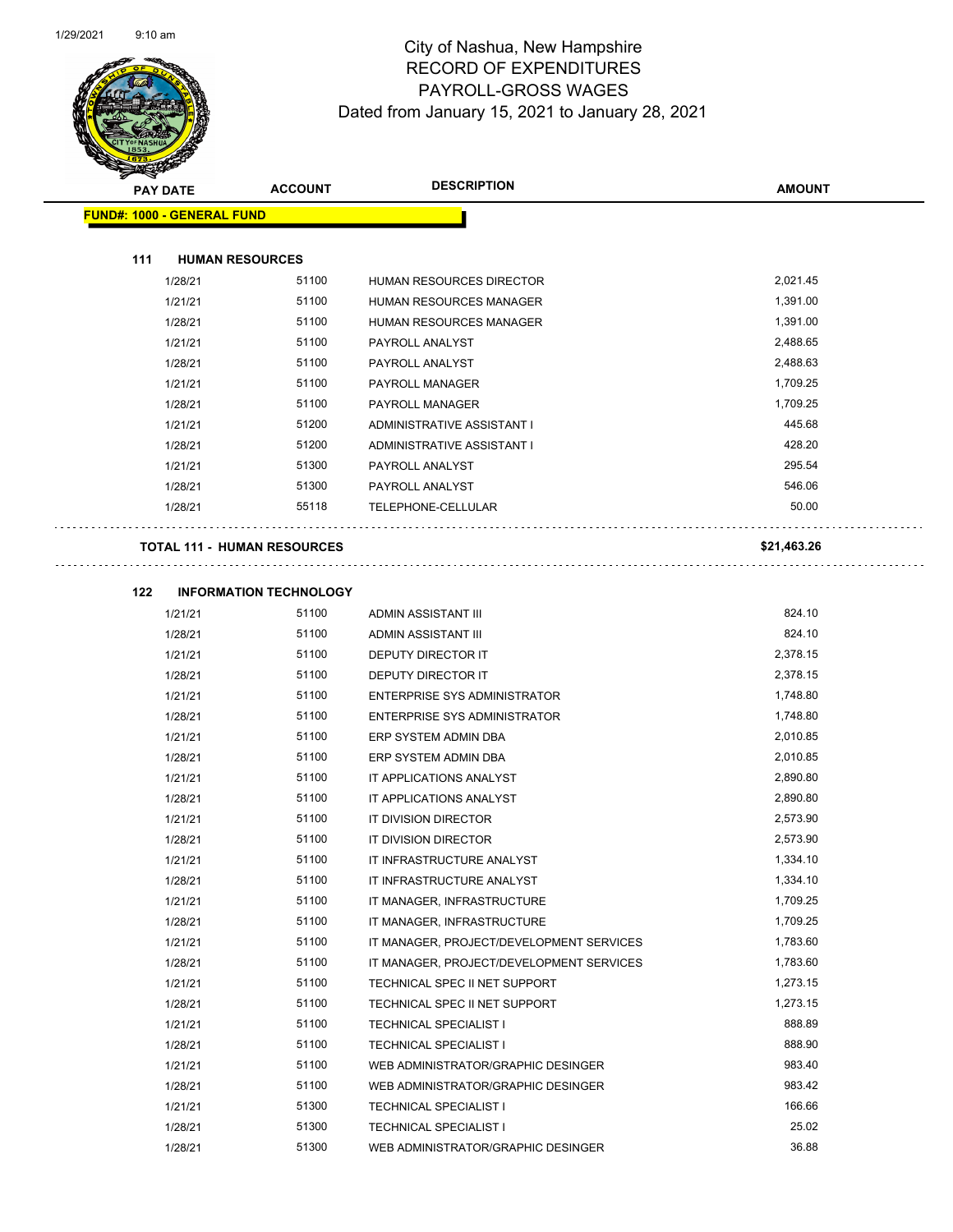|     |                                   |                                           | City of Nashua, New Hampshire                   |               |
|-----|-----------------------------------|-------------------------------------------|-------------------------------------------------|---------------|
|     |                                   |                                           | <b>RECORD OF EXPENDITURES</b>                   |               |
|     |                                   |                                           | PAYROLL-GROSS WAGES                             |               |
|     |                                   |                                           | Dated from January 15, 2021 to January 28, 2021 |               |
|     |                                   |                                           |                                                 |               |
|     |                                   |                                           |                                                 |               |
|     |                                   |                                           |                                                 |               |
|     | <b>PAY DATE</b>                   | <b>ACCOUNT</b>                            | <b>DESCRIPTION</b>                              | <b>AMOUNT</b> |
|     | <b>FUND#: 1000 - GENERAL FUND</b> |                                           |                                                 |               |
|     |                                   |                                           |                                                 |               |
| 122 |                                   | <b>INFORMATION TECHNOLOGY</b>             |                                                 |               |
|     | 1/28/21                           | 55118                                     | TELEPHONE-CELLULAR                              | 234.00        |
|     |                                   | <b>TOTAL 122 - INFORMATION TECHNOLOGY</b> |                                                 | \$41,260.57   |
|     |                                   |                                           |                                                 |               |
| 126 |                                   | <b>FINANCIAL SERVICES</b>                 |                                                 |               |
|     | 1/21/21                           | 51100                                     | <b>ACCOUNTANT</b>                               | 1,062.30      |
|     | 1/28/21                           | 51100                                     | <b>ACCOUNTANT</b>                               | 1,062.30      |
|     | 1/21/21                           | 51100                                     | ACCOUNTS PAYABLE COORDINATOR                    | 2,362.35      |
|     | 1/28/21                           | 51100                                     | ACCOUNTS PAYABLE COORDINATOR                    | 2,362.35      |
|     | 1/21/21                           | 51100                                     | ACCOUNTS PAYABLE SUPV                           | 1,206.50      |
|     | 1/28/21                           | 51100                                     | ACCOUNTS PAYABLE SUPV                           | 1,206.50      |
|     | 1/21/21                           | 51100                                     | CFO COMPTROLLER                                 | 2,714.65      |
|     | 1/28/21                           | 51100                                     | <b>CFO COMPTROLLER</b>                          | 2,714.65      |
|     | 1/21/21                           | 51100                                     | DEP TREASURER TAX COLLECTOR                     | 1,266.90      |
|     | 1/28/21                           | 51100                                     | DEP TREASURER TAX COLLECTOR                     | 2,629.23      |
|     | 1/21/21                           | 51100                                     | FINANCE AND ADMIN MANAGER                       | 904.90        |
|     | 1/28/21                           | 51100                                     | FINANCE AND ADMIN MANAGER                       | 904.90        |
|     | 1/21/21                           | 51100                                     | <b>MVR CLERK I</b>                              | 1,914.68      |
|     | 1/28/21                           | 51100                                     | <b>MVR CLERK I</b>                              | 1,795.00      |
|     | 1/21/21                           | 51100                                     | MVR CLERK II                                    | 949.84        |
|     | 1/28/21                           | 51100                                     | <b>MVR CLERK II</b>                             | 949.85        |
|     | 1/21/21                           | 51100                                     | MVR CLERK III                                   | 1,562.64      |
|     | 1/28/21                           | 51100                                     | MVR CLERK III                                   | 1,562.65      |
|     | 1/21/21                           | 51100                                     | ORDINANCE VIOLATIONS COORDINATOR                | 523.15        |
|     | 1/28/21                           | 51100                                     | ORDINANCE VIOLATIONS COORDINATOR                | 523.14        |
|     | 1/21/21                           | 51100                                     | REVENUE ACCOUNTS SPEC                           | 898.05        |
|     | 1/28/21                           | 51100                                     | REVENUE ACCOUNTS SPEC                           | 898.05        |
|     | 1/21/21                           | 51100                                     | REVENUE COORDINATOR                             | 1,103.64      |
|     | 1/28/21                           | 51100                                     | REVENUE COORDINATOR                             | 1,103.64      |
|     | 1/21/21                           | 51100                                     | <b>SENIOR FINANCE MANAGER</b>                   | 1,809.80      |
|     | 1/28/21                           | 51100                                     | <b>SENIOR FINANCE MANAGER</b>                   | 1,809.80      |
|     | 1/21/21                           | 51100                                     | SENIOR FINANCIAL ANALYST                        | 1,268.05      |
|     | 1/28/21                           | 51100                                     | SENIOR FINANCIAL ANALYST                        | 1,268.05      |
|     | 1/21/21                           | 51100                                     | SR MGR ACCT FIN REPORTING                       | 1,407.60      |
|     | 1/28/21                           | 51100                                     | SR MGR ACCT FIN REPORTING                       | 1,407.60      |
|     | 1/21/21                           | 51100                                     | SUPV VEHICLE REGISTRATION                       | 1,307.05      |
|     | 1/28/21                           | 51100                                     | SUPV VEHICLE REGISTRATION                       | 1,307.05      |
|     | 1/21/21                           | 51100                                     | TREASURER TAX COLLECTOR                         | 2,252.15      |
|     | 1/28/21                           | 51100                                     | TREASURER TAX COLLECTOR                         | 2,252.15      |
|     | 1/21/21                           | 51200                                     | <b>ACCOUNTING TEMP</b>                          | 63.75         |
|     | 1/28/21                           | 51200                                     | <b>ACCOUNTING TEMP</b>                          | 101.25        |
|     | 1/21/21                           | 51200                                     | TRUST ACCOUNTANT PT                             | 773.00        |
|     | 1/28/21                           | 51200                                     | TRUST ACCOUNTANT PT                             | 579.75        |

1/29/2021 9:10 am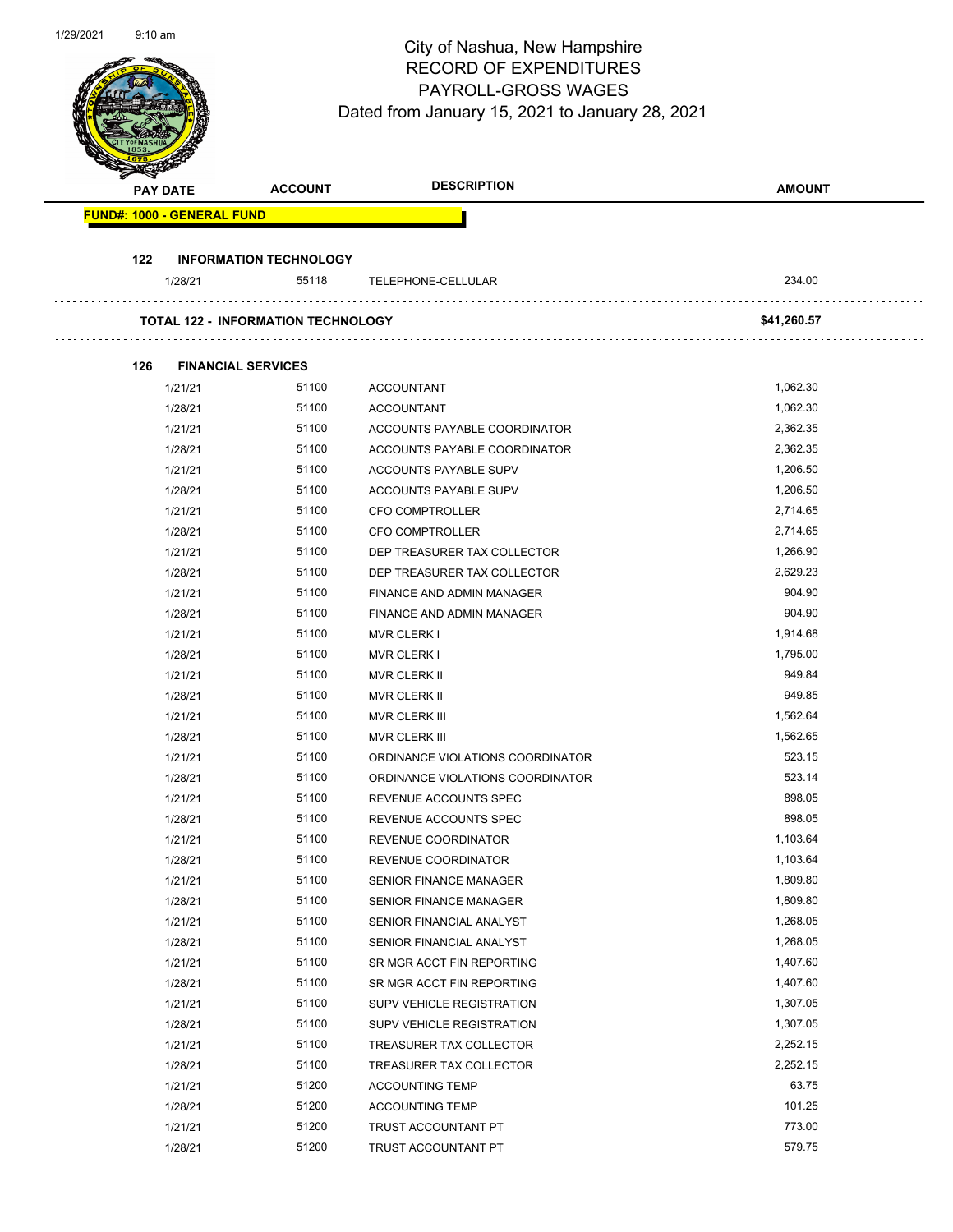

| $\tilde{\phantom{a}}$             | <b>PAY DATE</b> | <b>ACCOUNT</b>                        | <b>DESCRIPTION</b>             | <b>AMOUNT</b> |
|-----------------------------------|-----------------|---------------------------------------|--------------------------------|---------------|
| <b>FUND#: 1000 - GENERAL FUND</b> |                 |                                       |                                |               |
|                                   |                 |                                       |                                |               |
| 126                               |                 | <b>FINANCIAL SERVICES</b>             |                                |               |
|                                   | 1/21/21         | 51300                                 | <b>MVR CLERK I</b>             | 50.49         |
|                                   | 1/28/21         | 51300                                 | <b>MVR CLERK I</b>             | 39.27         |
|                                   | 1/21/21         | 51300                                 | MVR CLERK II                   | 5.83          |
|                                   | 1/21/21         | 51300                                 | MVR CLERK III                  | 7.24          |
|                                   | 1/28/21         | 51300                                 | MVR CLERK III                  | 123.07        |
|                                   | 1/28/21         | 51300                                 | REVENUE COORDINATOR            | 20.70         |
|                                   | 1/28/21         | 51300                                 | TRUST ACCOUNTANT PT            | 289.88        |
|                                   | 1/28/21         | 55118                                 | TELEPHONE-CELLULAR             | 250.00        |
|                                   |                 | <b>TOTAL 126 - FINANCIAL SERVICES</b> |                                | \$52,575.39   |
| 129                               |                 | <b>CITY BUILDINGS</b>                 |                                |               |
|                                   | 1/21/21         | 51100                                 | <b>BUILDING MANAGER</b>        | 1,382.25      |
|                                   | 1/28/21         | 51100                                 | <b>BUILDING MANAGER</b>        | 1,382.25      |
|                                   | 1/21/21         | 51100                                 | <b>CUSTODIAN I</b>             | 1,267.29      |
|                                   | 1/28/21         | 51100                                 | <b>CUSTODIAN I</b>             | 1,282.69      |
|                                   | 1/21/21         | 51100                                 | <b>MAINTENANCE SPEC</b>        | 1,366.55      |
|                                   | 1/28/21         | 51100                                 | MAINTENANCE SPEC               | 1,366.55      |
|                                   | 1/21/21         | 51200                                 | <b>CUSTODIAN I</b>             | 355.66        |
|                                   | 1/28/21         | 51200                                 | <b>CUSTODIAN I</b>             | 355.66        |
|                                   | 1/21/21         | 51300                                 | <b>BUILDING MANAGER</b>        | 12.96         |
|                                   | 1/28/21         | 51300                                 | <b>BUILDING MANAGER</b>        | 155.50        |
|                                   | 1/21/21         | 51300                                 | <b>CUSTODIAN I</b>             | 23.10         |
|                                   | 1/28/21         | 55118                                 | TELEPHONE-CELLULAR             | 34.00         |
|                                   |                 | <b>TOTAL 129 - CITY BUILDINGS</b>     |                                | \$8,984.46    |
| 130                               |                 | <b>PURCHASING</b>                     |                                |               |
|                                   | 1/21/21         | 51100                                 | PURCHASING AGENT I             | 774.95        |
|                                   | 1/28/21         | 51100                                 | PURCHASING AGENT I             | 774.95        |
|                                   | 1/21/21         | 51100                                 | PURCHASING AGENT II            | 962.16        |
|                                   | 1/28/21         | 51100                                 | PURCHASING AGENT II            | 962.15        |
|                                   | 1/21/21         | 51100                                 | PURCHASING MANAGER             | 1,809.80      |
|                                   | 1/28/21         | 51100                                 | PURCHASING MANAGER             | 1,809.80      |
|                                   | 1/21/21         | 51200                                 | MESSENGER MAIL DISTRIBUTION CL | 375.83        |
|                                   | 1/28/21         | 51200                                 | MESSENGER MAIL DISTRIBUTION CL | 355.41        |
|                                   | 1/21/21         | 51300                                 | PURCHASING AGENT II            | 9.02          |
|                                   |                 | <b>TOTAL 130 - PURCHASING</b>         |                                | \$7,834.07    |
| 131                               |                 | <b>HUNT BUILDING</b>                  |                                |               |
|                                   | 1/21/21         | 51100                                 | HUNT MEMORIAL BLDG & ARTS ADM  | 417.45        |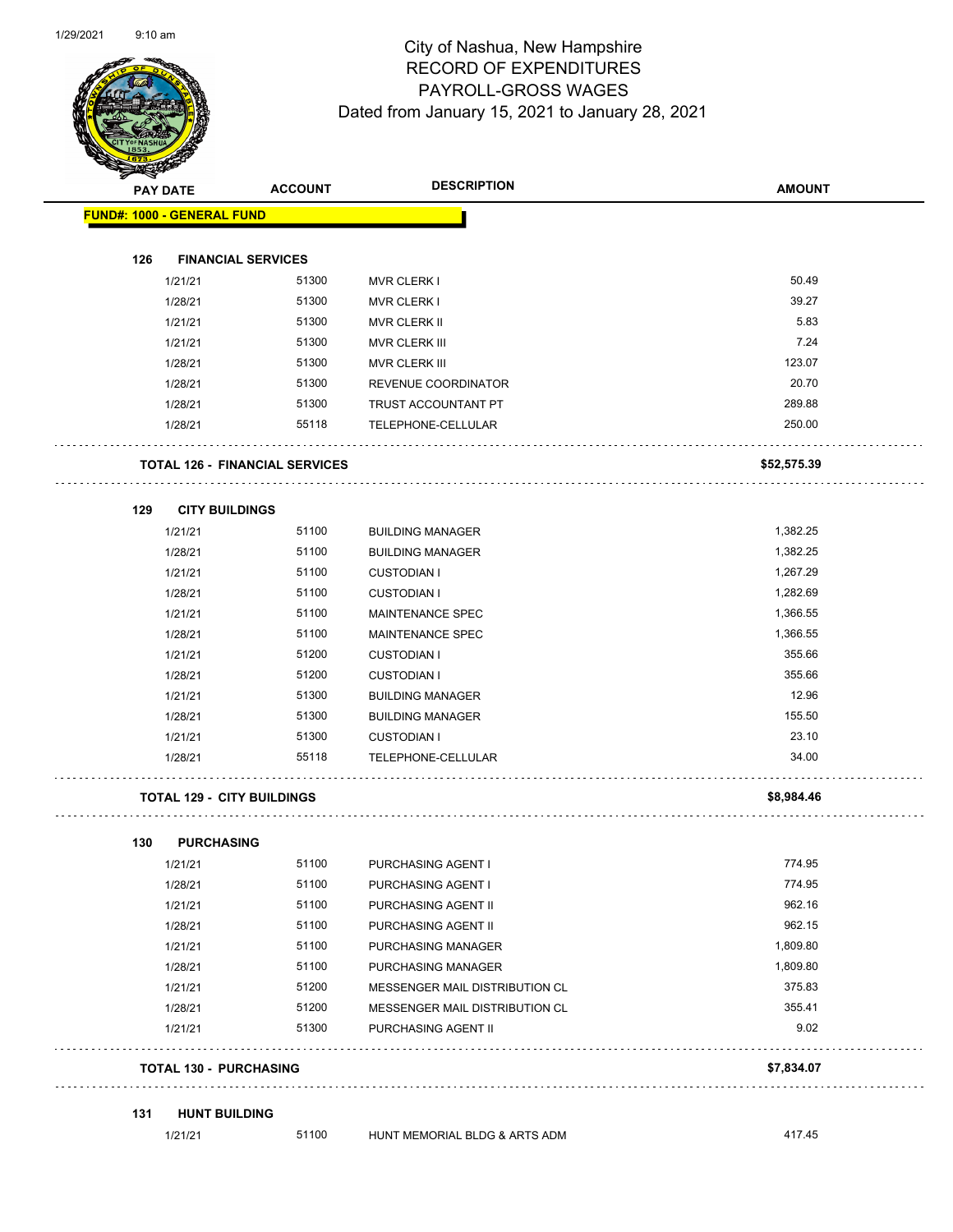|                                   |                                      | <b>RECORD OF EXPENDITURES</b><br>PAYROLL-GROSS WAGES<br>Dated from January 15, 2021 to January 28, 2021 |               |
|-----------------------------------|--------------------------------------|---------------------------------------------------------------------------------------------------------|---------------|
| <b>PAY DATE</b>                   | <b>ACCOUNT</b>                       | <b>DESCRIPTION</b>                                                                                      | <b>AMOUNT</b> |
| <b>FUND#: 1000 - GENERAL FUND</b> |                                      |                                                                                                         |               |
| 131                               | <b>HUNT BUILDING</b>                 |                                                                                                         |               |
| 1/28/21                           |                                      | 51100 HUNT MEMORIAL BLDG & ARTS ADM                                                                     | 417.45        |
|                                   | <b>TOTAL 131 - HUNT BUILDING</b>     |                                                                                                         | \$834.90      |
| 132                               | <b>ASSESSING</b>                     |                                                                                                         |               |
| 1/21/21                           | 51100                                | ASSESSING ADMIN SPEC II CSR                                                                             | 1,498.35      |
| 1/28/21                           | 51100                                | ASSESSING ADMIN SPEC II CSR                                                                             | 1,498.35      |
| 1/21/21                           | 51100                                | ASSESSOR I                                                                                              | 880.50        |
| 1/28/21                           | 51100                                | ASSESSOR I                                                                                              | 880.50        |
| 1/21/21                           | 51100                                | ASSESSOR II                                                                                             | 1,171.15      |
| 1/28/21                           | 51100                                | ASSESSOR II                                                                                             | 1,171.15      |
| 1/21/21                           | 51100                                | <b>ASSESSOR III</b>                                                                                     | 2,518.80      |
| 1/28/21                           | 51100                                | <b>ASSESSOR III</b>                                                                                     | 2,518.80      |
| 1/28/21                           | 51300                                | ASSESSING ADMIN SPEC II CSR                                                                             | 7.20          |
| 1/21/21                           | 51300                                | ASSESSOR I                                                                                              | 8.25          |
| 1/28/21                           | 51300                                | ASSESSOR I                                                                                              | 8.25          |
| 1/28/21                           | 51512                                | <b>CITY CLERK TEMP</b>                                                                                  | 125.00        |
| 1/28/21                           | 51512                                | ELECTED BOARD MEMBER                                                                                    | 250.00        |
|                                   | <b>TOTAL 132 - ASSESSING</b>         |                                                                                                         | \$12,536.30   |
| 134<br>GIS                        |                                      |                                                                                                         |               |
| 1/21/21                           |                                      | 51100 GIS TECHNICIAN II                                                                                 | 1,199.70      |
| 1/28/21                           | 51100                                | <b>GIS TECHNICIAN II</b>                                                                                | 1,199.70      |
| <b>TOTAL 134 - GIS</b>            |                                      |                                                                                                         | \$2,399.40    |
| 140                               | <b>PINEWOOD CEMETERY</b>             |                                                                                                         |               |
| 1/28/21                           | 55314                                | FIXED RATE MILEAGE ALLOWANCE                                                                            | 100.00        |
|                                   | <b>TOTAL 140 - PINEWOOD CEMETERY</b> |                                                                                                         | \$100.00      |
| 142                               | <b>WOODLAWN CEMETERY</b>             |                                                                                                         |               |
| 1/21/21                           | 51100                                | <b>GROUNDSKEEPER CEMETERY</b>                                                                           | 1,508.18      |
| 1/28/21                           | 51100                                | <b>GROUNDSKEEPER CEMETERY</b>                                                                           | 1,508.19      |
|                                   |                                      |                                                                                                         |               |

1/28/21 51100 SUBFOREMAN CEMETERY 955.15 1/21/21 51100 SUPERINTENDENT CEMETERY I 51/21/21 1,307.05

1/28/21 51100 SUPERINTENDENT CEMETERY I 1,307.05 **TOTAL 142 - WOODLAWN CEMETERY \$7,540.77**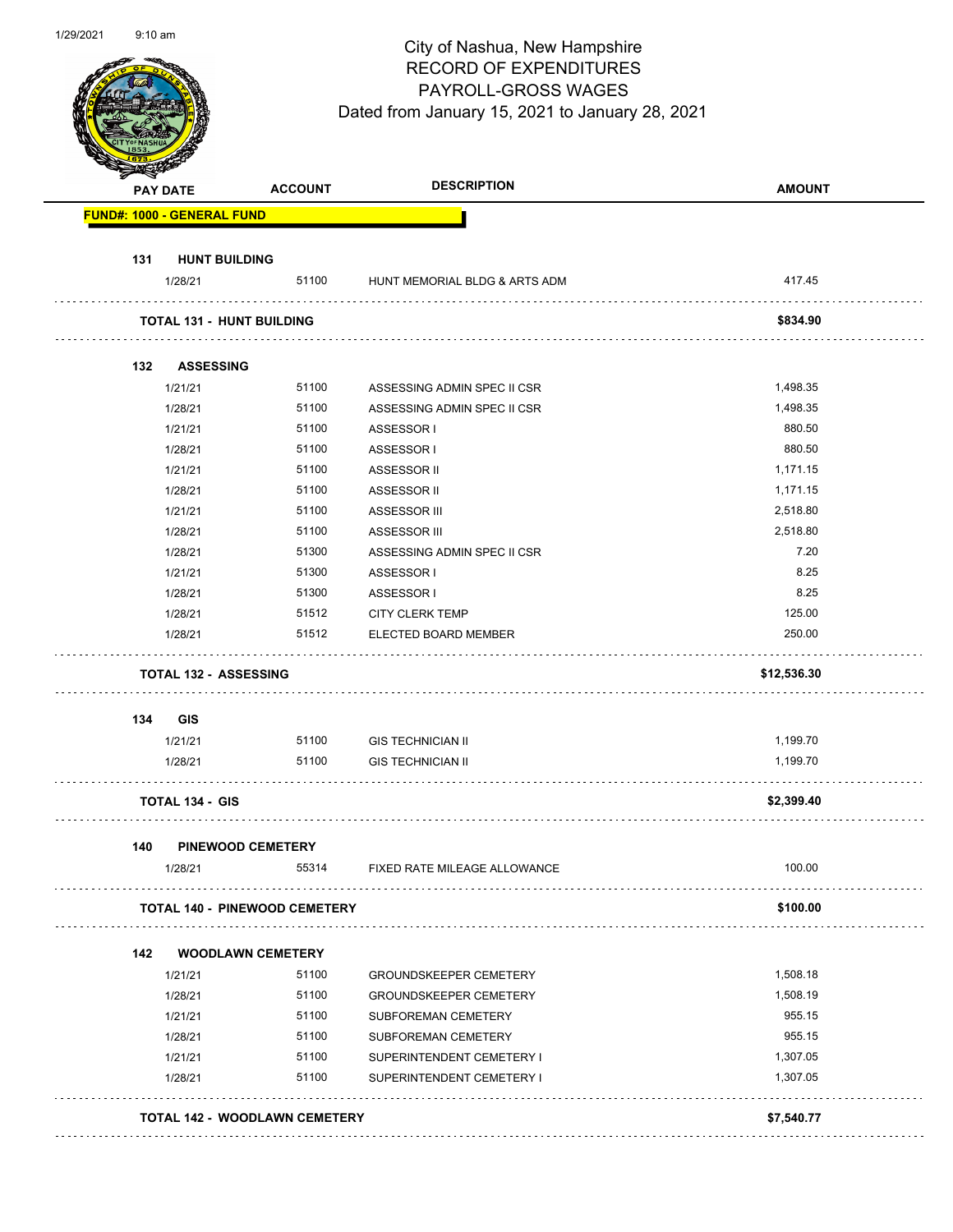$\sim$   $\sim$ 

 $\sim$  .



| <b>Contraction</b>                                    | <b>ACCOUNT</b>                            | <b>DESCRIPTION</b>                   | <b>AMOUNT</b> |
|-------------------------------------------------------|-------------------------------------------|--------------------------------------|---------------|
| <b>PAY DATE</b>                                       |                                           |                                      |               |
| <b>FUND#: 1000 - GENERAL FUND</b>                     |                                           |                                      |               |
|                                                       |                                           |                                      |               |
| 144                                                   | <b>EDGEWOOD &amp; SUBURBAN CEMETERIES</b> |                                      |               |
| 1/21/21                                               | 51100                                     | <b>GROUNDSKEEPER CEMETERY</b>        | 1,362.15      |
| 1/28/21                                               | 51100                                     | <b>GROUNDSKEEPER CEMETERY</b>        | 1,362.15      |
| 1/21/21                                               | 51100                                     | SUBFOREMAN CEMETERY                  | 824.60        |
| 1/28/21                                               | 51100                                     | <b>SUBFOREMAN CEMETERY</b>           | 824.60        |
| 1/21/21                                               | 51100                                     | SUPERINTENDENT CEMETERY II           | 1,307.05      |
| 1/28/21                                               | 51100                                     | SUPERINTENDENT CEMETERY II           | 1,307.05      |
| 1/28/21                                               | 55314                                     | FIXED RATE MILEAGE ALLOWANCE         | 100.00        |
| <b>TOTAL 144 - EDGEWOOD &amp; SUBURBAN CEMETERIES</b> |                                           |                                      | \$7,087.60    |
| 150<br><b>POLICE</b>                                  |                                           |                                      |               |
| 1/21/21                                               | 51100                                     | <b>1ST YEAR OFFICERS</b>             | 11,479.86     |
| 1/28/21                                               | 51100                                     | <b>1ST YEAR OFFICERS</b>             | 11,692.45     |
| 1/21/21                                               | 51100                                     | 1st YR OFFICER CERT II PSB           | 1,465.80      |
| 1/28/21                                               | 51100                                     | 1st YR OFFICER CERT II PSB           | 1,465.80      |
| 1/21/21                                               | 51100                                     | 1ST YR OFFICERS CERTIFIED SPEC       | 1,110.90      |
| 1/28/21                                               | 51100                                     | 1ST YR OFFICERS CERTIFIED SPEC       | 1,110.90      |
| 1/21/21                                               | 51100                                     | 1st YR SPECIAL OFFICER CERTIFIED II  | 9,228.41      |
| 1/28/21                                               | 51100                                     | 1st YR SPECIAL OFFICER CERTIFIED II  | 10,260.57     |
| 1/21/21                                               | 51100                                     | <b>ACCOUNT CLERK III</b>             | 2,397.95      |
| 1/28/21                                               | 51100                                     | <b>ACCOUNT CLERK III</b>             | 2,397.95      |
| 1/21/21                                               | 51100                                     | ADMIN ASSISTANT I DETECTIVES         | 2,951.20      |
| 1/28/21                                               | 51100                                     | ADMIN ASSISTANT I DETECTIVES         | 2,951.20      |
| 1/21/21                                               | 51100                                     | ADMIN ASSISTANT I LEGAL              | 795.35        |
| 1/28/21                                               | 51100                                     | ADMIN ASSISTANT I LEGAL              | 795.35        |
| 1/21/21                                               | 51100                                     | ADMIN ASSISTANT II LEGAL             | 805.80        |
| 1/28/21                                               | 51100                                     | ADMIN ASSISTANT II LEGAL             | 805.81        |
| 1/21/21                                               | 51100                                     | ADMIN ASSISTANT III PROF STANDARDS   | 1,010.30      |
| 1/28/21                                               | 51100                                     | ADMIN ASSISTANT III PROF STANDARDS   | 1,010.30      |
| 1/21/21                                               | 51100                                     | ADMIN ASSISTANT III SERVICES         | 832.85        |
| 1/28/21                                               | 51100                                     | ADMIN ASSISTANT III SERVICES         | 832.85        |
| 1/21/21                                               | 51100                                     | ADMIN ASSISTANT IV UNIFORM FIELD OPS | 876.45        |
| 1/28/21                                               | 51100                                     | ADMIN ASSISTANT IV UNIFORM FIELD OPS | 876.45        |
| 1/21/21                                               | 51100                                     | ADMIN SUPERVISOR DETECTIVES          | 1,024.00      |
| 1/28/21                                               | 51100                                     | ADMIN SUPERVISOR DETECTIVES          | 1,024.00      |
| 1/21/21                                               | 51100                                     | ADMINISTRATIVE PROJECT SPEC          | 1,394.25      |
| 1/28/21                                               | 51100                                     | ADMINISTRATIVE PROJECT SPEC          | 1,394.25      |
| 1/21/21                                               | 51100                                     | ANIMAL CONTROL OFFICER               | 1,049.50      |
| 1/28/21                                               | 51100                                     | ANIMAL CONTROL OFFICER               | 1,049.50      |
| 1/21/21                                               | 51100                                     | ASSISTANT RECORDS MANAGER            | 1,115.40      |
| 1/28/21                                               | 51100                                     | ASSISTANT RECORDS MANAGER            | 1,115.40      |
| 1/21/21                                               | 51100                                     | AUTO MECHANIC 1ST CLASS              | 1,803.50      |
| 1/28/21                                               | 51100                                     | AUTO MECHANIC 1ST CLASS              | 1,803.50      |
|                                                       |                                           |                                      |               |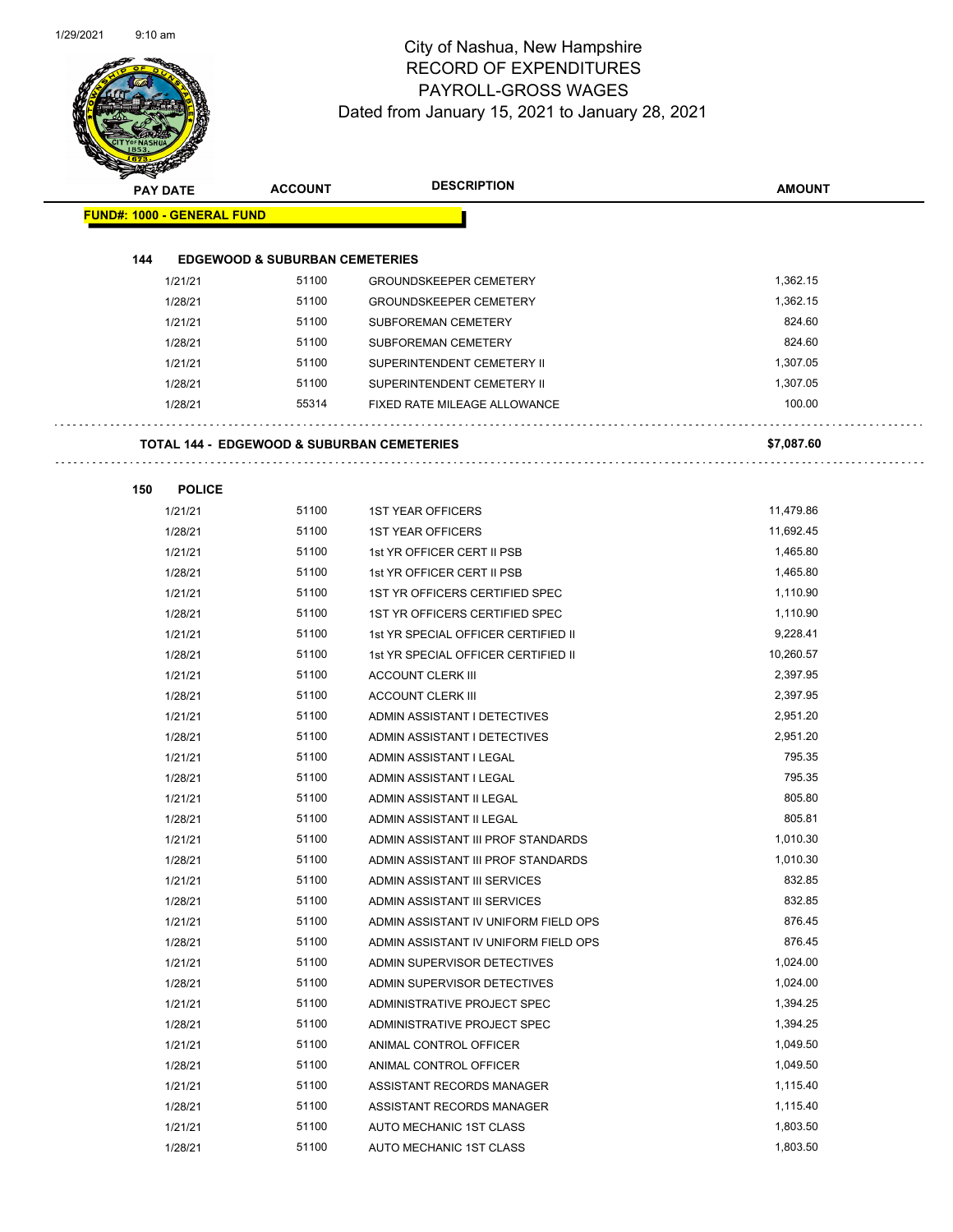

|     | <b>PAY DATE</b>                   | <b>ACCOUNT</b> | <b>DESCRIPTION</b>                             | <b>AMOUNT</b> |
|-----|-----------------------------------|----------------|------------------------------------------------|---------------|
|     | <b>FUND#: 1000 - GENERAL FUND</b> |                |                                                |               |
|     |                                   |                |                                                |               |
| 150 | <b>POLICE</b>                     |                |                                                |               |
|     | 1/21/21                           | 51100          | <b>BUILDING MAINTENANCE SUPV</b>               | 1,115.40      |
|     | 1/28/21                           | 51100          | <b>BUILDING MAINTENANCE SUPV</b>               | 1,115.40      |
|     | 1/21/21                           | 51100          | <b>CAPTAIN</b>                                 | 17, 137. 74   |
|     | 1/28/21                           | 51100          | <b>CAPTAIN</b>                                 | 17, 137. 74   |
|     | 1/21/21                           | 51100          | CHIEF OF POLICE                                | 3,016.50      |
|     | 1/28/21                           | 51100          | CHIEF OF POLICE                                | 3,016.50      |
|     | 1/21/21                           | 51100          | COMM TECH ALL DESIGNATIONS                     | 9,793.95      |
|     | 1/28/21                           | 51100          | COMM TECH ALL DESIGNATIONS                     | 9,793.95      |
|     | 1/21/21                           | 51100          | <b>CRIME ANALYST</b>                           | 1,126.90      |
|     | 1/28/21                           | 51100          | <b>CRIME ANALYST</b>                           | 1,126.90      |
|     | 1/21/21                           | 51100          | <b>CUSTODIAN II</b>                            | 715.15        |
|     | 1/28/21                           | 51100          | <b>CUSTODIAN II</b>                            | 715.15        |
|     | 1/21/21                           | 51100          | <b>CUSTODIAN III</b>                           | 1,628.80      |
|     | 1/28/21                           | 51100          | <b>CUSTODIAN III</b>                           | 1,628.80      |
|     | 1/21/21                           | 51100          | DEPUTY CHIEF OF POLICE                         | 5,467.00      |
|     | 1/28/21                           | 51100          | DEPUTY CHIEF OF POLICE                         | 5,467.00      |
|     | 1/21/21                           | 51100          | DETENTION SPEC                                 | 2,794.00      |
|     | 1/28/21                           | 51100          | DETENTION SPEC                                 | 2,794.00      |
|     | 1/21/21                           | 51100          | DISPATCHERS ALL DESIGNATIONS                   | 5,770.15      |
|     | 1/28/21                           | 51100          | DISPATCHERS ALL DESIGNATIONS                   | 5,216.29      |
|     | 12/31/20                          | 51100          | DOMESTIC VIOLENCE ADVOCATE                     | 1,914.01      |
|     | 1/21/21                           | 51100          | FLEET MAINTENANCE ASST SUPV                    | 1,044.85      |
|     | 1/28/21                           | 51100          | FLEET MAINTENANCE ASST SUPV                    | 1,044.85      |
|     | 1/21/21                           | 51100          | IT MANAGER/RADIO SYSTEMS NETWORK ADMINISTRATOR | 1,576.55      |
|     | 1/28/21                           | 51100          | IT MANAGER/RADIO SYSTEMS NETWORK ADMINISTRATOR | 1,576.55      |
|     | 1/21/21                           | 51100          | IT PROGRAMS ADMIN & INSTRUCTOR                 | 1,173.15      |
|     | 1/28/21                           | 51100          | IT PROGRAMS ADMIN & INSTRUCTOR                 | 1,173.15      |
|     | 1/21/21                           | 51100          | LIEUTENANT                                     | 18,763.45     |
|     | 1/28/21                           | 51100          | LIEUTENANT                                     | 18,763.45     |
|     | 1/21/21                           | 51100          | NPD BUSINESS COORDINATOR                       | 1,172.25      |
|     | 1/28/21                           | 51100          | NPD BUSINESS COORDINATOR                       | 1,172.25      |
|     | 1/21/21                           | 51100          | NPD BUSINESS MANAGER                           | 1,809.80      |
|     | 1/28/21                           | 51100          | NPD BUSINESS MANAGER                           | 1,809.80      |
|     | 1/21/21                           | 51100          | NPD NETWORK ADMINISTRATOR                      | 1,494.30      |
|     | 1/28/21                           | 51100          | NPD NETWORK ADMINISTRATOR                      | 1,494.30      |
|     | 1/21/21                           | 51100          | PARALEGAL                                      | 895.05        |
|     | 1/28/21                           | 51100          | PARALEGAL                                      | 895.05        |
|     | 12/31/20                          | 51100          | PATROLMAN ALL RANKS                            | 508.38        |
|     | 1/21/21                           | 51100          | PATROLMAN ALL RANKS                            | 172,414.87    |
|     | 1/28/21                           | 51100          | PATROLMAN ALL RANKS                            | 172,568.54    |
|     | 1/21/21                           | 51100          | POLICE ATTORNEY                                | 2,741.13      |
|     | 1/28/21                           | 51100          | POLICE ATTORNEY                                | 2,741.13      |
|     | 1/21/21                           | 51100          | RECORDS & COMMUNICATIONS MGR                   | 1,724.10      |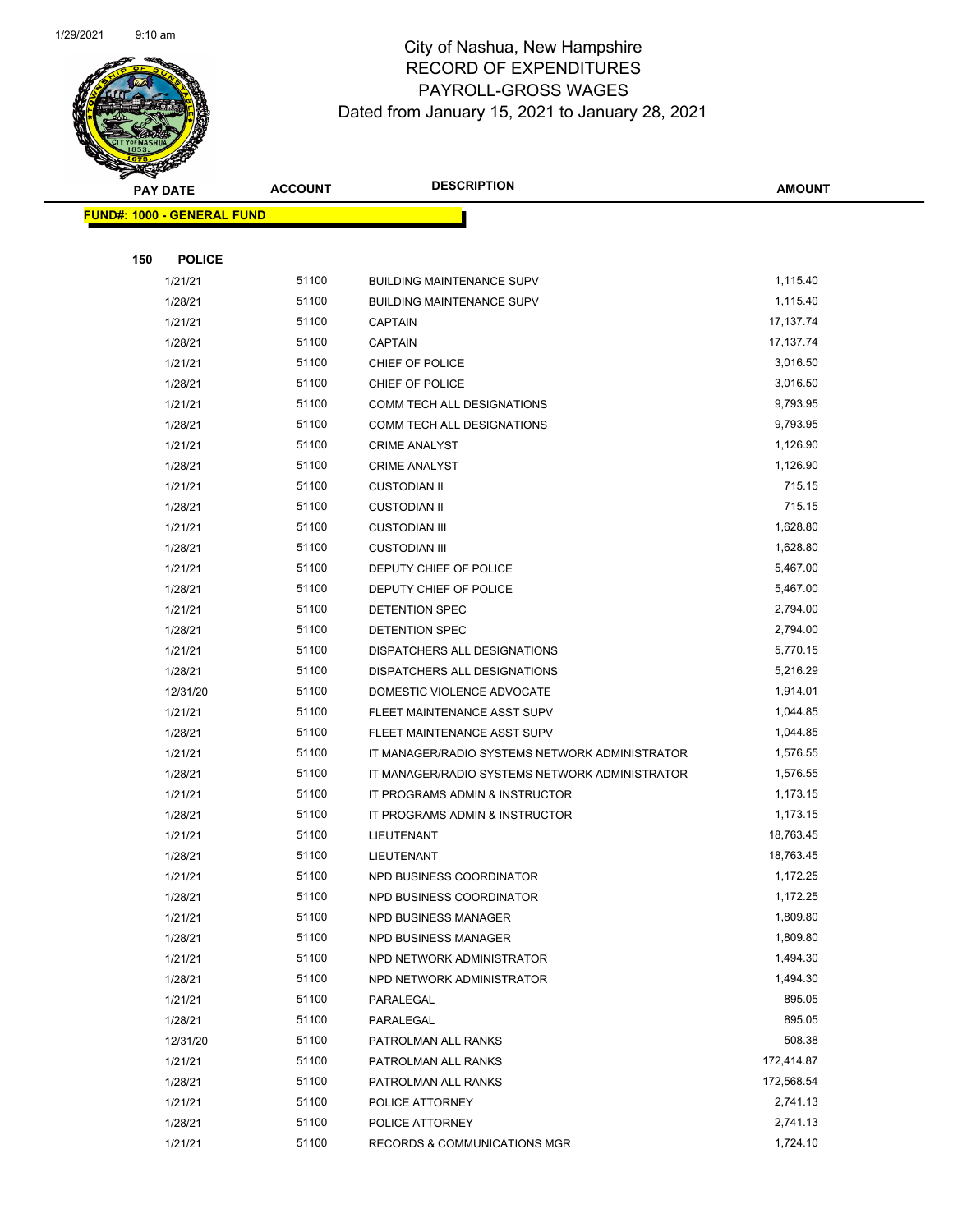

| Ð<br>$\blacktriangleleft$ .<br><b>PAY DATE</b> |               | <b>ACCOUNT</b> | <b>DESCRIPTION</b>                  | <b>AMOUNT</b> |
|------------------------------------------------|---------------|----------------|-------------------------------------|---------------|
| <b>FUND#: 1000 - GENERAL FUND</b>              |               |                |                                     |               |
|                                                |               |                |                                     |               |
| 150                                            | <b>POLICE</b> |                |                                     |               |
|                                                | 1/28/21       | 51100          | RECORDS & COMMUNICATIONS MGR        | 1,724.10      |
|                                                | 1/21/21       | 51100          | <b>RECORDS TECHNICIAN I</b>         | 2,155.80      |
|                                                | 1/28/21       | 51100          | <b>RECORDS TECHNICIAN I</b>         | 2,155.80      |
|                                                | 1/21/21       | 51100          | RECORDS TECHNICIAN II               | 934.95        |
|                                                | 1/28/21       | 51100          | RECORDS TECHNICIAN II               | 934.95        |
|                                                | 1/21/21       | 51100          | <b>SERGEANT</b>                     | 45,671.13     |
|                                                | 1/28/21       | 51100          | SERGEANT                            | 45,691.16     |
|                                                | 1/21/21       | 51100          | SHIFT LEADER                        | 2,396.80      |
|                                                | 1/28/21       | 51100          | SHIFT LEADER                        | 2,396.80      |
|                                                | 1/21/21       | 51100          | SUPV POLICE FLEET                   | 1,417.10      |
|                                                | 1/28/21       | 51100          | SUPV POLICE FLEET                   | 1,417.10      |
|                                                | 1/21/21       | 51200          | <b>ACCREDITATION MANAGER</b>        | 1,183.52      |
|                                                | 1/28/21       | 51200          | <b>ACCREDITATION MANAGER</b>        | 1,183.52      |
|                                                | 1/21/21       | 51200          | POLICE ATTORNEY                     | 1,668.88      |
|                                                | 1/28/21       | 51200          | POLICE ATTORNEY                     | 1,668.88      |
|                                                | 1/21/21       | 51300          | 1st YR SPECIAL OFFICER CERTIFIED II | 54.96         |
|                                                | 1/28/21       | 51300          | <b>BUILDING MAINTENANCE SUPV</b>    | 127.65        |
|                                                | 1/28/21       | 51300          | DOMESTIC VIOLENCE ADVOCATE          | 129.40        |
|                                                | 1/21/21       | 51300          | LIEUTENANT                          | 241.89        |
|                                                | 1/21/21       | 51300          | PATROLMAN ALL RANKS                 | 1,630.60      |
|                                                | 1/28/21       | 51300          | PATROLMAN ALL RANKS                 | 1,406.83      |
|                                                | 1/21/21       | 51300          | SERGEANT                            | 253.65        |
|                                                | 1/28/21       | 51309          | <b>1ST YEAR OFFICERS</b>            | 956.64        |
|                                                | 1/28/21       | 51309          | 1ST YR OFFICERS CERTIFIED SPEC      | 333.27        |
|                                                | 1/28/21       | 51309          | 1st YR SPECIAL OFFICER CERTIFIED II | 879.48        |
|                                                | 1/28/21       | 51309          | DETENTION SPEC                      | 120.99        |
|                                                | 1/21/21       | 51309          | PATROLMAN ALL RANKS                 | 357.42        |
|                                                | 1/28/21       | 51309          | PATROLMAN ALL RANKS                 | 2,172.30      |
|                                                | 1/28/21       | 51309          | SERGEANT                            | 864.11        |
|                                                | 1/28/21       | 51315          | <b>1ST YEAR OFFICERS</b>            | 119.58        |
|                                                | 1/28/21       | 51315          | PATROLMAN ALL RANKS                 | 166.74        |
|                                                | 1/21/21       | 51322          | <b>1ST YEAR OFFICERS</b>            | 279.02        |
|                                                | 1/28/21       | 51322          | <b>1ST YEAR OFFICERS</b>            | 697.55        |
|                                                | 1/21/21       | 51322          | 1ST YR OFFICERS CERTIFIED SPEC      | 83.32         |
|                                                | 1/28/21       | 51322          | 1ST YR OFFICERS CERTIFIED SPEC      | 145.81        |
|                                                | 1/28/21       | 51322          | 1st YR SPECIAL OFFICER CERTIFIED II | 27.48         |
|                                                | 1/21/21       | 51322          | PATROLMAN ALL RANKS                 | 3,699.66      |
|                                                | 1/28/21       | 51322          | PATROLMAN ALL RANKS                 | 3,524.70      |
|                                                | 1/21/21       | 51322          | SERGEANT                            | 286.72        |
|                                                | 1/28/21       | 51330          | <b>1ST YEAR OFFICERS</b>            | 478.32        |
|                                                | 1/21/21       | 51330          | 1st YR OFFICER CERT II PSB          | 439.74        |
|                                                | 1/21/21       | 51330          | 1st YR SPECIAL OFFICER CERTIFIED II | 678.22        |
|                                                | 1/28/21       | 51330          | 1st YR SPECIAL OFFICER CERTIFIED II | 1,337.83      |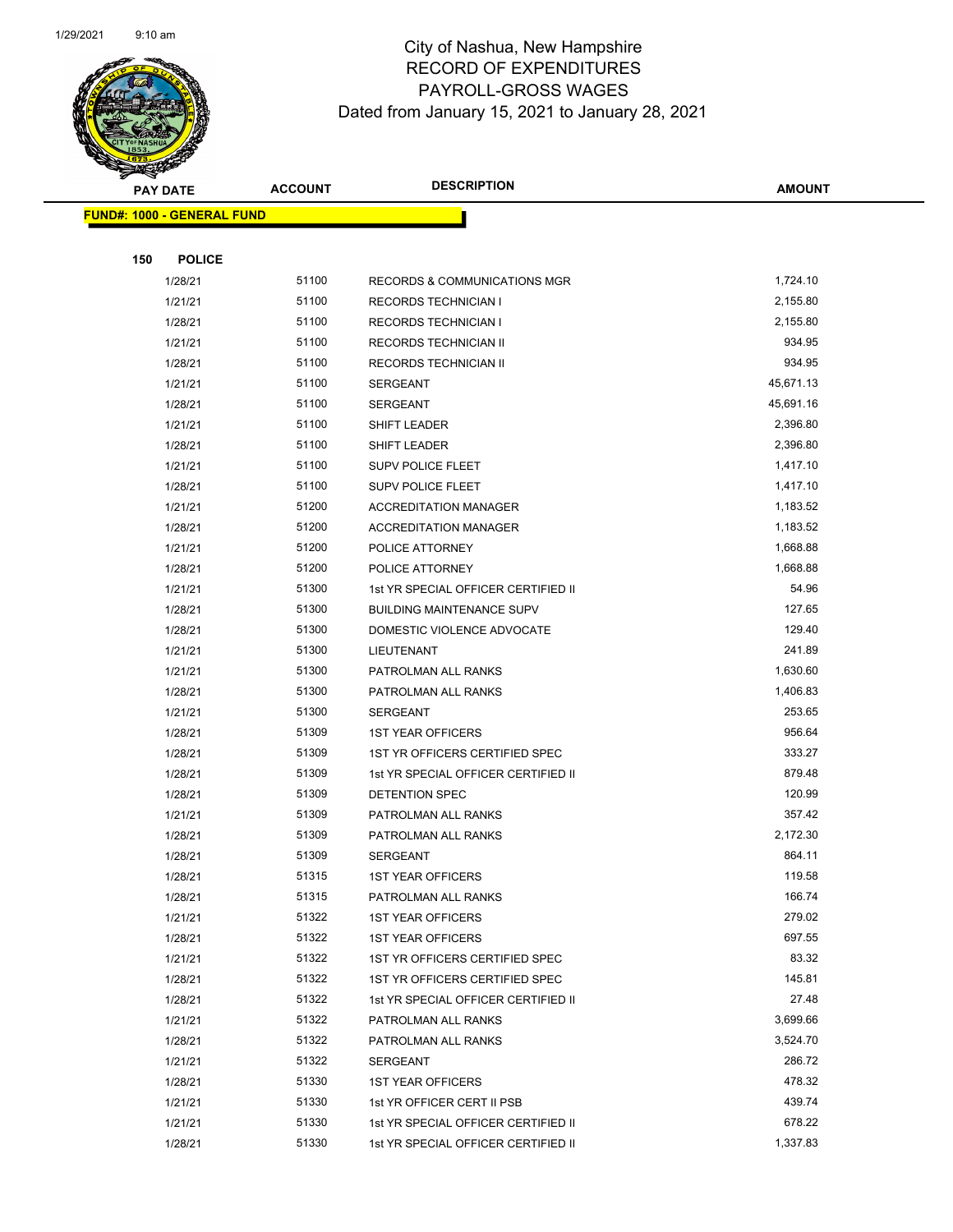$\sim$  .

 $\bar{\mathcal{L}}$  .



| æ.                                |                           |                                         |               |
|-----------------------------------|---------------------------|-----------------------------------------|---------------|
| <b>PAY DATE</b>                   | <b>ACCOUNT</b>            | <b>DESCRIPTION</b>                      | <b>AMOUNT</b> |
| <b>FUND#: 1000 - GENERAL FUND</b> |                           |                                         |               |
|                                   |                           |                                         |               |
| 150                               | <b>POLICE</b>             |                                         |               |
| 1/21/21                           | 51330                     | DETENTION SPEC                          | 287.98        |
| 1/21/21                           | 51330                     | DISPATCHERS ALL DESIGNATIONS            | 1,201.48      |
| 1/28/21                           | 51330                     | DISPATCHERS ALL DESIGNATIONS            | 494.73        |
| 1/21/21                           | 51330                     | <b>LIEUTENANT</b>                       | 1,257.18      |
| 1/28/21                           | 51330                     | LIEUTENANT                              | 634.37        |
| 1/21/21                           | 51330                     | PATROLMAN ALL RANKS                     | 10,637.49     |
| 1/28/21                           | 51330                     | PATROLMAN ALL RANKS                     | 15,791.85     |
| 1/21/21                           | 51330                     | <b>SERGEANT</b>                         | 1,172.01      |
| 1/28/21                           | 51330                     | SERGEANT                                | 1,744.24      |
| 1/21/21                           | 51330                     | SHIFT LEADER                            | 239.34        |
| 1/21/21                           | 51412                     | ADMIN ASSISTANT I DETECTIVES            | 225.00        |
| 1/28/21                           | 51412                     | ADMIN ASSISTANT I DETECTIVES            | 225.00        |
| 1/21/21                           | 51600                     | <b>RECORDS &amp; COMMUNICATIONS MGR</b> | 1,000.00      |
| 1/28/21                           | 51628                     | ANIMAL CONTROL OFFICER                  | 209.90        |
| 1/28/21                           | 51628                     | <b>CAPTAIN</b>                          | 3,427.55      |
| 1/28/21                           | 51628                     | CHIEF OF POLICE                         | 603.30        |
| 1/28/21                           | 51628                     | COMM TECH ALL DESIGNATIONS              | 1,958.79      |
| 1/28/21                           | 51628                     | DEPUTY CHIEF OF POLICE                  | 1,093.40      |
| 1/28/21                           | 51628                     | DETENTION SPEC                          | 558.80        |
| 1/28/21                           | 51628                     | DISPATCHERS ALL DESIGNATIONS            | 969.41        |
| 12/31/20                          | 51628                     | PATROLMAN ALL RANKS                     | 295.40        |
| 1/28/21                           | 51628                     | SHIFT LEADER                            | 479.36        |
| 1/28/21                           | 51750                     | DISPATCHERS ALL DESIGNATIONS            | 138.92        |
| 1/21/21                           | 52800                     | EDUCATIONAL ASSISTANCE                  | 500.00        |
| 1/28/21                           | 52800                     | EDUCATIONAL ASSISTANCE                  | 400.00        |
| 1/28/21                           | 55118                     | TELEPHONE-CELLULAR                      | 140.00        |
| 1/21/21                           | 61107                     | <b>CLOTHING &amp; UNIFORMS</b>          | 1,379.43      |
| 1/28/21                           | 61107                     | <b>CLOTHING &amp; UNIFORMS</b>          | 219.54        |
|                                   |                           |                                         |               |
|                                   | <b>TOTAL 150 - POLICE</b> |                                         | \$768,354.92  |
| 152<br><b>FIRE</b>                |                           |                                         |               |
| 1/21/21                           | 51100                     | ADMINISTRATIVE ASSISTANT II             | 2,520.55      |
|                                   |                           |                                         |               |

| 1/21/21 | 51100 | ADMINISTRATIVE ASSISTANT II    | 2,520.55  |
|---------|-------|--------------------------------|-----------|
| 1/28/21 | 51100 | ADMINISTRATIVE ASSISTANT II    | 2.520.55  |
| 1/21/21 | 51100 | <b>ASST FIRE CHIEF</b>         | 2.573.92  |
| 1/28/21 | 51100 | <b>ASST FIRE CHIEF</b>         | 2.573.92  |
| 1/21/21 | 51100 | ASST SUPERINTENDENT FIRE ALARM | 1,629.56  |
| 1/28/21 | 51100 | ASST SUPERINTENDENT FIRE ALARM | 1.629.56  |
| 1/21/21 | 51100 | ASST SUPERINTENDENT FIRE FLEET | 1.543.04  |
| 1/28/21 | 51100 | ASST SUPERINTENDENT FIRE FLEET | 1.543.04  |
| 1/21/21 | 51100 | ASST SUPERINTENDENT PREVENTION | 3.308.24  |
| 1/28/21 | 51100 | ASST SUPERINTENDENT PREVENTION | 3.308.24  |
| 1/21/21 | 51100 | <b>CAPTAIN</b>                 | 10.100.95 |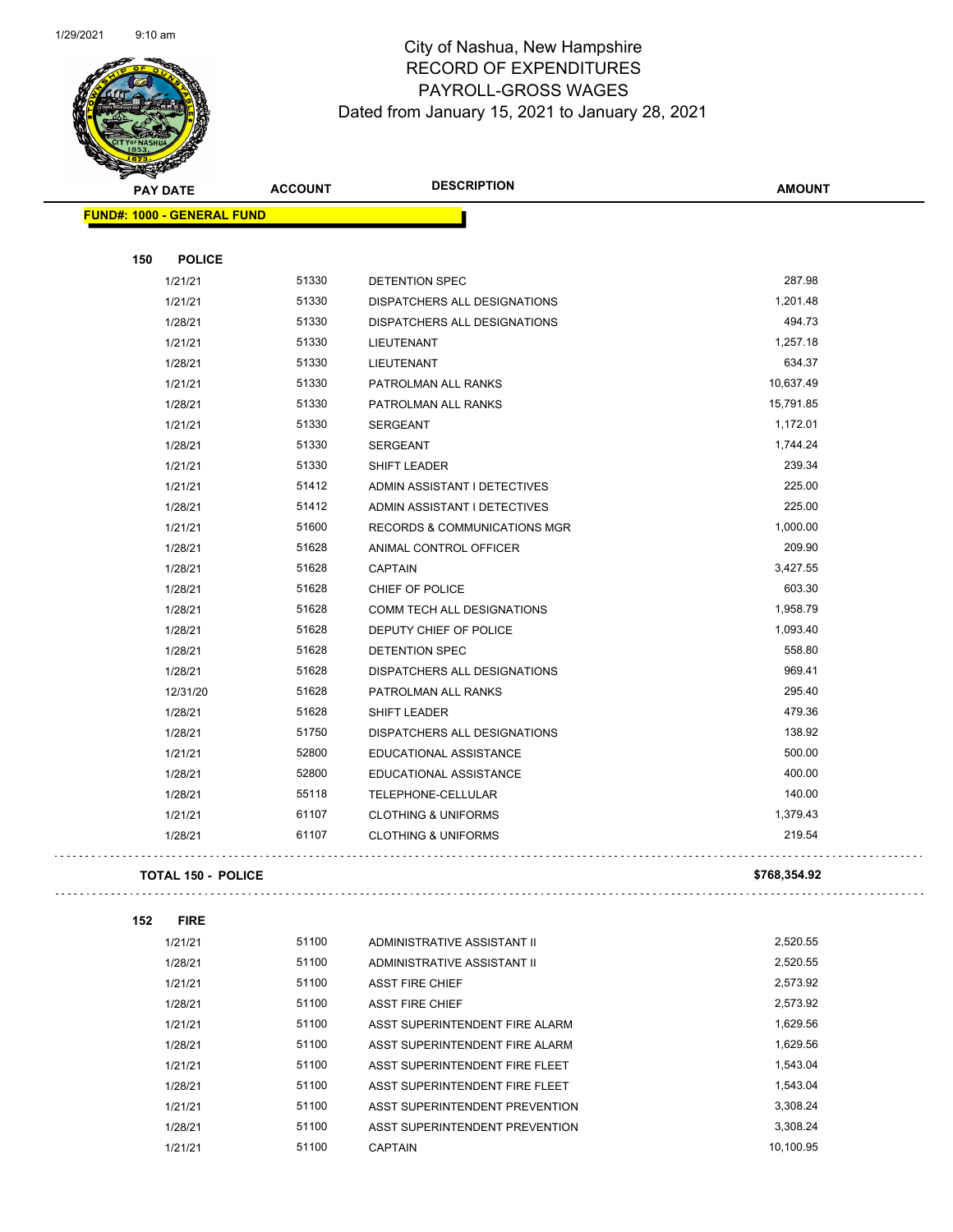

|     | <b>PAY DATE</b>                   | <b>ACCOUNT</b> | <b>DESCRIPTION</b>              | <b>AMOUNT</b> |
|-----|-----------------------------------|----------------|---------------------------------|---------------|
|     | <b>FUND#: 1000 - GENERAL FUND</b> |                |                                 |               |
|     |                                   |                |                                 |               |
| 152 | <b>FIRE</b>                       |                |                                 |               |
|     | 1/28/21                           | 51100          | <b>CAPTAIN</b>                  | 10,454.90     |
|     | 1/21/21                           | 51100          | CAPTAIN FIRE TRAINING SAFETY    | 1,799.56      |
|     | 1/28/21                           | 51100          | CAPTAIN FIRE TRAINING SAFETY    | 1,799.56      |
|     | 1/21/21                           | 51100          | DEPUTY FIRE CHIEF               | 9,069.11      |
|     | 1/28/21                           | 51100          | DEPUTY FIRE CHIEF               | 9,069.12      |
|     | 1/21/21                           | 51100          | <b>EXEC ASST BUSINESS COORD</b> | 1,104.15      |
|     | 1/28/21                           | 51100          | <b>EXEC ASST BUSINESS COORD</b> | 1,104.15      |
|     | 1/21/21                           | 51100          | FIRE CHIEF                      | 2,815.20      |
|     | 1/28/21                           | 51100          | <b>FIRE CHIEF</b>               | 2,111.40      |
|     | 1/21/21                           | 51100          | FIRE DISPATCH ALL RANKS         | 13,112.94     |
|     | 1/28/21                           | 51100          | FIRE DISPATCH ALL RANKS         | 11,024.92     |
|     | 1/21/21                           | 51100          | FIRE DISPATCHER CLERK TRAINER   | 1,857.67      |
|     | 1/28/21                           | 51100          | FIRE DISPATCHER CLERK TRAINER   | 1,191.71      |
|     | 1/21/21                           | 51100          | FIRE LIEUTENANT                 | 39,960.44     |
|     | 1/28/21                           | 51100          | FIRE LIEUTENANT                 | 40,026.39     |
|     | 1/21/21                           | 51100          | <b>FIRE MECHANIC</b>            | 1,381.76      |
|     | 1/28/21                           | 51100          | <b>FIRE MECHANIC</b>            | 1,381.76      |
|     | 1/21/21                           | 51100          | FIRE TRAINING OFFICER           | 1,613.44      |
|     | 1/28/21                           | 51100          | FIRE TRAINING OFFICER           | 1,613.44      |
|     | 1/21/21                           | 51100          | <b>FIREFIGHTERS ALL RANKS</b>   | 122,735.18    |
|     | 1/28/21                           | 51100          | <b>FIREFIGHTERS ALL RANKS</b>   | 122,758.87    |
|     | 1/21/21                           | 51100          | SUPERINTENDENT FIRE ALARM       | 1,835.72      |
|     | 1/28/21                           | 51100          | SUPERINTENDENT FIRE ALARM       | 1,835.72      |
|     | 1/21/21                           | 51100          | SUPERINTENDENT FIRE FLEET       | 1,799.56      |
|     | 1/28/21                           | 51100          | SUPERINTENDENT FIRE FLEET       | 1,799.56      |
|     | 1/21/21                           | 51100          | SUPERINTENDENT FIRE PREVENTION  | 1,817.56      |
|     | 1/28/21                           | 51100          | SUPERINTENDENT FIRE PREVENTION  | 1,817.56      |
|     | 1/28/21                           | 51300          | ASST SUPERINTENDENT FIRE ALARM  | 397.72        |
|     | 1/21/21                           | 51300          | FIRE DISPATCH ALL RANKS         | 378.57        |
|     | 1/28/21                           | 51300          | FIRE DISPATCH ALL RANKS         | (1, 192.38)   |
|     | 1/28/21                           | 51300          | SUPERINTENDENT FIRE ALARM       | 448.03        |
|     | 1/21/21                           | 51330          | CAPTAIN                         | 2,223.21      |
|     | 1/28/21                           | 51330          | CAPTAIN                         | 445.51        |
|     | 1/21/21                           | 51330          | FIRE DISPATCH ALL RANKS         | 540.16        |
|     | 1/28/21                           | 51330          | FIRE DISPATCH ALL RANKS         | 4,376.89      |
|     | 1/21/21                           | 51330          | FIRE DISPATCHER CLERK TRAINER   | 255.68        |
|     | 1/21/21                           | 51330          | <b>FIRE LIEUTENANT</b>          | 4,509.08      |
|     | 1/28/21                           | 51330          | FIRE LIEUTENANT                 | 2,710.10      |
|     | 1/21/21                           | 51330          | <b>FIREFIGHTERS ALL RANKS</b>   | 9,849.79      |
|     | 1/28/21                           | 51330          | <b>FIREFIGHTERS ALL RANKS</b>   | 12,050.30     |
|     | 1/28/21                           | 51628          | ASST SUPERINTENDENT FIRE ALARM  | 407.39        |
|     | 1/28/21                           | 51628          | ASST SUPERINTENDENT FIRE FLEET  | 385.76        |
|     | 1/28/21                           | 51628          | ASST SUPERINTENDENT PREVENTION  | 827.06        |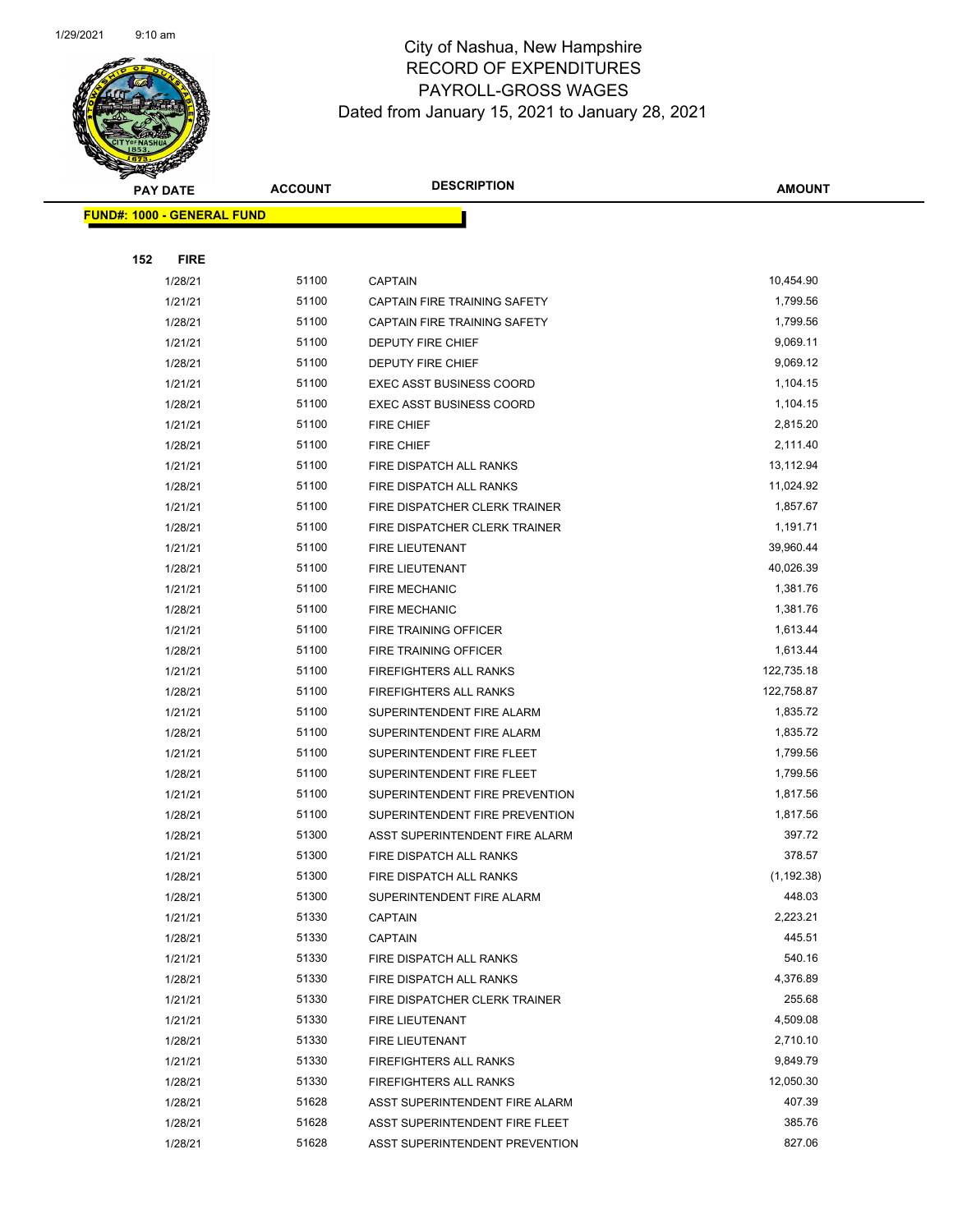

|                                   | <b>PAY DATE</b> | <b>ACCOUNT</b> | <b>DESCRIPTION</b>             | AMOUNT         |
|-----------------------------------|-----------------|----------------|--------------------------------|----------------|
| <b>FUND#: 1000 - GENERAL FUND</b> |                 |                |                                |                |
|                                   |                 |                |                                |                |
| 152                               | <b>FIRE</b>     |                |                                |                |
|                                   | 1/28/21         | 51628          | <b>CAPTAIN</b>                 | 2,889.41       |
|                                   | 1/28/21         | 51628          | CAPTAIN FIRE TRAINING SAFETY   | 449.89         |
|                                   | 1/28/21         | 51628          | FIRE CHIEF                     | 703.80         |
|                                   | 1/28/21         | 51628          | FIRE DISPATCH ALL RANKS        | 2,970.90       |
|                                   | 1/28/21         | 51628          | FIRE DISPATCHER CLERK TRAINER  | 368.03         |
|                                   | 1/28/21         | 51628          | FIRE LIEUTENANT                | 10,702.65      |
|                                   | 1/28/21         | 51628          | <b>FIRE MECHANIC</b>           | 345.44         |
|                                   | 1/28/21         | 51628          | FIRE TRAINING OFFICER          | 403.36         |
|                                   | 1/28/21         | 51628          | <b>FIREFIGHTERS ALL RANKS</b>  | 31,032.86      |
|                                   | 1/28/21         | 51628          | SUPERINTENDENT FIRE ALARM      | 458.93         |
|                                   | 1/28/21         | 51628          | SUPERINTENDENT FIRE FLEET      | 449.89         |
|                                   | 1/28/21         | 51628          | SUPERINTENDENT FIRE PREVENTION | 454.39         |
|                                   | 1/21/21         | 51650          | <b>CAPTAIN</b>                 | 4,718.72       |
|                                   | 1/28/21         | 51650          | <b>CAPTAIN</b>                 | 1,337.18       |
|                                   | 1/21/21         | 51650          | FIRE LIEUTENANT                | 10,882.27      |
|                                   | 1/28/21         | 51650          | FIRE LIEUTENANT                | 6,244.27       |
|                                   | 1/21/21         | 51650          | <b>FIREFIGHTERS ALL RANKS</b>  | 25,164.79      |
|                                   | 1/28/21         | 51650          | FIREFIGHTERS ALL RANKS         | 29,932.17      |
|                                   | 1/21/21         | 51700          | ASST SUPERINTENDENT FIRE ALARM | 20.37          |
|                                   | 1/28/21         | 51700          | ASST SUPERINTENDENT FIRE ALARM | 20.37          |
|                                   | 1/21/21         | 51700          | ASST SUPERINTENDENT PREVENTION | 41.35          |
|                                   | 1/28/21         | 51700          | ASST SUPERINTENDENT PREVENTION | 41.35          |
|                                   | 1/21/21         | 51700          | <b>CAPTAIN</b>                 | 332.44         |
|                                   | 1/28/21         | 51700          | <b>CAPTAIN</b>                 | 334.08         |
|                                   | 1/21/21         | 51700          | CAPTAIN FIRE TRAINING SAFETY   | 22.49          |
|                                   | 1/28/21         | 51700          | CAPTAIN FIRE TRAINING SAFETY   | 22.49          |
|                                   | 1/21/21         | 51700          | FIRE DISPATCH ALL RANKS        | 14.98          |
|                                   | 1/28/21         | 51700          | FIRE DISPATCH ALL RANKS        | 14.98          |
|                                   | 1/21/21         | 51700          | FIRE DISPATCHER CLERK TRAINER  | 17.53          |
|                                   | 1/28/21         | 51700          | FIRE DISPATCHER CLERK TRAINER  | 17.53          |
|                                   | 1/21/21         | 51700          | FIRE LIEUTENANT                | 1,241.72       |
|                                   | 1/28/21         | 51700          | FIRE LIEUTENANT                | 1,282.56       |
|                                   | 1/21/21         | 51700          | <b>FIRE TRAINING OFFICER</b>   | 20.17          |
|                                   | 1/28/21         | 51700          | FIRE TRAINING OFFICER          | 20.17          |
|                                   | 1/21/21         | 51700          | FIREFIGHTERS ALL RANKS         | 2,818.27       |
|                                   | 1/28/21         | 51700          | FIREFIGHTERS ALL RANKS         | 2,729.29       |
|                                   | 1/21/21         | 51700          | SUPERINTENDENT FIRE ALARM      | 22.95          |
|                                   | 1/28/21         | 51700          | SUPERINTENDENT FIRE ALARM      | 22.95          |
|                                   | 1/21/21         | 51700          | SUPERINTENDENT FIRE FLEET      | 22.49<br>22.49 |
|                                   | 1/28/21         | 51700          | SUPERINTENDENT FIRE FLEET      | 22.72          |
|                                   | 1/21/21         | 51700          | SUPERINTENDENT FIRE PREVENTION | 22.72          |
|                                   | 1/28/21         | 51700          | SUPERINTENDENT FIRE PREVENTION |                |
|                                   | 1/28/21         | 55118          | TELEPHONE-CELLULAR             | 634.00         |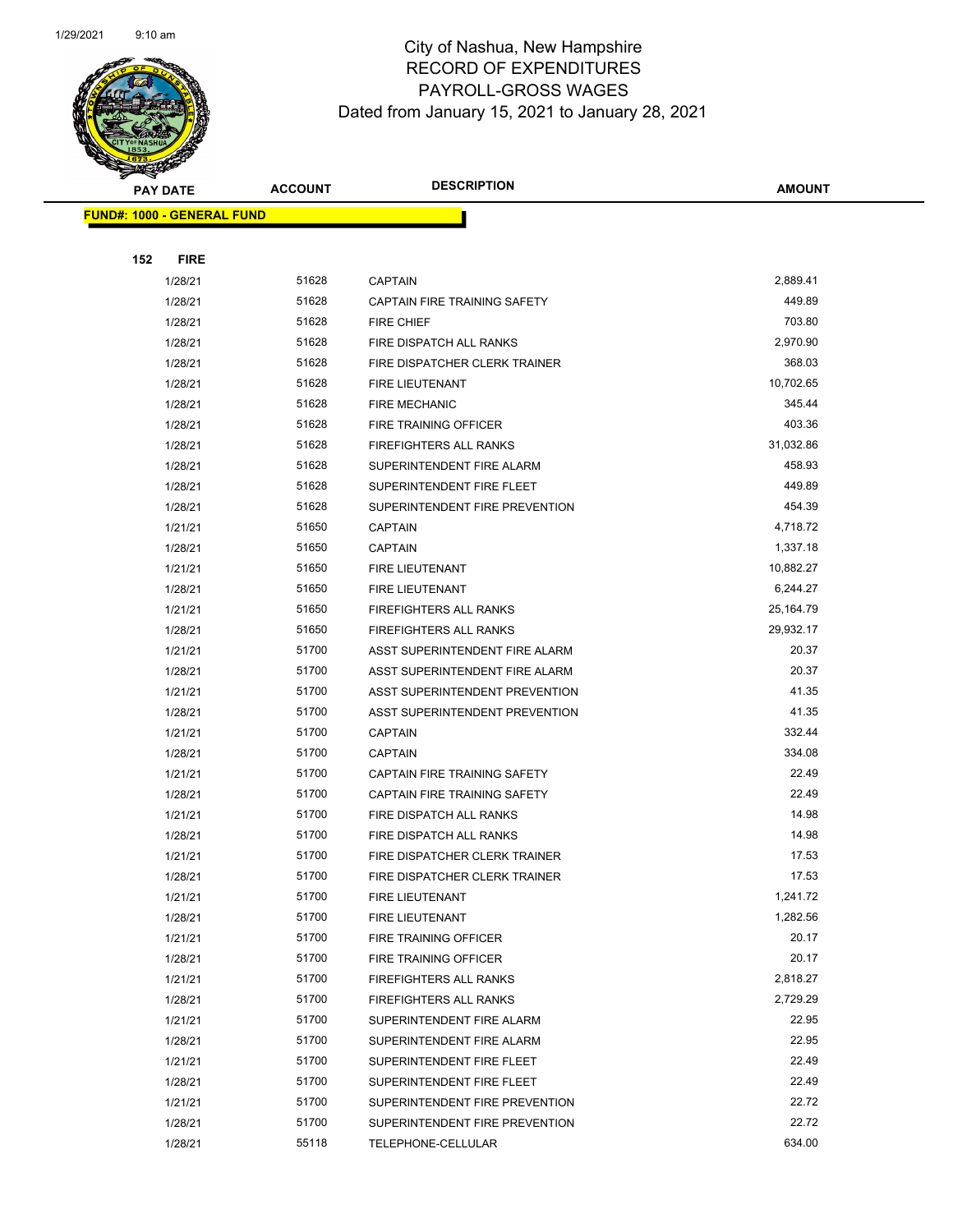

|     |                                   |                                         | <b>DESCRIPTION</b>                             |               |
|-----|-----------------------------------|-----------------------------------------|------------------------------------------------|---------------|
|     | <b>PAY DATE</b>                   | <b>ACCOUNT</b>                          |                                                | <b>AMOUNT</b> |
|     | <b>FUND#: 1000 - GENERAL FUND</b> |                                         |                                                |               |
| 152 | <b>FIRE</b>                       |                                         |                                                |               |
|     | 1/28/21                           | 61107                                   | <b>CLOTHING &amp; UNIFORMS</b>                 | 443.25        |
|     | <b>TOTAL 152 - FIRE</b>           |                                         |                                                | \$620,490.45  |
| 153 |                                   | <b>BUILDING INSPECTION</b>              |                                                |               |
|     | 1/21/21                           | 51100                                   | BLD INSP ASST PLANS EXAMINER                   | 1,069.30      |
|     | 1/28/21                           | 51100                                   | BLD INSP ASST PLANS EXAMINER                   | 1,069.30      |
|     | 1/21/21                           | 51100                                   | <b>BUILDING AND UTILITIES INSPCTR</b>          | 3,713.43      |
|     | 1/28/21                           | 51100                                   | <b>BUILDING AND UTILITIES INSPCTR</b>          | 3,713.45      |
|     | 1/21/21                           | 51100                                   | <b>BUILDING DEPARTMENT MANAGER</b>             | 1,709.25      |
|     | 1/28/21                           | 51100                                   | <b>BUILDING DEPARTMENT MANAGER</b>             | 1,709.25      |
|     | 1/21/21                           | 51100                                   | PERMIT TECHNICIAN I                            | 1,315.65      |
|     | 1/28/21                           | 51100                                   | PERMIT TECHNICIAN I                            | 1,315.65      |
|     | 1/21/21                           | 51100                                   | <b>PLANS EXAMINER</b>                          | 1,298.65      |
|     | 1/28/21                           | 51100                                   | <b>PLANS EXAMINER</b>                          | 1,298.65      |
|     |                                   | <b>TOTAL 153 - BUILDING INSPECTION</b>  |                                                | \$18,212.58   |
| 155 |                                   | <b>CODE ENFORCEMENT</b>                 |                                                |               |
|     | 1/21/21                           | 51100                                   | <b>CODE ENFORCEMENT OFFICER II</b>             | 2,822.40      |
|     | 1/28/21                           | 51100                                   | <b>CODE ENFORCEMENT OFFICER II</b>             | 2,822.40      |
|     | 1/21/21                           | 51100                                   | MGR CODE ENFORCEMENT DEPT                      | 1,702.60      |
|     | 1/28/21                           | 51100                                   | MGR CODE ENFORCEMENT DEPT                      | 1,702.60      |
|     | 1/28/21                           | 55118                                   | TELEPHONE-CELLULAR                             | 59.50         |
|     |                                   | <b>TOTAL 155 - CODE ENFORCEMENT</b>     |                                                | \$9,109.50    |
| 156 |                                   | <b>EMERGENCY MANAGEMENT</b>             |                                                |               |
|     | 1/21/21                           | 51100                                   | EMERGENCY MANAGEMENT COORDINAT                 | 918.40        |
|     | 1/28/21                           | 51100                                   | EMERGENCY MANAGEMENT COORDINAT                 | 918.40        |
|     | 1/21/21                           | 51100                                   | EMERGENCY MANAGEMENT DIRECTOR                  | 1,809.80      |
|     | 1/28/21                           | 51100                                   | EMERGENCY MANAGEMENT DIRECTOR                  | 1,809.80      |
|     | 1/28/21                           | 55118                                   | TELEPHONE-CELLULAR                             | 100.00        |
|     |                                   | <b>TOTAL 156 - EMERGENCY MANAGEMENT</b> |                                                | \$5,556.40    |
| 157 |                                   | <b>CITYWIDE COMMUNICATIONS</b>          |                                                |               |
|     | 1/21/21                           | 51100                                   | <b>COMM SYS ENGR TECH</b>                      | 1,753.85      |
|     | 1/28/21                           | 51100                                   | <b>COMM SYS ENGR TECH</b>                      | 1,753.85      |
|     | 1/21/21                           | 51100                                   | IT MANAGER/RADIO SYSTEMS NETWORK ADMINISTRATOR | 394.15        |
|     | 1/28/21                           | 51100                                   | IT MANAGER/RADIO SYSTEMS NETWORK ADMINISTRATOR | 394.15        |

1/21/21 51200 RADIO SYSTEMS MANAGER 1/21/21 1,488.24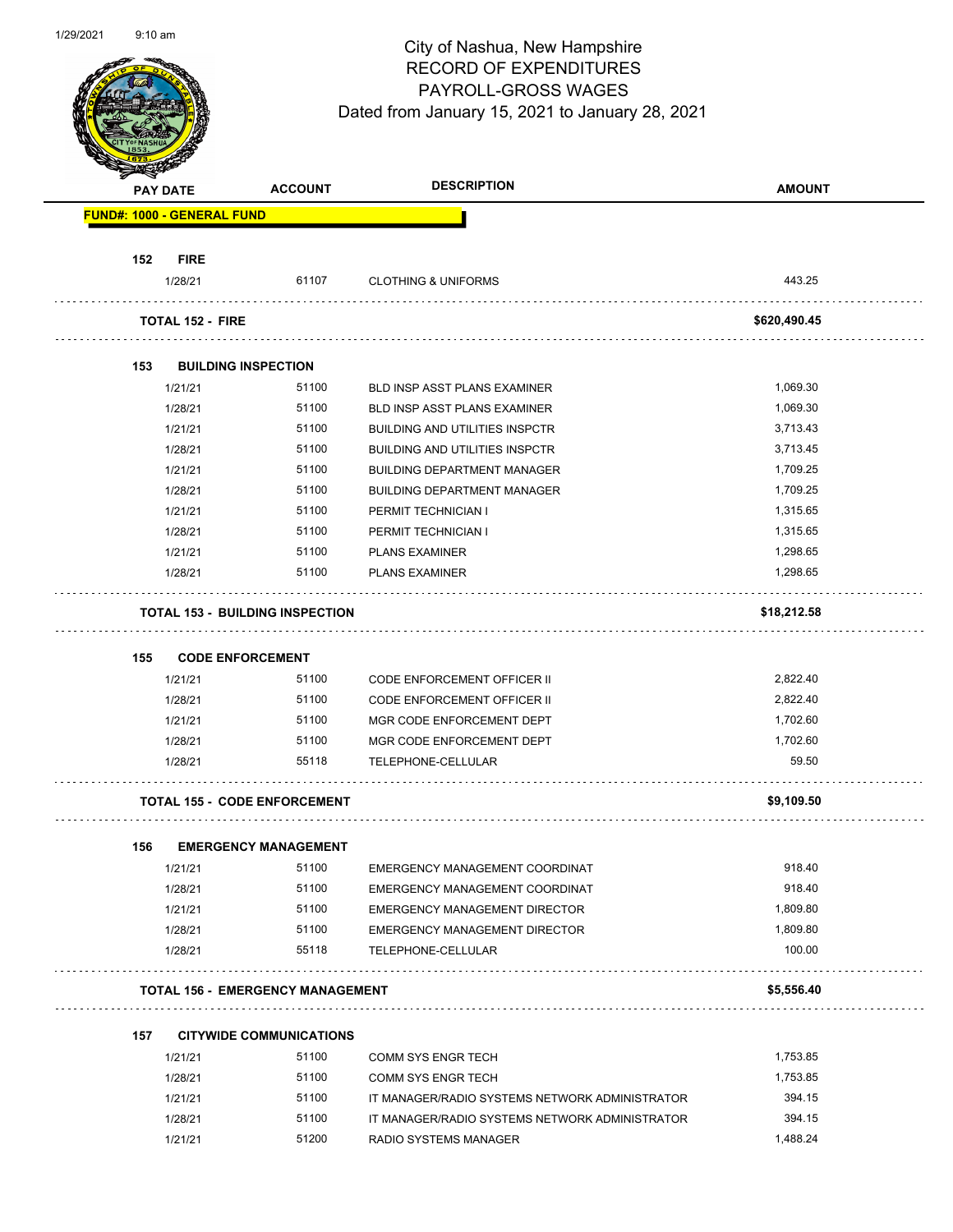

| <b>PAY DATE</b>                   | <b>ACCOUNT</b>                             | <b>DESCRIPTION</b>                                                 | <b>AMOUNT</b>        |
|-----------------------------------|--------------------------------------------|--------------------------------------------------------------------|----------------------|
| <b>FUND#: 1000 - GENERAL FUND</b> |                                            |                                                                    |                      |
| 157                               | <b>CITYWIDE COMMUNICATIONS</b>             |                                                                    |                      |
| 1/28/21                           | 51200                                      | RADIO SYSTEMS MANAGER                                              | 1,488.24             |
| 1/28/21                           | 55118                                      | TELEPHONE-CELLULAR                                                 | 110.00               |
|                                   | <b>TOTAL 157 - CITYWIDE COMMUNICATIONS</b> |                                                                    | \$7,382.48           |
|                                   |                                            |                                                                    |                      |
| 158                               | <b>PARKING ENFORCEMENT</b><br>51100        |                                                                    | 299.20               |
| 1/21/21                           |                                            | <b>MVR CLERK I</b>                                                 | 299.20               |
| 1/28/21                           | 51100                                      | <b>MVR CLERK I</b>                                                 |                      |
| 1/21/21                           | 51100                                      | <b>MVR CLERK II</b>                                                | 327.95               |
| 1/28/21                           | 51100<br>51100                             | <b>MVR CLERK II</b>                                                | 327.96<br>224.21     |
| 1/21/21                           | 51100                                      | ORDINANCE VIOLATIONS COORDINATOR                                   | 224.21               |
| 1/28/21                           |                                            | ORDINANCE VIOLATIONS COORDINATOR                                   |                      |
| 1/21/21                           | 51100                                      | PARKING MANAGER                                                    | 334.50               |
| 1/28/21                           | 51100                                      | <b>PARKING MANAGER</b>                                             | 334.50               |
| 1/21/21                           | 51200                                      | PARKING ENFORCEMENT SPECIALIST                                     | 988.67               |
| 1/28/21                           | 51200<br>55118                             | PARKING ENFORCEMENT SPECIALIST                                     | 1,055.71<br>12.50    |
| 1/28/21                           |                                            | TELEPHONE-CELLULAR                                                 |                      |
| 160                               | <b>PW-ADMIN &amp; ENGINEERING</b>          |                                                                    | \$4,428.61           |
| 1/21/21                           | 51100                                      | ADMINISTRATIVE ASSISTANT II                                        | 786.85               |
| 1/28/21                           | 51100                                      |                                                                    |                      |
|                                   |                                            |                                                                    | 786.85               |
|                                   | 51100                                      | ADMINISTRATIVE ASSISTANT II                                        |                      |
| 1/21/21                           | 51100                                      | ASSISTANT CONSTRUCTION ENGINEER<br>ASSISTANT CONSTRUCTION ENGINEER | 1,129.00<br>1,129.00 |
| 1/28/21<br>1/21/21                | 51100                                      | ASSISTANT DIRECTOR OF PUBLIC WORKS                                 | 1,801.70             |
| 1/28/21                           | 51100                                      | ASSISTANT DIRECTOR OF PUBLIC WORKS                                 | 1,801.70             |
| 1/21/21                           | 51100                                      | <b>CITY ENGINEER</b>                                               | 1,237.40             |
|                                   | 51100                                      |                                                                    | 1,237.40             |
| 1/28/21                           | 51100                                      | <b>CITY ENGINEER</b><br><b>CITY SURVEYOR</b>                       | 1,257.20             |
| 1/21/21                           | 51100                                      |                                                                    | 1,257.20             |
| 1/28/21<br>1/21/21                | 51100                                      | <b>CITY SURVEYOR</b><br>DEPUTY CITY ENGINEER                       | 814.40               |
| 1/28/21                           | 51100                                      | DEPUTY CITY ENGINEER                                               | 814.40               |
|                                   | 51100                                      |                                                                    | 1,970.65             |
| 1/21/21<br>1/28/21                | 51100                                      | DIRECTOR PUBLIC WORKS<br>DIRECTOR PUBLIC WORKS                     | 1,970.65             |
| 1/21/21                           | 51100                                      | DIVISION OPERATIONS MANAGER                                        | 1,637.70             |
| 1/28/21                           | 51100                                      | DIVISION OPERATIONS MANAGER                                        | 1,637.70             |
| 1/21/21                           | 51100                                      | DPW CONTRACT ADMINISTRATOR                                         | 372.86               |
| 1/28/21                           | 51100                                      | DPW CONTRACT ADMINISTRATOR                                         | 372.86               |
| 1/21/21                           | 51100                                      | <b>ENGINEERING INSPECTOR</b>                                       | 2,093.65             |
| 1/28/21                           | 51100                                      | <b>ENGINEERING INSPECTOR</b>                                       | 2,093.65             |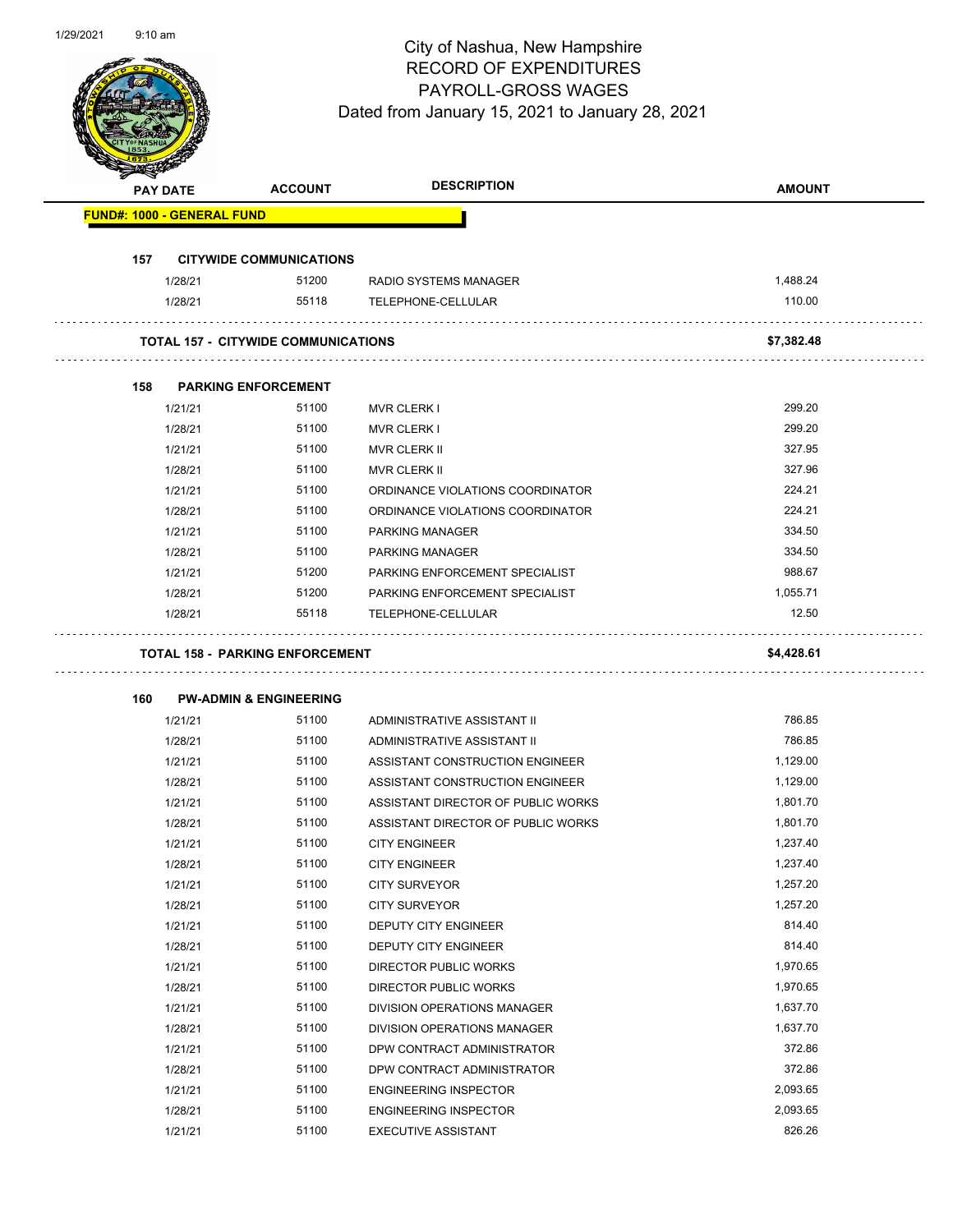

| <b>PAY DATE</b>                   | <b>ACCOUNT</b>                     | <b>DESCRIPTION</b>             | <b>AMOUNT</b> |
|-----------------------------------|------------------------------------|--------------------------------|---------------|
| <b>FUND#: 1000 - GENERAL FUND</b> |                                    |                                |               |
|                                   |                                    |                                |               |
| 160                               | <b>PW-ADMIN &amp; ENGINEERING</b>  |                                |               |
| 1/28/21                           | 51100                              | <b>EXECUTIVE ASSISTANT</b>     | 826.25        |
| 1/21/21                           | 51100                              | <b>GIS SPECIALIST</b>          | 508.40        |
| 1/28/21                           | 51100                              | <b>GIS SPECIALIST</b>          | 508.40        |
| 1/21/21                           | 51100                              | PUBLIC RELATIONS ADMINISTRATOR | 784.25        |
| 1/28/21                           | 51100                              | PUBLIC RELATIONS ADMINISTRATOR | 784.25        |
| 1/21/21                           | 51100                              | SENIOR STAFF ENGINEER          | 1,902.60      |
| 1/28/21                           | 51100                              | SENIOR STAFF ENGINEER          | 1,902.60      |
| 1/21/21                           | 51100                              | SENIOR TRAFFIC ENGINEER        | 1,809.79      |
| 1/28/21                           | 51100                              | SENIOR TRAFFIC ENGINEER        | 1,809.80      |
| 1/21/21                           | 51100                              | <b>STAFF ENGINEER</b>          | 1,191.00      |
| 1/28/21                           | 51100                              | <b>STAFF ENGINEER</b>          | 1,191.00      |
| 1/21/21                           | 51100                              | STREET CONSTRUCTION ENGINEER   | 1,508.15      |
| 1/28/21                           | 51100                              | STREET CONSTRUCTION ENGINEER   | 1,508.15      |
| 1/21/21                           | 51300                              | <b>ENGINEERING INSPECTOR</b>   | 39.64         |
| 1/28/21                           | 51300                              | <b>ENGINEERING INSPECTOR</b>   | 77.74         |
| 1/28/21                           | 55118                              | TELEPHONE-CELLULAR             | 444.45        |
|                                   |                                    |                                |               |
|                                   | TOTAL 160 - PW-ADMIN & ENGINEERING |                                | \$43,825.55   |
| <b>STREETS</b><br>161             |                                    |                                |               |
| 1/21/21                           | 51100                              | ADMINISTRATIVE ASSISTANT II    | 822.90        |
| 1/28/21                           | 51100                              | ADMINISTRATIVE ASSISTANT II    | 822.89        |
| 1/21/21                           | 51100                              | AUTO MECH 1ST CLASS NIGHTS     | 4,353.61      |
| 1/28/21                           | 51100                              | AUTO MECH 1ST CLASS NIGHTS     | 4,353.60      |
| 1/21/21                           | 51100                              | AUTO MECH 2ND CLASS            | 1,959.20      |
| 1/28/21                           | 51100                              | AUTO MECH 2ND CLASS            | 2,017.28      |
| 1/16/21                           | 51100                              | AUTO MECH 2ND CLASS NIGHTS     | (110.21)      |
| 1/21/21                           | 51100                              | AUTO MECH 2ND CLASS NIGHTS     | 991.60        |
| 1/28/21                           | 51100                              | AUTO MECH 2ND CLASS NIGHTS     | 991.60        |
| 1/21/21                           | 51100                              | AUTO MECHANIC 1ST CLASS        | 3,229.20      |
| 1/28/21                           | 51100                              | AUTO MECHANIC 1ST CLASS        | 3,229.20      |
| 1/21/21                           | 51100                              | EQUIP OPR STREET REPAIR        | 6,281.44      |
| 1/28/21                           | 51100                              | EQUIP OPR STREET REPAIR        | 5,889.60      |
| 1/21/21                           | 51100                              | FLEET MAINTENANCE FOREMAN      | 1,324.60      |
| 1/28/21                           | 51100                              | FLEET MAINTENANCE FOREMAN      | 1,324.60      |
| 1/21/21                           | 51100                              | FLEET MANAGER STREET DEPT      | 1,230.64      |
| 1/28/21                           | 51100                              | FLEET MANAGER STREET DEPT      | 1,230.65      |
| 1/21/21                           | 51100                              | FOREMAN LABOR STREET           | 2,649.20      |
| 1/28/21                           | 51100                              | FOREMAN LABOR STREET           | 2,649.20      |
| 1/21/21                           | 51100                              | <b>MASON PIPELAYER</b>         | 2,822.40      |
| 1/28/21                           | 51100                              | <b>MASON PIPELAYER</b>         | 2,822.40      |
| 1/21/21                           | 51100                              | OPERATIONS SUPERVISOR          | 1,116.35      |
| 1/28/21                           | 51100                              | OPERATIONS SUPERVISOR          | 1,116.35      |
|                                   |                                    |                                |               |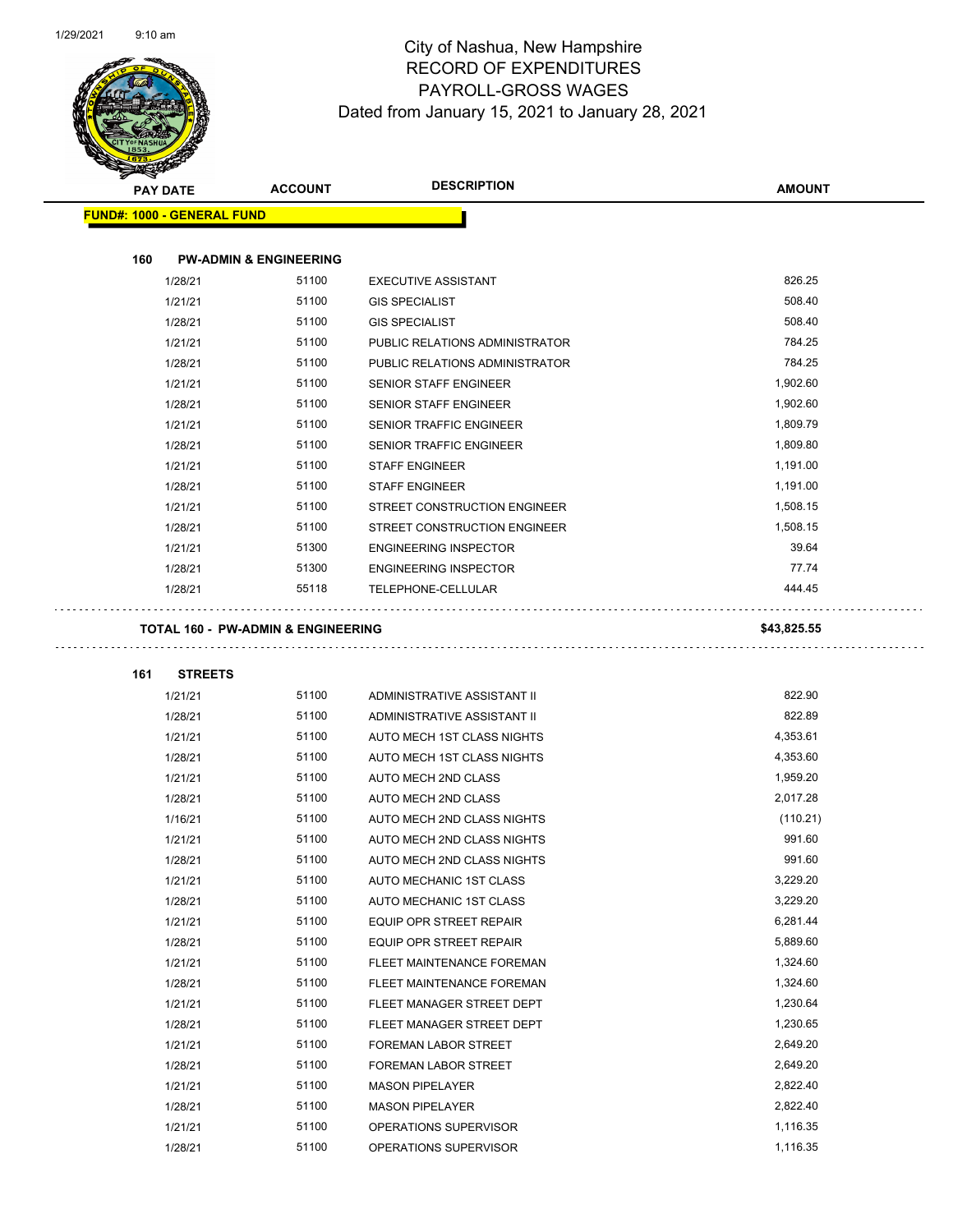

|     | <b>PAY DATE</b>                   | <b>ACCOUNT</b> | <b>DESCRIPTION</b>               | <b>AMOUNT</b>    |
|-----|-----------------------------------|----------------|----------------------------------|------------------|
|     | <b>FUND#: 1000 - GENERAL FUND</b> |                |                                  |                  |
|     |                                   |                |                                  |                  |
| 161 | <b>STREETS</b>                    |                |                                  |                  |
|     | 1/21/21                           | 51100          | <b>SIGN MAINTENANCE</b>          | 2,797.21         |
|     | 1/28/21                           | 51100          | <b>SIGN MAINTENANCE</b>          | 2,870.49         |
|     | 1/21/21                           | 51100          | STOREKEEPER PWD                  | 1,027.95         |
|     | 1/28/21                           | 51100          | STOREKEEPER PWD                  | 1,027.96         |
|     | 1/21/21                           | 51100          | <b>STREET FOREMAN</b>            | 2,649.20         |
|     | 1/28/21                           | 51100          | <b>STREET FOREMAN</b>            | 2,649.20         |
|     | 1/21/21                           | 51100          | SUPERINTENDENT OF STREETS        | 2,010.85         |
|     | 1/28/21                           | 51100          | SUPERINTENDENT OF STREETS        | 2,010.85         |
|     | 1/21/21                           | 51100          | <b>TRAFFIC FOREMAN</b>           | 1,351.10         |
|     | 1/28/21                           | 51100          | <b>TRAFFIC FOREMAN</b>           | 1,351.10         |
|     | 1/21/21                           | 51100          | <b>TRAFFIC TECHNICIAN I</b>      | 1,401.47         |
|     | 1/28/21                           | 51100          | <b>TRAFFIC TECHNICIAN I</b>      | 1,374.98         |
|     | 1/21/21                           | 51100          | TRUCK DRIVER STREET REPAIR       | 14,345.61        |
|     | 1/28/21                           | 51100          | TRUCK DRIVER STREET REPAIR       | 16,141.60        |
|     | 1/21/21                           | 51100          | <b>WELDER FIRST CLASS</b>        | 1,060.80         |
|     | 1/28/21                           | 51100          | <b>WELDER FIRST CLASS</b>        | 1,060.80         |
|     | 1/21/21                           | 51300          | AUTO MECH 1ST CLASS NIGHTS       | 10.42            |
|     | 1/28/21                           | 51300          | AUTO MECH 1ST CLASS NIGHTS       | 184.89           |
|     | 1/21/21                           | 51300          | AUTO MECH 2ND CLASS              | 169.23           |
|     | 1/28/21                           | 51300          | AUTO MECH 2ND CLASS              | 169.23           |
|     | 1/16/21                           | 51300          | AUTO MECH 2ND CLASS NIGHTS       | 165.99           |
|     | 1/21/21                           | 51300          | AUTO MECHANIC 1ST CLASS          | 10.17            |
|     | 1/21/21                           | 51300          | AUTOMATED TRASH COLLECTION OPR   | 674.88           |
|     | 1/28/21                           | 51300          | AUTOMATED TRASH COLLECTION OPR   | 674.88           |
|     | 1/21/21                           | 51300          | <b>COLLECTION EQUIP OPR</b>      | 638.29           |
|     | 1/28/21                           | 51300          | <b>COLLECTION EQUIP OPR</b>      | 638.29           |
|     | 1/21/21                           | 51300          | COLLECTION EQUIP OPR LANDFILL    | 333.99           |
|     | 1/28/21                           | 51300          | COLLECTION EQUIP OPR LANDFILL    | 333.99           |
|     | 1/21/21                           | 51300          | EQUIPMENT OPERATOR, PARKS        | 169.23           |
|     | 1/28/21                           | 51300          | EQUIPMENT OPERATOR, PARKS        | 169.23           |
|     | 1/21/21                           | 51300          | EQUIPMENT OPR LANDFILL           | 169.97           |
|     | 1/28/21                           | 51300          | EQUIPMENT OPR LANDFILL           | 169.97           |
|     | 1/21/21                           | 51300          | FLEET MAINTENANCE FOREMAN        | 347.70           |
|     | 1/28/21                           | 51300          | FLEET MAINTENANCE FOREMAN        | 347.70           |
|     | 1/21/21                           | 51300          | FOREMAN LABOR PARK               | 347.69           |
|     | 1/28/21                           | 51300          | <b>FOREMAN LABOR PARK</b>        | 347.69           |
|     | 1/21/21                           | 51300          | <b>FOREMAN LABOR STREET</b>      | 707.82           |
|     | 1/28/21                           | 51300          | FOREMAN LABOR STREET             | 695.40           |
|     | 1/21/21                           | 51300          | <b>GROUNDSKEEPER MAINTENANCE</b> | 699.72<br>874.48 |
|     | 1/28/21                           | 51300          | <b>GROUNDSKEEPER MAINTENANCE</b> | 340.21           |
|     | 1/21/21                           | 51300<br>51300 | <b>LEAD GROUNDSMAN</b>           | 340.21           |
|     | 1/28/21                           |                | <b>LEAD GROUNDSMAN</b>           |                  |
|     | 1/21/21                           | 51300          | <b>MASON PIPELAYER</b>           | 335.10           |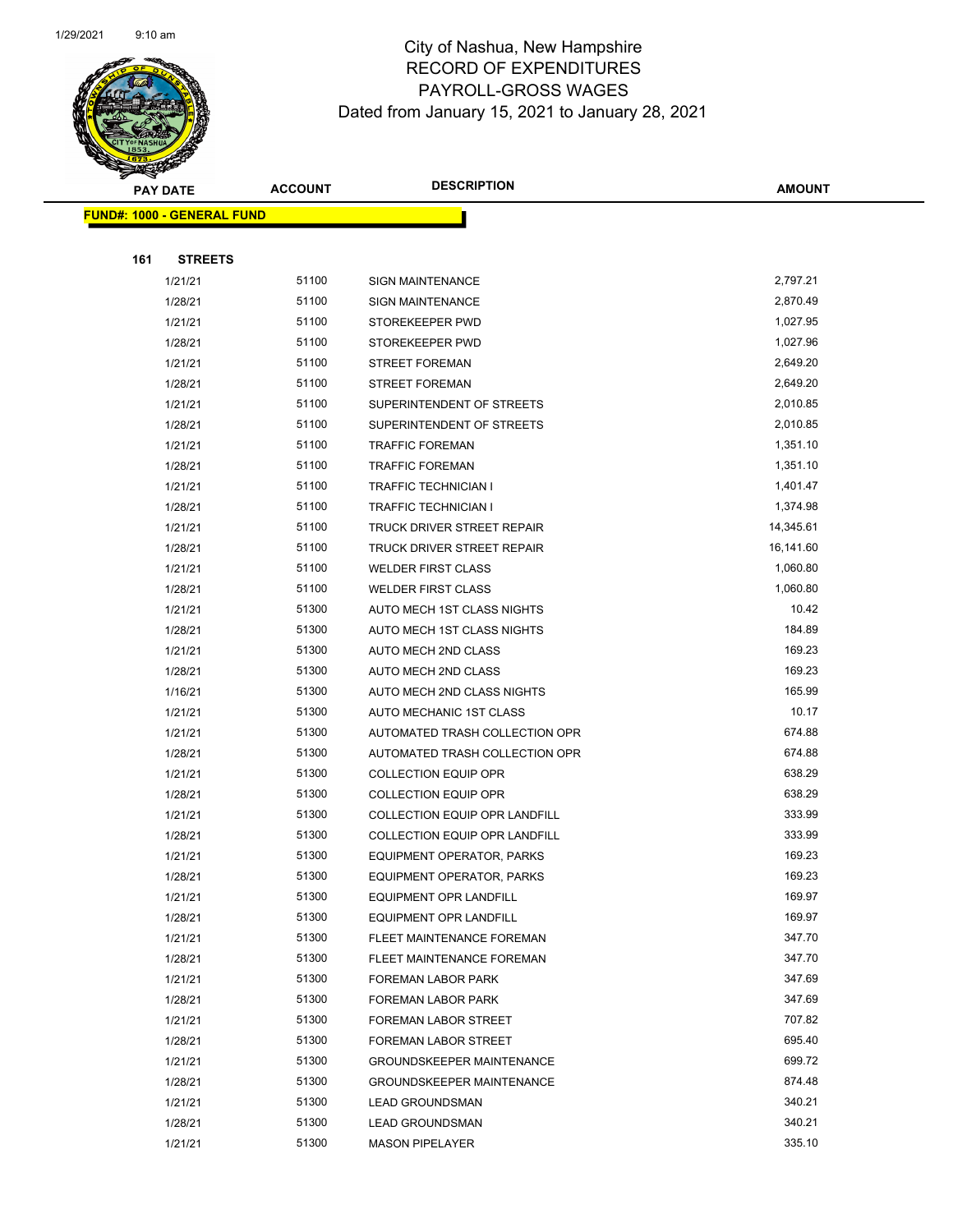

| <b>Andrew</b><br><b>PAY DATE</b>  | <b>ACCOUNT</b>                        | <b>DESCRIPTION</b>           | <b>AMOUNT</b> |
|-----------------------------------|---------------------------------------|------------------------------|---------------|
| <b>FUND#: 1000 - GENERAL FUND</b> |                                       |                              |               |
|                                   |                                       |                              |               |
| 161<br><b>STREETS</b>             |                                       |                              |               |
| 1/28/21                           | 51300                                 | <b>MASON PIPELAYER</b>       | 326.04        |
| 1/21/21                           | 51300                                 | OPERATIONS SUPERVISOR        | 10.47         |
| 1/21/21                           | 51300                                 | <b>SIGN MAINTENANCE</b>      | 35.25         |
| 1/28/21                           | 51300                                 | <b>SIGN MAINTENANCE</b>      | 123.90        |
| 1/21/21                           | 51300                                 | SOLID WASTE FOREMAN          | 695.40        |
| 1/28/21                           | 51300                                 | SOLID WASTE FOREMAN          | 695.40        |
| 1/21/21                           | 51300                                 | STELLOS STADIUM ATTENDANT    | 168.55        |
| 1/28/21                           | 51300                                 | STELLOS STADIUM ATTENDANT    | 168.55        |
| 1/21/21                           | 51300                                 | <b>STREET FOREMAN</b>        | 695.40        |
| 1/28/21                           | 51300                                 | <b>STREET FOREMAN</b>        | 695.40        |
| 1/21/21                           | 51300                                 | <b>TRAFFIC TECHNICIAN I</b>  | 296.87        |
| 1/28/21                           | 51300                                 | <b>TRAFFIC TECHNICIAN I</b>  | 296.87        |
| 1/21/21                           | 51300                                 | TRUCK DRIVER STREET REPAIR   | 468.77        |
| 1/28/21                           | 51300                                 | TRUCK DRIVER STREET REPAIR   | 696.19        |
| 1/21/21                           | 51300                                 | <b>WELDER FIRST CLASS</b>    | 182.93        |
| 1/28/21                           | 51300                                 | <b>WELDER FIRST CLASS</b>    | 182.93        |
| 1/28/21                           | 51600                                 | AUTO MECHANIC 1ST CLASS      | 400.00        |
| 1/28/21                           | 51750                                 | EQUIP OPR STREET REPAIR      | 5,956.95      |
| 1/28/21                           | 55118                                 | TELEPHONE-CELLULAR           | 135.00        |
| TOTAL 161 - STREETS               |                                       |                              | \$130,546.71  |
| 166                               | <b>PARKING OPERATIONS</b>             |                              |               |
| 1/21/21                           | 51100                                 | PARKING MAINTENANCE          | 1,333.10      |
| 1/28/21                           | 51100                                 | PARKING MAINTENANCE          | 1,333.10      |
| 1/21/21                           | 51100                                 | <b>PARKING MANAGER</b>       | 1,003.45      |
| 1/28/21                           | 51100                                 | PARKING MANAGER              | 1,003.45      |
| 1/21/21                           | 51200                                 | PARKING MAINTENANCE          | 313.47        |
| 1/28/21                           | 51200                                 | PARKING MAINTENANCE          | 313.47        |
| 1/21/21                           | 51300                                 | PARKING MAINTENANCE          | 244.64        |
| 1/28/21                           | 51300                                 | PARKING MAINTENANCE          | 223.59        |
| 1/21/21                           | 51400                                 | <b>ECD PARKING INTERN</b>    | 307.50        |
| 1/28/21                           | 51400                                 | <b>ECD PARKING INTERN</b>    | 322.50        |
| 1/28/21                           | 55118                                 | TELEPHONE-CELLULAR           | 137.50        |
|                                   | <b>TOTAL 166 - PARKING OPERATIONS</b> |                              | \$6,535.77    |
| 171                               | <b>COMMUNITY SERVICES</b>             |                              |               |
| 1/21/21                           | 51100                                 | DIRECTOR HEALTH AND COMM SVS | 2,198.55      |

| 1/21/21 | 51100 | DIRECTOR HEALTH AND COMM SVS | 2.198.55 |
|---------|-------|------------------------------|----------|
| 1/28/21 | 51100 | DIRECTOR HEALTH AND COMM SVS | 2.198.55 |
| 1/21/21 | 51100 | <b>EPIDEMIOLOGIST</b>        | 1.148.10 |
| 1/28/21 | 51100 | <b>EPIDEMIOLOGIST</b>        | 1.148.10 |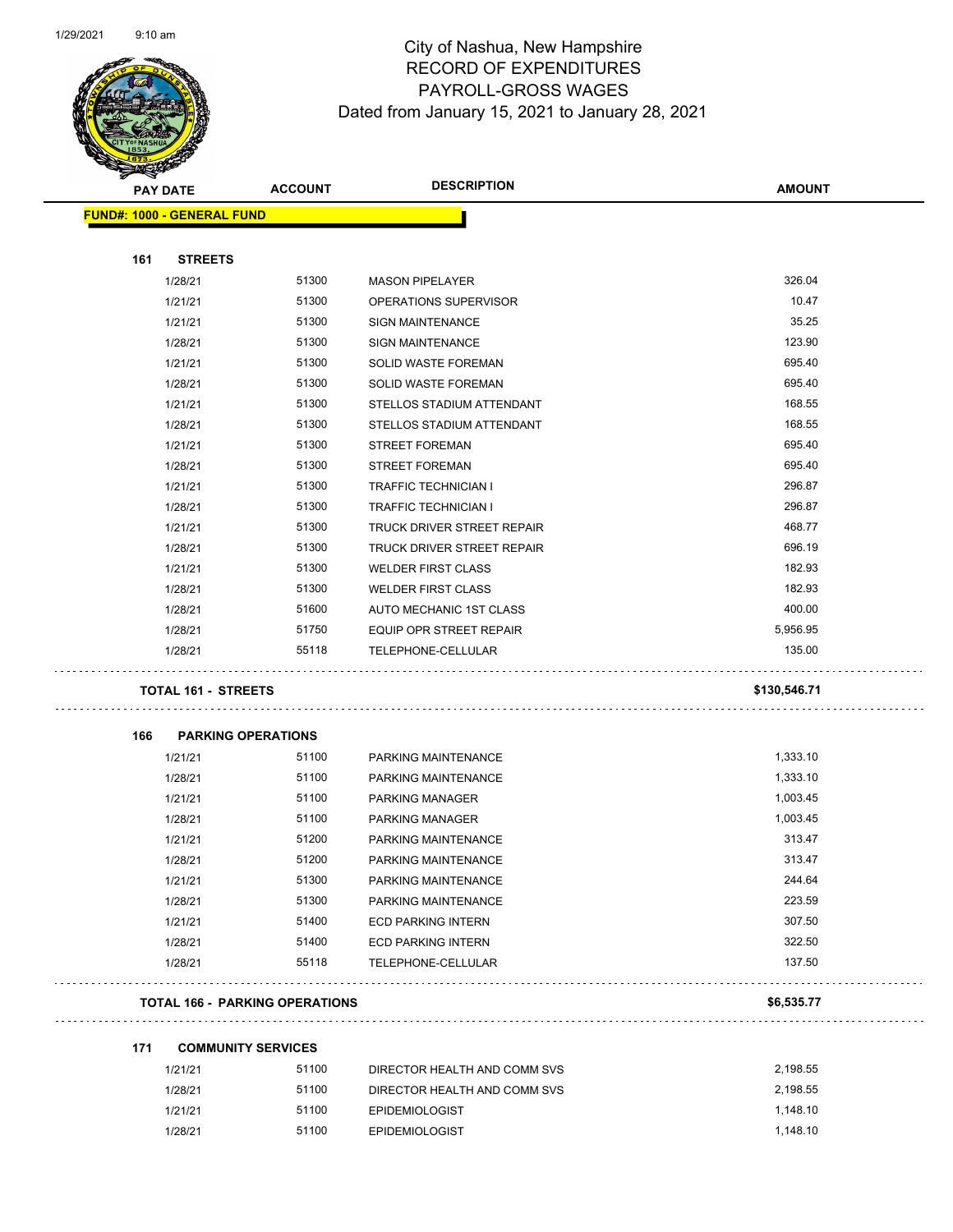

| <b>PAY DATE</b>                   | <b>ACCOUNT</b>                        | <b>DESCRIPTION</b>               | <b>AMOUNT</b> |
|-----------------------------------|---------------------------------------|----------------------------------|---------------|
| <b>FUND#: 1000 - GENERAL FUND</b> |                                       |                                  |               |
| 171                               | <b>COMMUNITY SERVICES</b>             |                                  |               |
| 1/21/21                           | 51100                                 | <b>HEALTH PROGRAM SPEC</b>       | 1,031.15      |
| 1/28/21                           | 51100                                 | <b>HEALTH PROGRAM SPEC</b>       | 1,031.15      |
| 1/28/21                           | 55118                                 | TELEPHONE-CELLULAR               | 50.00         |
|                                   | <b>TOTAL 171 - COMMUNITY SERVICES</b> |                                  | \$8,805.60    |
| 172                               | <b>COMMUNITY HEALTH</b>               |                                  |               |
| 1/21/21                           | 51100                                 | ADMINISTRATIVE ASSISTANT II      | 892.45        |
| 1/28/21                           | 51100                                 | ADMINISTRATIVE ASSISTANT II      | 892.45        |
| 1/21/21                           | 51100                                 | <b>BILINGUAL OUTREACH WORKER</b> | 979.11        |
| 1/28/21                           | 51100                                 | <b>BILINGUAL OUTREACH WORKER</b> | 979.10        |
| 1/21/21                           | 51100                                 | CHIEF PUBLIC HEALTH NURSE        | 1,740.10      |
| 1/28/21                           | 51100                                 | CHIEF PUBLIC HEALTH NURSE        | 1,740.10      |
| 1/21/21                           | 51100                                 | PUB HEALTH NURSE                 | 3,868.90      |
| 1/28/21                           | 51100                                 | PUB HEALTH NURSE                 | 3,868.90      |
| 1/21/21                           | 51300                                 | ADMINISTRATIVE ASSISTANT II      | 16.74         |
| 1/21/21                           | 51300                                 | <b>BILINGUAL OUTREACH WORKER</b> | 73.44         |
| 1/28/21                           | 51300                                 | <b>BILINGUAL OUTREACH WORKER</b> | 36.72         |
| 1/28/21                           | 51412                                 | <b>NURSE ELM</b>                 | 122.28        |
| 1/21/21                           | 51412                                 | NURSE PER DIEM (PRACTIONER)      | 731.13        |
| 1/28/21                           | 51412                                 | NURSE PER DIEM (PRACTIONER)      | 62.67         |
| 1/21/21                           | 51412                                 | PUB HEALTH NURSE                 | 643.51        |
| 1/28/21                           | 51412                                 | PUB HEALTH NURSE                 | 401.99        |
| 1/28/21                           | 55118                                 | TELEPHONE-CELLULAR               | 50.00         |
|                                   | <b>TOTAL 172 - COMMUNITY HEALTH</b>   |                                  | \$17,099.59   |
| 173                               | <b>ENVIRONMENTAL HEALTH</b>           |                                  |               |
| 1/21/21                           | 51100                                 | DEP HEALTH OFFICER/LAB DIRECTOR  | 1,312.10      |
| 1/28/21                           | 51100                                 | DEP HEALTH OFFICER/LAB DIRECTOR  | 1,312.10      |
| 1/21/21                           | 51100                                 | ENVIRONMENTAL HEALTH SPEC        | 2,813.95      |
| 1/28/21                           | 51100                                 | ENVIRONMENTAL HEALTH SPEC        | 2,813.95      |
| 1/21/21                           | 51100                                 | ENVIRONMENTAL TECH OFFICE MGR    | 1,106.00      |
| 1/28/21                           | 51100                                 | ENVIRONMENTAL TECH OFFICE MGR    | 1,105.99      |
| 1/21/21                           | 51100                                 | MANAGER ENVIRONMENTAL HEALTH     | 1,709.25      |
| 1/28/21                           | 51100                                 | MANAGER ENVIRONMENTAL HEALTH     | 1,709.25      |
| 1/21/21                           | 51300                                 | ENVIRONMENTAL TECH OFFICE MGR    | 622.10        |
| 1/28/21                           | 51300                                 | ENVIRONMENTAL TECH OFFICE MGR    | 456.21        |
| 1/28/21                           | 55118                                 | TELEPHONE-CELLULAR               | 67.00         |
|                                   | TOTAL 173 - ENVIRONMENTAL HEALTH      |                                  | \$15,027.90   |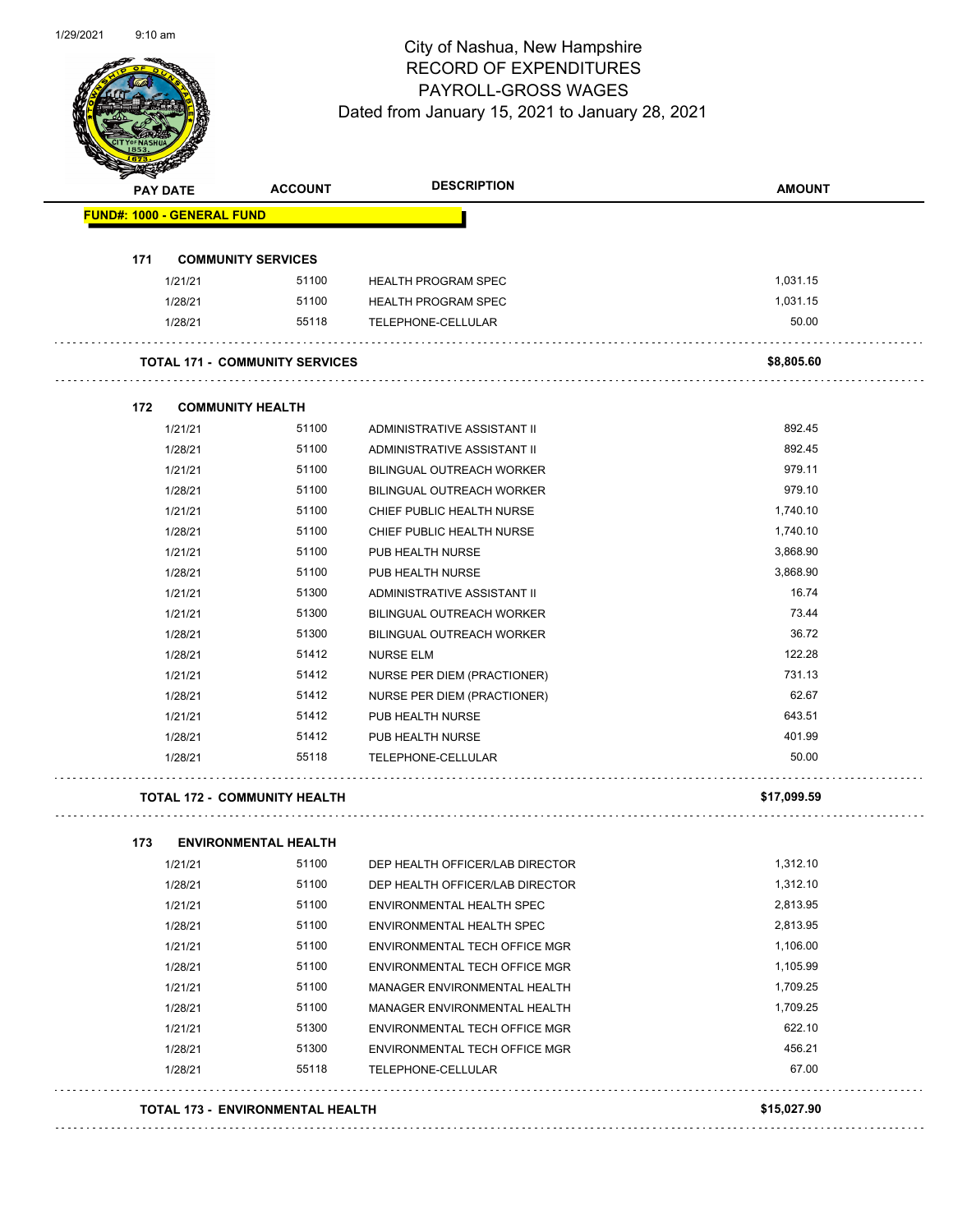

| <b>MÉRICA</b> |                                           |                               |                                    |               |
|---------------|-------------------------------------------|-------------------------------|------------------------------------|---------------|
|               | <b>PAY DATE</b>                           | <b>ACCOUNT</b>                | <b>DESCRIPTION</b>                 | <b>AMOUNT</b> |
|               | <b>FUND#: 1000 - GENERAL FUND</b>         |                               |                                    |               |
|               |                                           |                               |                                    |               |
| 174           |                                           | <b>WELFARE ADMINISTRATION</b> |                                    |               |
|               | 1/21/21                                   | 51100                         | <b>CASE TECHNICIAN WELFARE</b>     | 2,033.05      |
|               | 1/28/21                                   | 51100                         | <b>CASE TECHNICIAN WELFARE</b>     | 2,580.93      |
|               | 1/21/21                                   | 51100                         | <b>INTAKE WORKER</b>               | 899.50        |
|               | 1/28/21                                   | 51100                         | <b>INTAKE WORKER</b>               | 899.50        |
|               | 1/21/21                                   | 51100                         | SENIOR CASE TECHNICIAN             | 1,072.45      |
|               | 1/28/21                                   | 51100                         | SENIOR CASE TECHNICIAN             | 1,072.45      |
|               | 1/21/21                                   | 51100                         | <b>WELFARE OFFICER</b>             | 1,809.80      |
|               | 1/28/21                                   | 51100                         | <b>WELFARE OFFICER</b>             | 1,809.80      |
|               | 1/28/21                                   | 55118                         | TELEPHONE-CELLULAR                 | 50.00         |
|               |                                           |                               |                                    |               |
|               | <b>TOTAL 174 - WELFARE ADMINISTRATION</b> |                               |                                    | \$12,227.48   |
|               |                                           |                               |                                    |               |
| 177           | <b>PARKS &amp; RECREATION</b>             |                               |                                    |               |
|               | 1/21/21                                   | 51100                         | ADMINISTRATIVE ASSISTANT II        | 860.15        |
|               | 1/28/21                                   | 51100                         | <b>ADMINISTRATIVE ASSISTANT II</b> | 860.15        |
|               | 1/21/21                                   | 51100                         | EQUIPMENT OPERATOR, PARKS          | 979.60        |
|               | 1/28/21                                   | 51100                         | EQUIPMENT OPERATOR, PARKS          | 979.60        |
|               | 1/21/21                                   | 51100                         | FOREMAN LABOR PARK                 | 3,885.50      |
|               | 1/28/21                                   | 51100                         | FOREMAN LABOR PARK                 | 3,935.16      |
|               | 1/21/21                                   | 51100                         | <b>GROUNDSKEEPER MAINTENANCE</b>   | 7,114.80      |
|               | 1/28/21                                   | 51100                         | <b>GROUNDSKEEPER MAINTENANCE</b>   | 7,114.81      |
|               | 1/21/21                                   | 51100                         | <b>GROUNDSMAN I</b>                | 5,040.00      |
|               | 1/28/21                                   | 51100                         | <b>GROUNDSMAN I</b>                | 5,040.00      |
|               | 1/21/21                                   | 51100                         | <b>GROUNDSMAN II</b>               | 882.00        |
|               | 1/28/21                                   | 51100                         | <b>GROUNDSMAN II</b>               | 882.00        |
|               | 1/21/21                                   | 51100                         | <b>LEAD GROUNDSMAN</b>             | 1,981.60      |
|               | 1/28/21                                   | 51100                         | <b>LEAD GROUNDSMAN</b>             | 1,981.60      |
|               | 1/21/21                                   | 51100                         | PROGRAM COORDINATOR                | 390.90        |
|               | 1/28/21                                   | 51100                         | PROGRAM COORDINATOR                | 390.90        |
|               | 1/21/21                                   | 51100                         | RECREATION PROGRAM MANAGER         | 1,157.25      |
|               | 1/28/21                                   | 51100                         | RECREATION PROGRAM MANAGER         | 1,157.25      |
|               | 1/21/21                                   | 51100                         | STELLOS STADIUM ATTENDANT          | 979.60        |
|               | 1/28/21                                   | 51100                         | STELLOS STADIUM ATTENDANT          | 979.61        |
|               | 1/21/21                                   | 51300                         | ADMINISTRATIVE ASSISTANT II        | 48.39         |
|               | 1/21/21                                   | 51300                         | EQUIPMENT OPERATOR, PARKS          | 18.80         |
|               | 1/21/21                                   | 51300                         | FOREMAN LABOR PARK                 | 1,316.32      |
|               | 1/28/21                                   | 51300                         | FOREMAN LABOR PARK                 | 484.30        |
|               | 1/21/21                                   | 51300                         | GROUNDSKEEPER MAINTENANCE          | 1,407.60      |
|               | 1/28/21                                   | 51300                         | <b>GROUNDSKEEPER MAINTENANCE</b>   | 329.56        |
|               | 1/21/21                                   | 51300                         | <b>GROUNDSMAN I</b>                | 889.89        |
|               | 1/28/21                                   | 51300                         | <b>GROUNDSMAN I</b>                | 79.11         |
|               | 1/21/21                                   | 51300                         | <b>LEAD GROUNDSMAN</b>             | 113.18        |
|               | 1/28/21                                   | 55118                         | TELEPHONE-CELLULAR                 | 68.00         |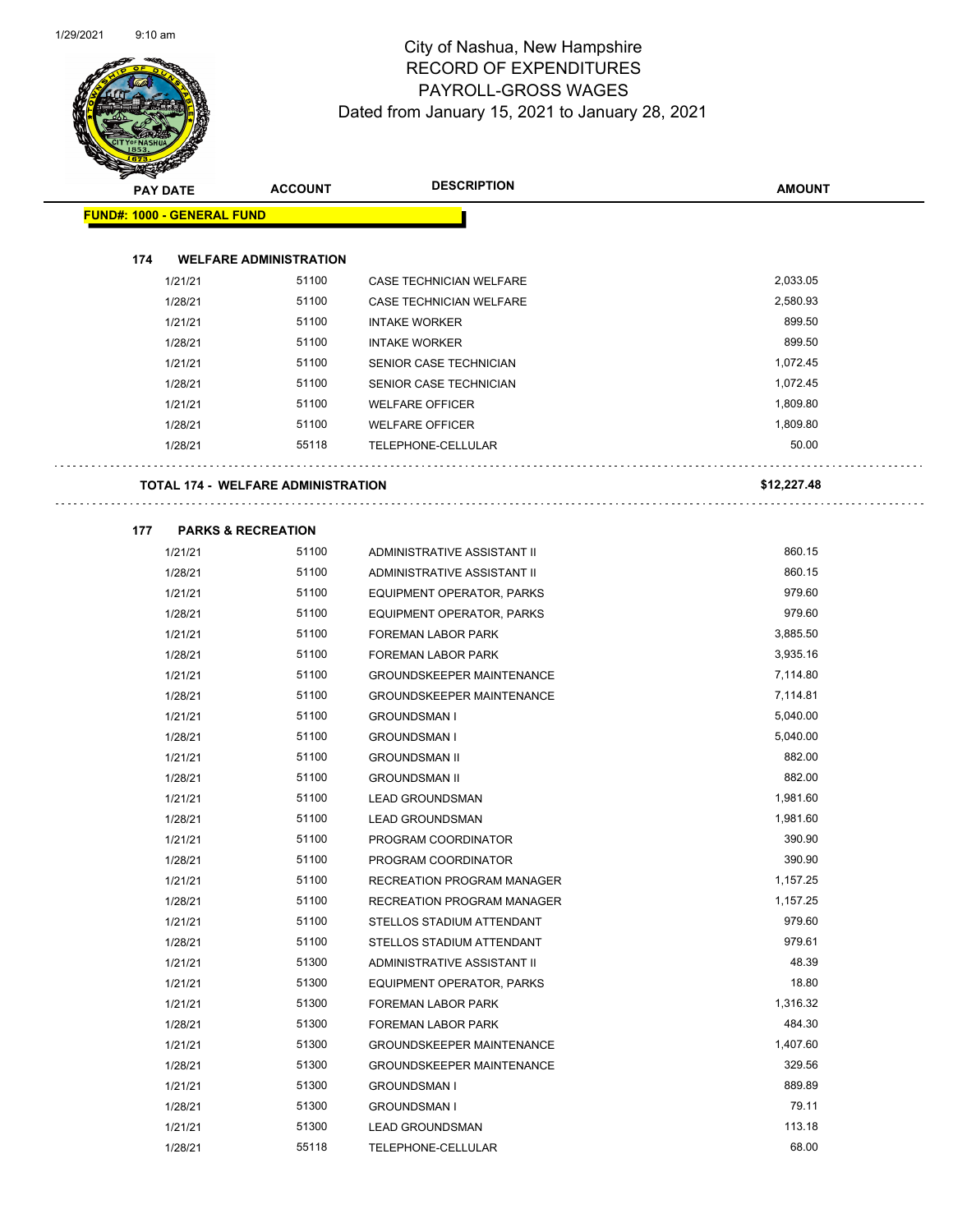

| <b>Second Contract Contract Contract Contract Contract Contract Contract Contract Contract Contract Contract Contract Contract Contract Contract Contract Contract Contract Contract Contract Contract Contract Contract Contrac</b><br><b>PAY DATE</b> | <b>ACCOUNT</b>                            | <b>DESCRIPTION</b>                                               | <b>AMOUNT</b>        |
|---------------------------------------------------------------------------------------------------------------------------------------------------------------------------------------------------------------------------------------------------------|-------------------------------------------|------------------------------------------------------------------|----------------------|
| <b>FUND#: 1000 - GENERAL FUND</b>                                                                                                                                                                                                                       |                                           |                                                                  |                      |
|                                                                                                                                                                                                                                                         |                                           |                                                                  |                      |
|                                                                                                                                                                                                                                                         | <b>TOTAL 177 - PARKS &amp; RECREATION</b> |                                                                  | \$51,347.63          |
| 179<br><b>LIBRARY</b>                                                                                                                                                                                                                                   |                                           |                                                                  |                      |
| 1/21/21                                                                                                                                                                                                                                                 | 51100                                     | ASSISTANT DIRECTOR LIBRARY                                       | 1,813.79             |
| 1/28/21                                                                                                                                                                                                                                                 | 51100                                     | ASSISTANT DIRECTOR LIBRARY                                       | 1,643.02             |
| 1/21/21                                                                                                                                                                                                                                                 | 51100                                     | ASSISTANT LIBRARIAN CIRCULATIO                                   | 1,084.10             |
| 1/28/21                                                                                                                                                                                                                                                 | 51100                                     | ASSISTANT LIBRARIAN CIRCULATIO                                   | 1,084.10             |
| 1/21/21                                                                                                                                                                                                                                                 | 51100                                     | ASSISTANT LIBRARIAN TECH SVS                                     | 512.20               |
| 1/28/21                                                                                                                                                                                                                                                 | 51100                                     | ASSISTANT LIBRARIAN TECH SVS                                     | 512.20               |
| 1/21/21                                                                                                                                                                                                                                                 | 51100                                     | <b>DIRECTOR LIBRARY</b>                                          | 2,252.15             |
| 1/28/21                                                                                                                                                                                                                                                 | 51100                                     | <b>DIRECTOR LIBRARY</b>                                          | 2,252.16             |
| 1/21/21                                                                                                                                                                                                                                                 | 51100                                     | EXECUTIVE ASST OFFICE MANAGER                                    | 983.10               |
| 1/28/21                                                                                                                                                                                                                                                 | 51100                                     | EXECUTIVE ASST OFFICE MANAGER                                    | 983.10               |
| 1/21/21                                                                                                                                                                                                                                                 | 51100                                     | IT COORDINATOR                                                   | 962.95               |
| 1/28/21                                                                                                                                                                                                                                                 | 51100                                     | IT COORDINATOR                                                   | 962.95               |
| 1/21/21                                                                                                                                                                                                                                                 | 51100                                     | <b>JANITOR</b>                                                   | 552.00               |
| 1/28/21                                                                                                                                                                                                                                                 | 51100                                     | <b>JANITOR</b>                                                   | 552.00               |
| 1/21/21                                                                                                                                                                                                                                                 | 51100                                     | LIBRARIAN ADULT SERVICES                                         | 921.95               |
| 1/28/21                                                                                                                                                                                                                                                 | 51100                                     | LIBRARIAN ADULT SERVICES                                         | 921.95               |
| 1/21/21                                                                                                                                                                                                                                                 | 51100                                     | <b>LIBRARIAN CIRCULATION</b>                                     | 1,117.35             |
| 1/28/21                                                                                                                                                                                                                                                 | 51100                                     | <b>LIBRARIAN CIRCULATION</b>                                     | 1,117.37             |
| 1/21/21                                                                                                                                                                                                                                                 | 51100                                     | <b>LIBRARIAN OUTREACH SVS</b>                                    | 1,113.09             |
| 1/28/21                                                                                                                                                                                                                                                 | 51100                                     | <b>LIBRARIAN OUTREACH SVS</b>                                    | 1,113.10             |
| 1/21/21                                                                                                                                                                                                                                                 | 51100                                     | <b>LIBRARIAN TECH SERVICES</b>                                   | 1,155.29             |
| 1/28/21                                                                                                                                                                                                                                                 | 51100                                     | <b>LIBRARIAN TECH SERVICES</b>                                   | 1,155.30             |
| 1/21/21                                                                                                                                                                                                                                                 | 51100<br>51100                            | <b>LIBRARIAN YOUTH SERVICES</b>                                  | 1,657.89<br>1,657.90 |
| 1/28/21<br>1/21/21                                                                                                                                                                                                                                      | 51100                                     | LIBRARIAN YOUTH SERVICES<br><b>LIBRARY ASSISTANT CIRCULATION</b> | 6,352.65             |
| 1/28/21                                                                                                                                                                                                                                                 | 51100                                     | <b>LIBRARY ASSISTANT CIRCULATION</b>                             | 6,352.65             |
| 1/21/21                                                                                                                                                                                                                                                 | 51100                                     | LIBRARY ASSISTANT MEDIA SERVIC                                   | 787.50               |
| 1/28/21                                                                                                                                                                                                                                                 | 51100                                     | LIBRARY ASSISTANT MEDIA SERVIC                                   | 787.51               |
| 1/21/21                                                                                                                                                                                                                                                 | 51100                                     | LIBRARY ASSISTANT TECH SVS                                       | 787.50               |
| 1/28/21                                                                                                                                                                                                                                                 | 51100                                     | LIBRARY ASSISTANT TECH SVS                                       | 787.51               |
| 1/21/21                                                                                                                                                                                                                                                 | 51100                                     | LIBRARY ASSISTANT YOUTH SERVIC                                   | 2,116.15             |
| 1/28/21                                                                                                                                                                                                                                                 | 51100                                     | LIBRARY ASSISTANT YOUTH SERVIC                                   | 2,116.15             |
| 1/21/21                                                                                                                                                                                                                                                 | 51100                                     | MAINTENANCE SUPV                                                 | 949.45               |
| 1/28/21                                                                                                                                                                                                                                                 | 51100                                     | MAINTENANCE SUPV                                                 | 949.45               |
| 1/21/21                                                                                                                                                                                                                                                 | 51100                                     | PAGE & COLLECTION COORDINATOR                                    | 935.81               |
| 1/28/21                                                                                                                                                                                                                                                 | 51100                                     | PAGE & COLLECTION COORDINATOR                                    | 935.81               |
| 1/21/21                                                                                                                                                                                                                                                 | 51100                                     | REFERENCE LIBRARIAN ADULT SERV                                   | 3,319.80             |
| 1/28/21                                                                                                                                                                                                                                                 | 51100                                     | REFERENCE LIBRARIAN ADULT SERV                                   | 3,319.80             |
| 1/21/21                                                                                                                                                                                                                                                 | 51100                                     | REFERENCE LIBRARIAN TECH SVS                                     | 842.50               |
| 1/28/21                                                                                                                                                                                                                                                 | 51100                                     | REFERENCE LIBRARIAN TECH SVS                                     | 842.50               |
|                                                                                                                                                                                                                                                         |                                           |                                                                  |                      |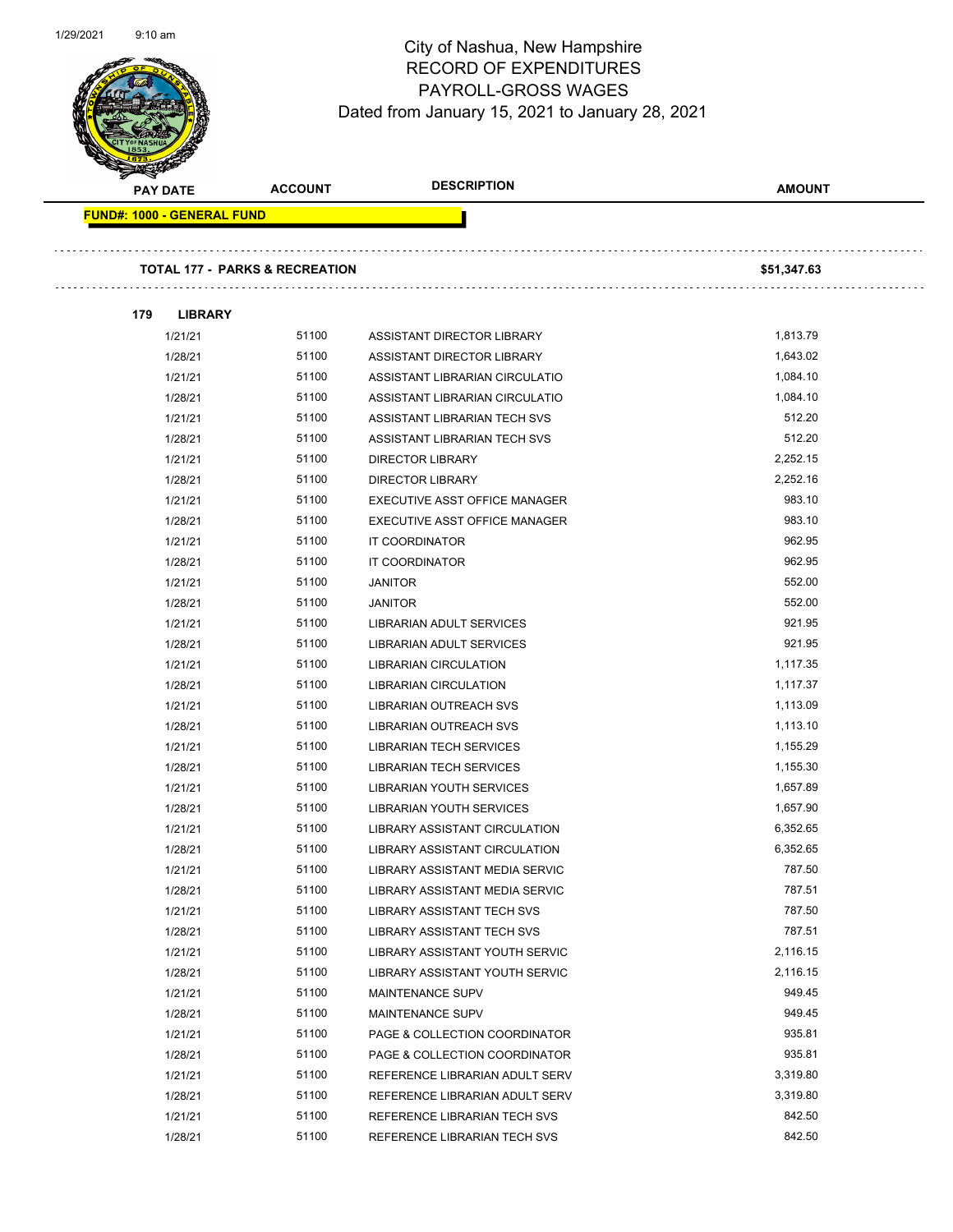

| <b>STARSHIP</b>                   |                                          |                                |               |
|-----------------------------------|------------------------------------------|--------------------------------|---------------|
| <b>PAY DATE</b>                   | <b>ACCOUNT</b>                           | <b>DESCRIPTION</b>             | <b>AMOUNT</b> |
| <b>FUND#: 1000 - GENERAL FUND</b> |                                          |                                |               |
|                                   |                                          |                                |               |
| 179<br>1/21/21                    | <b>LIBRARY</b><br>51100                  | <b>SECURITY LIBRARY</b>        | 660.00        |
| 1/28/21                           | 51100                                    | <b>SECURITY LIBRARY</b>        | 660.00        |
| 1/21/21                           | 51200                                    |                                | 268.12        |
|                                   | 51200                                    | <b>JANITOR</b>                 | 268.12        |
| 1/28/21                           | 51200                                    | <b>JANITOR</b>                 | 462.90        |
| 1/21/21                           | 51200                                    | LIBRARY ASSISTANT TECH SVS     | 462.90        |
| 1/28/21                           | 51200                                    | LIBRARY ASSISTANT TECH SVS     | 482.77        |
| 1/21/21                           |                                          | REFERENCE LIBRARIAN ADULT SERV |               |
| 1/28/21                           | 51200                                    | REFERENCE LIBRARIAN ADULT SERV | 482.77        |
| 1/21/21                           | 51200                                    | <b>SECURITY LIBRARY</b>        | 332.00        |
| 1/28/21                           | 51200                                    | <b>SECURITY LIBRARY</b>        | 332.00        |
| 1/21/21                           | 51300                                    | LIBRARIAN CIRCULATION          | 10.47         |
| 1/28/21                           | 51300                                    | <b>LIBRARIAN CIRCULATION</b>   | 10.47         |
| 1/21/21                           | 52800                                    | EDUCATIONAL ASSISTANCE         | 1,500.00      |
|                                   | <b>TOTAL 179 - LIBRARY</b>               |                                | \$66,196.27   |
| 181                               | <b>COMMUNITY DEVELOPMENT</b>             |                                |               |
| 1/21/21                           | 51100                                    | ADMINISTRATIVE ASSISTANT II    | 786.85        |
| 1/28/21                           | 51100                                    | ADMINISTRATIVE ASSISTANT II    | 786.85        |
| 1/21/21                           | 51100                                    | DIRECTOR COMMUNITY DEVELOPMENT | 2,473.35      |
| 1/28/21                           | 51100                                    | DIRECTOR COMMUNITY DEVELOPMENT | 2,473.35      |
| 1/21/21                           | 51100                                    | <b>TRANSPORTATION PLANNER</b>  | 1,313.35      |
| 1/28/21                           | 51100                                    | <b>TRANSPORTATION PLANNER</b>  | 1,313.35      |
| 1/21/21                           | 51100                                    | <b>WATERWAYS MANAGER</b>       | 1,709.25      |
| 1/28/21                           | 51100                                    | <b>WATERWAYS MANAGER</b>       | 1,709.25      |
| 1/21/21                           | 51200                                    | ADMINISTRATIVE ASSISTANT I     | 390.64        |
| 1/28/21                           | 51200                                    | ADMINISTRATIVE ASSISTANT I     | 390.64        |
| 1/21/21                           | 51400                                    | <b>INTERN</b>                  | 100.00        |
| 1/28/21                           | 51400                                    | <b>INTERN</b>                  | 100.00        |
| 1/28/21                           | 55118                                    | TELEPHONE-CELLULAR             | 50.00         |
|                                   | <b>TOTAL 181 - COMMUNITY DEVELOPMENT</b> |                                | \$13,596.88   |
|                                   |                                          |                                |               |
| 182                               | <b>PLANNING AND ZONING</b><br>51100      |                                | 60.40         |
| 1/21/21                           |                                          | <b>COMMUNICATION SPEC</b>      |               |
| 1/28/21                           | 51100                                    | <b>COMMUNICATION SPEC</b>      | 60.40         |
| 1/21/21                           | 51100                                    | DEPARTMENT COORDINATOR         | 1,048.52      |
| 1/28/21                           | 51100                                    | DEPARTMENT COORDINATOR         | 1,048.51      |
| 1/21/21                           | 51100                                    | DEPUTY PLANNING MANAGER        | 2,861.15      |

1/28/21 51100 DEPUTY PLANNING MANAGER 2,861.15 1/21/21 51100 MANAGER PLANNING DEPT 1,850.75 1/28/21 51100 MANAGER PLANNING DEPT 1,850.75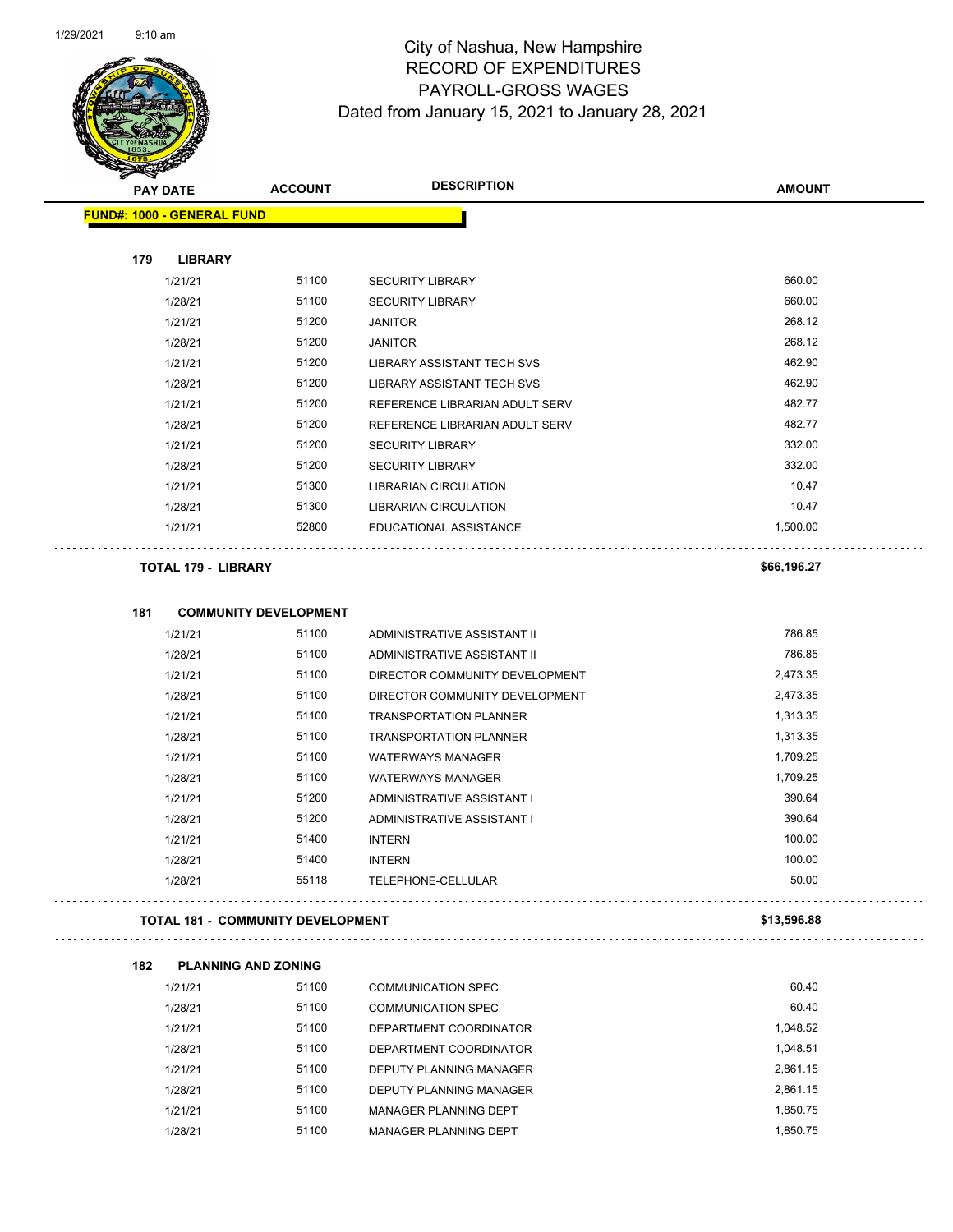$\overline{\phantom{0}}$ 



| <b>SANGRAD</b>                    |                 |                                         |                               |               |
|-----------------------------------|-----------------|-----------------------------------------|-------------------------------|---------------|
|                                   | <b>PAY DATE</b> | <b>ACCOUNT</b>                          | <b>DESCRIPTION</b>            | <b>AMOUNT</b> |
| <b>FUND#: 1000 - GENERAL FUND</b> |                 |                                         |                               |               |
|                                   |                 |                                         |                               |               |
| 182                               |                 | <b>PLANNING AND ZONING</b>              |                               |               |
|                                   | 1/21/21         | 51100                                   | PLANNER I                     | 1,918.15      |
|                                   | 1/28/21         | 51100                                   | PLANNER I                     | 1,918.15      |
|                                   | 1/21/21         | 51100                                   | ZONING COORDINATOR            | 839.35        |
|                                   | 1/28/21         | 51100                                   | <b>ZONING COORDINATOR</b>     | 839.35        |
|                                   | 1/28/21         | 51300                                   | <b>COMMUNICATION SPEC</b>     | 1.14          |
|                                   | 1/21/21         | 53428                                   | STENOGRAPHIC SERVICES         | 500.00        |
|                                   |                 | <b>TOTAL 182 - PLANNING AND ZONING</b>  |                               | \$17,657.77   |
| 183                               |                 | <b>ECONOMIC DEVELOPMENT</b>             |                               |               |
|                                   | 1/21/21         | 51100                                   | DWNTWN SPCLST & OED PGRM COOR | 976.00        |
|                                   | 1/28/21         | 51100                                   | DWNTWN SPCLST & OED PGRM COOR | 976.00        |
|                                   | 1/21/21         | 51100                                   | ECONOMIC DEV DIRECTOR         | 2,332.80      |
|                                   | 1/28/21         | 51100                                   | ECONOMIC DEV DIRECTOR         | 2,332.80      |
|                                   | 1/21/21         | 51100                                   | HUNT MEMORIAL BLDG & ARTS ADM | 417.45        |
|                                   | 1/28/21         | 51100                                   | HUNT MEMORIAL BLDG & ARTS ADM | 417.45        |
|                                   | 1/28/21         | 55118                                   | TELEPHONE-CELLULAR            | 85.00         |
|                                   |                 |                                         |                               |               |
|                                   |                 | <b>TOTAL 183 - ECONOMIC DEVELOPMENT</b> |                               | \$7,537.50    |
| 191                               | <b>SCHOOL</b>   |                                         |                               |               |
|                                   | 1/28/21         | 51100                                   | 21 CENTURY COORDINATOR        | 2,415.80      |
|                                   | 1/21/21         | 51100                                   | <b>7PAR CTE NHN</b>           | 445.95        |
|                                   | 1/28/21         | 51100                                   | <b>7PAR CTE NHN</b>           | 445.95        |
|                                   | 1/28/21         | 51100                                   | ASSISTANT DIRECTOR BUSINESS   | 3,201.20      |
|                                   | 1/28/21         | 51100                                   | ASSISTANT PRINCIPAL AMH       | 1,605.70      |
|                                   | 1/28/21         | 51100                                   | ASSISTANT PRINCIPAL BIC       | 2,923.10      |
|                                   | 1/28/21         | 51100                                   | ASSISTANT PRINCIPAL BIR       | 1,686.97      |
|                                   | 1/28/21         | 51100                                   | ASSISTANT PRINCIPAL BRO       | 3,195.70      |
|                                   | 1/28/21         | 51100                                   | ASSISTANT PRINCIPAL CHARL     | 3,357.70      |
|                                   | 1/28/21         | 51100                                   | ASSISTANT PRINCIPAL DR CRSP   | 1,437.50      |
|                                   | 1/28/21         | 51100                                   | ASSISTANT PRINCIPAL ELM       | 6,865.40      |
|                                   | 1/28/21         | 51100                                   | ASSISTANT PRINCIPAL FES       | 2,923.10      |
|                                   | 1/28/21         | 51100                                   | ASSISTANT PRINCIPAL FMS       | 3,336.50      |
|                                   | 1/28/21         | 51100                                   | ASSISTANT PRINCIPAL LEDGE     | 3,458.43      |
|                                   | 1/28/21         | 51100                                   | ASSISTANT PRINCIPAL MDE       | 3,163.50      |
|                                   | 1/28/21         | 51100                                   | ASSISTANT PRINCIPAL MTP       | 1,461.50      |
|                                   | 1/28/21         | 51100                                   | ASSISTANT PRINCIPAL NHN       | 14,015.30     |
|                                   | 1/28/21         | 51100                                   |                               | 14,153.80     |
|                                   |                 | 51100                                   | ASSISTANT PRINCIPAL NHS       | 3,115.40      |
|                                   | 1/28/21         | 51100                                   | ASSISTANT PRINCIPAL NSE       | 3,684.60      |
|                                   | 1/28/21         |                                         | ASSISTANT PRINCIPAL PMS       | 1,485.60      |
|                                   | 1/28/21         | 51100                                   | ASSISTANT PRINCIPAL SHE       |               |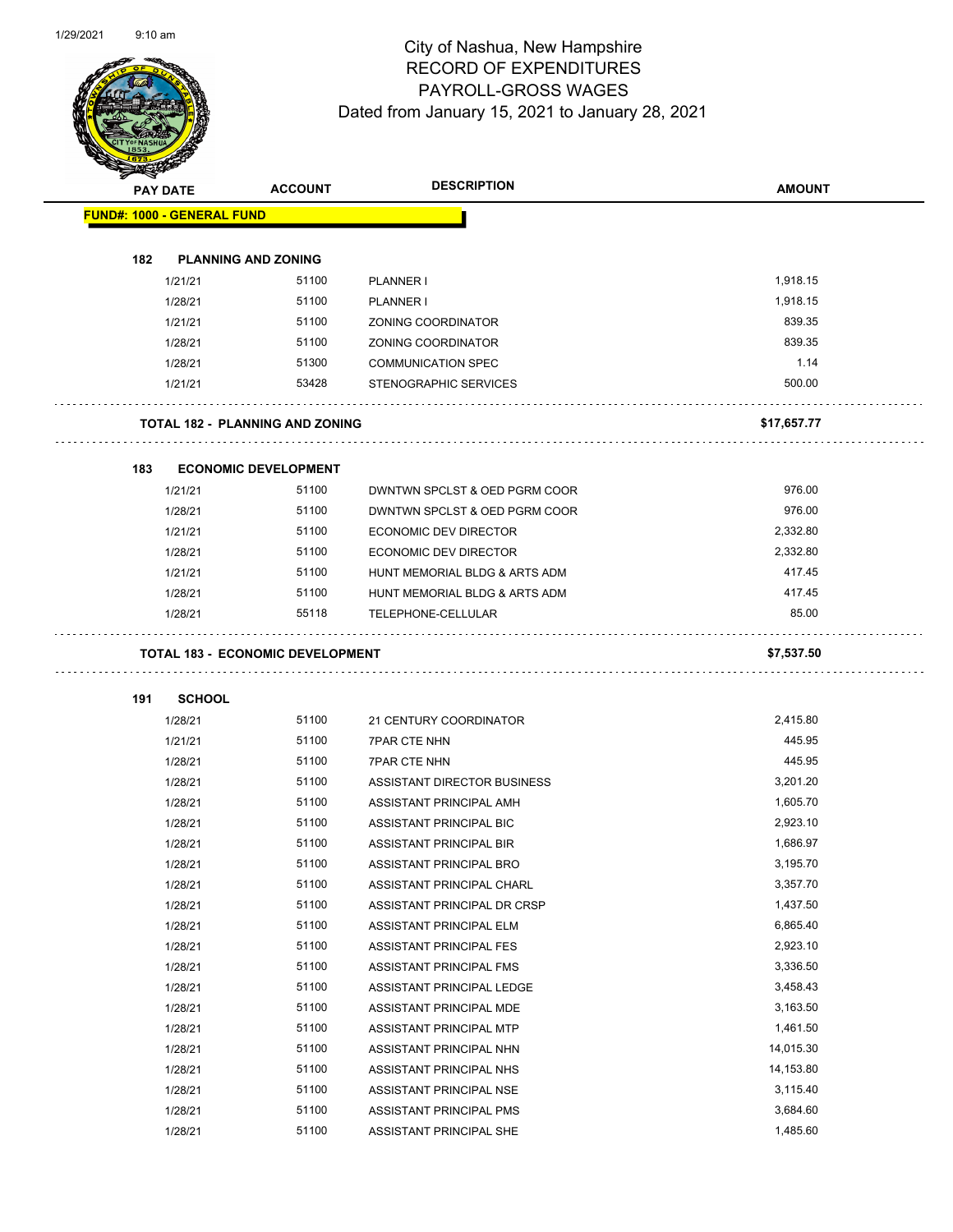

|     | <b>PAY DATE</b>                   | <b>ACCOUNT</b> | <b>DESCRIPTION</b>              | <b>AMOUNT</b> |  |  |
|-----|-----------------------------------|----------------|---------------------------------|---------------|--|--|
|     | <b>FUND#: 1000 - GENERAL FUND</b> |                |                                 |               |  |  |
|     |                                   |                |                                 |               |  |  |
| 191 | <b>SCHOOL</b>                     |                |                                 |               |  |  |
|     | 1/28/21                           | 51100          | ASSISTANT SUPERINTENDENT        | 9,557.70      |  |  |
|     | 1/28/21                           | 51100          | ASST DIRECTOR PLANT OPS         | 4,987.00      |  |  |
|     | 1/28/21                           | 51100          | <b>ASST DIRECTOR SPED</b>       | 6,611.79      |  |  |
|     | 1/28/21                           | 51100          | ASST SYSTEMS ADMIN FULL YEAR    | 17,681.21     |  |  |
|     | 1/28/21                           | 51100          | ATTENDANCE OFFICER              | 2,582.00      |  |  |
|     | 1/28/21                           | 51100          | BRENTWOOD COORDINATOR           | 2,888.90      |  |  |
|     | 1/28/21                           | 51100          | CAREER CENTER COORD NHS         | 1,596.10      |  |  |
|     | 1/28/21                           | 51100          | CHIEF OPERATING OFFICER         | 4,542.60      |  |  |
|     | 1/21/21                           | 51100          | CLERICAL ACADEMY NHN            | 3,193.15      |  |  |
|     | 1/28/21                           | 51100          | CLERICAL ACADEMY NHN            | 3,193.15      |  |  |
|     | 1/21/21                           | 51100          | CLERICAL ACADEMY NHS            | 3,107.69      |  |  |
|     | 1/28/21                           | 51100          | <b>CLERICAL ACADEMY NHS</b>     | 3,155.30      |  |  |
|     | 1/21/21                           | 51100          | CLERICAL ADULT ED NHN           | 328.20        |  |  |
|     | 1/28/21                           | 51100          | CLERICAL ADULT ED NHN           | 164.10        |  |  |
|     | 1/21/21                           | 51100          | CLERICAL ASST SUPER SUP         | 1,473.44      |  |  |
|     | 1/28/21                           | 51100          | CLERICAL ASST SUPER SUP         | 1,463.58      |  |  |
|     | 1/21/21                           | 51100          | CLERICAL ATHLETIC NHN           | 831.75        |  |  |
|     | 1/28/21                           | 51100          | CLERICAL ATHLETIC NHN           | 831.75        |  |  |
|     | 1/21/21                           | 51100          | CLERICAL ATHLETIC NHS           | 745.90        |  |  |
|     | 1/28/21                           | 51100          | CLERICAL ATHLETIC NHS           | 745.90        |  |  |
|     | 1/21/21                           | 51100          | <b>CLERICAL BUSINESS</b>        | 3,273.81      |  |  |
|     | 1/28/21                           | 51100          | <b>CLERICAL BUSINESS</b>        | 3,273.80      |  |  |
|     | 1/21/21                           | 51100          | CLERICAL CHIEF OP OFFICER SUP   | 791.11        |  |  |
|     | 1/28/21                           | 51100          | CLERICAL CHIEF OP OFFICER SUP   | 775.60        |  |  |
|     | 1/21/21                           | 51100          | <b>CLERICAL CTE NHN</b>         | 709.15        |  |  |
|     | 1/28/21                           | 51100          | <b>CLERICAL CTE NHN</b>         | 709.15        |  |  |
|     | 1/21/21                           | 51100          | CLERICAL GUIDANCE ELM           | 709.15        |  |  |
|     | 1/28/21                           | 51100          | CLERICAL GUIDANCE ELM           | 709.15        |  |  |
|     | 1/21/21                           | 51100          | <b>CLERICAL GUIDANCE NHN</b>    | 2,137.60      |  |  |
|     | 1/28/21                           | 51100          | CLERICAL GUIDANCE NHN           | 2,018.26      |  |  |
|     | 1/21/21                           | 51100          | <b>CLERICAL GUIDANCE NHS</b>    | 1,455.05      |  |  |
|     | 1/28/21                           | 51100          | <b>CLERICAL GUIDANCE NHS</b>    | 1,455.05      |  |  |
|     | 1/21/21                           | 51100          | <b>CLERICAL HUMAN RESOURCES</b> | 2,174.92      |  |  |
|     | 1/28/21                           | 51100          | CLERICAL HUMAN RESOURCES        | 2,165.61      |  |  |
|     | 1/21/21                           | 51100          | <b>CLERICAL PAYROLL SUP</b>     | 1,602.00      |  |  |
|     | 1/28/21                           | 51100          | <b>CLERICAL PAYROLL SUP</b>     | 1,602.00      |  |  |
|     | 1/21/21                           | 51100          | <b>CLERICAL PLANT OPS</b>       | 781.50        |  |  |
|     | 1/28/21                           | 51100          | <b>CLERICAL PLANT OPS</b>       | 781.50        |  |  |
|     | 1/21/21                           | 51100          | <b>CLERICAL PRINCIPAL AMH</b>   | 1,527.40      |  |  |
|     | 1/28/21                           | 51100          | <b>CLERICAL PRINCIPAL AMH</b>   | 1,527.40      |  |  |
|     | 1/21/21                           | 51100          | <b>CLERICAL PRINCIPAL BIC</b>   | 1,613.26      |  |  |
|     | 1/28/21                           | 51100          | CLERICAL PRINCIPAL BIC          | 1,613.25      |  |  |
|     | 1/21/21                           | 51100          | <b>CLERICAL PRINCIPAL BIR</b>   | 1,663.51      |  |  |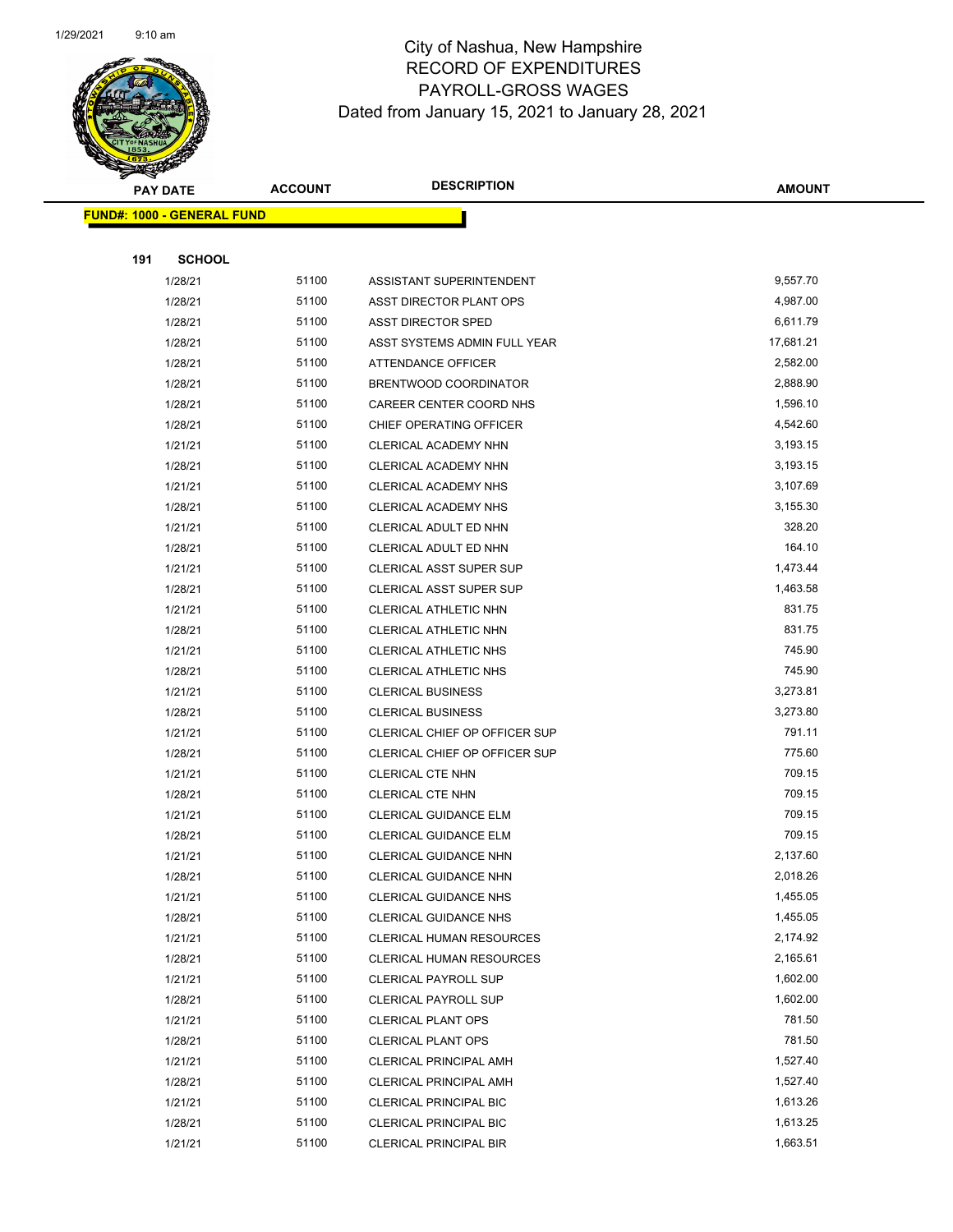

|     | <b>PAY DATE</b>            | <b>ACCOUNT</b> | <b>DESCRIPTION</b>               | <b>AMOUNT</b> |
|-----|----------------------------|----------------|----------------------------------|---------------|
|     | FUND#: 1000 - GENERAL FUND |                |                                  |               |
|     |                            |                |                                  |               |
| 191 | <b>SCHOOL</b>              |                |                                  |               |
|     | 1/28/21                    | 51100          | <b>CLERICAL PRINCIPAL BIR</b>    | 1,663.50      |
|     | 1/21/21                    | 51100          | <b>CLERICAL PRINCIPAL BRO</b>    | 1,540.90      |
|     | 1/28/21                    | 51100          | CLERICAL PRINCIPAL BRO           | 1,540.90      |
|     | 1/21/21                    | 51100          | CLERICAL PRINCIPAL CHA           | 1,563.00      |
|     | 1/28/21                    | 51100          | CLERICAL PRINCIPAL CHA           | 1,563.00      |
|     | 1/21/21                    | 51100          | CLERICAL PRINCIPAL DRC           | 1,529.65      |
|     | 1/28/21                    | 51100          | <b>CLERICAL PRINCIPAL DRC</b>    | 1,529.65      |
|     | 1/21/21                    | 51100          | CLERICAL PRINCIPAL ELM           | 2,670.05      |
|     | 1/28/21                    | 51100          | <b>CLERICAL PRINCIPAL ELM</b>    | 2,660.59      |
|     | 1/21/21                    | 51100          | <b>CLERICAL PRINCIPAL FES</b>    | 1,566.40      |
|     | 1/28/21                    | 51100          | <b>CLERICAL PRINCIPAL FES</b>    | 1,566.40      |
|     | 1/21/21                    | 51100          | <b>CLERICAL PRINCIPAL FMS</b>    | 2,256.64      |
|     | 1/28/21                    | 51100          | <b>CLERICAL PRINCIPAL FMS</b>    | 2,270.58      |
|     | 1/21/21                    | 51100          | <b>CLERICAL PRINCIPAL LDG</b>    | 1,490.65      |
|     | 1/28/21                    | 51100          | CLERICAL PRINCIPAL LDG           | 1,490.65      |
|     | 1/21/21                    | 51100          | CLERICAL PRINCIPAL MDE           | 1,602.00      |
|     | 1/28/21                    | 51100          | CLERICAL PRINCIPAL MDE           | 1,602.00      |
|     | 1/21/21                    | 51100          | <b>CLERICAL PRINCIPAL MTP</b>    | 1,529.65      |
|     | 1/28/21                    | 51100          | <b>CLERICAL PRINCIPAL MTP</b>    | 1,507.77      |
|     | 1/21/21                    | 51100          | <b>CLERICAL PRINCIPAL NHN</b>    | 1,490.65      |
|     | 1/28/21                    | 51100          | CLERICAL PRINCIPAL NHN           | 1,490.65      |
|     | 1/21/21                    | 51100          | <b>CLERICAL PRINCIPAL NHS</b>    | 1,658.28      |
|     | 1/28/21                    | 51100          | CLERICAL PRINCIPAL NHS           | 1,658.30      |
|     | 1/21/21                    | 51100          | <b>CLERICAL PRINCIPAL NSE</b>    | 1,540.90      |
|     | 1/28/21                    | 51100          | CLERICAL PRINCIPAL NSE           | 1,540.90      |
|     | 1/21/21                    | 51100          | <b>CLERICAL PRINCIPAL PMS</b>    | 2,164.20      |
|     | 1/28/21                    | 51100          | <b>CLERICAL PRINCIPAL PMS</b>    | 2,159.46      |
|     | 1/21/21                    | 51100          | <b>CLERICAL PRINCIPAL SHE</b>    | 1,577.65      |
|     | 1/28/21                    | 51100          | <b>CLERICAL PRINCIPAL SHE</b>    | 1,566.56      |
|     | 1/21/21                    | 51100          | CLERICAL RECEPTIONIST NHN        | 831.75        |
|     | 1/28/21                    | 51100          | CLERICAL RECEPTIONIST NHN        | 831.75        |
|     | 1/21/21                    | 51100          | CLERICAL RECEPTIONIST NHS        | 709.15        |
|     | 1/28/21                    | 51100          | CLERICAL RECEPTIONIST NHS        | 709.15        |
|     | 1/21/21                    | 51100          | <b>CLERICAL REGISTRAR NHN</b>    | 709.15        |
|     | 1/28/21                    | 51100          | <b>CLERICAL REGISTRAR NHN</b>    | 709.15        |
|     | 1/21/21                    | 51100          | CLERICAL SPECIAL ED NHN          | 745.90        |
|     | 1/28/21                    | 51100          | CLERICAL SPECIAL ED NHN          | 745.88        |
|     | 1/21/21                    | 51100          | CLERICAL SPECIAL ED NHS          | 745.90        |
|     | 1/28/21                    | 51100          | CLERICAL SPECIAL ED NHS          | 745.90        |
|     | 1/21/21                    | 51100          | CLERICAL SPECIAL ED SUP          | 1,413.56      |
|     | 1/28/21                    | 51100          | CLERICAL SPECIAL ED SUP          | 1,418.30      |
|     | 1/21/21                    | 51100          | <b>CLERICAL STUDENT SERV SUP</b> | 870.16        |
|     | 1/28/21                    | 51100          | CLERICAL STUDENT SERV SUP        | 864.40        |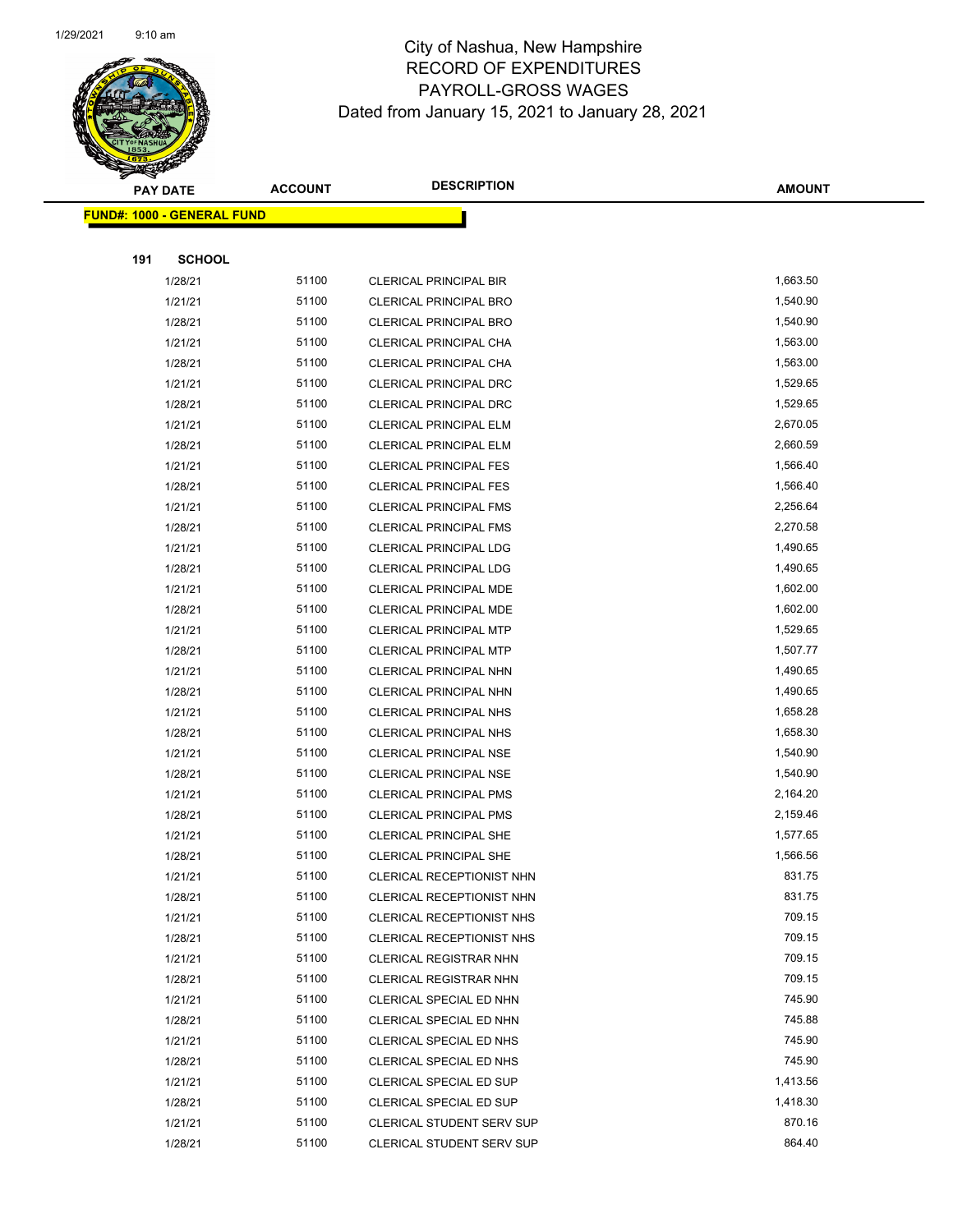

| s<br>$\tilde{\phantom{a}}$ | <b>PAY DATE</b>                   | <b>ACCOUNT</b> | <b>DESCRIPTION</b>             | <b>AMOUNT</b> |
|----------------------------|-----------------------------------|----------------|--------------------------------|---------------|
|                            | <b>FUND#: 1000 - GENERAL FUND</b> |                |                                |               |
|                            |                                   |                |                                |               |
| 191                        | <b>SCHOOL</b>                     |                |                                |               |
|                            | 1/21/21                           | 51100          | CLERICAL SUPERINTENDANT HRLY   | 840.94        |
|                            | 1/28/21                           | 51100          | CLERICAL SUPERINTENDANT HRLY   | 840.94        |
|                            | 1/28/21                           | 51100          | CLERICAL SUPERINTENDANT SUP    | 3,191.90      |
|                            | 1/21/21                           | 51100          | <b>CUSTODIAN AMH</b>           | 1,505.60      |
|                            | 1/28/21                           | 51100          | <b>CUSTODIAN AMH</b>           | 1,505.60      |
|                            | 1/21/21                           | 51100          | <b>CUSTODIAN ASST HEAD ELM</b> | 857.20        |
|                            | 1/28/21                           | 51100          | <b>CUSTODIAN ASST HEAD ELM</b> | 857.20        |
|                            | 1/21/21                           | 51100          | <b>CUSTODIAN ASST HEAD FMS</b> | 348.25        |
|                            | 1/28/21                           | 51100          | <b>CUSTODIAN ASST HEAD FMS</b> | 278.60        |
|                            | 1/21/21                           | 51100          | <b>CUSTODIAN ASST HEAD NHN</b> | 1,722.41      |
|                            | 1/28/21                           | 51100          | CUSTODIAN ASST HEAD NHN        | 1,722.41      |
|                            | 1/21/21                           | 51100          | <b>CUSTODIAN ASST HEAD NHS</b> | 1,722.44      |
|                            | 1/28/21                           | 51100          | <b>CUSTODIAN ASST HEAD NHS</b> | 1,722.41      |
|                            | 1/21/21                           | 51100          | <b>CUSTODIAN ASST HEAD PMS</b> | 857.20        |
|                            | 1/28/21                           | 51100          | <b>CUSTODIAN ASST HEAD PMS</b> | 857.20        |
|                            | 1/21/21                           | 51100          | <b>CUSTODIAN BIC</b>           | 1,491.49      |
|                            | 1/28/21                           | 51100          | <b>CUSTODIAN BIC</b>           | 1,355.04      |
|                            | 1/21/21                           | 51100          | <b>CUSTODIAN BIR</b>           | 1,505.60      |
|                            | 1/28/21                           | 51100          | <b>CUSTODIAN BIR</b>           | 1,568.24      |
|                            | 1/21/21                           | 51100          | <b>CUSTODIAN BRO</b>           | 1,505.60      |
|                            | 1/28/21                           | 51100          | <b>CUSTODIAN BRO</b>           | 1,505.60      |
|                            | 1/21/21                           | 51100          | <b>CUSTODIAN CHA</b>           | 1,468.00      |
|                            | 1/28/21                           | 51100          | <b>CUSTODIAN CHA</b>           | 1,468.01      |
|                            | 1/21/21                           | 51100          | <b>CUSTODIAN DRC</b>           | 1,505.60      |
|                            | 1/28/21                           | 51100          | <b>CUSTODIAN DRC</b>           | 1,505.60      |
|                            | 1/21/21                           | 51100          | <b>CUSTODIAN ELM</b>           | 5,366.80      |
|                            | 1/28/21                           | 51100          | <b>CUSTODIAN ELM</b>           | 5,216.24      |
|                            | 1/21/21                           | 51100          | <b>CUSTODIAN FES</b>           | 1,505.60      |
|                            | 1/28/21                           | 51100          | <b>CUSTODIAN FES</b>           | 1,505.60      |
|                            | 1/21/21                           | 51100          | <b>CUSTODIAN FMS</b>           | 3,115.60      |
|                            | 1/28/21                           | 51100          | <b>CUSTODIAN FMS</b>           | 2,960.34      |
|                            | 1/21/21                           | 51100          | <b>CUSTODIAN HEAD AMH</b>      | 857.20        |
|                            | 1/28/21                           | 51100          | <b>CUSTODIAN HEAD AMH</b>      | 857.20        |
|                            | 1/21/21                           | 51100          | <b>CUSTODIAN HEAD BIC</b>      | 707.37        |
|                            | 1/28/21                           | 51100          | <b>CUSTODIAN HEAD BIC</b>      | 702.90        |
|                            | 1/21/21                           | 51100          | <b>CUSTODIAN HEAD BIR</b>      | 857.20        |
|                            | 1/28/21                           | 51100          | <b>CUSTODIAN HEAD BIR</b>      | 857.20        |
|                            | 1/21/21                           | 51100          | <b>CUSTODIAN HEAD BRO</b>      | 857.20        |
|                            | 1/28/21                           | 51100          | <b>CUSTODIAN HEAD BRO</b>      | 857.20        |
|                            | 1/21/21                           | 51100          | <b>CUSTODIAN HEAD CHA</b>      | 857.20        |
|                            | 1/28/21                           | 51100          | <b>CUSTODIAN HEAD CHA</b>      | 857.20        |
|                            | 1/21/21                           | 51100          | <b>CUSTODIAN HEAD DRC</b>      | 857.20        |
|                            | 1/28/21                           | 51100          | <b>CUSTODIAN HEAD DRC</b>      | 685.76        |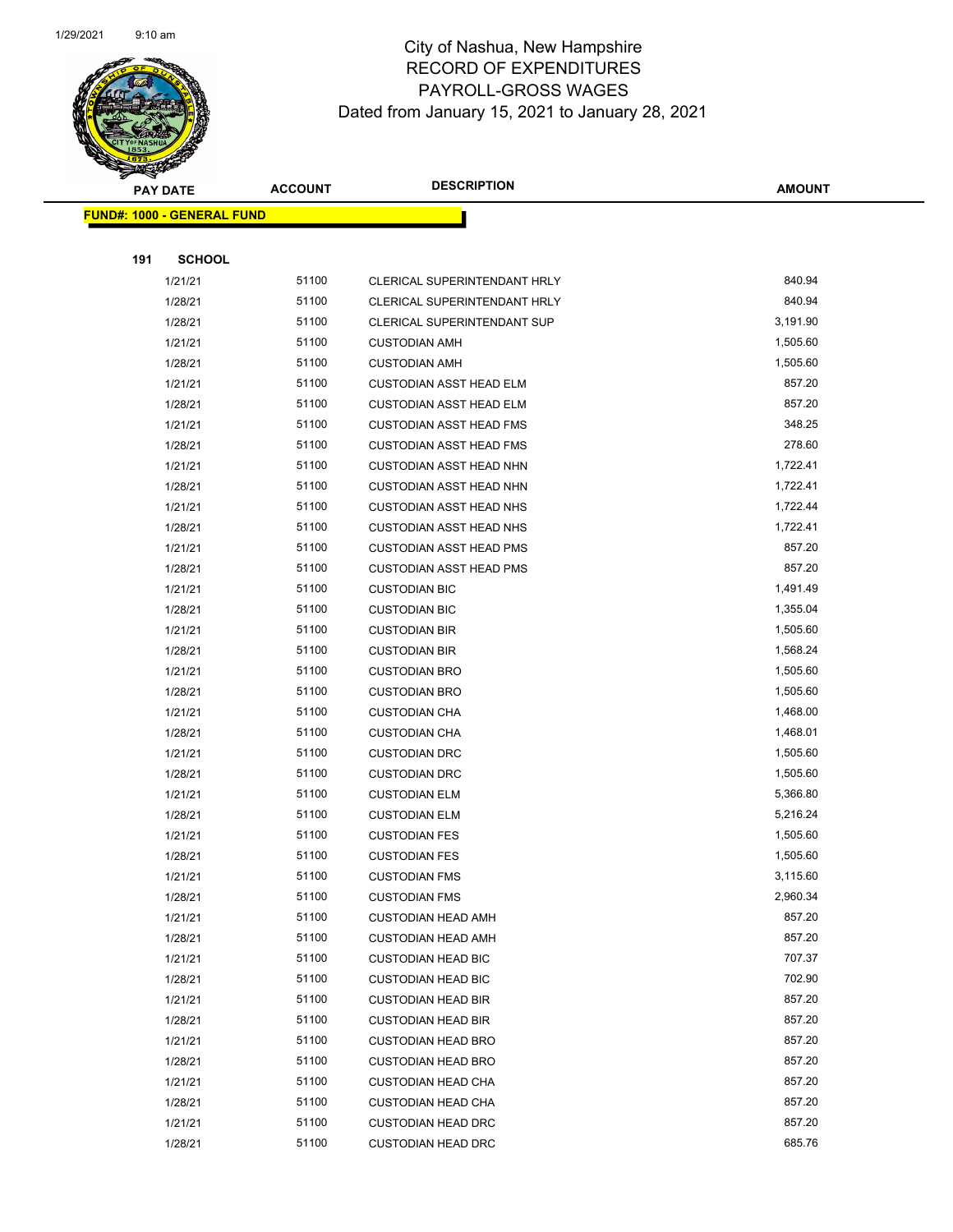

|     | <b>PAY DATE</b>                   | <b>ACCOUNT</b> | <b>DESCRIPTION</b>              | <b>AMOUNT</b>        |
|-----|-----------------------------------|----------------|---------------------------------|----------------------|
|     | <b>FUND#: 1000 - GENERAL FUND</b> |                |                                 |                      |
|     |                                   |                |                                 |                      |
| 191 | <b>SCHOOL</b>                     |                |                                 |                      |
|     | 1/21/21                           | 51100          | <b>CUSTODIAN HEAD ELM</b>       | 1,016.00             |
|     | 1/28/21                           | 51100          | <b>CUSTODIAN HEAD ELM</b>       | 1,016.00             |
|     | 1/21/21                           | 51100          | <b>CUSTODIAN HEAD FES</b>       | 857.20               |
|     | 1/28/21                           | 51100          | <b>CUSTODIAN HEAD FES</b>       | 857.20               |
|     | 1/21/21                           | 51100          | <b>CUSTODIAN HEAD FMS</b>       | 1,016.00             |
|     | 1/28/21                           | 51100          | <b>CUSTODIAN HEAD FMS</b>       | 1,016.00             |
|     | 1/21/21                           | 51100          | <b>CUSTODIAN HEAD LDG</b>       | 857.20               |
|     | 1/28/21                           | 51100          | <b>CUSTODIAN HEAD LDG</b>       | 857.20               |
|     | 1/21/21                           | 51100          | <b>CUSTODIAN HEAD MDE</b>       | 857.20               |
|     | 1/28/21                           | 51100          | <b>CUSTODIAN HEAD MDE</b>       | 857.20               |
|     | 1/21/21                           | 51100          | <b>CUSTODIAN HEAD MTP</b>       | 857.20               |
|     | 1/28/21                           | 51100          | <b>CUSTODIAN HEAD MTP</b>       | 857.20               |
|     | 1/21/21                           | 51100          | <b>CUSTODIAN HEAD NHN</b>       | 1,022.00             |
|     | 1/28/21                           | 51100          | <b>CUSTODIAN HEAD NHN</b>       | 1,022.00             |
|     | 1/21/21                           | 51100          | <b>CUSTODIAN HEAD NHS</b>       | 1,022.00             |
|     | 1/28/21                           | 51100          | <b>CUSTODIAN HEAD NHS</b>       | 1,022.00             |
|     | 1/21/21                           | 51100          | <b>CUSTODIAN HEAD NSE</b>       | 865.20               |
|     | 1/28/21                           | 51100          | <b>CUSTODIAN HEAD NSE</b>       | 865.20               |
|     | 1/21/21                           | 51100          | <b>CUSTODIAN HEAD PMS</b>       | 1,016.00             |
|     | 1/28/21                           | 51100          | <b>CUSTODIAN HEAD PMS</b>       | 812.80               |
|     | 1/21/21                           | 51100          | <b>CUSTODIAN HEAD SHE</b>       | 857.20               |
|     | 1/28/21                           | 51100          | <b>CUSTODIAN HEAD SHE</b>       | 857.20               |
|     | 1/21/21                           | 51100          | <b>CUSTODIAN LDG</b>            | 1,355.04             |
|     | 1/28/21                           | 51100          | <b>CUSTODIAN LDG</b>            | 922.18               |
|     | 1/21/21                           | 51100          | <b>CUSTODIAN MDE</b>            | 1,568.24             |
|     | 1/28/21                           | 51100          | <b>CUSTODIAN MDE</b>            | 1,505.60             |
|     | 1/21/21                           | 51100          | <b>CUSTODIAN MTP</b>            | 1,505.60             |
|     | 1/28/21                           | 51100          | <b>CUSTODIAN MTP</b>            | 1,547.36             |
|     | 1/21/21                           | 51100          | <b>CUSTODIAN NHN</b>            | 9,826.40             |
|     | 1/28/21                           | 51100          | <b>CUSTODIAN NHN</b>            | 9,973.42             |
|     | 1/21/21                           | 51100          | <b>CUSTODIAN NHS</b>            | 10,565.60            |
|     | 1/28/21                           | 51100          | <b>CUSTODIAN NHS</b>            | 10,565.61            |
|     | 1/21/21                           | 51100          | <b>CUSTODIAN NSE</b>            | 1,505.60             |
|     | 1/28/21                           | 51100          | <b>CUSTODIAN NSE</b>            | 1,505.60             |
|     | 1/21/21                           | 51100          | <b>CUSTODIAN PMS</b>            | 2,514.00             |
|     | 1/28/21                           | 51100<br>51100 | <b>CUSTODIAN PMS</b>            | 2,258.42<br>1,505.60 |
|     | 1/21/21                           |                | <b>CUSTODIAN SHE</b>            |                      |
|     | 1/28/21                           | 51100          | <b>CUSTODIAN SHE</b>            | 1,505.60<br>4,473.40 |
|     | 1/28/21                           | 51100<br>51100 | <b>CUSTODIAN SUPERVISOR WPO</b> | 1,505.60             |
|     | 1/21/21                           | 51100          | <b>CUSTODIAN WID</b>            | 1,505.60             |
|     | 1/28/21                           | 51100          | <b>CUSTODIAN WID</b>            | 3,261.20             |
|     | 1/28/21                           | 51100          | DATA ANALYST                    | 3,913.30             |
|     | 1/28/21                           |                | <b>DIRECTOR ATHLETICS</b>       |                      |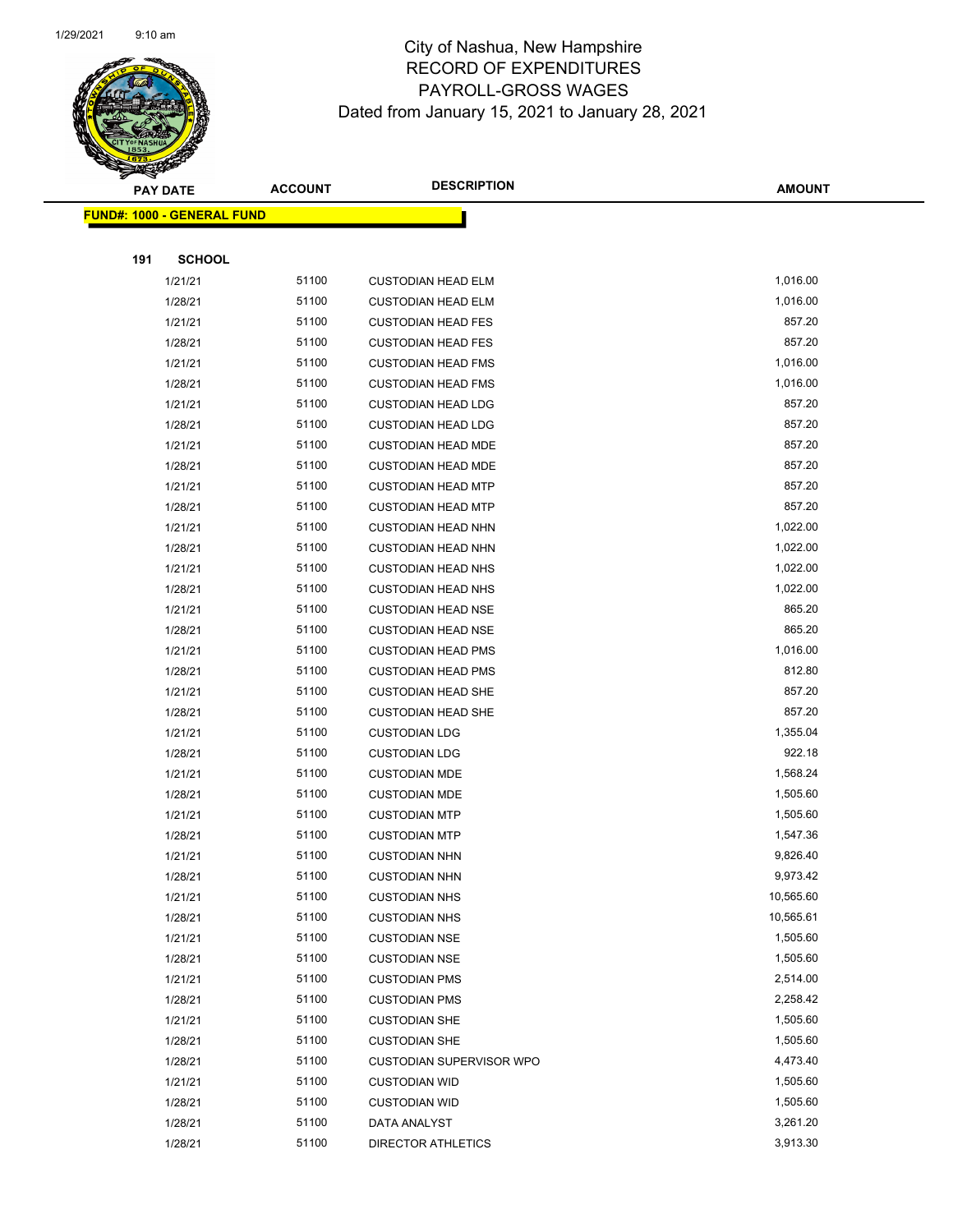

|     | <b>PAY DATE</b>                   | <b>ACCOUNT</b> | <b>DESCRIPTION</b>             | <b>AMOUNT</b> |
|-----|-----------------------------------|----------------|--------------------------------|---------------|
|     | <b>FUND#: 1000 - GENERAL FUND</b> |                |                                |               |
|     |                                   |                |                                |               |
| 191 | <b>SCHOOL</b>                     |                |                                |               |
|     | 1/28/21                           | 51100          | DIRECTOR COM GRANTS            | 3,422.10      |
|     | 1/28/21                           | 51100          | <b>DIRECTOR GUIDANCE</b>       | 6,869.40      |
|     | 1/28/21                           | 51100          | DIRECTOR HUMAN RESOURCES       | 3,595.80      |
|     | 1/28/21                           | 51100          | DIRECTOR PLANT OPS             | 4,062.20      |
|     | 1/28/21                           | 51100          | DIRECTOR SPECIAL ED            | 3,801.40      |
|     | 1/28/21                           | 51100          | DIRECTOR STUDENT SERVICES      | 3,568.10      |
|     | 1/28/21                           | 51100          | DIRECTOR TECHNOLOGY            | 3,730.30      |
|     | 1/28/21                           | 51100          | DIRECTOR TRANSPORTATION        | 3,396.70      |
|     | 1/28/21                           | 51100          | DIRECTOR VOCATIONAL            | 6,250.00      |
|     | 1/28/21                           | 51100          | ELL COMMUNICATIONS COORDINATOR | 2,088.60      |
|     | 1/28/21                           | 51100          | ELL OUTREACH WORKER            | 1,810.20      |
|     | 1/21/21                           | 51100          | ELL OUTREACH WORKER HOURLY     | (521.25)      |
|     | 1/21/21                           | 51100          | <b>GRANT WRITER</b>            | 697.10        |
|     | 1/28/21                           | 51100          | <b>GRANT WRITER</b>            | 697.10        |
|     | 1/28/21                           | 51100          | GUIDANCE COUNSELOR AMH         | 2,469.50      |
|     | 1/28/21                           | 51100          | GUIDANCE COUNSELOR BIC         | 2,168.60      |
|     | 1/28/21                           | 51100          | <b>GUIDANCE COUNSELOR BIR</b>  | 3,071.60      |
|     | 1/28/21                           | 51100          | GUIDANCE COUNSELOR BRO         | 2,036.20      |
|     | 1/28/21                           | 51100          | GUIDANCE COUNSELOR CHA         | 3,071.60      |
|     | 1/28/21                           | 51100          | GUIDANCE COUNSELOR DRC         | 2,979.50      |
|     | 1/28/21                           | 51100          | <b>GUIDANCE COUNSELOR ELM</b>  | 13,092.49     |
|     | 1/28/21                           | 51100          | GUIDANCE COUNSELOR FES         | 2,168.60      |
|     | 1/28/21                           | 51100          | <b>GUIDANCE COUNSELOR FMS</b>  | 5,651.40      |
|     | 1/28/21                           | 51100          | GUIDANCE COUNSELOR LDG         | 3,071.60      |
|     | 1/28/21                           | 51100          | GUIDANCE COUNSELOR MDE         | 2,933.60      |
|     | 1/28/21                           | 51100          | <b>GUIDANCE COUNSELOR MTP</b>  | 2,979.50      |
|     | 1/28/21                           | 51100          | GUIDANCE COUNSELOR NHN         | 16,941.30     |
|     | 1/28/21                           | 51100          | GUIDANCE COUNSELOR NHS         | 18,556.90     |
|     | 1/28/21                           | 51100          | GUIDANCE COUNSELOR NSE         | 2,979.50      |
|     | 1/28/21                           | 51100          | GUIDANCE COUNSELOR PMS         | 8,492.41      |
|     | 1/28/21                           | 51100          | <b>GUIDANCE COUNSELOR SHE</b>  | 2,979.50      |
|     | 1/28/21                           | 51100          | JOB DEVELOPER SPED NHN         | 3,071.60      |
|     | 1/28/21                           | 51100          | LIBRARIAN AMH                  | 2,045.30      |
|     | 1/28/21                           | 51100          | <b>LIBRARIAN BIC</b>           | 1,960.00      |
|     | 1/28/21                           | 51100          | LIBRARIAN BIR                  | 2,291.00      |
|     | 1/28/21                           | 51100          | <b>LIBRARIAN BRO</b>           | 2,260.00      |
|     | 1/28/21                           | 51100          | LIBRARIAN CHA                  | 3,071.60      |
|     | 1/28/21                           | 51100          | <b>LIBRARIAN DRC</b>           | 2,316.40      |
|     | 1/28/21                           | 51100          | <b>LIBRARIAN ELM</b>           | 2,162.89      |
|     | 1/28/21                           | 51100          | <b>LIBRARIAN FES</b>           | 2,979.49      |
|     | 1/28/21                           | 51100          | <b>LIBRARIAN FMS</b>           | 3,071.60      |
|     | 1/28/21                           | 51100          | <b>LIBRARIAN LDG</b>           | 1,891.40      |
|     | 1/28/21                           | 51100          | LIBRARIAN MDE                  | 2,933.60      |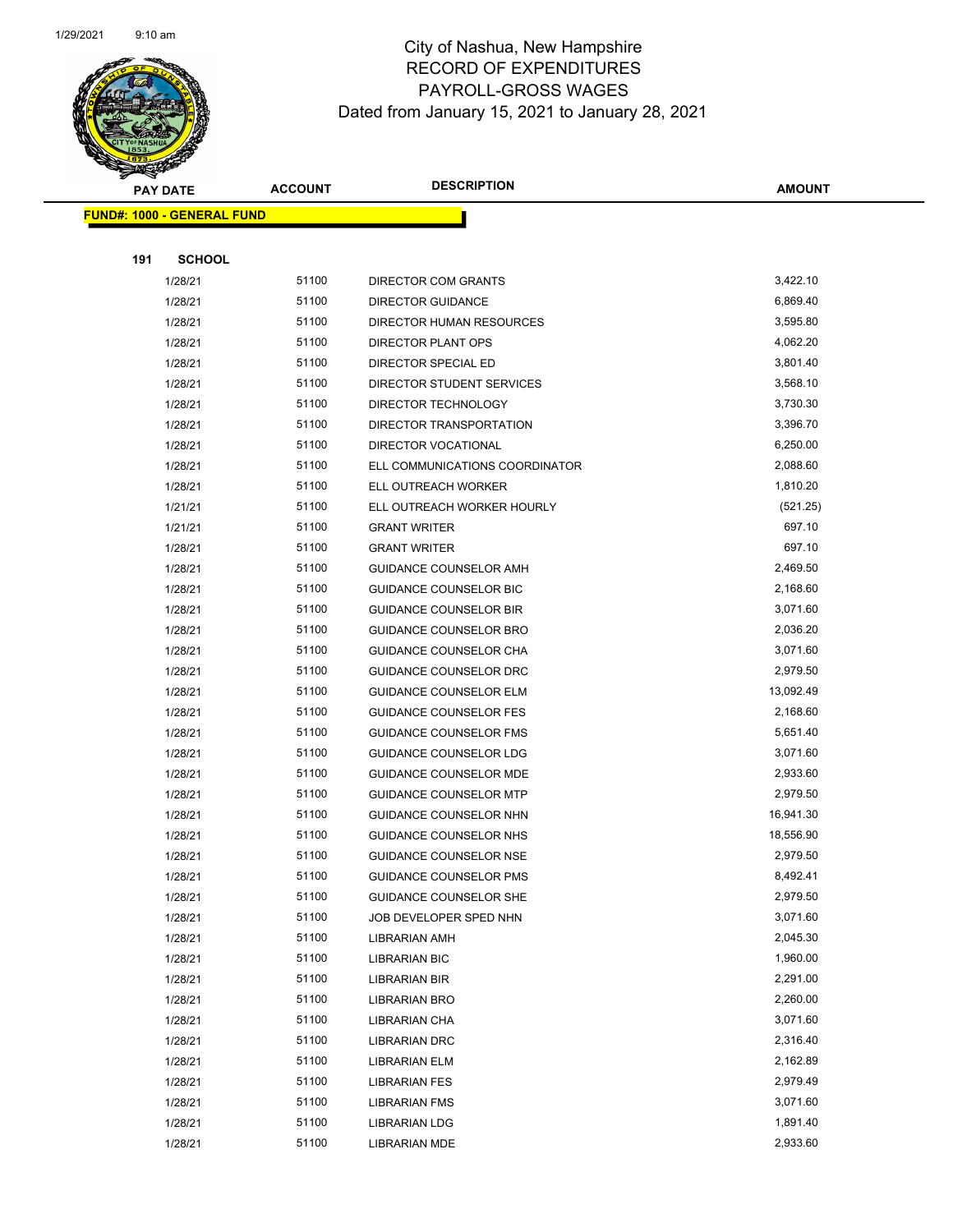

|     | <b>PAY DATE</b>                   | <b>ACCOUNT</b> | <b>DESCRIPTION</b>           | <b>AMOUNT</b> |
|-----|-----------------------------------|----------------|------------------------------|---------------|
|     | <b>FUND#: 1000 - GENERAL FUND</b> |                |                              |               |
|     |                                   |                |                              |               |
| 191 | <b>SCHOOL</b>                     |                |                              |               |
|     | 1/28/21                           | 51100          | <b>LIBRARIAN MTP</b>         | 1,792.60      |
|     | 1/28/21                           | 51100          | <b>LIBRARIAN NHN</b>         | 4,773.50      |
|     | 1/28/21                           | 51100          | <b>LIBRARIAN NHS</b>         | 6,106.40      |
|     | 1/28/21                           | 51100          | <b>LIBRARIAN NSE</b>         | 2,933.60      |
|     | 1/28/21                           | 51100          | <b>LIBRARIAN PMS</b>         | 2,095.80      |
|     | 1/28/21                           | 51100          | <b>LIBRARIAN SHE</b>         | 2,979.50      |
|     | 1/28/21                           | 51100          | LICENSED PRACTICAL NURSE ELM | 1,522.40      |
|     | 1/28/21                           | 51100          | LICENSED PRACTICAL NURSE FMS | 1,601.00      |
|     | 1/28/21                           | 51100          | LICENSED PRACTICAL NURSE NHS | 1,595.88      |
|     | 1/21/21                           | 51100          | MAINTENANCE ALARM WPO        | 1,048.40      |
|     | 1/28/21                           | 51100          | MAINTENANCE ALARM WPO        | 1,048.40      |
|     | 1/21/21                           | 51100          | MAINTENANCE CARPENTER WPO    | 1,056.40      |
|     | 1/28/21                           | 51100          | MAINTENANCE CARPENTER WPO    | 1,056.40      |
|     | 1/21/21                           | 51100          | MAINTENANCE ELECTRICIAN WPO  | 2,228.00      |
|     | 1/28/21                           | 51100          | MAINTENANCE ELECTRICIAN WPO  | 2,228.00      |
|     | 1/21/21                           | 51100          | MAINTENANCE GRDS FORMEN WPO  | 1,056.40      |
|     | 1/28/21                           | 51100          | MAINTENANCE GRDS FORMEN WPO  | 1,056.40      |
|     | 1/21/21                           | 51100          | MAINTENANCE GROUNDS WPO      | 3,625.60      |
|     | 1/28/21                           | 51100          | MAINTENANCE GROUNDS WPO      | 3,625.60      |
|     | 1/21/21                           | 51100          | MAINTENANCE HVAC WPO         | 5,456.00      |
|     | 1/28/21                           | 51100          | MAINTENANCE HVAC WPO         | 7,638.40      |
|     | 1/21/21                           | 51100          | MAINTENANCE MESSENGER WPO    | 1,016.00      |
|     | 1/28/21                           | 51100          | MAINTENANCE MESSENGER WPO    | 1,016.00      |
|     | 1/21/21                           | 51100          | MAINTENANCE PLUMBER WPO      | 1,118.00      |
|     | 1/28/21                           | 51100          | MAINTENANCE PLUMBER WPO      | 1,118.00      |
|     | 1/21/21                           | 51100          | MAINTENANCE TRADES WPO       | 3,222.80      |
|     | 1/28/21                           | 51100          | MAINTENANCE TRADES WPO       | 3,222.80      |
|     | 1/28/21                           | 51100          | MARKETING TEACHER NHS        | 2,876.80      |
|     | 1/28/21                           | 51100          | <b>NURSE AMH</b>             | 2,795.40      |
|     | 1/28/21                           | 51100          | <b>NURSE BIC</b>             | 2,795.40      |
|     | 1/28/21                           | 51100          | <b>NURSE BIR</b>             | 2,751.30      |
|     | 1/28/21                           | 51100          | <b>NURSE BRO</b>             | 2,795.40      |
|     | 1/28/21                           | 51100          | <b>NURSE CHA</b>             | 1,832.00      |
|     | 1/28/21                           | 51100          | NURSE DRC                    | 2,795.40      |
|     | 1/28/21                           | 51100          | <b>NURSE ELM</b>             | 3,303.60      |
|     | 1/28/21                           | 51100          | <b>NURSE FES</b>             | 1,962.50      |
|     | 1/28/21                           | 51100          | <b>NURSE FMS</b>             | 3,432.70      |
|     | 1/28/21                           | 51100          | <b>NURSE LDG</b>             | 2,632.70      |
|     | 1/28/21                           | 51100          | <b>NURSE MDE</b>             | 2,319.40      |
|     | 1/28/21                           | 51100          | <b>NURSE MTP</b>             | 1,913.90      |
|     | 1/28/21                           | 51100          | <b>NURSE NHN</b>             | 3,728.50      |
|     | 1/28/21                           | 51100          | <b>NURSE NHS</b>             | 4,397.20      |
|     | 1/28/21                           | 51100          | <b>NURSE NSE</b>             | 2,795.40      |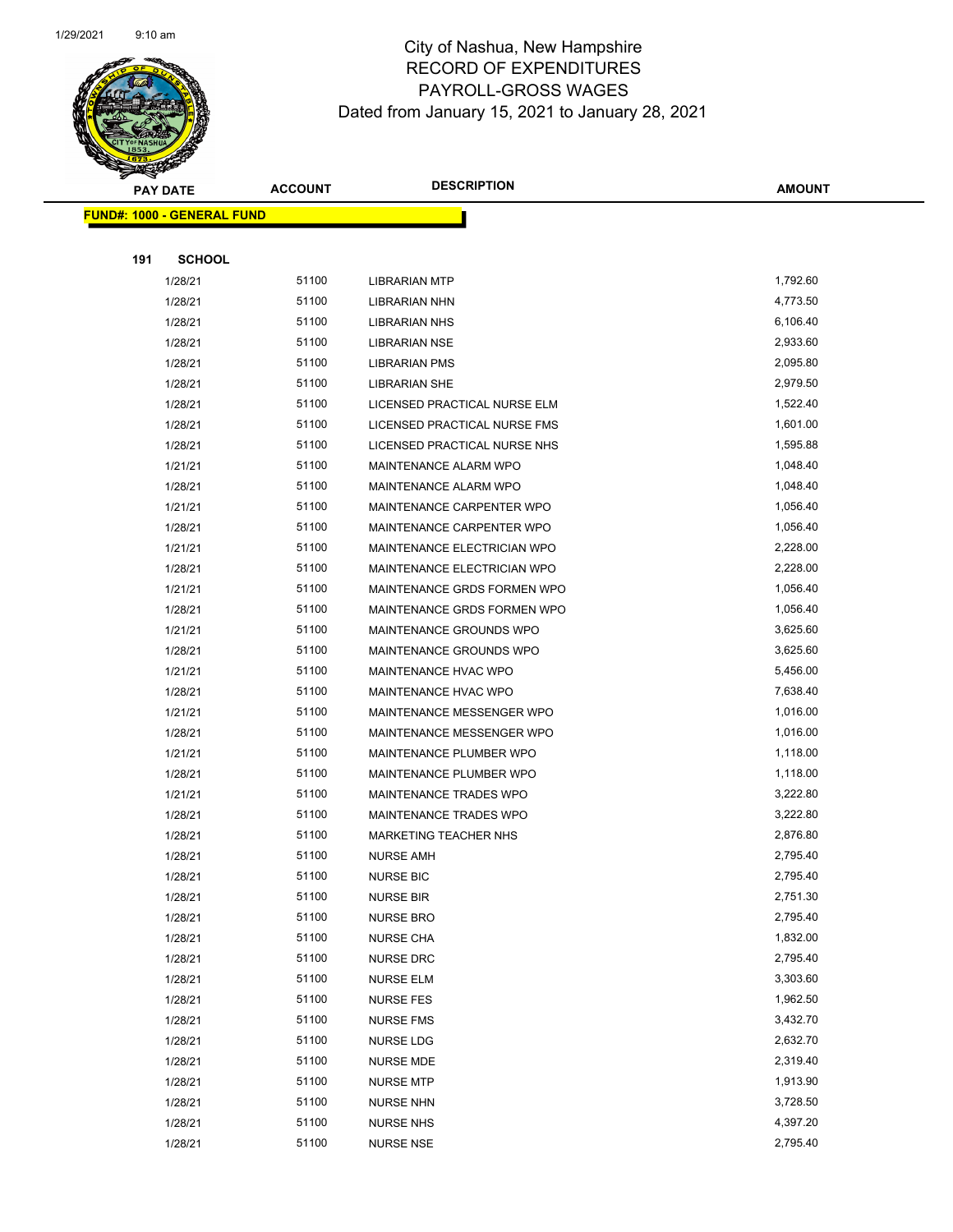

| T<br>$\blacktriangleleft$ . | <b>PAY DATE</b>                   | <b>ACCOUNT</b> | <b>DESCRIPTION</b>       | <b>AMOUNT</b> |
|-----------------------------|-----------------------------------|----------------|--------------------------|---------------|
|                             | <b>FUND#: 1000 - GENERAL FUND</b> |                |                          |               |
|                             |                                   |                |                          |               |
| 191                         | <b>SCHOOL</b>                     |                |                          |               |
|                             | 1/28/21                           | 51100          | <b>NURSE PMS</b>         | 4,522.80      |
|                             | 1/28/21                           | 51100          | <b>NURSE SHE</b>         | 1,888.80      |
|                             | 1/28/21                           | 51100          | OFFICE MANAGER SPED      | 2,082.90      |
|                             | 1/28/21                           | 51100          | OUT DISTRICT COORDINATOR | 2,996.20      |
|                             | 1/21/21                           | 51100          | PARA ALT AMH             | 612.26        |
|                             | 1/28/21                           | 51100          | PARA ALT AMH             | 617.40        |
|                             | 1/21/21                           | 51100          | PARA ALT FMS             | 643.89        |
|                             | 1/28/21                           | 51100          | PARA ALT FMS             | 643.89        |
|                             | 1/21/21                           | 51100          | PARA ALT PMS             | 445.95        |
|                             | 1/28/21                           | 51100          | PARA ALT PMS             | 445.95        |
|                             | 1/21/21                           | 51100          | PARA DW SPEC ED AMH      | 9,085.40      |
|                             | 1/28/21                           | 51100          | PARA DW SPEC ED AMH      | 8,437.27      |
|                             | 1/21/21                           | 51100          | PARA DW SPEC ED BIR      | 2,825.87      |
|                             | 1/28/21                           | 51100          | PARA DW SPEC ED BIR      | 2,841.47      |
|                             | 1/21/21                           | 51100          | PARA DW SPEC ED BRO      | 5,052.98      |
|                             | 1/28/21                           | 51100          | PARA DW SPEC ED BRO      | 5,102.99      |
|                             | 1/21/21                           | 51100          | PARA DW SPEC ED CHA      | 9,748.61      |
|                             | 1/28/21                           | 51100          | PARA DW SPEC ED CHA      | 9,808.48      |
|                             | 1/21/21                           | 51100          | PARA DW SPEC ED FMS      | 6,105.62      |
|                             | 1/28/21                           | 51100          | PARA DW SPEC ED FMS      | 6,925.00      |
|                             | 1/21/21                           | 51100          | PARA DW SPEC ED LDG      | 630.00        |
|                             | 1/28/21                           | 51100          | PARA DW SPEC ED LDG      | 630.00        |
|                             | 1/21/21                           | 51100          | PARA DW SPEC ED MDE      | 6,674.28      |
|                             | 1/28/21                           | 51100          | PARA DW SPEC ED MDE      | 6,670.62      |
|                             | 1/21/21                           | 51100          | PARA DW SPEC ED MTP      | 1,400.96      |
|                             | 1/28/21                           | 51100          | PARA DW SPEC ED MTP      | 1,393.62      |
|                             | 1/21/21                           | 51100          | PARA DW SPEC ED NHN      | 4,960.04      |
|                             | 1/28/21                           | 51100          | PARA DW SPEC ED NHN      | 5,079.26      |
|                             | 1/21/21                           | 51100          | PARA DW SPEC ED NHS      | 4,138.93      |
|                             | 1/28/21                           | 51100          | PARA DW SPEC ED NHS      | 9,572.40      |
|                             | 1/21/21                           | 51100          | PARA DW SPEC ED NSE      | 5,471.10      |
|                             | 1/28/21                           | 51100          | PARA DW SPEC ED NSE      | 5,583.86      |
|                             | 1/21/21                           | 51100          | PARA DW SPEC ED PMS      | 1,282.27      |
|                             | 1/28/21                           | 51100          | PARA DW SPEC ED PMS      | 1,313.30      |
|                             | 1/21/21                           | 51100          | PARA DW SPEC ED SHE      | 8,403.62      |
|                             | 1/28/21                           | 51100          | PARA DW SPEC ED SHE      | 8,654.11      |
|                             | 1/21/21                           | 51100          | PARA DW SPEC ED WID      | 549.00        |
|                             | 1/28/21                           | 51100          | PARA DW SPEC ED WID      | 549.00        |
|                             | 1/21/21                           | 51100          | PARA DW SPEC ELM         | 8,369.71      |
|                             | 1/28/21                           | 51100          | PARA DW SPEC ELM         | 8,519.12      |
|                             | 1/21/21                           | 51100          | PARA ELL BIR             | 535.43        |
|                             | 1/28/21                           | 51100          | PARA ELL BIR             | 545.34        |
|                             | 1/21/21                           | 51100          | PARA ELL DRC             | 594.90        |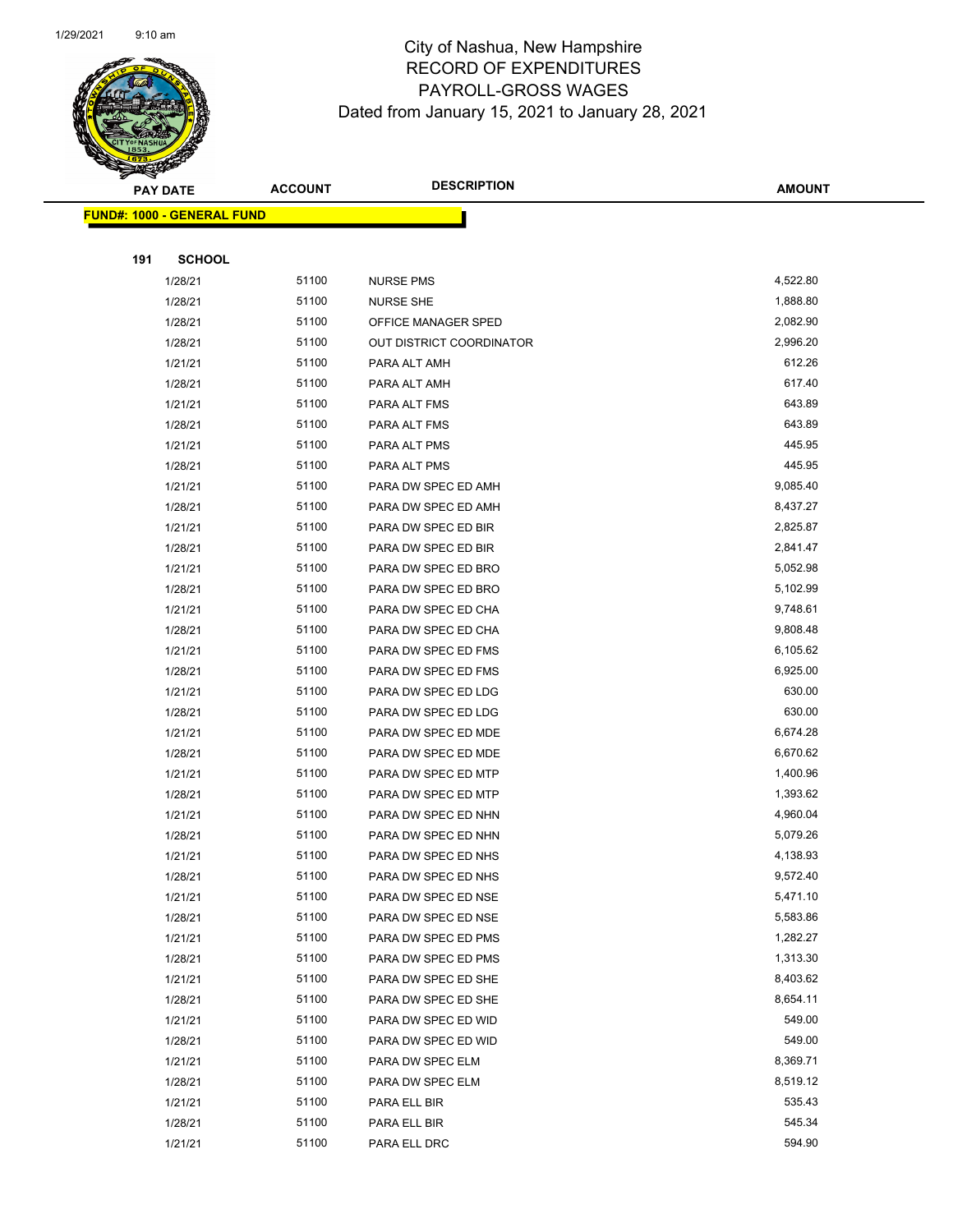

| ॼ   | <b>PAY DATE</b>                   | <b>ACCOUNT</b> | <b>DESCRIPTION</b>             | <b>AMOUNT</b>        |
|-----|-----------------------------------|----------------|--------------------------------|----------------------|
|     | <b>FUND#: 1000 - GENERAL FUND</b> |                |                                |                      |
|     |                                   |                |                                |                      |
| 191 | <b>SCHOOL</b>                     |                |                                |                      |
|     | 1/28/21                           | 51100          | PARA ELL DRC                   | 594.90               |
|     | 1/21/21                           | 51100          | PARA ELL ELM                   | 429.35               |
|     | 1/28/21                           | 51100          | PARA ELL ELM                   | 463.97               |
|     | 1/21/21                           | 51100          | PARA ELL FES                   | 578.10               |
|     | 1/28/21                           | 51100          | PARA ELL FES                   | 578.10               |
|     | 1/21/21                           | 51100          | PARA ELL FMS                   | 439.73               |
|     | 1/28/21                           | 51100          | PARA ELL FMS                   | 436.27               |
|     | 1/21/21                           | 51100          | PARA ELL LDG                   | 594.90               |
|     | 1/28/21                           | 51100          | PARA ELL LDG                   | 594.90               |
|     | 1/21/21                           | 51100          | PARA ELL SHE                   | 644.50               |
|     | 1/28/21                           | 51100          | PARA ELL SHE                   | 644.50               |
|     | 1/21/21                           | 51100          | PARA INST AMH                  | 3,076.83             |
|     | 1/28/21                           | 51100          | PARA INST AMH                  | 3,076.83             |
|     | 1/21/21                           | 51100          | PARA INST BIC                  | 5,609.61             |
|     | 1/28/21                           | 51100          | PARA INST BIC                  | 5,609.61             |
|     | 1/21/21                           | 51100          | PARA INST BIR                  | 3,639.60             |
|     | 1/28/21                           | 51100          | PARA INST BIR                  | 3,639.61             |
|     | 1/21/21                           | 51100          | PARA INST BRO                  | 2,902.09             |
|     | 1/28/21                           | 51100          | PARA INST BRO                  | 2,902.09             |
|     | 1/21/21                           | 51100          | PARA INST CHA                  | 4,312.99             |
|     | 1/28/21                           | 51100          | PARA INST CHA                  | 3,918.46             |
|     | 1/21/21                           | 51100          | PARA INST DRC                  | 3,585.00             |
|     | 1/28/21                           | 51100          | PARA INST DRC                  | 3,585.00             |
|     | 1/21/21                           | 51100          | PARA INST ELM                  | 4,880.44             |
|     | 1/28/21                           | 51100          | PARA INST ELM                  | 4,993.69             |
|     | 1/21/21                           | 51100          | PARA INST FES                  | 5,513.08             |
|     | 1/28/21                           | 51100          | PARA INST FES                  | 5,503.16             |
|     | 1/21/21                           | 51100          | PARA INST FMS                  | 4,452.50             |
|     | 1/28/21                           | 51100          | PARA INST FMS                  | 4,405.29             |
|     | 1/21/21                           | 51100          | PARA INST LDG                  | 4,159.04             |
|     | 1/28/21                           | 51100          | PARA INST LDG                  | 4,178.87<br>3,850.79 |
|     | 1/21/21                           | 51100          | PARA INST MDE                  |                      |
|     | 1/28/21                           | 51100<br>51100 | PARA INST MDE                  | 3,850.78<br>2,758.85 |
|     | 1/21/21                           | 51100          | PARA INST MTP                  |                      |
|     | 1/28/21                           | 51100          | PARA INST MTP                  | 2,758.85<br>1,258.10 |
|     | 1/21/21                           |                | PARA INST NHN                  |                      |
|     | 1/28/21<br>1/21/21                | 51100<br>51100 | PARA INST NHN<br>PARA INST NHS | 1,258.10<br>1,683.00 |
|     |                                   | 51100          | PARA INST NHS                  | 2,922.39             |
|     | 1/28/21                           | 51100          |                                | 4,497.60             |
|     | 1/21/21<br>1/28/21                | 51100          | PARA INST NSE<br>PARA INST NSE | 4,497.60             |
|     | 1/21/21                           | 51100          | PARA INST PMS                  | 3,510.73             |
|     | 1/28/21                           | 51100          |                                | 3,509.76             |
|     |                                   |                | PARA INST PMS                  |                      |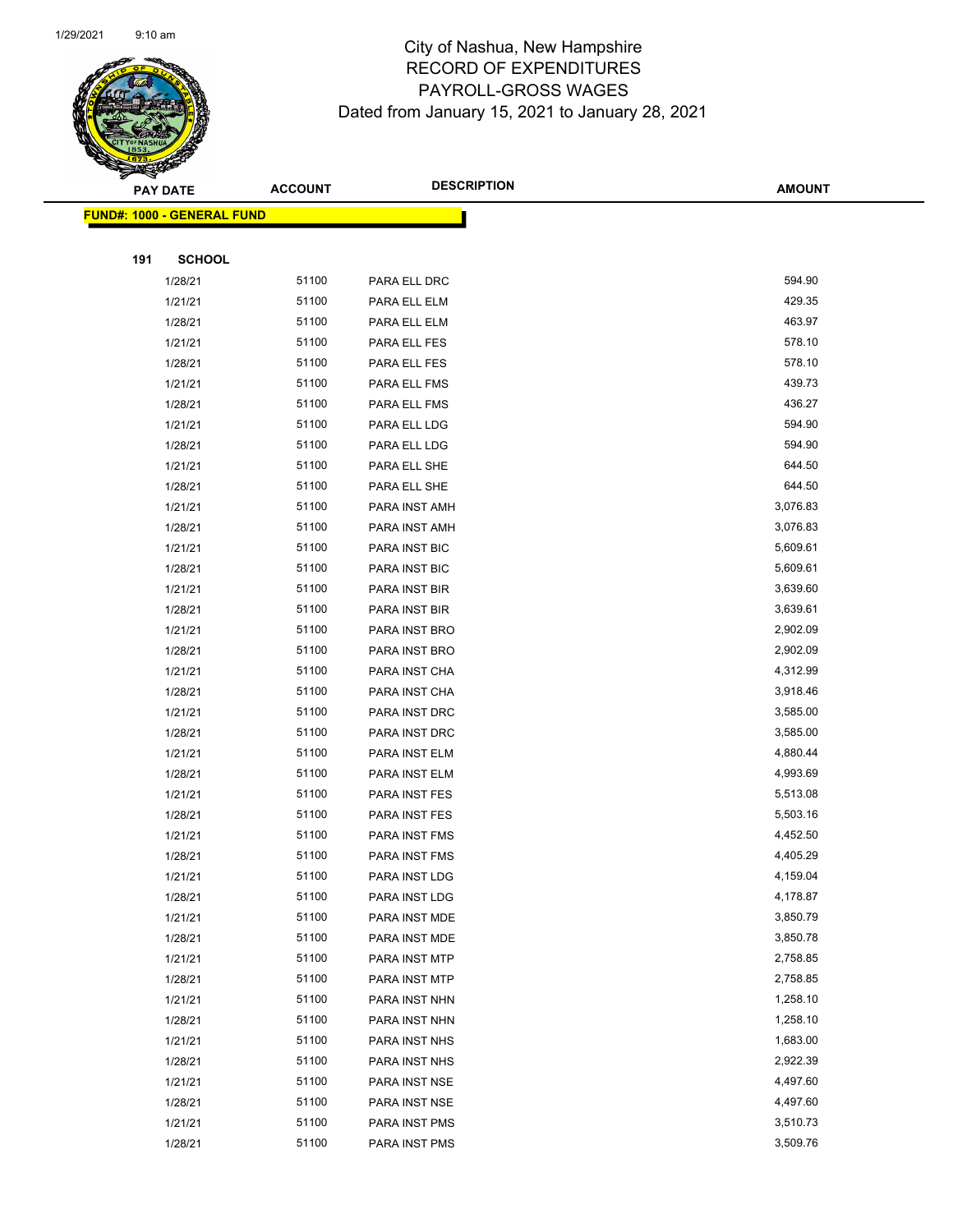

| ॼ   | <b>PAY DATE</b>                   | <b>ACCOUNT</b> | <b>DESCRIPTION</b>               | <b>AMOUNT</b>    |
|-----|-----------------------------------|----------------|----------------------------------|------------------|
|     | <b>FUND#: 1000 - GENERAL FUND</b> |                |                                  |                  |
|     |                                   |                |                                  |                  |
| 191 | <b>SCHOOL</b>                     |                |                                  |                  |
|     | 1/21/21                           | 51100          | PARA INST SHE                    | 3,779.28         |
|     | 1/28/21                           | 51100          | PARA INST SHE                    | 3,779.28         |
|     | 1/21/21                           | 51100          | PARA JOB COACH                   | 540.00           |
|     | 1/28/21                           | 51100          | PARA JOB COACH                   | 540.00           |
|     | 1/21/21                           | 51100          | PARA KIND AMH                    | 604.83           |
|     | 1/28/21                           | 51100          | PARA KIND AMH                    | 604.82           |
|     | 1/21/21                           | 51100          | PARA KIND BIC                    | 844.86           |
|     | 1/28/21                           | 51100          | PARA KIND BIC                    | 844.86           |
|     | 1/21/21                           | 51100          | PARA KIND BIR                    | 415.50           |
|     | 1/28/21                           | 51100          | PARA KIND BIR                    | 415.50           |
|     | 1/21/21                           | 51100          | PARA KIND BRO                    | 604.82           |
|     | 1/28/21                           | 51100          | PARA KIND BRO                    | 594.90           |
|     | 1/21/21                           | 51100          | PARA KIND CHA                    | 921.60           |
|     | 1/28/21                           | 51100          | PARA KIND CHA                    | 928.52           |
|     | 1/21/21                           | 51100          | PARA KIND DRC                    | 590.70           |
|     | 1/28/21                           | 51100          | PARA KIND DRC                    | 590.70           |
|     | 1/21/21                           | 51100          | PARA KIND FES                    | 1,147.43         |
|     | 1/28/21                           | 51100          | PARA KIND FES                    | 1,142.51         |
|     | 1/21/21                           | 51100          | PARA KIND LDG                    | 1,189.80         |
|     | 1/28/21                           | 51100          | PARA KIND LDG                    | 1,199.72         |
|     | 1/21/21                           | 51100          | PARA KIND MDE                    | 1,182.00         |
|     | 1/28/21                           | 51100          | PARA KIND MDE                    | 1,182.00         |
|     | 1/21/21                           | 51100          | PARA KIND MTP                    | 578.10           |
|     | 1/28/21                           | 51100          | PARA KIND MTP                    | 587.74           |
|     | 1/21/21                           | 51100          | PARA KIND NSE                    | 594.90           |
|     | 1/28/21                           | 51100          | PARA KIND NSE                    | 927.30           |
|     | 1/21/21                           | 51100          | PARA KIND SHE                    | 1,298.30         |
|     | 1/28/21                           | 51100          | PARA KIND SHE                    | 1,298.30         |
|     | 1/21/21                           | 51100          | PARA LIB NHS                     | 207.77           |
|     | 1/28/21                           | 51100          | PARA LIB NHS                     | 207.77<br>684.45 |
|     | 1/21/21                           | 51100<br>51100 | PARA MEDIA NHN<br>PARA MEDIA NHN | 684.45           |
|     | 1/28/21                           | 51100          |                                  | 1,090.84         |
|     | 1/21/21<br>1/28/21                | 51100          | PARA MEDIA NHS<br>PARA MEDIA NHS | 1,116.20         |
|     | 1/21/21                           | 51100          | PARA PRE SCH BIC                 | 381.96           |
|     | 1/28/21                           | 51100          | PARA PRE SCH BIC                 | 288.42           |
|     | 1/21/21                           | 51100          | PARA PRE SCH BRO                 | 5,123.70         |
|     | 1/28/21                           | 51100          | PARA PRE SCH BRO                 | 4,891.10         |
|     | 1/21/21                           | 51100          | PARA PRE SCH MTP                 | 703.68           |
|     | 1/28/21                           | 51100          | PARA PRE SCH MTP                 | 527.76           |
|     | 1/21/21                           | 51100          | PARA PRE SCH NSE                 | 383.28           |
|     | 1/28/21                           | 51100          | PARA PRE SCH NSE                 | 551.34           |
|     | 1/21/21                           | 51100          | PARA READ ELM                    | 619.70           |
|     |                                   |                |                                  |                  |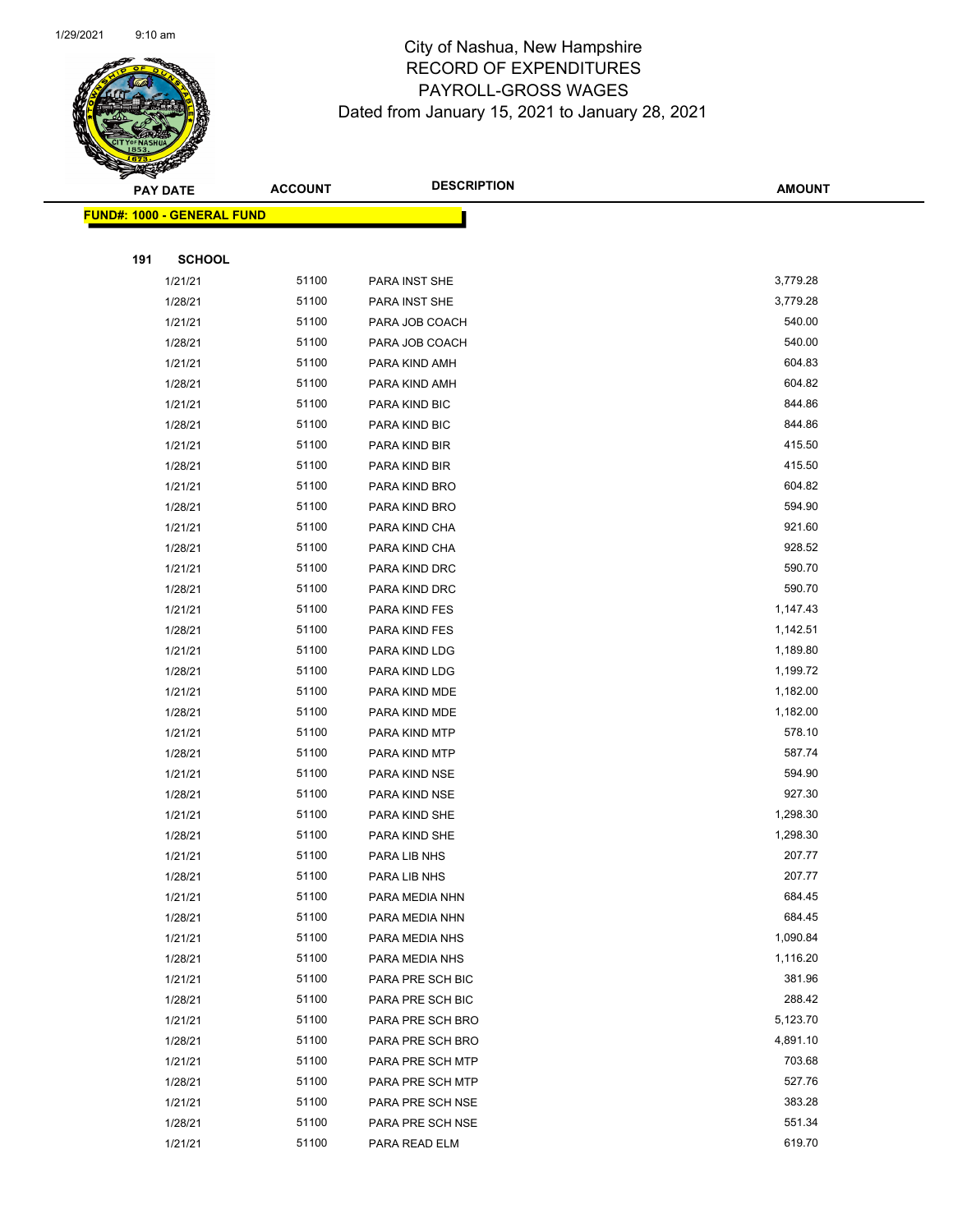

| ॼ   | <b>PAY DATE</b>                   | <b>ACCOUNT</b> | <b>DESCRIPTION</b>          | <b>AMOUNT</b> |
|-----|-----------------------------------|----------------|-----------------------------|---------------|
|     | <b>FUND#: 1000 - GENERAL FUND</b> |                |                             |               |
|     |                                   |                |                             |               |
| 191 | <b>SCHOOL</b>                     |                |                             |               |
|     | 1/28/21                           | 51100          | PARA READ ELM               | 614.74        |
|     | 1/21/21                           | 51100          | PARA SCI NHN                | 608.40        |
|     | 1/28/21                           | 51100          | PARA SCI NHN                | 628.68        |
|     | 1/21/21                           | 51100          | PARA SCI NHS                | 633.75        |
|     | 1/28/21                           | 51100          | PARA SCI NHS                | 633.75        |
|     | 1/21/21                           | 51100          | PARA VOC NHS                | 457.20        |
|     | 1/28/21                           | 51100          | PARA VOC NHS                | 457.20        |
|     | 1/28/21                           | 51100          | PEER COACH                  | 8,073.20      |
|     | 1/28/21                           | 51100          | PRESCHOOL COORDINATOR       | 2,600.90      |
|     | 1/28/21                           | 51100          | PRINCIPAL AMH               | 4,076.90      |
|     | 1/28/21                           | 51100          | PRINCIPAL BIC               | 3,903.80      |
|     | 1/28/21                           | 51100          | PRINCIPAL BIR               | 4,076.90      |
|     | 1/28/21                           | 51100          | PRINCIPAL BRO               | 4,076.90      |
|     | 1/28/21                           | 51100          | PRINCIPAL CHA               | 4,023.10      |
|     | 1/28/21                           | 51100          | PRINCIPAL DRC               | 3,851.00      |
|     | 1/28/21                           | 51100          | PRINCIPAL ELM               | 4,510.10      |
|     | 1/28/21                           | 51100          | <b>PRINCIPAL FES</b>        | 3,942.30      |
|     | 1/28/21                           | 51100          | PRINCIPAL FMS               | 4,169.20      |
|     | 1/28/21                           | 51100          | PRINCIPAL LDG               | 4,076.90      |
|     | 1/28/21                           | 51100          | PRINCIPAL MDE               | 3,942.30      |
|     | 1/28/21                           | 51100          | PRINCIPAL MTP               | 3,942.30      |
|     | 1/28/21                           | 51100          | PRINCIPAL NHN               | 4,115.40      |
|     | 1/28/21                           | 51100          | PRINCIPAL NHS               | 4,326.90      |
|     | 1/28/21                           | 51100          | PRINCIPAL NSE               | 3,903.80      |
|     | 1/28/21                           | 51100          | PRINCIPAL PMS               | 3,865.40      |
|     | 1/28/21                           | 51100          | PRINCIPAL SHE               | 3,745.20      |
|     | 1/28/21                           | 51100          | SCHOOL PSYCHOLOGIST WID     | 41,088.18     |
|     | 1/28/21                           | 51100          | SCHOOL PSYCHOLOGY INTERN    | 1,909.20      |
|     | 1/21/21                           | 51100          | SECURITY MONITOR NHN        | 1,505.60      |
|     | 1/28/21                           | 51100          | SECURITY MONITOR NHN        | 1,806.72      |
|     | 1/21/21                           | 51100          | <b>SECURITY MONITOR NHS</b> | 3,011.20      |
|     | 1/28/21                           | 51100          | SECURITY MONITOR NHS        | 3,011.20      |
|     | 1/21/21                           | 51100          | SIGN LANGUAGE INTERPRETER   | 9,057.45      |
|     | 1/28/21                           | 51100          | SIGN LANGUAGE INTERPRETER   | 7,472.83      |
|     | 1/28/21                           | 51100          | SOCIAL WORKER               | 6,311.20      |
|     | 1/28/21                           | 51100          | SOCIAL WORKER FMS           | 2,979.50      |
|     | 1/28/21                           | 51100          | SPEECH LANG PATHOLOGIST WID | 61,196.00     |
|     | 1/21/21                           | 51100          | SPEECH LANGUAGE ASST        | 723.45        |
|     | 1/28/21                           | 51100          | SPEECH LANGUAGE ASST        | 596.13        |
|     | 1/28/21                           | 51100          | STUDENT ACTIVITY COORD NHN  | 1,148.40      |
|     | 1/21/21                           | 51100          | SUB ADMIN LONG TERM         | 2,315.00      |
|     | 1/28/21                           | 51100          | SUB ADMIN LONG TERM         | 1,852.00      |
|     | 1/28/21                           | 51100          | SUPERINTENDENT              | 6,292.30      |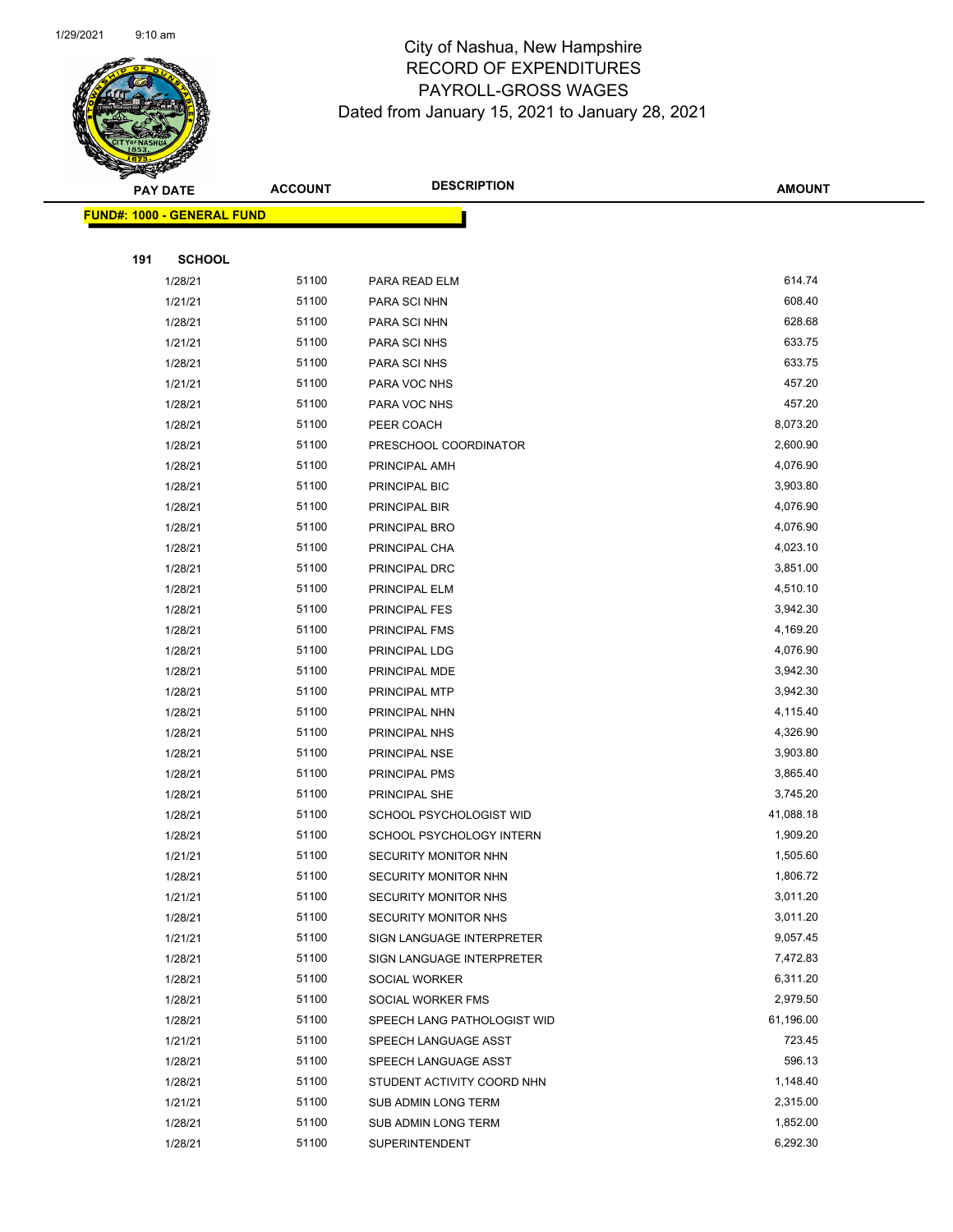

| <b>PAY DATE</b>                   | <b>ACCOUNT</b> | <b>DESCRIPTION</b>                                         | <b>AMOUNT</b>        |
|-----------------------------------|----------------|------------------------------------------------------------|----------------------|
| <b>FUND#: 1000 - GENERAL FUND</b> |                |                                                            |                      |
|                                   |                |                                                            |                      |
| 191<br><b>SCHOOL</b>              |                |                                                            |                      |
| 1/28/21                           | 51100          | SYSTEMS ADMIN FULL YEAR                                    | 11,386.40            |
| 1/28/21                           | 51100          | <b>TEACHER ART AMH</b>                                     | 2,795.40             |
| 1/28/21                           | 51100          | TEACHER ART BIC                                            | 2,291.00             |
| 1/28/21                           | 51100          | <b>TEACHER ART BIR</b>                                     | 2,979.50             |
| 1/28/21                           | 51100          | <b>TEACHER ART CHA</b>                                     | 2,227.30             |
| 1/28/21                           | 51100          | <b>TEACHER ART DRC</b>                                     | 2,168.60             |
| 1/28/21                           | 51100          | <b>TEACHER ART ELM</b>                                     | 5,015.70             |
| 1/28/21                           | 51100          | <b>TEACHER ART FES</b>                                     | 1,764.50             |
| 1/28/21                           | 51100          | <b>TEACHER ART FMS</b>                                     | 827.80               |
| 1/28/21                           | 51100          | <b>TEACHER ART LDG</b>                                     | 2,795.40             |
| 1/28/21                           | 51100          | TEACHER ART MDE                                            | 2,168.60             |
| 1/28/21                           | 51100          | <b>TEACHER ART MTP</b>                                     | 2,979.50             |
| 1/28/21                           | 51100          | <b>TEACHER ART NHN</b>                                     | 11,091.40            |
| 1/28/21                           | 51100          | <b>TEACHER ART NHS</b>                                     | 10,930.51            |
| 1/28/21                           | 51100          | <b>TEACHER ART NSE</b>                                     | 3,071.60             |
| 1/28/21                           | 51100          | TEACHER ART PMS                                            | 4,270.10             |
| 1/28/21                           | 51100          | <b>TEACHER ART SHE</b>                                     | 2,632.70             |
| 1/28/21                           | 51100          | TEACHER AUTO NHN                                           | 2,795.40             |
| 1/28/21                           | 51100          | TEACHER BEHAVIOR SPEC WID                                  | 19,139.09            |
| 1/28/21                           | 51100          | TEACHER BIO TEC NHN                                        | 2,564.70             |
| 1/28/21                           | 51100<br>51100 | TEACHER BUILD CONST NHS                                    | 2,795.40<br>7,319.40 |
| 1/28/21<br>1/28/21                | 51100          | <b>TEACHER BUSINESS NHN</b><br><b>TEACHER BUSINESS NHS</b> | 9,020.00             |
| 1/28/21                           | 51100          | <b>TEACHER COMPUTER ELM</b>                                | 1,655.60             |
| 1/16/21                           | 51100          | TEACHER COMPUTER FMS                                       | 4,017.76             |
| 1/28/21                           | 51100          | TEACHER COMPUTER FMS                                       | 2,979.49             |
| 1/28/21                           | 51100          | TEACHER COMPUTER NHN                                       | 5,584.30             |
| 1/28/21                           | 51100          | <b>TEACHER COMPUTER NHS</b>                                | 1,655.60             |
| 1/28/21                           | 51100          | <b>TEACHER COMPUTER PMS</b>                                | 4,879.60             |
| 1/28/21                           | 51100          | TEACHER COSMETOLOGY NHN                                    | 4,684.20             |
| 1/28/21                           | 51100          | TEACHER CULINARY NHN                                       | 5,637.90             |
| 1/28/21                           | 51100          | TEACHER DEAF NSE                                           | 4,879.39             |
| 1/28/21                           | 51100          | TEACHER DEAF WID                                           | 7,703.90             |
| 1/28/21                           | 51100          | <b>TEACHER DWSE AMH</b>                                    | 2,979.50             |
| 1/28/21                           | 51100          | <b>TEACHER DWSE BIR</b>                                    | 4,964.00             |
| 1/28/21                           | 51100          | <b>TEACHER DWSE BRO</b>                                    | 3,071.60             |
| 1/28/21                           | 51100          | <b>TEACHER DWSE CHA</b>                                    | 1,641.49             |
| 1/28/21                           | 51100          | TEACHER DWSE ELM                                           | 15,542.00            |
| 1/28/21                           | 51100          | <b>TEACHER DWSE FMS</b>                                    | 2,168.60             |
| 1/28/21                           | 51100          | <b>TEACHER DWSE MDE</b>                                    | 1,963.10             |
| 1/28/21                           | 51100          | <b>TEACHER DWSE NHS</b>                                    | 2,963.30             |
| 1/28/21                           | 51100          | <b>TEACHER DWSE SHE</b>                                    | 5,908.30             |
| 1/28/21                           | 51100          | TEACHER ECE NHS                                            | 5,959.00             |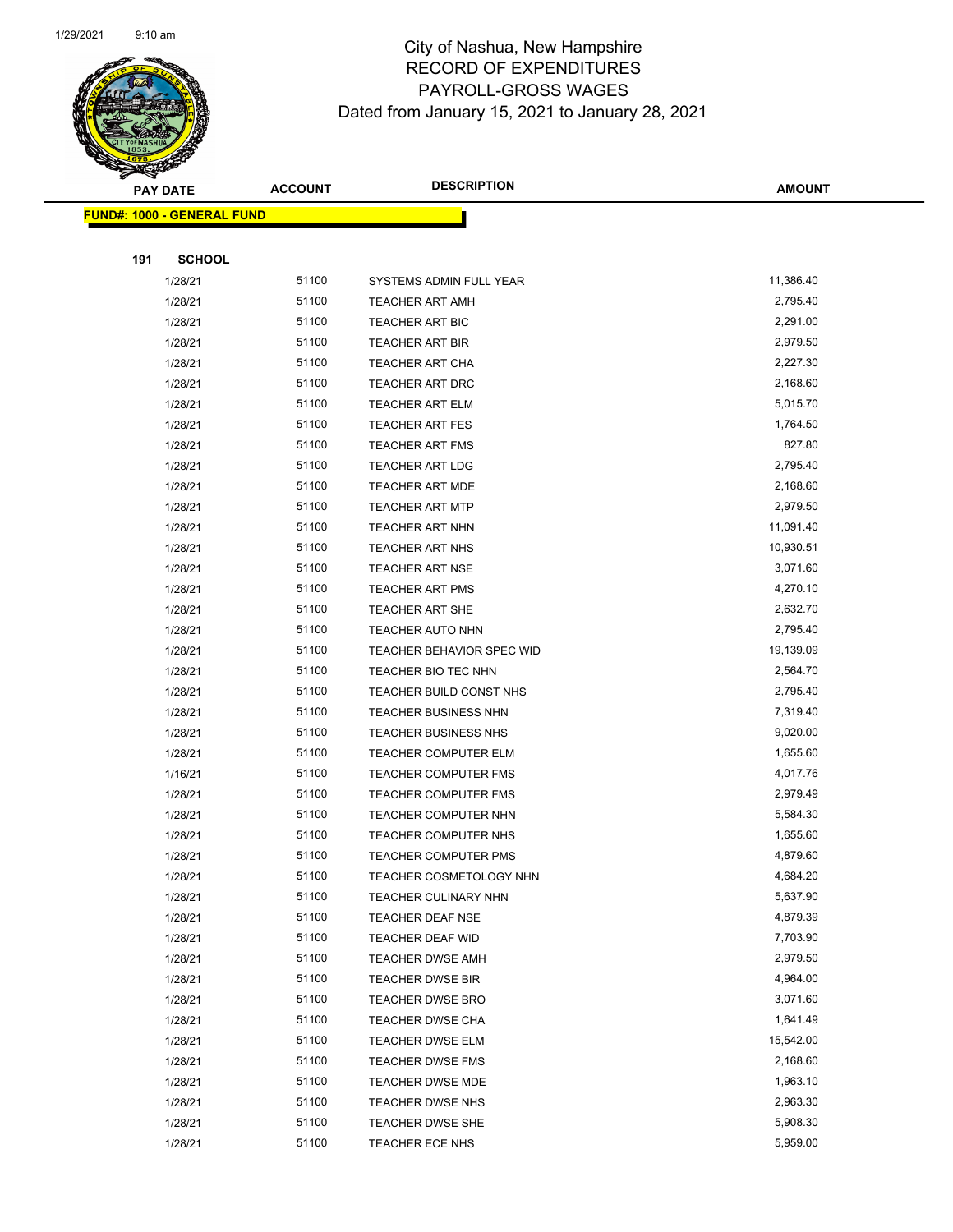

|     | <b>PAY DATE</b>                   | <b>ACCOUNT</b> | <b>DESCRIPTION</b>         | <b>AMOUNT</b> |
|-----|-----------------------------------|----------------|----------------------------|---------------|
|     | <b>FUND#: 1000 - GENERAL FUND</b> |                |                            |               |
|     |                                   |                |                            |               |
| 191 | <b>SCHOOL</b>                     |                |                            |               |
|     | 1/28/21                           | 51100          | TEACHER ELECTRICAL NHS     | 2,795.40      |
|     | 1/28/21                           | 51100          | <b>TEACHER ELL AMH</b>     | 1,549.89      |
|     | 1/28/21                           | 51100          | TEACHER ELL BIC            | 3,982.10      |
|     | 1/28/21                           | 51100          | TEACHER ELL BIR            | 2,979.50      |
|     | 1/28/21                           | 51100          | TEACHER ELL CHA            | 2,359.10      |
|     | 1/28/21                           | 51100          | TEACHER ELL DRC            | 4,702.70      |
|     | 1/28/21                           | 51100          | TEACHER ELL ELM            | 6,595.79      |
|     | 1/28/21                           | 51100          | TEACHER ELL FES            | 7,850.40      |
|     | 1/28/21                           | 51100          | <b>TEACHER ELL FMS</b>     | 4,319.10      |
|     | 1/28/21                           | 51100          | <b>TEACHER ELL LDG</b>     | 8,148.70      |
|     | 1/28/21                           | 51100          | <b>TEACHER ELL MTP</b>     | 2,979.50      |
|     | 1/28/21                           | 51100          | TEACHER ELL NHN            | 9,648.80      |
|     | 1/28/21                           | 51100          | TEACHER ELL NHS            | 12,710.67     |
|     | 1/28/21                           | 51100          | TEACHER ELL PMS            | 4,711.30      |
|     | 1/28/21                           | 51100          | TEACHER ELL SHE            | 4,971.70      |
|     | 1/28/21                           | 51100          | <b>TEACHER ENGLISH ELM</b> | 27,808.29     |
|     | 1/28/21                           | 51100          | TEACHER ENGLISH FMS        | 17,079.30     |
|     | 1/28/21                           | 51100          | <b>TEACHER ENGLISH NHN</b> | 48,395.79     |
|     | 1/28/21                           | 51100          | <b>TEACHER ENGLISH NHS</b> | 47,963.61     |
|     | 1/28/21                           | 51100          | <b>TEACHER ENGLISH PMS</b> | 16,137.49     |
|     | 1/28/21                           | 51100          | <b>TEACHER FACS ELM</b>    | 2,260.00      |
|     | 1/28/21                           | 51100          | <b>TEACHER FACS FMS</b>    | 4,868.30      |
|     | 1/28/21                           | 51100          | TEACHER FACS NHN           | 8,003.70      |
|     | 1/28/21                           | 51100          | TEACHER FACS NHS           | 7,737.80      |
|     | 1/28/21                           | 51100          | <b>TEACHER FACS PMS</b>    | 3,654.50      |
|     | 1/28/21                           | 51100          | TEACHER FOREIGN LANG ELM   | 6,143.20      |
|     | 1/28/21                           | 51100          | TEACHER FOREIGN LANG FMS   | 4,176.90      |
|     | 1/28/21                           | 51100          | TEACHER FOREIGN LANG NHN   | 13,949.60     |
|     | 1/28/21                           | 51100          | TEACHER FOREIGN LANG NHS   | 19,013.60     |
|     | 1/28/21                           | 51100          | TEACHER FOREIGN LANG PMS   | 5,571.60      |
|     | 1/28/21                           | 51100          | <b>TEACHER GR1 AMH</b>     | 6,598.10      |
|     | 1/28/21                           | 51100          | TEACHER GR1 BIC            | 10,119.10     |
|     | 1/28/21                           | 51100          | <b>TEACHER GR1 BIR</b>     | 9,705.49      |
|     | 1/28/21                           | 51100          | <b>TEACHER GR1 BRO</b>     | 5,730.79      |
|     | 1/28/21                           | 51100          | TEACHER GR1 CHA            | 9,325.10      |
|     | 1/28/21                           | 51100          | <b>TEACHER GR1 DRC</b>     | 3,828.80      |
|     | 12/31/20                          | 51100          | <b>TEACHER GR1 FES</b>     | 218.40        |
|     | 1/28/21                           | 51100          | <b>TEACHER GR1 FES</b>     | 9,508.80      |
|     | 1/28/21                           | 51100          | <b>TEACHER GR1 LDG</b>     | 7,652.20      |
|     | 1/28/21                           | 51100          | <b>TEACHER GR1 MDE</b>     | 8,153.90      |
|     | 1/28/21                           | 51100          | <b>TEACHER GR1 MTP</b>     | 6,826.30      |
|     | 1/28/21                           | 51100          | <b>TEACHER GR1 NSE</b>     | 7,801.90      |
|     | 1/28/21                           | 51100          | <b>TEACHER GR1 SHE</b>     | 8,938.78      |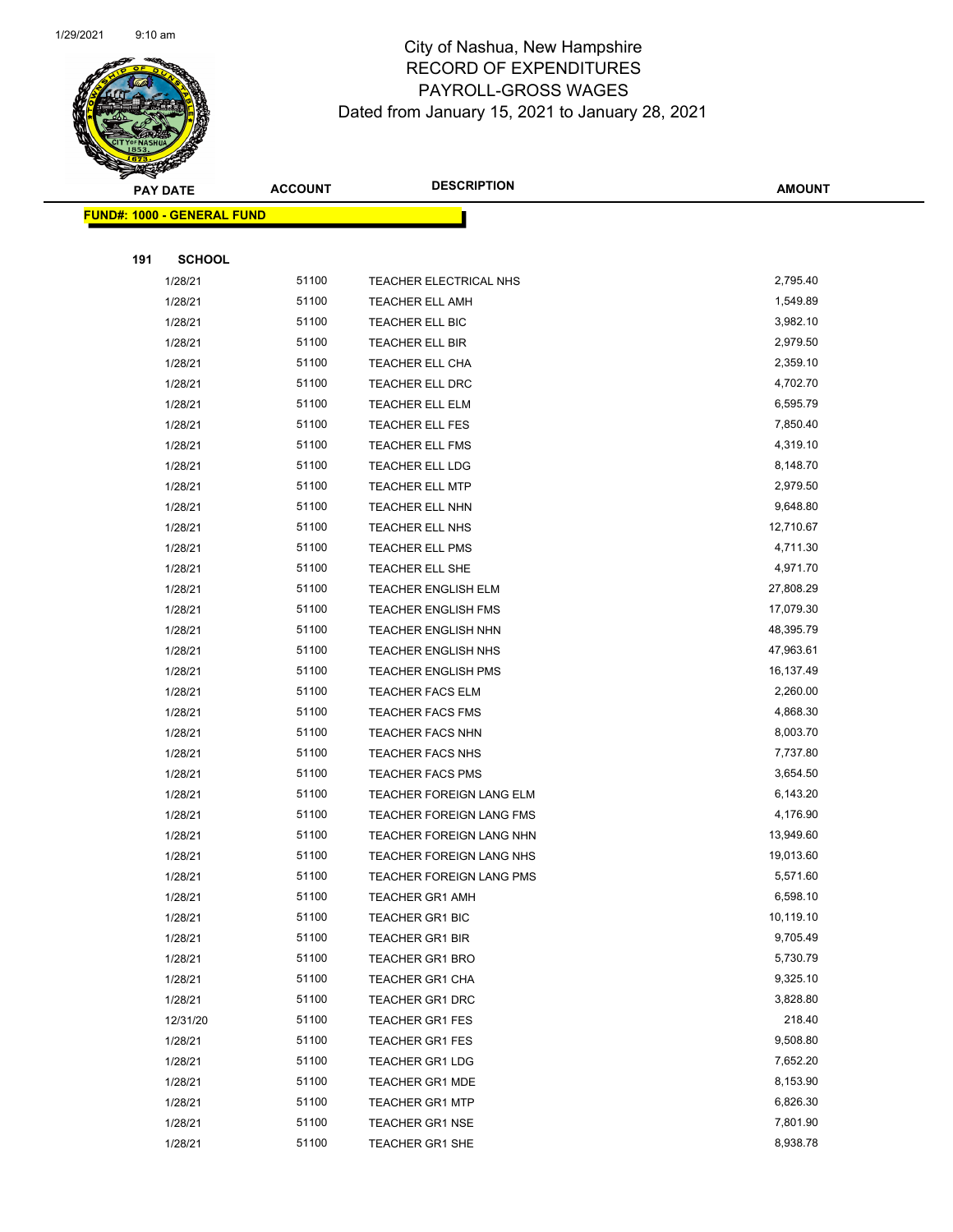

|     | <b>PAY DATE</b>                   | <b>ACCOUNT</b> | <b>DESCRIPTION</b>     | <b>AMOUNT</b> |
|-----|-----------------------------------|----------------|------------------------|---------------|
|     | <b>FUND#: 1000 - GENERAL FUND</b> |                |                        |               |
|     |                                   |                |                        |               |
| 191 | <b>SCHOOL</b>                     |                |                        |               |
|     | 1/28/21                           | 51100          | <b>TEACHER GR2 AMH</b> | 6,186.60      |
|     | 1/28/21                           | 51100          | TEACHER GR2 BIC        | 10,797.80     |
|     | 1/28/21                           | 51100          | <b>TEACHER GR2 BIR</b> | 10,983.80     |
|     | 1/28/21                           | 51100          | <b>TEACHER GR2 BRO</b> | 5,913.10      |
|     | 1/28/21                           | 51100          | <b>TEACHER GR2 CHA</b> | 7,598.40      |
|     | 1/28/21                           | 51100          | TEACHER GR2 DRC        | 5,817.10      |
|     | 1/28/21                           | 51100          | <b>TEACHER GR2 FES</b> | 11,548.80     |
|     | 1/28/21                           | 51100          | <b>TEACHER GR2 LDG</b> | 9,187.10      |
|     | 1/28/21                           | 51100          | <b>TEACHER GR2 MDE</b> | 10,332.40     |
|     | 1/28/21                           | 51100          | <b>TEACHER GR2 MTP</b> | 7,439.10      |
|     | 1/28/21                           | 51100          | <b>TEACHER GR2 NSE</b> | 5,590.80      |
|     | 1/28/21                           | 51100          | <b>TEACHER GR2 SHE</b> | 7,000.20      |
|     | 1/28/21                           | 51100          | <b>TEACHER GR3 AMH</b> | 4,886.90      |
|     | 1/28/21                           | 51100          | <b>TEACHER GR3 BIC</b> | 8,614.80      |
|     | 1/28/21                           | 51100          | <b>TEACHER GR3 BIR</b> | 8,479.60      |
|     | 1/28/21                           | 51100          | TEACHER GR3 BRO        | 7,539.40      |
|     | 1/28/21                           | 51100          | TEACHER GR3 CHA        | 9,821.50      |
|     | 1/28/21                           | 51100          | TEACHER GR3 DRC        | 9,207.86      |
|     | 1/28/21                           | 51100          | <b>TEACHER GR3 FES</b> | 9,790.90      |
|     | 1/28/21                           | 51100          | <b>TEACHER GR3 LDG</b> | 9,580.40      |
|     | 1/28/21                           | 51100          | <b>TEACHER GR3 MDE</b> | 10,382.20     |
|     | 1/28/21                           | 51100          | <b>TEACHER GR3 MTP</b> | 7,009.30      |
|     | 1/28/21                           | 51100          | <b>TEACHER GR3 NSE</b> | 7,928.90      |
|     | 1/28/21                           | 51100          | <b>TEACHER GR3 SHE</b> | 8,183.40      |
|     | 1/28/21                           | 51100          | <b>TEACHER GR4 AMH</b> | 3,848.10      |
|     | 1/28/21                           | 51100          | <b>TEACHER GR4 BIC</b> | 8,825.90      |
|     | 1/16/21                           | 51100          | <b>TEACHER GR4 BIR</b> | 1,148.25      |
|     | 1/28/21                           | 51100          | <b>TEACHER GR4 BIR</b> | 7,213.80      |
|     | 1/28/21                           | 51100          | <b>TEACHER GR4 BRO</b> | 5,774.90      |
|     | 1/28/21                           | 51100          | TEACHER GR4 CHA        | 11,061.20     |
|     | 1/28/21                           | 51100          | TEACHER GR4 DRC        | 7,292.00      |
|     | 1/28/21                           | 51100          | <b>TEACHER GR4 FES</b> | 8,880.00      |
|     | 1/28/21                           | 51100          | <b>TEACHER GR4 LDG</b> | 8,812.80      |
|     | 1/28/21                           | 51100          | <b>TEACHER GR4 MDE</b> | 9,387.30      |
|     | 1/28/21                           | 51100          | <b>TEACHER GR4 MTP</b> | 7,208.40      |
|     | 1/28/21                           | 51100          | <b>TEACHER GR4 NSE</b> | 5,014.70      |
|     | 1/28/21                           | 51100          | <b>TEACHER GR4 SHE</b> | 4,691.70      |
|     | 1/28/21                           | 51100          | <b>TEACHER GR5 AMH</b> | 5,774.90      |
|     | 1/28/21                           | 51100          | <b>TEACHER GR5 BIC</b> | 11,128.70     |
|     | 1/28/21                           | 51100          | <b>TEACHER GR5 BIR</b> | 7,257.00      |
|     | 1/28/21                           | 51100          | <b>TEACHER GR5 BRO</b> | 5,671.90      |
|     | 1/28/21                           | 51100          | <b>TEACHER GR5 CHA</b> | 11,374.48     |
|     | 1/28/21                           | 51100          | <b>TEACHER GR5 DRC</b> | 5,224.30      |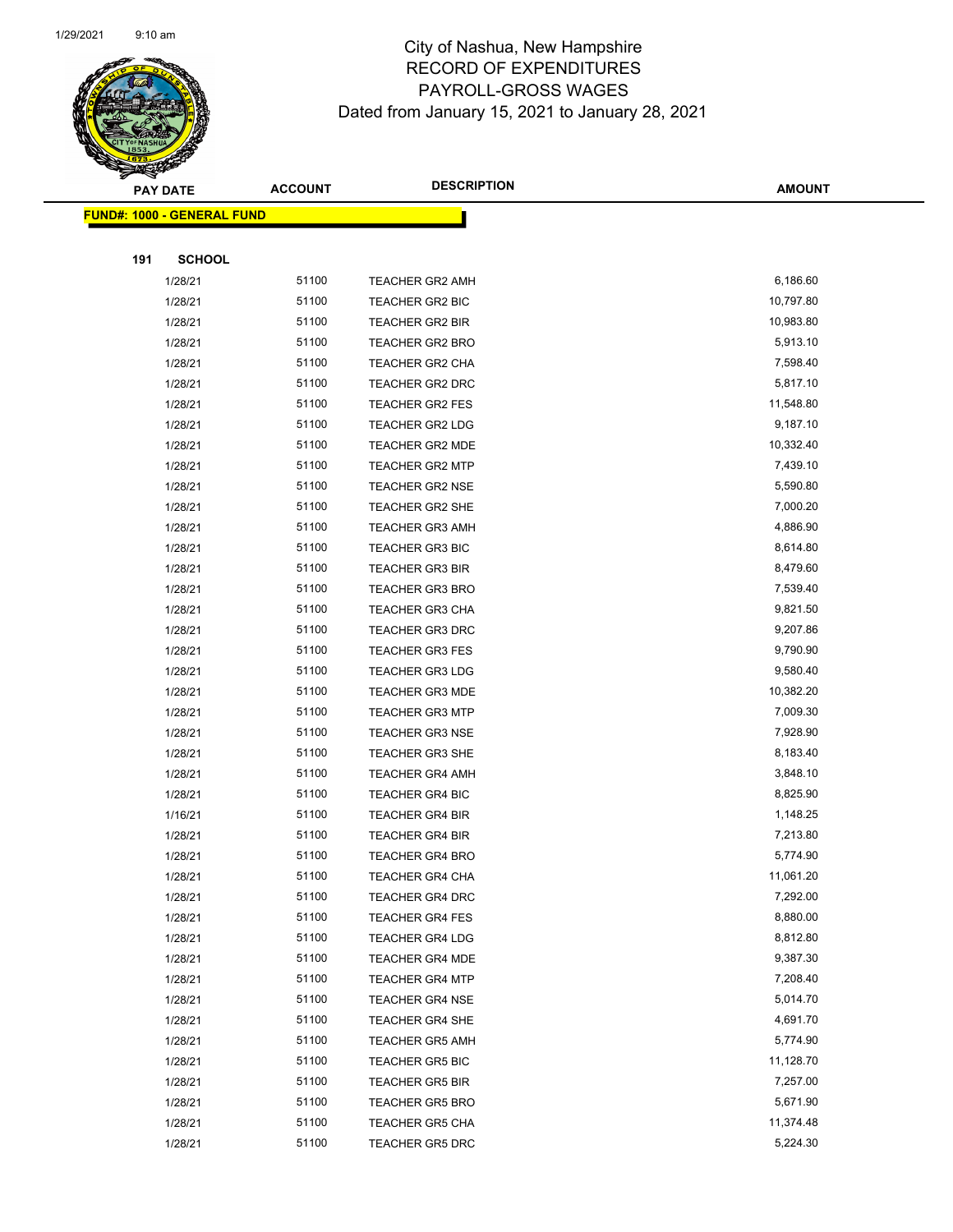

|     | <b>PAY DATE</b>                   | <b>ACCOUNT</b> | <b>DESCRIPTION</b>                                 | <b>AMOUNT</b>          |
|-----|-----------------------------------|----------------|----------------------------------------------------|------------------------|
|     | <b>FUND#: 1000 - GENERAL FUND</b> |                |                                                    |                        |
|     |                                   |                |                                                    |                        |
| 191 | <b>SCHOOL</b>                     |                |                                                    |                        |
|     | 1/28/21                           | 51100          | <b>TEACHER GR5 FES</b>                             | 9,232.70               |
|     | 1/28/21                           | 51100          | <b>TEACHER GR5 LDG</b>                             | 10,090.00              |
|     | 1/28/21                           | 51100          | <b>TEACHER GR5 MDE</b>                             | 9,598.60               |
|     | 1/28/21                           | 51100          | <b>TEACHER GR5 MTP</b>                             | 6,882.10               |
|     | 1/28/21                           | 51100          | <b>TEACHER GR5 NSE</b>                             | 8,846.39               |
|     | 1/28/21                           | 51100          | <b>TEACHER GR5 SHE</b>                             | 7,746.59               |
|     | 1/28/21                           | 51100          | <b>TEACHER GR6 ELM</b>                             | 29,724.10              |
|     | 1/28/21                           | 51100          | <b>TEACHER GR6 FMS</b>                             | 26,215.37              |
|     | 1/28/21                           | 51100          | <b>TEACHER GR6 PMS</b>                             | 16,098.40              |
|     | 1/28/21                           | 51100          | <b>TEACHER GRAPH NHS</b>                           | 3,599.80               |
|     | 1/28/21                           | 51100          | <b>TEACHER GRAPHICS NHN</b>                        | 6,316.60               |
|     | 1/28/21                           | 51100          | TEACHER HEALTH NHN                                 | 5,422.60               |
|     | 1/28/21                           | 51100          | TEACHER HEALTH NHS                                 | 2,795.40               |
|     | 1/28/21                           | 51100          | TEACHER HEALTHOC NHS                               | 5,246.90               |
|     | 1/28/21                           | 51100          | TEACHER HVAC NHS                                   | 2,045.30               |
|     | 1/28/21                           | 51100          | TEACHER IN SCH SUSPENSION ELM                      | 1,899.90               |
|     | 1/28/21                           | 51100          | TEACHER IN SCH SUSPENSION NHN                      | 2,979.50               |
|     | 1/28/21                           | 51100          | TEACHER IN SCH SUSPENSION NHS                      | 1,900.10               |
|     | 1/28/21                           | 51100          | <b>TEACHER INST SPED WID</b>                       | 2,692.40               |
|     | 1/28/21                           | 51100          | <b>TEACHER KIND AMH</b>                            | 7,531.50               |
|     | 1/28/21                           | 51100          | <b>TEACHER KIND BIC</b>                            | 10,714.40              |
|     | 1/28/21                           | 51100          | <b>TEACHER KIND BIR</b>                            | 7,034.49               |
|     | 1/28/21                           | 51100          | <b>TEACHER KIND BRO</b>                            | 5,867.00               |
|     | 1/28/21                           | 51100          | TEACHER KIND CHA                                   | 7,046.90               |
|     | 1/28/21                           | 51100<br>51100 | <b>TEACHER KIND DRC</b>                            | 10,255.19<br>11,944.10 |
|     | 1/28/21<br>1/28/21                | 51100          | <b>TEACHER KIND FES</b>                            | 12,027.40              |
|     | 1/28/21                           | 51100          | <b>TEACHER KIND LDG</b><br><b>TEACHER KIND MDE</b> | 10,729.60              |
|     | 1/28/21                           | 51100          | <b>TEACHER KIND MTP</b>                            | 6,377.20               |
|     | 1/28/21                           | 51100          | TEACHER KIND NSE                                   | 2,394.80               |
|     | 1/28/21                           | 51100          | TEACHER KIND SHE                                   | 6,270.80               |
|     | 1/28/21                           | 51100          | <b>TEACHER MATH ELM</b>                            | 23,580.30              |
|     | 1/28/21                           | 51100          | <b>TEACHER MATH FMS</b>                            | 14,008.39              |
|     | 1/28/21                           | 51100          | <b>TEACHER MATH NHN</b>                            | 37,608.49              |
|     | 1/28/21                           | 51100          | <b>TEACHER MATH NHS</b>                            | 46,087.60              |
|     | 1/28/21                           | 51100          | <b>TEACHER MATH PMS</b>                            | 16,273.70              |
|     | 1/28/21                           | 51100          | <b>TEACHER MUSIC AMH</b>                           | 1,913.90               |
|     | 1/28/21                           | 51100          | TEACHER MUSIC BIC                                  | 2,795.40               |
|     | 1/28/21                           | 51100          | <b>TEACHER MUSIC BIR</b>                           | 1,824.70               |
|     | 1/28/21                           | 51100          | <b>TEACHER MUSIC BRO</b>                           | 1,831.80               |
|     | 1/28/21                           | 51100          | <b>TEACHER MUSIC CHA</b>                           | 2,979.50               |
|     | 1/28/21                           | 51100          | <b>TEACHER MUSIC DRC</b>                           | 2,887.40               |
|     | 1/28/21                           | 51100          | <b>TEACHER MUSIC ELM</b>                           | 7,744.90               |
|     |                                   |                |                                                    |                        |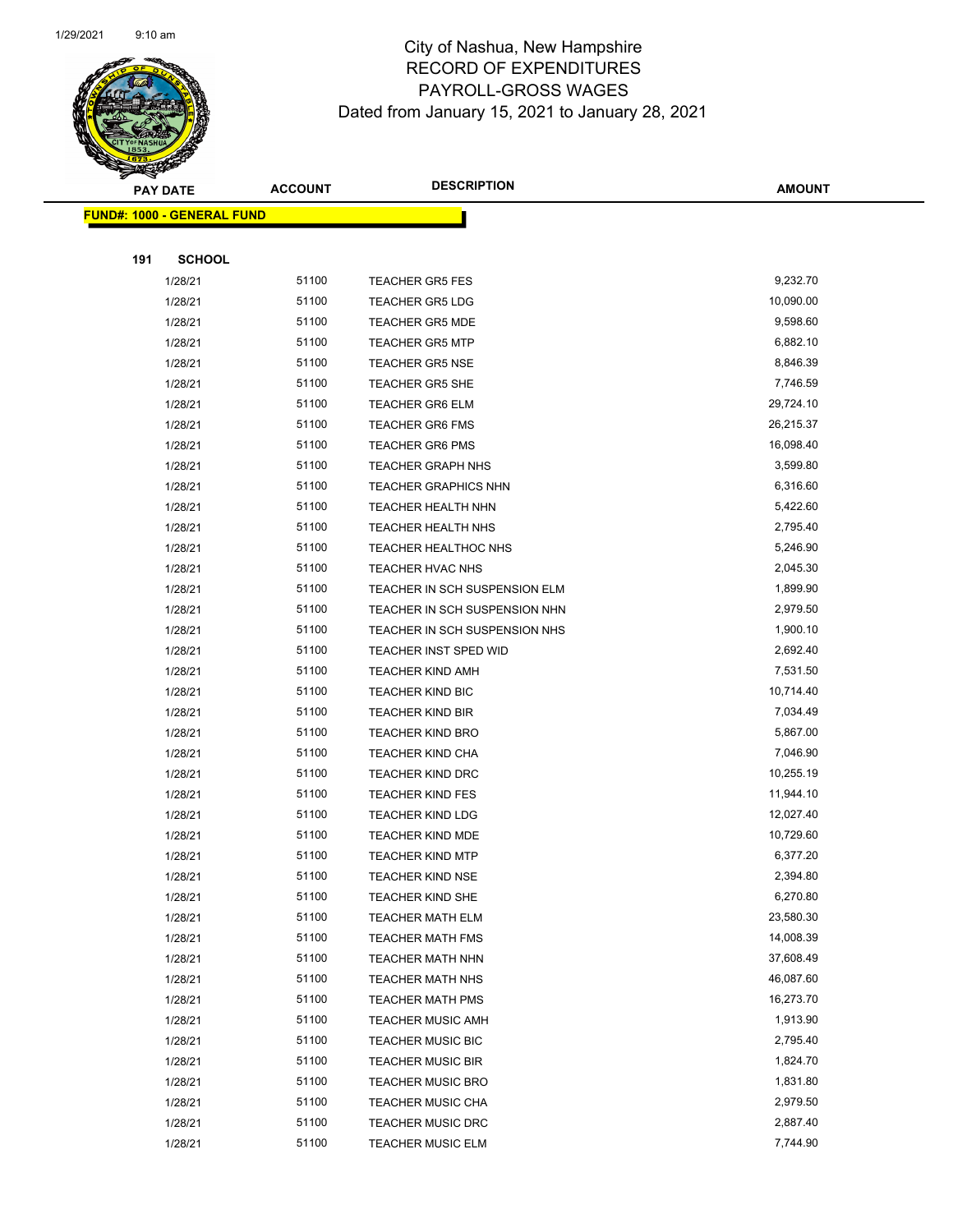

| <b>PAY DATE</b>                   |               | <b>ACCOUNT</b> | <b>DESCRIPTION</b>           | <b>AMOUNT</b> |  |  |  |
|-----------------------------------|---------------|----------------|------------------------------|---------------|--|--|--|
| <b>FUND#: 1000 - GENERAL FUND</b> |               |                |                              |               |  |  |  |
|                                   |               |                |                              |               |  |  |  |
| 191                               | <b>SCHOOL</b> |                |                              |               |  |  |  |
|                                   | 1/28/21       | 51100          | <b>TEACHER MUSIC FES</b>     | 1,764.50      |  |  |  |
|                                   | 1/28/21       | 51100          | <b>TEACHER MUSIC FMS</b>     | 5,959.00      |  |  |  |
|                                   | 1/28/21       | 51100          | <b>TEACHER MUSIC LDG</b>     | 1,643.60      |  |  |  |
|                                   | 1/28/21       | 51100          | <b>TEACHER MUSIC MDE</b>     | 2,359.10      |  |  |  |
|                                   | 1/28/21       | 51100          | <b>TEACHER MUSIC MTP</b>     | 2,703.70      |  |  |  |
|                                   | 1/28/21       | 51100          | TEACHER MUSIC NHN            | 4,879.40      |  |  |  |
|                                   | 1/28/21       | 51100          | <b>TEACHER MUSIC NHS</b>     | 4,817.50      |  |  |  |
|                                   | 1/28/21       | 51100          | <b>TEACHER MUSIC NSE</b>     | 943.49        |  |  |  |
|                                   | 1/28/21       | 51100          | <b>TEACHER MUSIC PMS</b>     | 4,439.00      |  |  |  |
|                                   | 1/28/21       | 51100          | <b>TEACHER MUSIC SHE</b>     | 1,744.90      |  |  |  |
|                                   | 1/28/21       | 51100          | TEACHER PE BIC               | 2,585.20      |  |  |  |
|                                   | 1/28/21       | 51100          | TEACHER PE BIR               | 3,071.60      |  |  |  |
|                                   | 1/28/21       | 51100          | TEACHER PE BRO               | 2,887.40      |  |  |  |
|                                   | 1/28/21       | 51100          | TEACHER PE CHA               | 2,751.30      |  |  |  |
|                                   | 1/28/21       | 51100          | TEACHER PE DRC               | 2,979.50      |  |  |  |
|                                   | 1/28/21       | 51100          | TEACHER PE ELM               | 9,944.70      |  |  |  |
|                                   | 1/28/21       | 51100          | TEACHER PE FES               | 1,824.70      |  |  |  |
|                                   | 1/28/21       | 51100          | TEACHER PE FMS               | 5,590.80      |  |  |  |
|                                   | 1/28/21       | 51100          | TEACHER PE LDG               | 2,155.00      |  |  |  |
|                                   | 1/28/21       | 51100          | <b>TEACHER PE MDE</b>        | 3,071.60      |  |  |  |
|                                   | 1/28/21       | 51100          | <b>TEACHER PE MTP</b>        | 2,089.60      |  |  |  |
|                                   | 1/28/21       | 51100          | TEACHER PE NHN               | 9,187.30      |  |  |  |
|                                   | 1/28/21       | 51100          | TEACHER PE NHS               | 7,381.68      |  |  |  |
|                                   | 1/28/21       | 51100          | TEACHER PE NSE               | 3,055.20      |  |  |  |
|                                   | 1/28/21       | 51100          | TEACHER PE PMS               | 5,239.50      |  |  |  |
|                                   | 1/28/21       | 51100          | TEACHER PE SHE               | 2,812.50      |  |  |  |
|                                   | 1/28/21       | 51100          | TEACHER PRE SCHOOL BIR       | 4,758.50      |  |  |  |
|                                   | 1/28/21       | 51100          | TEACHER PRESCHOOL BIC        | 5,866.90      |  |  |  |
|                                   | 1/28/21       | 51100          | <b>TEACHER PRESCHOOL BRO</b> | 14,469.10     |  |  |  |
|                                   | 1/28/21       | 51100          | <b>TEACHER PRESCHOOL MTP</b> | 1,824.70      |  |  |  |
|                                   | 1/28/21       | 51100          | TEACHER PRESCHOOL NHS        | 1,761.70      |  |  |  |
|                                   | 1/28/21       | 51100          | <b>TEACHER PRESCHOOL NSE</b> | 6,331.99      |  |  |  |
|                                   | 1/28/21       | 51100          | TEACHER READ AMH             | 3,071.60      |  |  |  |
|                                   | 1/28/21       | 51100          | TEACHER READ BIC             | 2,979.50      |  |  |  |
|                                   | 1/28/21       | 51100          | TEACHER READ BIR             | 2,979.49      |  |  |  |
|                                   | 1/28/21       | 51100          | <b>TEACHER READ BRO</b>      | 2,979.50      |  |  |  |
|                                   | 1/28/21       | 51100          | TEACHER READ CHA             | 2,632.70      |  |  |  |
|                                   | 1/28/21       | 51100          | TEACHER READ DRC             | 3,071.60      |  |  |  |
|                                   | 1/28/21       | 51100          | TEACHER READ ELM             | 6,051.09      |  |  |  |
|                                   | 1/28/21       | 51100          | <b>TEACHER READ FES</b>      | 2,979.50      |  |  |  |
|                                   | 1/28/21       | 51100          | <b>TEACHER READ FMS</b>      | 2,979.50      |  |  |  |
|                                   | 1/28/21       | 51100          | <b>TEACHER READ LDG</b>      | 3,630.00      |  |  |  |
|                                   | 1/28/21       | 51100          | TEACHER READ MDE             | 2,979.50      |  |  |  |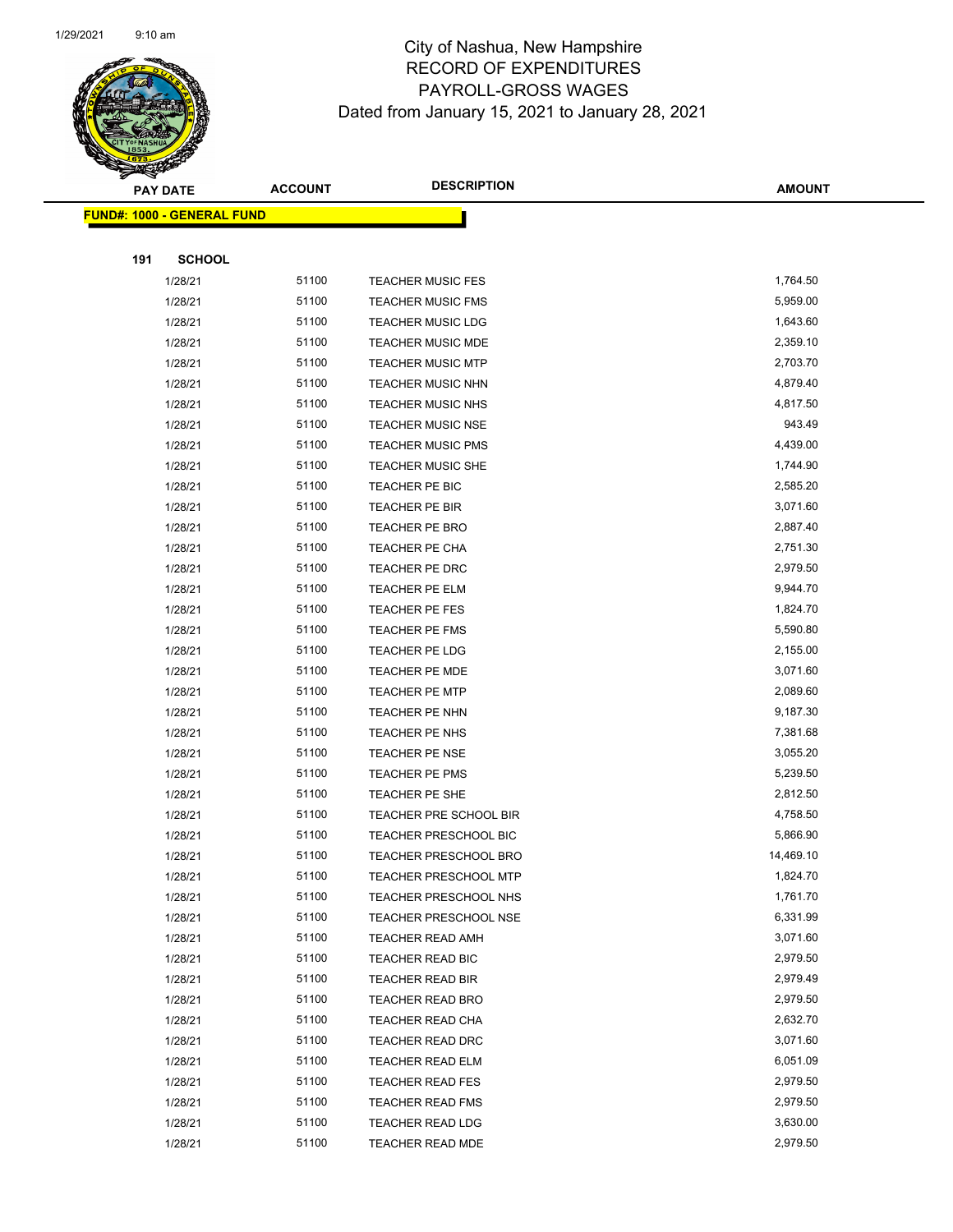

|     | <b>PAY DATE</b>                   | <b>ACCOUNT</b> | <b>DESCRIPTION</b>                | <b>AMOUNT</b> |
|-----|-----------------------------------|----------------|-----------------------------------|---------------|
|     | <b>FUND#: 1000 - GENERAL FUND</b> |                |                                   |               |
|     |                                   |                |                                   |               |
| 191 | <b>SCHOOL</b>                     |                |                                   |               |
|     | 1/28/21                           | 51100          | <b>TEACHER READ MTP</b>           | 2,482.50      |
|     | 1/28/21                           | 51100          | <b>TEACHER READ NHN</b>           | 2,045.30      |
|     | 1/28/21                           | 51100          | <b>TEACHER READ NHS</b>           | 2,979.50      |
|     | 1/28/21                           | 51100          | <b>TEACHER READ NSE</b>           | 2,692.40      |
|     | 1/28/21                           | 51100          | <b>TEACHER READ PMS</b>           | 5,338.60      |
|     | 1/28/21                           | 51100          | <b>TEACHER READ SHE</b>           | 2,979.50      |
|     | 1/28/21                           | 51100          | <b>TEACHER ROTC NHN</b>           | 2,260.00      |
|     | 1/28/21                           | 51100          | <b>TEACHER SCIENCE ELM</b>        | 24,318.70     |
|     | 1/28/21                           | 51100          | <b>TEACHER SCIENCE FMS</b>        | 9,896.31      |
|     | 1/28/21                           | 51100          | <b>TEACHER SCIENCE NHN</b>        | 32,189.10     |
|     | 1/28/21                           | 51100          | <b>TEACHER SCIENCE NHS</b>        | 37,954.07     |
|     | 1/28/21                           | 51100          | <b>TEACHER SCIENCE PMS</b>        | 9,474.00      |
|     | 1/28/21                           | 51100          | TEACHER SOCIAL STUDIES ELM        | 19,649.30     |
|     | 1/28/21                           | 51100          | <b>TEACHER SOCIAL STUDIES FMS</b> | 12,937.90     |
|     | 1/28/21                           | 51100          | TEACHER SOCIAL STUDIES NHN        | 34,899.51     |
|     | 1/28/21                           | 51100          | TEACHER SOCIAL STUDIES NHS        | 43,551.60     |
|     | 1/28/21                           | 51100          | TEACHER SOCIAL STUDIES PMS        | 13,099.10     |
|     | 1/21/21                           | 51100          | <b>TEACHER SPED AMH</b>           | (19, 193.95)  |
|     | 1/28/21                           | 51100          | <b>TEACHER SPED AMH</b>           | 8,524.90      |
|     | 1/28/21                           | 51100          | TEACHER SPED BIC                  | 5,637.30      |
|     | 1/28/21                           | 51100          | <b>TEACHER SPED BIR</b>           | 5,774.89      |
|     | 1/28/21                           | 51100          | <b>TEACHER SPED BRO</b>           | 6,866.50      |
|     | 1/28/21                           | 51100          | TEACHER SPED CHA                  | 7,163.30      |
|     | 1/28/21                           | 51100          | <b>TEACHER SPED DRC</b>           | 5,671.90      |
|     | 1/28/21                           | 51100          | TEACHER SPED ELM                  | 14,488.90     |
|     | 1/28/21                           | 51100          | <b>TEACHER SPED FES</b>           | 3,800.00      |
|     | 1/28/21                           | 51100          | <b>TEACHER SPED FMS</b>           | 13,406.50     |
|     | 1/28/21                           | 51100          | <b>TEACHER SPED LDG</b>           | 6,591.60      |
|     | 1/28/21                           | 51100          | <b>TEACHER SPED MDE</b>           | 6,661.00      |
|     | 1/28/21                           | 51100          | TEACHER SPED MTP                  | 4,058.90      |
|     | 1/28/21                           | 51100          | TEACHER SPED NHN                  | 25,325.90     |
|     | 1/28/21                           | 51100          | <b>TEACHER SPED NHS</b>           | 35,682.40     |
|     | 1/28/21                           | 51100          | <b>TEACHER SPED NSE</b>           | 1,697.00      |
|     | 1/21/21                           | 51100          | <b>TEACHER SPED PMS</b>           | (1,633.50)    |
|     | 1/28/21                           | 51100          | <b>TEACHER SPED PMS</b>           | 9,860.91      |
|     | 1/28/21                           | 51100          | TEACHER SPED SHE                  | 7,567.50      |
|     | 1/28/21                           | 51100          | <b>TEACHER TECHED ELM</b>         | 8,649.10      |
|     | 1/28/21                           | 51100          | <b>TEACHER TECHED FMS</b>         | 1,832.00      |
|     | 1/28/21                           | 51100          | <b>TEACHER TECHED NHN</b>         | 6,391.90      |
|     | 1/28/21                           | 51100          | <b>TEACHER TECHED NHS</b>         | 18,960.80     |
|     | 1/28/21                           | 51100          | <b>TEACHER TECHED PMS</b>         | 5,959.00      |
|     | 1/28/21                           | 51100          | TEACHER TTI LDG                   | 1,553.40      |
|     | 1/28/21                           | 51100          | <b>TEACHER TTI MTP</b>            | 1,785.70      |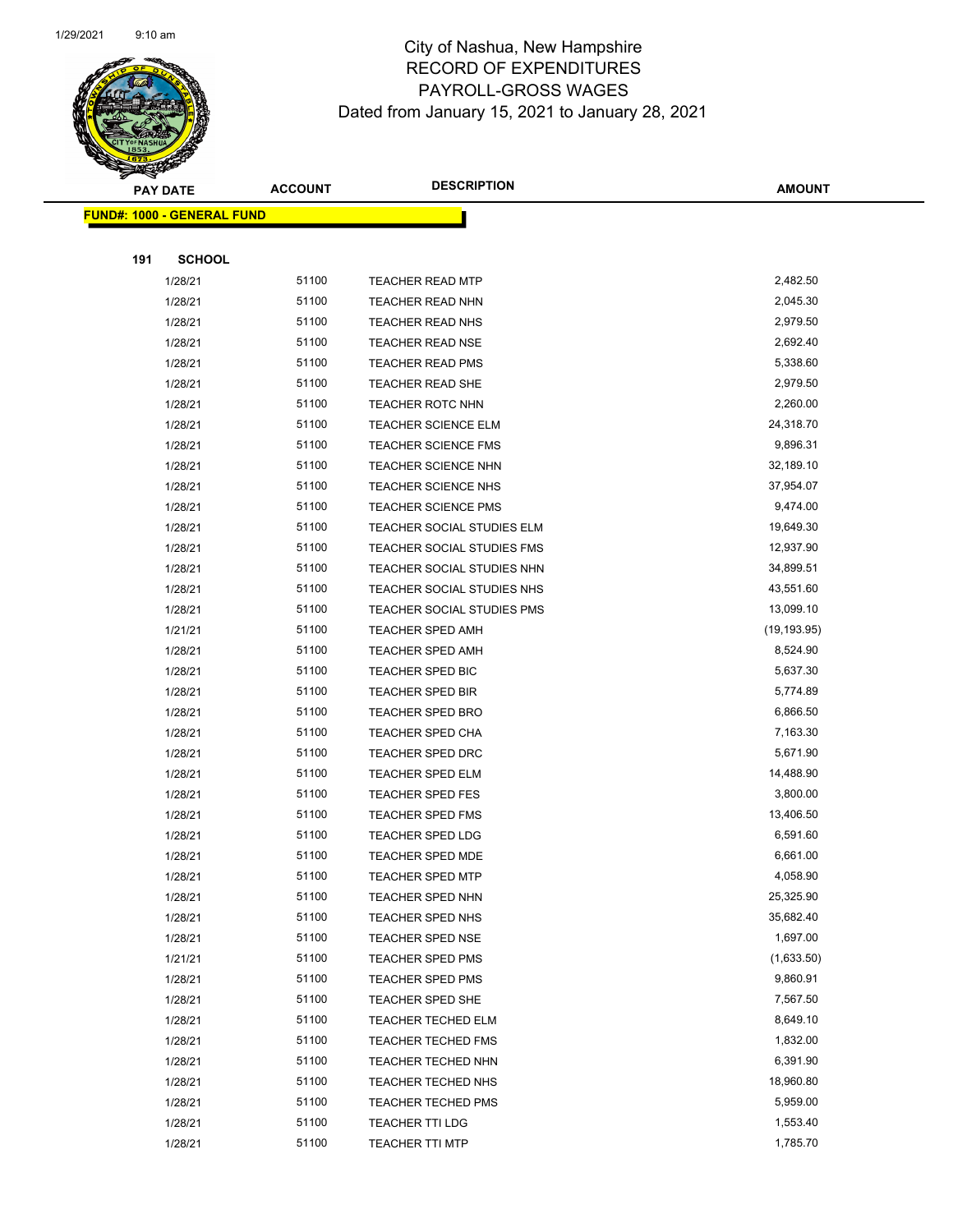

| Ð<br>$\blacktriangleleft$ . | <b>PAY DATE</b>                   | <b>ACCOUNT</b> | <b>DESCRIPTION</b>                | <b>AMOUNT</b> |
|-----------------------------|-----------------------------------|----------------|-----------------------------------|---------------|
|                             | <b>FUND#: 1000 - GENERAL FUND</b> |                |                                   |               |
|                             |                                   |                |                                   |               |
| 191                         | <b>SCHOOL</b>                     |                |                                   |               |
|                             | 1/28/21                           | 51100          | TEACHER TV PROD NHS               | 2,979.50      |
|                             | 1/28/21                           | 51100          | <b>TEACHER VISION WID</b>         | 5,529.90      |
|                             | 1/21/21                           | 51100          | TECH INTERGRATION ASST AMH        | 581.18        |
|                             | 1/28/21                           | 51100          | TECH INTERGRATION ASST AMH        | 442.80        |
|                             | 1/21/21                           | 51100          | TECH INTERGRATION ASST BIC        | 670.20        |
|                             | 1/28/21                           | 51100          | TECH INTERGRATION ASST BIC        | 547.90        |
|                             | 1/21/21                           | 51100          | TECH INTERGRATION ASST CHA        | 605.17        |
|                             | 1/28/21                           | 51100          | TECH INTERGRATION ASST CHA        | 486.97        |
|                             | 1/21/21                           | 51100          | TECH INTERGRATION ASST FES        | 723.02        |
|                             | 1/28/21                           | 51100          | TECH INTERGRATION ASST FES        | 586.38        |
|                             | 1/21/21                           | 51100          | TECH INTERGRATION ASST LDG        | 604.32        |
|                             | 1/28/21                           | 51100          | <b>TECH INTERGRATION ASST LDG</b> | 498.81        |
|                             | 1/21/21                           | 51100          | TECH INTERGRATION ASST MDE        | 595.71        |
|                             | 1/28/21                           | 51100          | TECH INTERGRATION ASST MDE        | 482.24        |
|                             | 1/21/21                           | 51100          | TECH INTERGRATION ASST MTP        | 577.50        |
|                             | 1/28/21                           | 51100          | TECH INTERGRATION ASST MTP        | 490.88        |
|                             | 1/21/21                           | 51100          | <b>TECH INTERGRATION ASST SHE</b> | 628.16        |
|                             | 1/28/21                           | 51100          | TECH INTERGRATION ASST SHE        | 508.51        |
|                             | 1/21/21                           | 51100          | TITLE ONE PARA FES                | 534.48        |
|                             | 1/28/21                           | 51100          | TITLE ONE PARA FES                | 415.50        |
|                             | 1/21/21                           | 51200          | CLERICAL BOARD OF ED SUP          | 756.72        |
|                             | 1/28/21                           | 51200          | CLERICAL BOARD OF ED SUP          | 798.43        |
|                             | 1/21/21                           | 51200          | <b>CROSSING GUARD WPO</b>         | 1,989.95      |
|                             | 1/28/21                           | 51200          | DIRECTOR ADULT ED                 | 2,765.69      |
|                             | 1/28/21                           | 51200          | GUIDANCE COUNSELOR NHS            | 1,760.60      |
|                             | 1/21/21                           | 51200          | <b>INSTRUMENTAL MUSIC</b>         | 600.00        |
|                             | 1/28/21                           | 51200          | <b>INSTRUMENTAL MUSIC</b>         | 512.50        |
|                             | 1/28/21                           | 51200          | LUNCH MONITOR BIR                 | 82.88         |
|                             | 1/28/21                           | 51200          | LUNCH MONITOR CHA                 | 210.16        |
|                             | 1/28/21                           | 51200          | LUNCH MONITOR MDE                 | 352.24        |
|                             | 1/21/21                           | 51200          | PARA PRE SCHOOL BIR               | 252.65        |
|                             | 1/28/21                           | 51200          | PARA PRE SCHOOL BIR               | 293.40        |
|                             | 1/21/21                           | 51200          | PARA DW SPEC ED BIR               | 897.24        |
|                             | 1/28/21                           | 51200          | PARA DW SPEC ED BIR               | 842.68        |
|                             | 1/21/21                           | 51200          | PARA DW SPEC ED MDE               | 308.00        |
|                             | 1/28/21                           | 51200          | PARA DW SPEC ED MDE               | 369.60        |
|                             | 1/21/21                           | 51200          | PARA INST AMH                     | 1,090.65      |
|                             | 1/28/21                           | 51200          | PARA INST AMH                     | 773.37        |
|                             | 1/21/21                           | 51200          | PARA INST BIC                     | 674.23        |
|                             | 1/28/21                           | 51200          | PARA INST BIC                     | 614.74        |
|                             | 1/21/21                           | 51200          | PARA INST NHN                     | 315.04        |
|                             | 1/28/21                           | 51200          | PARA INST NHN                     | 315.04        |
|                             | 1/21/21                           | 51200          | PARA INST SHE                     | 166.20        |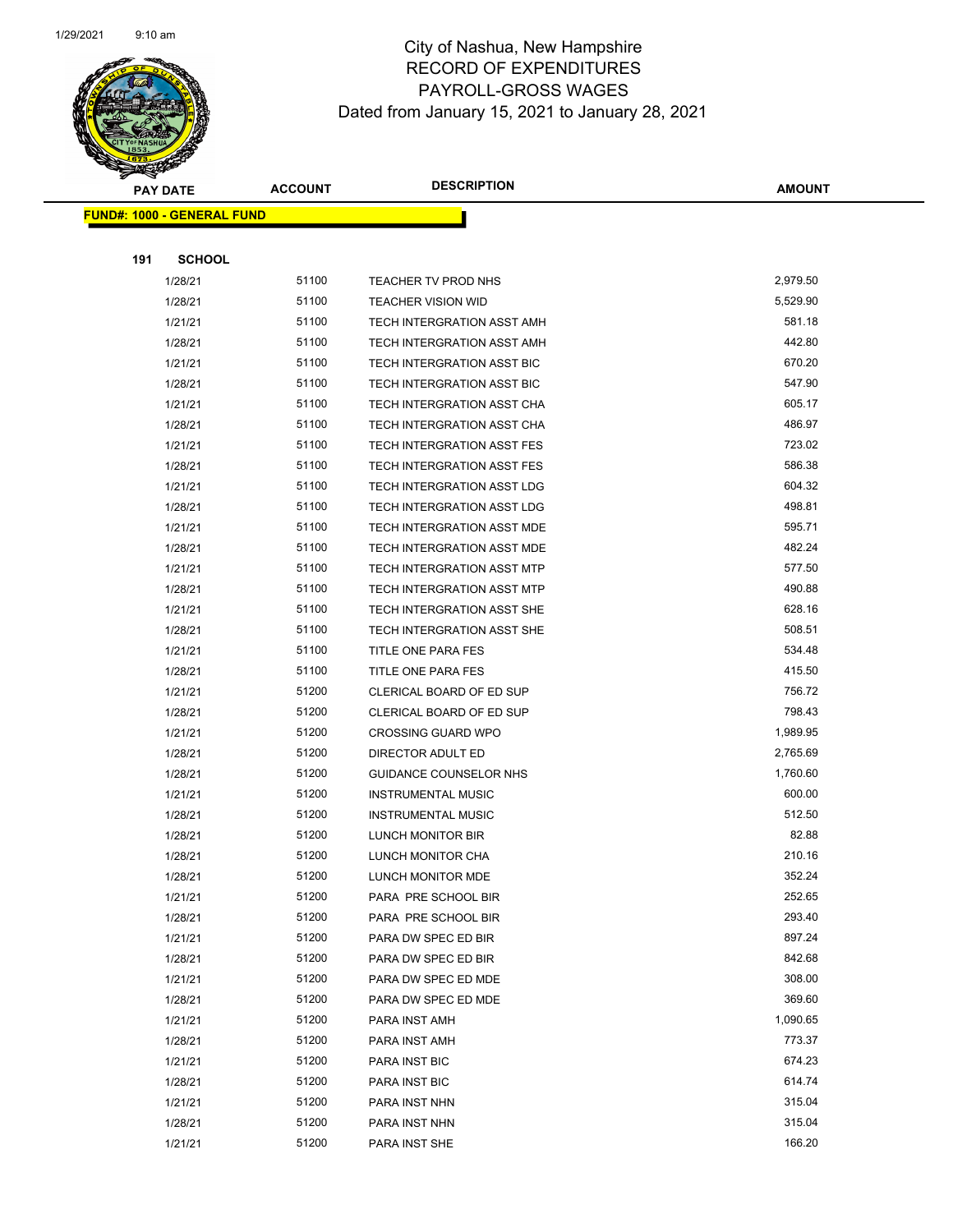

| T<br>$\blacktriangleleft$ . | <b>PAY DATE</b>                   | <b>ACCOUNT</b> | <b>DESCRIPTION</b>              | <b>AMOUNT</b> |
|-----------------------------|-----------------------------------|----------------|---------------------------------|---------------|
|                             | <b>FUND#: 1000 - GENERAL FUND</b> |                |                                 |               |
|                             |                                   |                |                                 |               |
| 191                         | <b>SCHOOL</b>                     |                |                                 |               |
|                             | 1/28/21                           | 51200          | PARA INST SHE                   | 124.65        |
|                             | 1/21/21                           | 51200          | PARA PRE SCH BIC                | 1,308.80      |
|                             | 1/28/21                           | 51200          | PARA PRE SCH BIC                | 988.28        |
|                             | 1/21/21                           | 51200          | PARA PRE SCH BRO                | 1,412.58      |
|                             | 1/28/21                           | 51200          | PARA PRE SCH BRO                | 1,051.92      |
|                             | 1/21/21                           | 51200          | PARA PRE SCH NSE                | 2,563.12      |
|                             | 1/28/21                           | 51200          | PARA PRE SCH NSE                | 1,629.05      |
|                             | 1/21/21                           | 51200          | PARA TTI LDG                    | 133.35        |
|                             | 1/28/21                           | 51200          | SCHOOL PSYCHOLOGIST WID         | 2,530.90      |
|                             | 1/28/21                           | 51200          | SPEECH LANG PATHOLOGIST WID     | 6,689.17      |
|                             | 1/28/21                           | 51200          | STUDENT ACTIVITY COORD NHS      | 1,120.30      |
|                             | 1/21/21                           | 51200          | SUB CLERICAL                    | 1,090.00      |
|                             | 1/28/21                           | 51200          | SUB CLERICAL                    | 1,016.00      |
|                             | 1/21/21                           | 51200          | SUB CROSSING GUARD              | 306.62        |
|                             | 1/21/21                           | 51200          | <b>SUB TEACHER</b>              | 1,465.50      |
|                             | 1/28/21                           | 51200          | SUB TEACHER                     | 1,431.50      |
|                             | 1/28/21                           | 51200          | <b>TEACHER ART FMS</b>          | 2,095.80      |
|                             | 1/28/21                           | 51200          | TEACHER ART NHS                 | 1,022.70      |
|                             | 1/28/21                           | 51200          | TEACHER BIO TEC NHN             | 579.10        |
|                             | 1/28/21                           | 51200          | <b>TEACHER ENGLISH NHS</b>      | 1,241.20      |
|                             | 1/28/21                           | 51200          | <b>TEACHER MATH FMS</b>         | 131.25        |
|                             | 1/28/21                           | 51200          | <b>TEACHER MATH NHN</b>         | 100.00        |
|                             | 1/28/21                           | 51200          | <b>TEACHER MATH NHS</b>         | 100.00        |
|                             | 1/28/21                           | 51200          | <b>TEACHER MUSIC AMH</b>        | 50.00         |
|                             | 1/28/21                           | 51200          | <b>TEACHER MUSIC DRC</b>        | 125.00        |
|                             | 1/28/21                           | 51200          | TEACHER PE BIR                  | 500.00        |
|                             | 1/28/21                           | 51200          | <b>TEACHER READ ELM</b>         | 1,760.60      |
|                             | 1/28/21                           | 51200          | <b>TEACHER VISION WID</b>       | 842.81        |
|                             | 1/21/21                           | 51300          | <b>CLERICAL BUSINESS</b>        | 21.27         |
|                             | 1/28/21                           | 51300          | <b>CLERICAL BUSINESS</b>        | 17.44         |
|                             | 1/21/21                           | 51300          | <b>CLERICAL HUMAN RESOURCES</b> | 179.33        |
|                             | 1/28/21                           | 51300          | CLERICAL HUMAN RESOURCES        | 204.86        |
|                             | 1/21/21                           | 51300          | <b>CLERICAL PAYROLL SUP</b>     | 8.21          |
|                             | 1/28/21                           | 51300          | <b>CLERICAL PAYROLL SUP</b>     | 24.62         |
|                             | 1/21/21                           | 51300          | <b>CLERICAL PLANT OPS</b>       | 78.16         |
|                             | 1/21/21                           | 51300          | <b>CLERICAL PRINCIPAL AMH</b>   | 15.28         |
|                             | 1/28/21                           | 51300          | <b>CLERICAL PRINCIPAL AMH</b>   | 7.46          |
|                             | 1/21/21                           | 51300          | <b>CLERICAL PRINCIPAL BIC</b>   | 8.32          |
|                             | 1/28/21                           | 51300          | <b>CLERICAL PRINCIPAL BIC</b>   | 8.32          |
|                             | 1/28/21                           | 51300          | CLERICAL PRINCIPAL CHA          | 7.82          |
|                             | 1/21/21                           | 51300          | CLERICAL PRINCIPAL MDE          | 8.21          |
|                             | 1/28/21                           | 51300          | CLERICAL PRINCIPAL MDE          | 24.62         |
|                             | 1/28/21                           | 51300          | <b>CLERICAL PRINCIPAL MTP</b>   | 16.41         |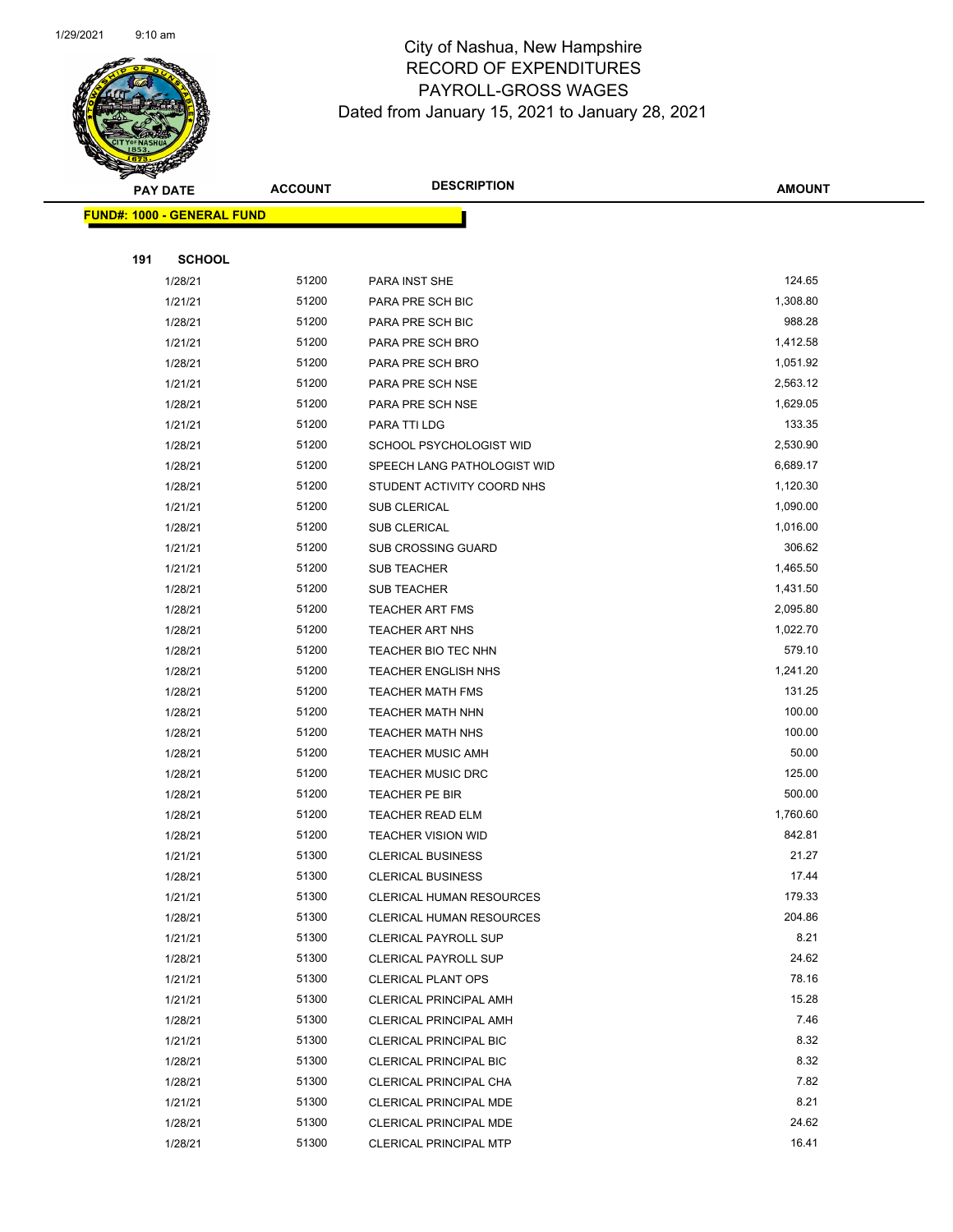

| $\checkmark$ | <b>PAY DATE</b>                   | <b>ACCOUNT</b> | <b>DESCRIPTION</b>               | <b>AMOUNT</b> |  |  |  |
|--------------|-----------------------------------|----------------|----------------------------------|---------------|--|--|--|
|              | <b>FUND#: 1000 - GENERAL FUND</b> |                |                                  |               |  |  |  |
|              |                                   |                |                                  |               |  |  |  |
| 191          | <b>SCHOOL</b>                     |                |                                  |               |  |  |  |
|              | 1/28/21                           | 51300          | <b>CLERICAL PRINCIPAL NSE</b>    | 16.64         |  |  |  |
|              | 1/21/21                           | 51300          | CLERICAL PRINCIPAL SHE           | 8.32          |  |  |  |
|              | 1/28/21                           | 51300          | <b>CUSTODIAN ASST HEAD NHS</b>   | 176.80        |  |  |  |
|              | 1/21/21                           | 51300          | <b>CUSTODIAN ELM</b>             | 225.84        |  |  |  |
|              | 1/28/21                           | 51300          | <b>CUSTODIAN FMS</b>             | 289.36        |  |  |  |
|              | 1/21/21                           | 51300          | <b>CUSTODIAN HEAD FMS</b>        | 28.58         |  |  |  |
|              | 1/21/21                           | 51300          | <b>CUSTODIAN NHN</b>             | 228.25        |  |  |  |
|              | 1/21/21                           | 51300          | <b>CUSTODIAN NHS</b>             | 542.07        |  |  |  |
|              | 1/28/21                           | 51300          | <b>CUSTODIAN NHS</b>             | 141.15        |  |  |  |
|              | 1/28/21                           | 51300          | MAINTENANCE PLUMBER WPO          | 10.48         |  |  |  |
|              | 1/21/21                           | 51300          | MAINTENANCE TRADES WPO           | 316.92        |  |  |  |
|              | 1/28/21                           | 51300          | <b>MAINTENANCE TRADES WPO</b>    | 118.85        |  |  |  |
|              | 1/21/21                           | 51412          | PARA DW SPEC ED BRO              | 76.00         |  |  |  |
|              | 1/21/21                           | 51412          | PARA DW SPEC ED FMS              | 875.00        |  |  |  |
|              | 1/28/21                           | 51412          | PARA DW SPEC ED FMS              | 700.00        |  |  |  |
|              | 1/21/21                           | 51412          | PARA DW SPEC ED NSE              | 20.00         |  |  |  |
|              | 1/21/21                           | 51412          | PARA INST AMH                    | 38.00         |  |  |  |
|              | 1/28/21                           | 51412          | PARA INST LDG                    | 38.00         |  |  |  |
|              | 1/21/21                           | 51412          | PARA INST NHN                    | 119.00        |  |  |  |
|              | 1/28/21                           | 51412          | PARA INST NHN                    | 99.00         |  |  |  |
|              | 1/28/21                           | 51412          | PARA PRE SCH BRO                 | 38.00         |  |  |  |
|              | 1/28/21                           | 51412          | SOCIAL WORKER                    | (350.00)      |  |  |  |
|              | 1/21/21                           | 51412          | SUB CLERICAL                     | 273.00        |  |  |  |
|              | 1/28/21                           | 51412          | SUB CLERICAL                     | 123.50        |  |  |  |
|              | 1/21/21                           | 51412          | SUB PARA PROFESSIONAL            | 351.84        |  |  |  |
|              | 1/28/21                           | 51412          | SUB PARA PROFESSIONAL            | 538.88        |  |  |  |
|              | 1/16/21                           | 51412          | SUB TEACHER                      | 1,725.00      |  |  |  |
|              | 1/21/21                           | 51412          | <b>SUB TEACHER</b>               | 2,645.00      |  |  |  |
|              | 1/28/21                           | 51412          | <b>SUB TEACHER</b>               | 9,472.42      |  |  |  |
|              | 1/21/21                           | 51412          | SUB TEACHER LONG TERM            | 5,625.00      |  |  |  |
|              | 1/28/21                           | 51412          | SUB TEACHER LONG TERM            | 5,965.00      |  |  |  |
|              | 1/21/21                           | 51412          | <b>TEACHER ENGLISH PMS</b>       | 875.00        |  |  |  |
|              | 1/28/21                           | 51600          | ASSISTANT PRINCIPAL BIC          | 1,350.00      |  |  |  |
|              | 1/28/21                           | 51600          | ASSISTANT PRINCIPAL CHARL        | 1,350.00      |  |  |  |
|              | 1/28/21                           | 51600          | ASSISTANT PRINCIPAL FMS          | 1,350.00      |  |  |  |
|              | 1/28/21                           | 51600          | ASSISTANT PRINCIPAL NHS          | 1,350.00      |  |  |  |
|              | 1/28/21                           | 51600          | ASST DIRECTOR PLANT OPS          | 1,200.00      |  |  |  |
|              | 1/28/21                           | 51600          | ASST SYSTEMS ADMIN FULL YEAR     | 2,800.00      |  |  |  |
|              | 1/28/21                           | 51600          | CLERICAL BOARD OF ED SUP         | 1,750.00      |  |  |  |
|              | 1/28/21                           | 51600          | <b>CLERICAL STUDENT SERV SUP</b> | 750.00        |  |  |  |
|              | 1/28/21                           | 51600          | <b>CUSTODIAN AMH</b>             | 1,250.00      |  |  |  |
|              | 1/28/21                           | 51600          | <b>CUSTODIAN ASST HEAD ELM</b>   | 250.00        |  |  |  |
|              | 1/28/21                           | 51600          | <b>CUSTODIAN ASST HEAD FMS</b>   | 750.00        |  |  |  |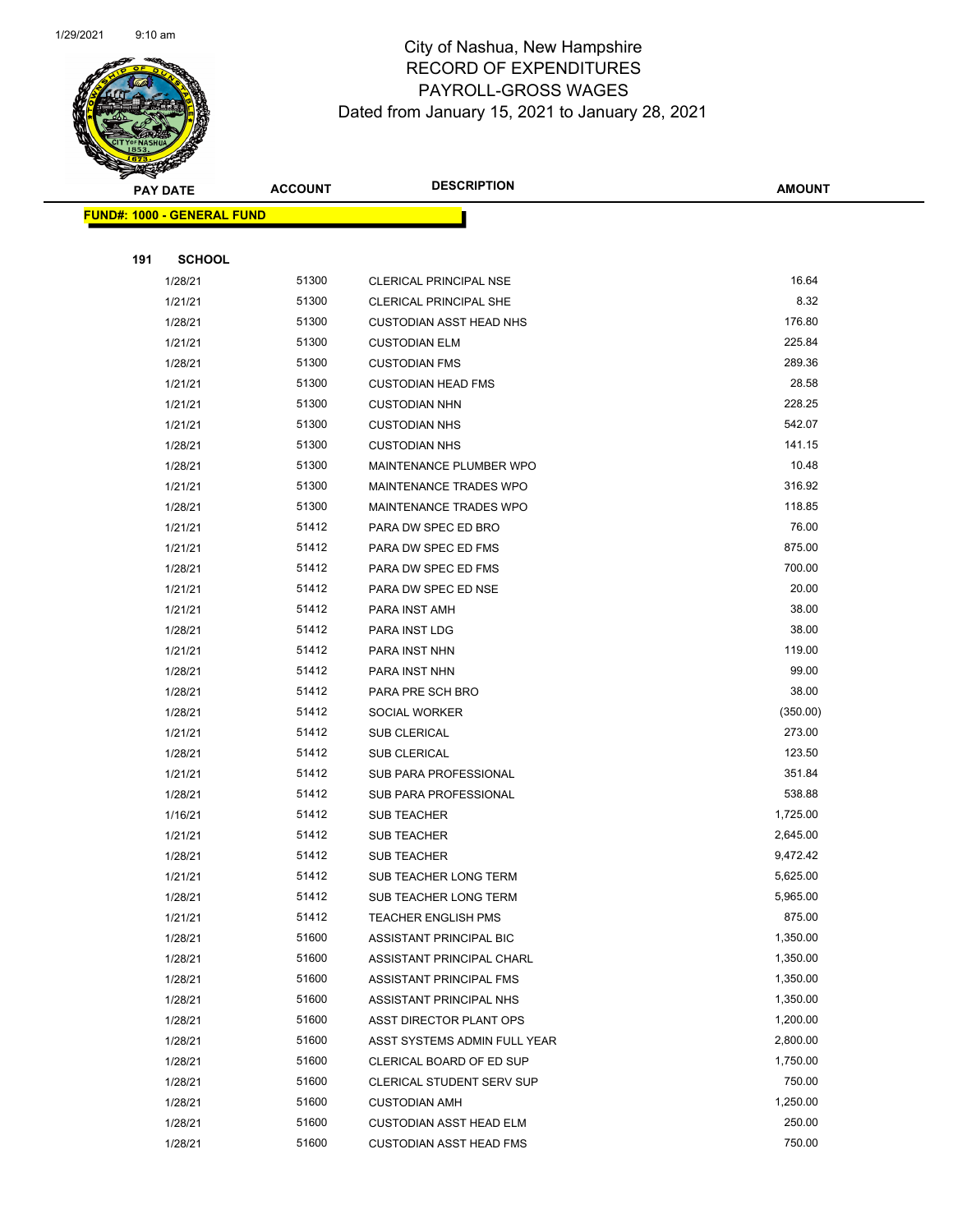

| ॼ   | <b>PAY DATE</b>                   | <b>ACCOUNT</b> | <b>DESCRIPTION</b>              | <b>AMOUNT</b> |
|-----|-----------------------------------|----------------|---------------------------------|---------------|
|     | <b>FUND#: 1000 - GENERAL FUND</b> |                |                                 |               |
|     |                                   |                |                                 |               |
| 191 | <b>SCHOOL</b>                     |                |                                 |               |
|     | 1/28/21                           | 51600          | <b>CUSTODIAN ASST HEAD NHN</b>  | 250.00        |
|     | 1/28/21                           | 51600          | <b>CUSTODIAN ASST HEAD NHS</b>  | 1,000.00      |
|     | 1/28/21                           | 51600          | <b>CUSTODIAN ASST HEAD PMS</b>  | 500.00        |
|     | 1/28/21                           | 51600          | <b>CUSTODIAN BIR</b>            | 500.00        |
|     | 1/28/21                           | 51600          | <b>CUSTODIAN ELM</b>            | 750.00        |
|     | 1/28/21                           | 51600          | <b>CUSTODIAN FES</b>            | 500.00        |
|     | 1/28/21                           | 51600          | <b>CUSTODIAN HEAD AMH</b>       | 750.00        |
|     | 1/28/21                           | 51600          | <b>CUSTODIAN HEAD BIC</b>       | 500.00        |
|     | 1/28/21                           | 51600          | <b>CUSTODIAN HEAD BIR</b>       | 500.00        |
|     | 1/28/21                           | 51600          | <b>CUSTODIAN HEAD BRO</b>       | 500.00        |
|     | 1/28/21                           | 51600          | <b>CUSTODIAN HEAD CHA</b>       | 500.00        |
|     | 1/28/21                           | 51600          | <b>CUSTODIAN HEAD DRC</b>       | 750.00        |
|     | 1/28/21                           | 51600          | <b>CUSTODIAN HEAD ELM</b>       | 500.00        |
|     | 1/28/21                           | 51600          | <b>CUSTODIAN HEAD FMS</b>       | 750.00        |
|     | 1/28/21                           | 51600          | <b>CUSTODIAN HEAD LDG</b>       | 750.00        |
|     | 1/28/21                           | 51600          | <b>CUSTODIAN HEAD MDE</b>       | 500.00        |
|     | 1/28/21                           | 51600          | <b>CUSTODIAN HEAD MTP</b>       | 500.00        |
|     | 1/28/21                           | 51600          | <b>CUSTODIAN HEAD NHN</b>       | 500.00        |
|     | 1/28/21                           | 51600          | <b>CUSTODIAN HEAD NHS</b>       | 500.00        |
|     | 1/28/21                           | 51600          | <b>CUSTODIAN HEAD NSE</b>       | 750.00        |
|     | 1/28/21                           | 51600          | <b>CUSTODIAN HEAD PMS</b>       | 750.00        |
|     | 1/28/21                           | 51600          | <b>CUSTODIAN HEAD SHE</b>       | 250.00        |
|     | 1/28/21                           | 51600          | <b>CUSTODIAN MDE</b>            | 750.00        |
|     | 1/28/21                           | 51600          | <b>CUSTODIAN MTP</b>            | 750.00        |
|     | 1/28/21                           | 51600          | <b>CUSTODIAN NHN</b>            | 1,750.00      |
|     | 1/28/21                           | 51600          | <b>CUSTODIAN NHS</b>            | 1,500.00      |
|     | 1/28/21                           | 51600          | <b>CUSTODIAN SHE</b>            | 750.00        |
|     | 1/28/21                           | 51600          | <b>CUSTODIAN SUPERVISOR WPO</b> | 1,600.00      |
|     | 1/28/21                           | 51600          | DIRECTOR ATHLETICS              | 1,200.00      |
|     | 1/28/21                           | 51600          | DIRECTOR COM GRANTS             | 1,200.00      |
|     | 1/28/21                           | 51600          | DIRECTOR PLANT OPS              | 1,200.00      |
|     | 1/28/21                           | 51600          | DIRECTOR STUDENT SERVICES       | 1,200.00      |
|     | 1/28/21                           | 51600          | DIRECTOR VOCATIONAL             | 1,200.00      |
|     | 1/28/21                           | 51600          | <b>GUIDANCE COUNSELOR BIR</b>   | 1,294.00      |
|     | 1/28/21                           | 51600          | <b>GUIDANCE COUNSELOR CHA</b>   | 1,294.00      |
|     | 1/28/21                           | 51600          | <b>GUIDANCE COUNSELOR DRC</b>   | 1,688.00      |
|     | 1/28/21                           | 51600          | <b>GUIDANCE COUNSELOR ELM</b>   | 843.00        |
|     | 1/28/21                           | 51600          | <b>GUIDANCE COUNSELOR LDG</b>   | 281.00        |
|     | 1/28/21                           | 51600          | <b>GUIDANCE COUNSELOR MDE</b>   | 281.00        |
|     | 1/28/21                           | 51600          | <b>GUIDANCE COUNSELOR MTP</b>   | 1,294.00      |
|     | 1/28/21                           | 51600          | <b>GUIDANCE COUNSELOR NHN</b>   | 843.00        |
|     | 1/28/21                           | 51600          | GUIDANCE COUNSELOR NHS          | 2,869.00      |
|     | 1/28/21                           | 51600          | GUIDANCE COUNSELOR NSE          | 1,294.00      |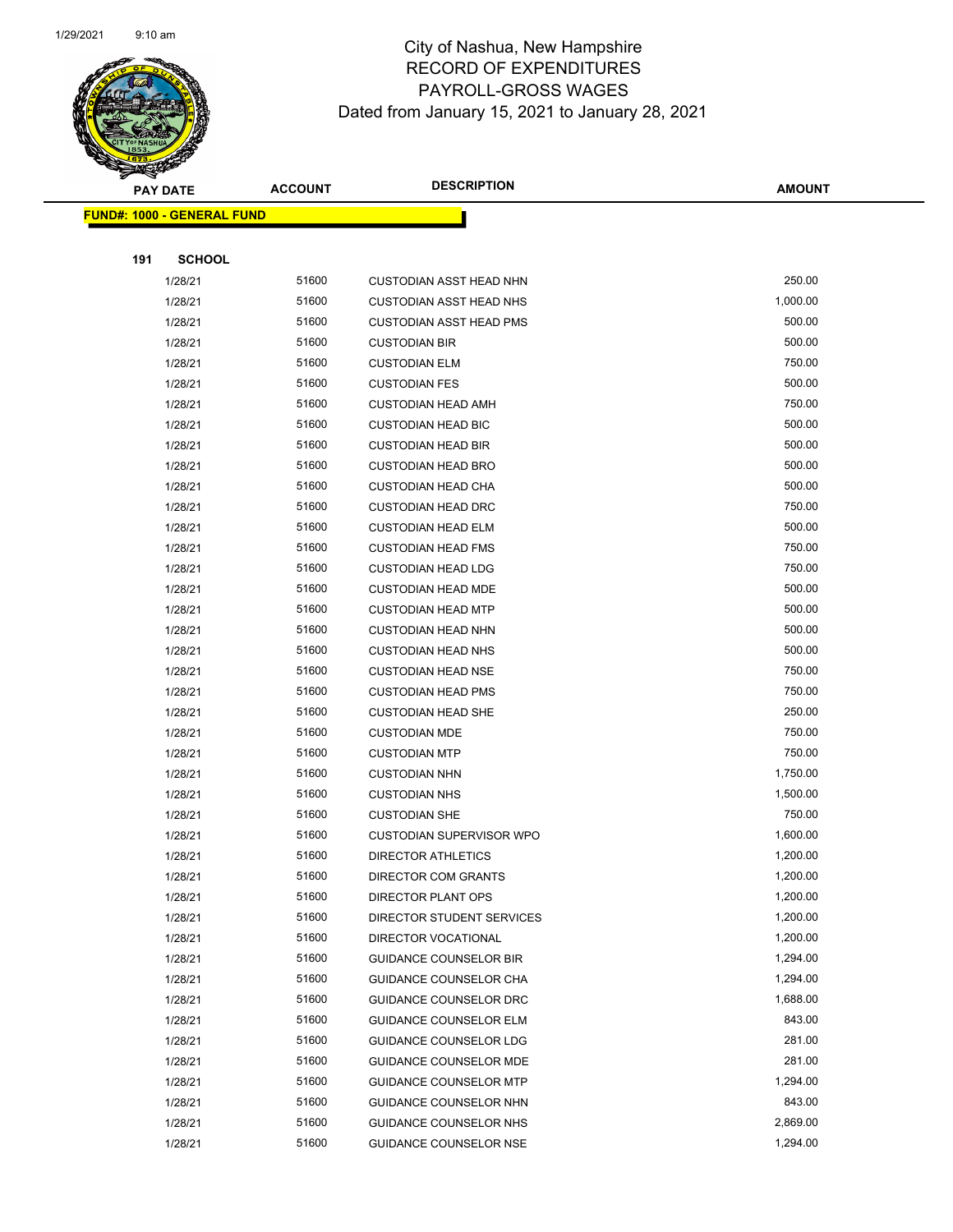

|     | <b>PAY DATE</b>                   | <b>ACCOUNT</b> | <b>DESCRIPTION</b>            | <b>AMOUNT</b>        |
|-----|-----------------------------------|----------------|-------------------------------|----------------------|
|     | <b>FUND#: 1000 - GENERAL FUND</b> |                |                               |                      |
|     |                                   |                |                               |                      |
| 191 | <b>SCHOOL</b>                     |                |                               |                      |
|     | 1/28/21                           | 51600          | <b>GUIDANCE COUNSELOR SHE</b> | 1,294.00             |
|     | 1/28/21                           | 51600          | JOB DEVELOPER SPED NHN        | 281.00               |
|     | 1/28/21                           | 51600          | <b>LIBRARIAN BIR</b>          | 281.00               |
|     | 1/28/21                           | 51600          | <b>LIBRARIAN BRO</b>          | 1,688.00             |
|     | 1/28/21                           | 51600          | LIBRARIAN CHA                 | 1,688.00             |
|     | 1/28/21                           | 51600          | <b>LIBRARIAN FES</b>          | 1,294.00             |
|     | 1/28/21                           | 51600          | <b>LIBRARIAN FMS</b>          | 1,294.00             |
|     | 1/28/21                           | 51600          | <b>LIBRARIAN MDE</b>          | 1,294.00             |
|     | 1/28/21                           | 51600          | <b>LIBRARIAN NHN</b>          | 562.00               |
|     | 1/28/21                           | 51600          | <b>LIBRARIAN NHS</b>          | 1,575.00             |
|     | 1/28/21                           | 51600          | <b>LIBRARIAN NSE</b>          | 281.00               |
|     | 1/28/21                           | 51600          | <b>LIBRARIAN SHE</b>          | 281.00               |
|     | 1/28/21                           | 51600          | MAINTENANCE ALARM WPO         | 750.00               |
|     | 1/28/21                           | 51600          | MAINTENANCE CARPENTER WPO     | 750.00               |
|     | 1/28/21                           | 51600          | MAINTENANCE GRDS FORMEN WPO   | 750.00               |
|     | 1/28/21                           | 51600          | MAINTENANCE GROUNDS WPO       | 1,750.00             |
|     | 1/28/21                           | 51600          | MAINTENANCE HVAC WPO          | 1,000.00             |
|     | 1/28/21                           | 51600          | MAINTENANCE MESSENGER WPO     | 750.00               |
|     | 1/28/21                           | 51600          | MAINTENANCE PLUMBER WPO       | 250.00               |
|     | 1/28/21                           | 51600          | MAINTENANCE TRADES WPO        | 1,000.00             |
|     | 1/28/21                           | 51600          | <b>NURSE AMH</b>              | 1,688.00             |
|     | 1/28/21                           | 51600          | <b>NURSE BIR</b>              | 281.00               |
|     | 1/28/21                           | 51600          | <b>NURSE BRO</b>              | 281.00               |
|     | 1/28/21                           | 51600          | <b>NURSE DRC</b>              | 1,294.00             |
|     | 1/28/21                           | 51600<br>51600 | <b>NURSE ELM</b>              | 1,688.00<br>1,294.00 |
|     | 1/28/21<br>1/28/21                | 51600          | <b>NURSE NSE</b>              | 3,657.00             |
|     | 1/28/21                           | 51600          | PEER COACH<br>PRINCIPAL BIC   | 1,800.00             |
|     | 1/28/21                           | 51600          | PRINCIPAL BIR                 | 1,800.00             |
|     | 1/28/21                           | 51600          | PRINCIPAL FMS                 | 1,800.00             |
|     | 1/28/21                           | 51600          | PRINCIPAL MDE                 | 1,800.00             |
|     | 1/28/21                           | 51600          | PRINCIPAL NHS                 | 1,350.00             |
|     | 1/28/21                           | 51600          | SCHOOL PSYCHOLOGIST WID       | 5,345.00             |
|     | 1/28/21                           | 51600          | SECURITY MONITOR NHS          | 525.00               |
|     | 1/28/21                           | 51600          | SPEECH LANG PATHOLOGIST WID   | 2,980.00             |
|     | 1/28/21                           | 51600          | <b>TEACHER ART AMH</b>        | 1,688.00             |
|     | 1/28/21                           | 51600          | <b>TEACHER ART BIR</b>        | 1,688.00             |
|     | 1/28/21                           | 51600          | <b>TEACHER ART ELM</b>        | 1,294.00             |
|     | 1/28/21                           | 51600          | <b>TEACHER ART LDG</b>        | 281.00               |
|     | 1/28/21                           | 51600          | TEACHER ART NHN               | 843.00               |
|     |                                   |                |                               |                      |
|     | 1/28/21                           | 51600          | <b>TEACHER ART NHS</b>        | 3,263.00             |
|     | 1/28/21                           | 51600          | <b>TEACHER ART NSE</b>        | 1,688.00             |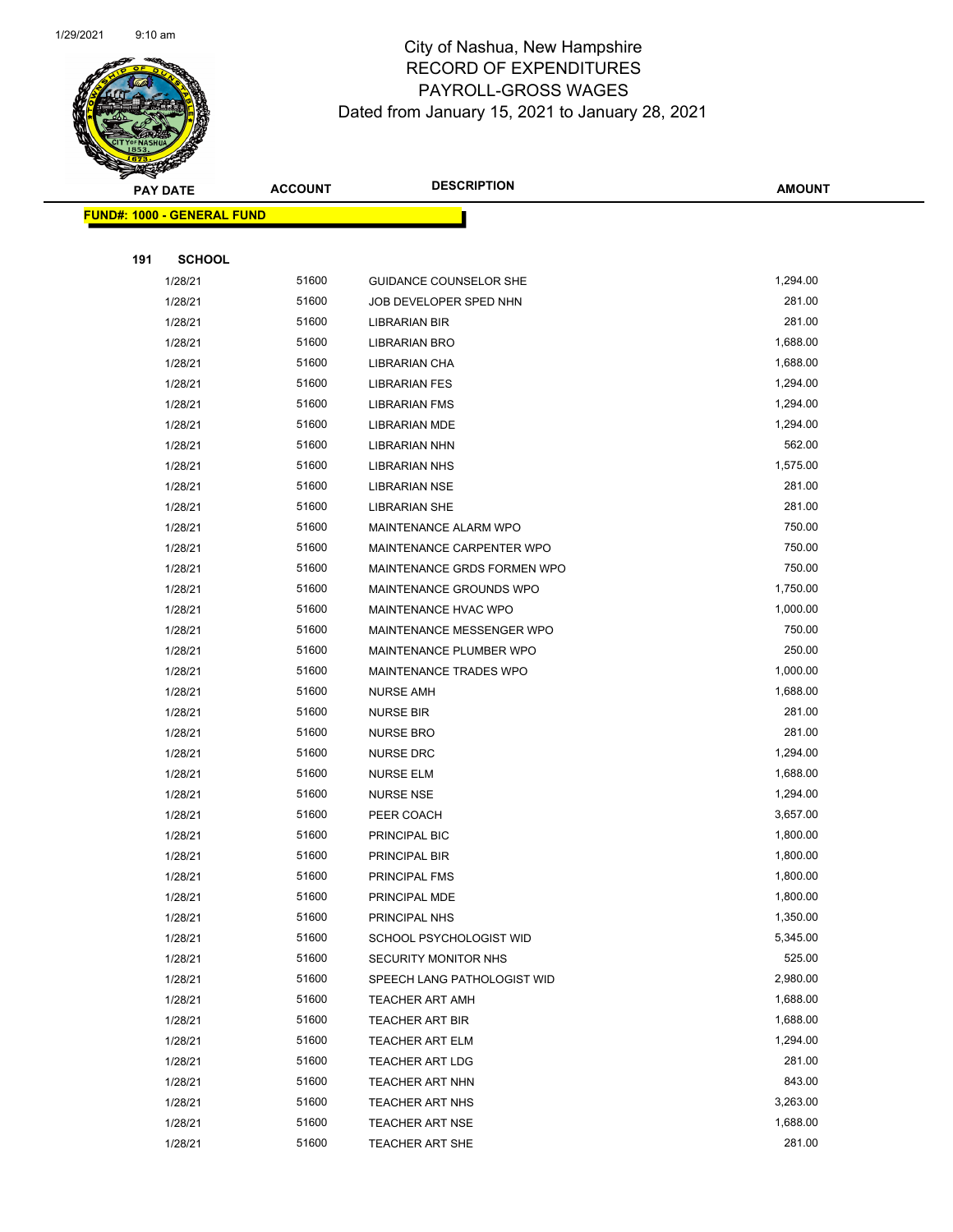

|     | <b>PAY DATE</b>                   | <b>ACCOUNT</b> | <b>DESCRIPTION</b>               | <b>AMOUNT</b> |
|-----|-----------------------------------|----------------|----------------------------------|---------------|
|     | <b>FUND#: 1000 - GENERAL FUND</b> |                |                                  |               |
|     |                                   |                |                                  |               |
| 191 | <b>SCHOOL</b>                     |                |                                  |               |
|     | 1/28/21                           | 51600          | <b>TEACHER BEHAVIOR SPEC WID</b> | 1,688.00      |
|     | 1/28/21                           | 51600          | <b>TEACHER BUSINESS NHN</b>      | 562.00        |
|     | 1/28/21                           | 51600          | <b>TEACHER BUSINESS NHS</b>      | 1,575.00      |
|     | 1/28/21                           | 51600          | <b>TEACHER COMPUTER FMS</b>      | 1,969.00      |
|     | 1/28/21                           | 51600          | TEACHER COMPUTER NHN             | 281.00        |
|     | 1/28/21                           | 51600          | TEACHER COSMETOLOGY NHN          | 281.00        |
|     | 1/28/21                           | 51600          | <b>TEACHER CULINARY NHN</b>      | 1,294.00      |
|     | 1/28/21                           | 51600          | <b>TEACHER DEAF NSE</b>          | 1,688.00      |
|     | 1/28/21                           | 51600          | <b>TEACHER DWSE BIR</b>          | 1,294.00      |
|     | 1/28/21                           | 51600          | <b>TEACHER DWSE CHA</b>          | 281.00        |
|     | 1/28/21                           | 51600          | <b>TEACHER DWSE ELM</b>          | 1,575.00      |
|     | 1/28/21                           | 51600          | TEACHER ECE NHS                  | 1,688.00      |
|     | 1/28/21                           | 51600          | TEACHER ELECTRICAL NHS           | 1,294.00      |
|     | 1/28/21                           | 51600          | <b>TEACHER ELL BIR</b>           | 281.00        |
|     | 1/28/21                           | 51600          | <b>TEACHER ELL ELM</b>           | 562.00        |
|     | 1/28/21                           | 51600          | <b>TEACHER ELL FES</b>           | 1,688.00      |
|     | 1/28/21                           | 51600          | TEACHER ELL MTP                  | 1,688.00      |
|     | 1/28/21                           | 51600          | TEACHER ELL NHN                  | 281.00        |
|     | 1/28/21                           | 51600          | TEACHER ELL NHS                  | 1,294.00      |
|     | 1/28/21                           | 51600          | <b>TEACHER ELL PMS</b>           | 281.00        |
|     | 1/28/21                           | 51600          | TEACHER ELL SHE                  | 281.00        |
|     | 1/28/21                           | 51600          | <b>TEACHER ENGLISH ELM</b>       | 2,699.00      |
|     | 1/28/21                           | 51600          | <b>TEACHER ENGLISH FMS</b>       | 4,557.00      |
|     | 1/28/21                           | 51600          | <b>TEACHER ENGLISH NHN</b>       | 5,681.00      |
|     | 1/28/21                           | 51600          | <b>TEACHER ENGLISH NHS</b>       | 11,364.00     |
|     | 1/28/21                           | 51600          | <b>TEACHER ENGLISH PMS</b>       | 4,557.00      |
|     | 1/28/21                           | 51600          | <b>TEACHER FACS FMS</b>          | 281.00        |
|     | 1/28/21                           | 51600          | TEACHER FOREIGN LANG ELM         | 1,294.00      |
|     | 1/28/21                           | 51600          | <b>TEACHER FOREIGN LANG NHN</b>  | 1,575.00      |
|     | 1/28/21                           | 51600          | TEACHER FOREIGN LANG NHS         | 3,263.00      |
|     | 1/28/21                           | 51600          | <b>TEACHER GR1 AMH</b>           | 1,688.00      |
|     | 1/28/21                           | 51600          | <b>TEACHER GR1 BIR</b>           | 2,982.00      |
|     | 1/28/21                           | 51600          | <b>TEACHER GR1 BRO</b>           | 1,575.00      |
|     | 1/28/21                           | 51600          | TEACHER GR1 CHA                  | 2,982.00      |
|     | 1/28/21                           | 51600          | <b>TEACHER GR1 MDE</b>           | 562.00        |
|     | 1/28/21                           | 51600          | <b>TEACHER GR1 MTP</b>           | 1,688.00      |
|     | 1/28/21                           | 51600          | <b>TEACHER GR1 NSE</b>           | 1,969.00      |
|     | 1/28/21                           | 51600          | <b>TEACHER GR1 SHE</b>           | 1,294.00      |
|     | 1/28/21                           | 51600          | <b>TEACHER GR2 AMH</b>           | 1,294.00      |
|     | 1/28/21                           | 51600          | TEACHER GR2 BIC                  | 1,575.00      |
|     | 1/28/21                           | 51600          | <b>TEACHER GR2 BIR</b>           | 2,588.00      |
|     | 1/28/21                           | 51600          | <b>TEACHER GR2 BRO</b>           | 1,688.00      |
|     | 1/28/21                           | 51600          | TEACHER GR2 CHA                  | 281.00        |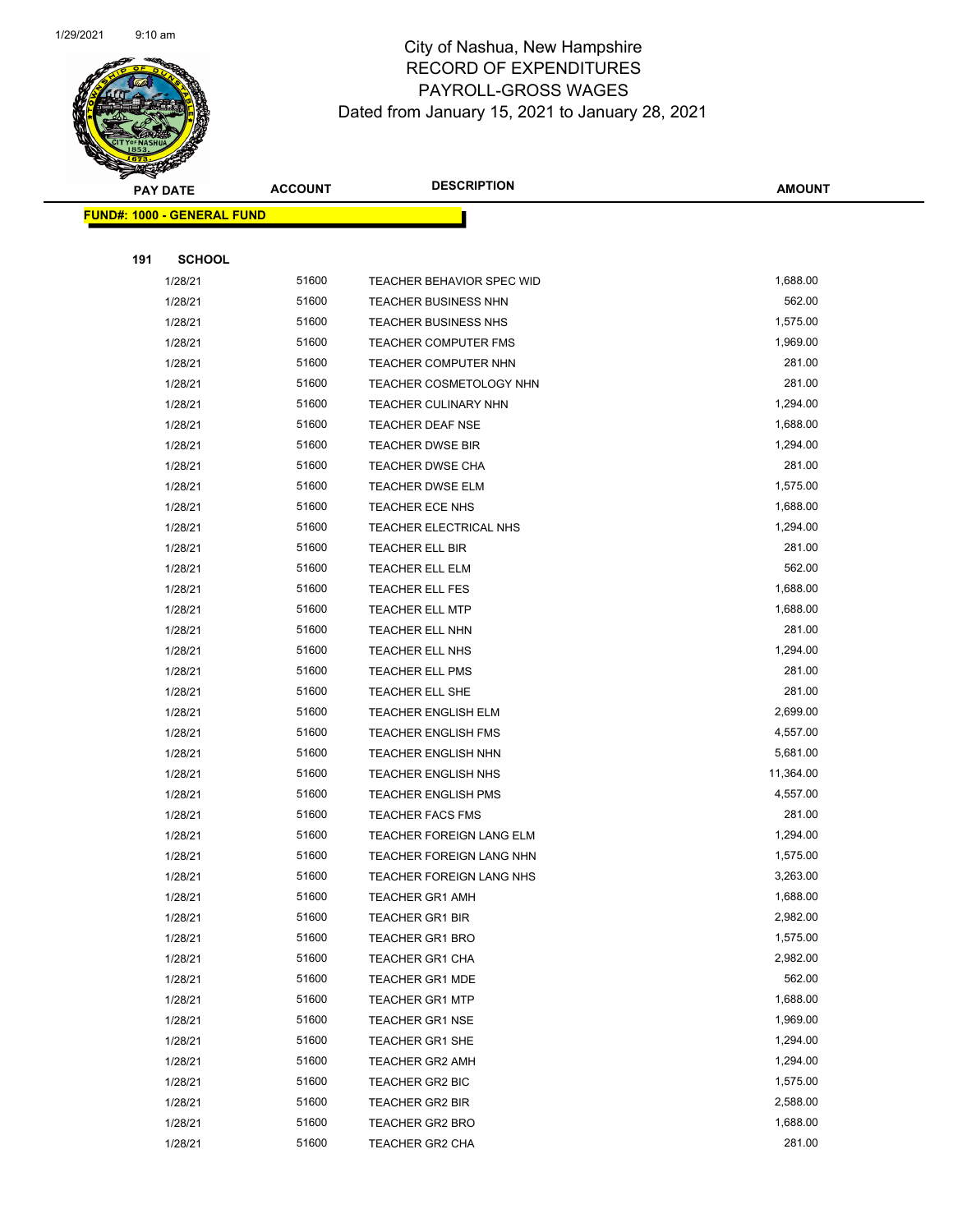

| S<br>$\tilde{\phantom{a}}$ | <b>PAY DATE</b>                   | <b>ACCOUNT</b> | <b>DESCRIPTION</b>                            | <b>AMOUNT</b>        |
|----------------------------|-----------------------------------|----------------|-----------------------------------------------|----------------------|
|                            | <b>FUND#: 1000 - GENERAL FUND</b> |                |                                               |                      |
|                            |                                   |                |                                               |                      |
| 191                        | <b>SCHOOL</b>                     |                |                                               |                      |
|                            | 1/28/21                           | 51600          | <b>TEACHER GR2 FES</b>                        | 1,688.00             |
|                            | 1/28/21                           | 51600          | TEACHER GR2 LDG                               | 2,982.00             |
|                            | 1/28/21                           | 51600          | <b>TEACHER GR2 MDE</b>                        | 1,856.00             |
|                            | 1/28/21                           | 51600          | <b>TEACHER GR2 MTP</b>                        | 1,688.00             |
|                            | 1/28/21                           | 51600          | <b>TEACHER GR2 NSE</b>                        | 2,982.00             |
|                            | 1/28/21                           | 51600          | TEACHER GR2 SHE                               | 281.00               |
|                            | 1/28/21                           | 51600          | <b>TEACHER GR3 AMH</b>                        | 2,588.00             |
|                            | 1/28/21                           | 51600          | <b>TEACHER GR3 BIC</b>                        | 562.00               |
|                            | 1/28/21                           | 51600          | <b>TEACHER GR3 BIR</b>                        | 1,688.00             |
|                            | 1/28/21                           | 51600          | <b>TEACHER GR3 BRO</b>                        | 3,376.00             |
|                            | 1/28/21                           | 51600          | <b>TEACHER GR3 CHA</b>                        | 562.00               |
|                            | 1/28/21                           | 51600          | <b>TEACHER GR3 FES</b>                        | 2,588.00             |
|                            | 1/28/21                           | 51600          | <b>TEACHER GR3 LDG</b>                        | 2,982.00             |
|                            | 1/28/21                           | 51600          | <b>TEACHER GR3 MDE</b>                        | 3,263.00             |
|                            | 1/28/21                           | 51600          | <b>TEACHER GR3 MTP</b>                        | 1,294.00             |
|                            | 1/28/21                           | 51600          | <b>TEACHER GR3 NSE</b>                        | 1,856.00             |
|                            | 1/28/21                           | 51600          | <b>TEACHER GR3 SHE</b>                        | 2,982.00             |
|                            | 1/28/21                           | 51600          | <b>TEACHER GR4 BIC</b>                        | 281.00               |
|                            | 1/28/21                           | 51600          | <b>TEACHER GR4 BRO</b>                        | 1,688.00             |
|                            | 1/28/21                           | 51600          | <b>TEACHER GR4 CHA</b>                        | 2,982.00             |
|                            | 1/28/21                           | 51600          | <b>TEACHER GR4 LDG</b>                        | 1,688.00             |
|                            | 1/28/21                           | 51600          | <b>TEACHER GR4 MDE</b>                        | 281.00               |
|                            | 1/28/21                           | 51600          | <b>TEACHER GR4 NSE</b>                        | 1,294.00             |
|                            | 1/28/21                           | 51600          | <b>TEACHER GR4 SHE</b>                        | 1,294.00             |
|                            | 1/28/21                           | 51600          | <b>TEACHER GR5 AMH</b>                        | 1,294.00             |
|                            | 1/28/21                           | 51600          | <b>TEACHER GR5 BIR</b>                        | 1,969.00             |
|                            | 1/28/21                           | 51600          | <b>TEACHER GR5 BRO</b>                        | 281.00               |
|                            | 1/28/21                           | 51600          | <b>TEACHER GR5 CHA</b>                        | 1,688.00             |
|                            | 1/28/21                           | 51600          | <b>TEACHER GR5 LDG</b>                        | 3,376.00             |
|                            | 1/28/21                           | 51600          | TEACHER GR5 MDE                               | 281.00               |
|                            | 1/28/21                           | 51600          | <b>TEACHER GR5 MTP</b>                        | 1,688.00             |
|                            | 1/28/21                           | 51600          | <b>TEACHER GR5 NSE</b>                        | 3,657.00             |
|                            | 1/28/21                           | 51600          | <b>TEACHER GR6 ELM</b>                        | 7,707.00             |
|                            | 1/28/21                           | 51600          | <b>TEACHER GR6 FMS</b>                        | 5,457.00             |
|                            | 1/28/21                           | 51600          | <b>TEACHER GR6 PMS</b>                        | 5,345.00<br>1,294.00 |
|                            | 1/28/21                           | 51600<br>51600 | <b>TEACHER GRAPHICS NHN</b>                   | 281.00               |
|                            | 1/28/21                           |                | TEACHER HEALTH NHN                            |                      |
|                            | 1/28/21                           | 51600<br>51600 | TEACHER HEALTH NHS<br><b>TEACHER KIND AMH</b> | 1,688.00<br>2,588.00 |
|                            | 1/28/21                           |                |                                               |                      |
|                            | 1/28/21                           | 51600<br>51600 | <b>TEACHER KIND BIC</b>                       | 1,294.00<br>1,294.00 |
|                            | 1/28/21                           | 51600          | <b>TEACHER KIND BIR</b>                       | 2,982.00             |
|                            | 1/28/21                           |                | <b>TEACHER KIND BRO</b>                       |                      |
|                            | 1/28/21                           | 51600          | <b>TEACHER KIND CHA</b>                       | 1,688.00             |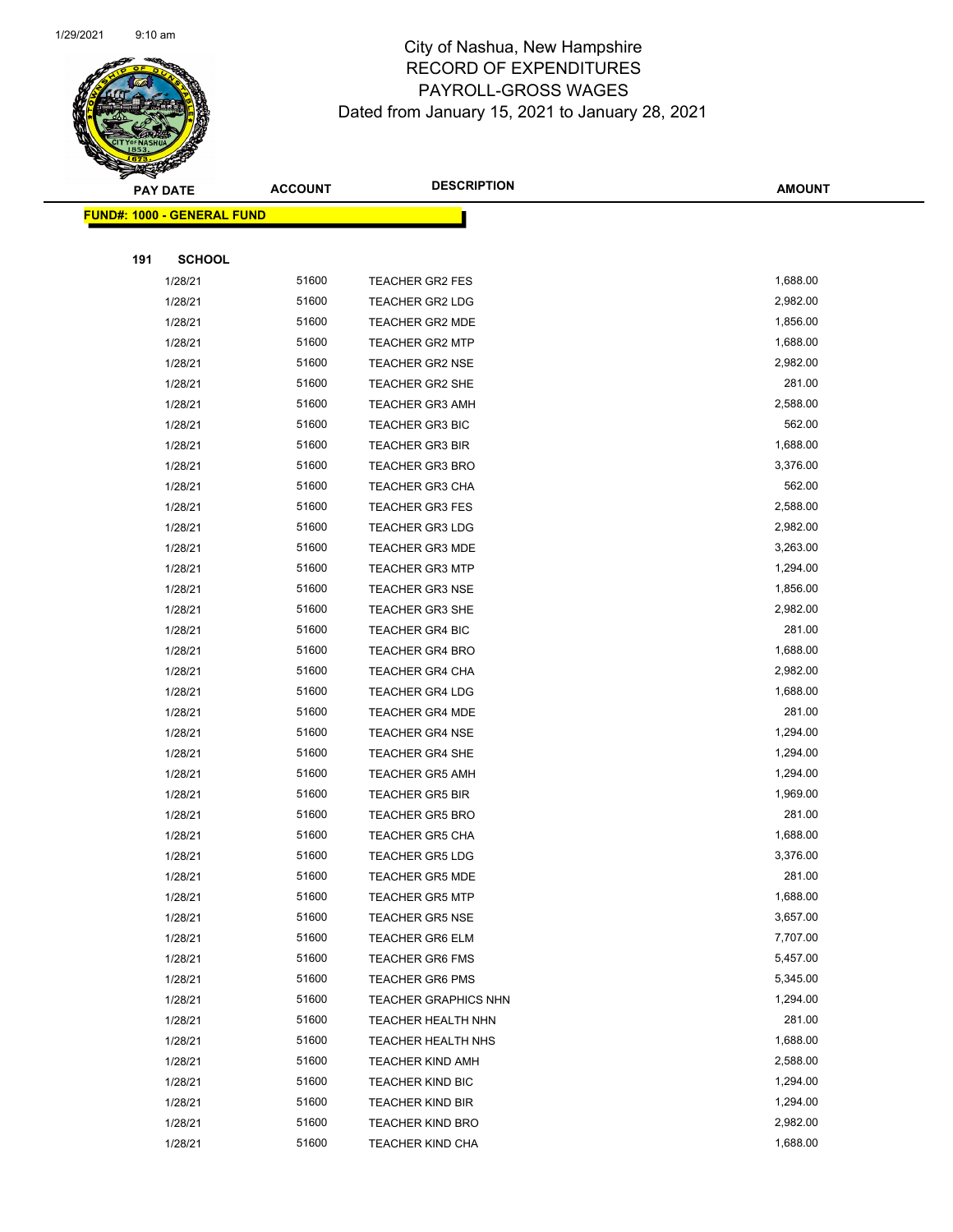

|     | <b>PAY DATE</b>            | <b>ACCOUNT</b> | <b>DESCRIPTION</b>               | <b>AMOUNT</b>        |
|-----|----------------------------|----------------|----------------------------------|----------------------|
|     | FUND#: 1000 - GENERAL FUND |                |                                  |                      |
|     |                            |                |                                  |                      |
| 191 | <b>SCHOOL</b>              |                |                                  |                      |
|     | 1/28/21                    | 51600          | <b>TEACHER KIND DRC</b>          | 1,294.00             |
|     | 1/28/21                    | 51600          | <b>TEACHER KIND FES</b>          | 2,982.00             |
|     | 1/28/21                    | 51600          | <b>TEACHER KIND LDG</b>          | 3,376.00             |
|     | 1/28/21                    | 51600          | TEACHER KIND MDE                 | 1,575.00             |
|     | 1/28/21                    | 51600          | <b>TEACHER KIND MTP</b>          | 281.00               |
|     | 1/28/21                    | 51600          | TEACHER KIND SHE                 | 1,294.00             |
|     | 1/28/21                    | 51600          | <b>TEACHER MATH ELM</b>          | 3,544.00             |
|     | 1/28/21                    | 51600          | <b>TEACHER MATH FMS</b>          | 1,575.00             |
|     | 1/28/21                    | 51600          | <b>TEACHER MATH NHN</b>          | 2,250.00             |
|     | 1/28/21                    | 51600          | <b>TEACHER MATH NHS</b>          | 6,245.00             |
|     | 1/28/21                    | 51600          | <b>TEACHER MATH PMS</b>          | 1,294.00             |
|     | 1/28/21                    | 51600          | <b>TEACHER MUSIC BIC</b>         | 1,688.00             |
|     | 1/28/21                    | 51600          | <b>TEACHER MUSIC ELM</b>         | 1,688.00             |
|     | 1/28/21                    | 51600          | <b>TEACHER MUSIC FMS</b>         | 562.00               |
|     | 1/28/21                    | 51600          | <b>TEACHER MUSIC MDE</b>         | 281.00               |
|     | 1/28/21                    | 51600          | <b>TEACHER MUSIC MTP</b>         | 281.00               |
|     | 1/28/21                    | 51600          | <b>TEACHER MUSIC NHN</b>         | 1,294.00             |
|     | 1/28/21                    | 51600          | <b>TEACHER MUSIC NHS</b>         | 1,688.00             |
|     | 1/28/21                    | 51600          | <b>TEACHER MUSIC PMS</b>         | 1,294.00             |
|     | 1/28/21                    | 51600          | TEACHER PE BIC                   | 281.00               |
|     | 1/28/21                    | 51600          | TEACHER PE BIR                   | 281.00               |
|     | 1/28/21                    | 51600          | <b>TEACHER PE BRO</b>            | 281.00               |
|     | 1/28/21                    | 51600          | TEACHER PE DRC                   | 1,688.00             |
|     | 1/28/21                    | 51600          | TEACHER PE ELM                   | 281.00               |
|     | 1/28/21                    | 51600<br>51600 | TEACHER PE FMS<br>TEACHER PE MDE | 3,376.00<br>1,294.00 |
|     | 1/28/21<br>1/28/21         | 51600          |                                  | 4,276.00             |
|     | 1/28/21                    | 51600          | TEACHER PE NHN<br>TEACHER PE NHS | 1,688.00             |
|     | 1/28/21                    | 51600          | TEACHER PE SHE                   | 281.00               |
|     | 1/28/21                    | 51600          | TEACHER PRESCHOOL BIC            | 2,588.00             |
|     | 1/28/21                    | 51600          | <b>TEACHER PRESCHOOL BRO</b>     | 281.00               |
|     | 1/28/21                    | 51600          | <b>TEACHER READ AMH</b>          | 281.00               |
|     | 1/28/21                    | 51600          | <b>TEACHER READ BIC</b>          | 1,294.00             |
|     | 1/28/21                    | 51600          | <b>TEACHER READ BIR</b>          | 1,688.00             |
|     | 1/28/21                    | 51600          | TEACHER READ BRO                 | 1,294.00             |
|     | 1/28/21                    | 51600          | <b>TEACHER READ DRC</b>          | 281.00               |
|     | 1/28/21                    | 51600          | <b>TEACHER READ FES</b>          | 1,688.00             |
|     | 1/28/21                    | 51600          | <b>TEACHER READ FMS</b>          | 1,294.00             |
|     | 1/28/21                    | 51600          | <b>TEACHER READ LDG</b>          | 1,294.00             |
|     | 1/28/21                    | 51600          | <b>TEACHER READ MDE</b>          | 1,294.00             |
|     | 1/28/21                    | 51600          | <b>TEACHER READ MTP</b>          | 281.00               |
|     | 1/28/21                    | 51600          | <b>TEACHER READ PMS</b>          | 281.00               |
|     | 1/28/21                    | 51600          | TEACHER READ SHE                 | 281.00               |
|     |                            |                |                                  |                      |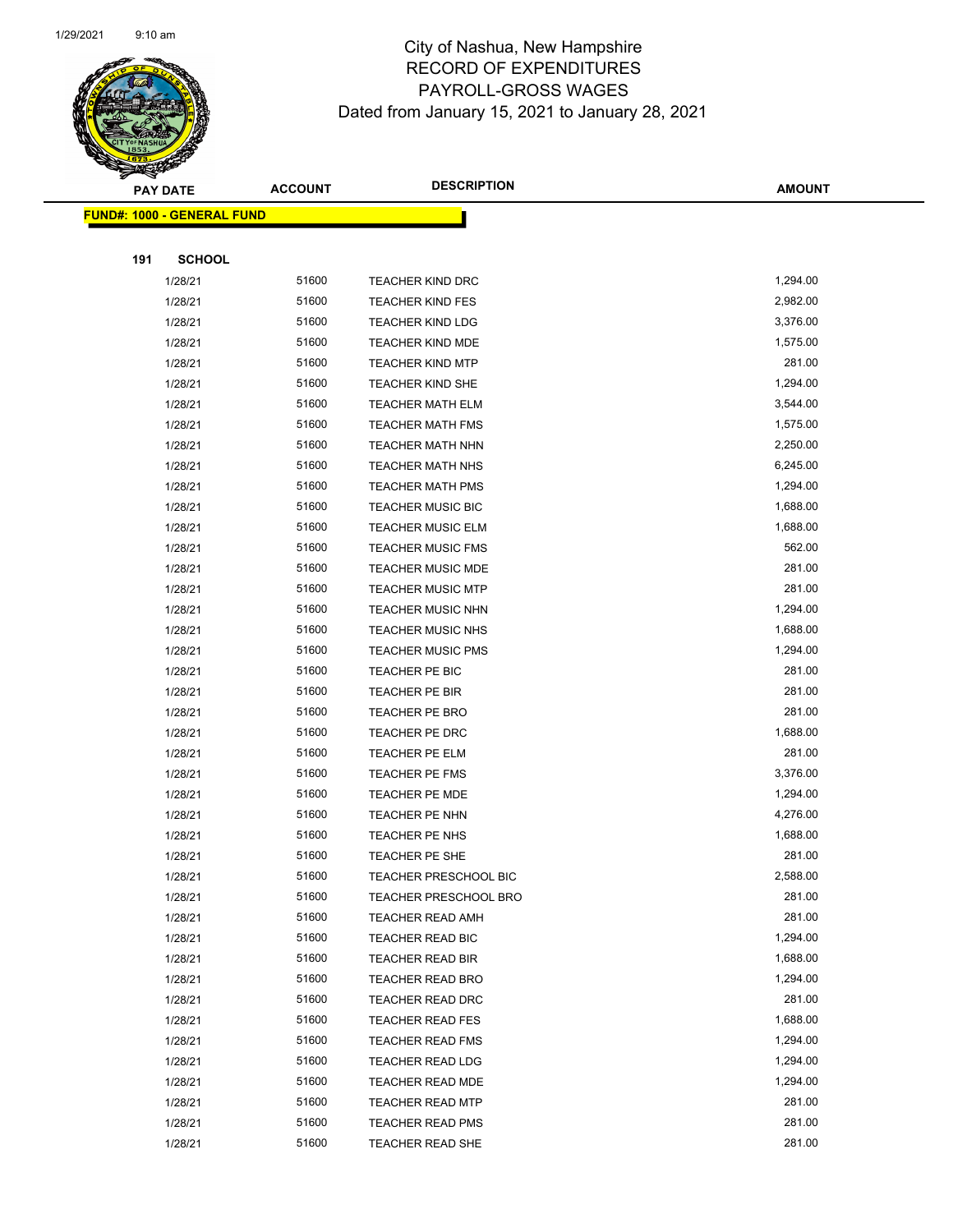

| S<br>$\tilde{\phantom{a}}$ | <b>PAY DATE</b>                   | <b>ACCOUNT</b> | <b>DESCRIPTION</b>                                             | <b>AMOUNT</b>    |
|----------------------------|-----------------------------------|----------------|----------------------------------------------------------------|------------------|
|                            | <b>FUND#: 1000 - GENERAL FUND</b> |                |                                                                |                  |
|                            |                                   |                |                                                                |                  |
| 191                        | <b>SCHOOL</b>                     |                |                                                                |                  |
|                            | 1/28/21                           | 51600          | <b>TEACHER SCIENCE ELM</b>                                     | 4,387.00         |
|                            | 1/28/21                           | 51600          | <b>TEACHER SCIENCE FMS</b>                                     | 281.00           |
|                            | 1/28/21                           | 51600          | <b>TEACHER SCIENCE NHN</b>                                     | 3,544.00         |
|                            | 1/28/21                           | 51600          | <b>TEACHER SCIENCE NHS</b>                                     | 2,137.00         |
|                            | 1/28/21                           | 51600          | TEACHER SOCIAL STUDIES ELM                                     | 3,150.00         |
|                            | 1/28/21                           | 51600          | TEACHER SOCIAL STUDIES FMS                                     | 3,657.00         |
|                            | 1/28/21                           | 51600          | TEACHER SOCIAL STUDIES NHN                                     | 4,387.00         |
|                            | 1/28/21                           | 51600          | TEACHER SOCIAL STUDIES NHS                                     | 6,975.00         |
|                            | 1/28/21                           | 51600          | TEACHER SOCIAL STUDIES PMS                                     | 4,276.00         |
|                            | 1/28/21                           | 51600          | TEACHER SPED BIC                                               | 562.00           |
|                            | 1/28/21                           | 51600          | TEACHER SPED BIR                                               | 2,588.00         |
|                            | 1/28/21                           | 51600          | TEACHER SPED BRO                                               | 1,688.00         |
|                            | 1/28/21                           | 51600          | TEACHER SPED CHA                                               | 3,376.00         |
|                            | 1/28/21                           | 51600          | <b>TEACHER SPED FMS</b>                                        | 843.00           |
|                            | 1/28/21                           | 51600          | <b>TEACHER SPED MDE</b>                                        | 1,294.00         |
|                            | 1/28/21                           | 51600          | <b>TEACHER SPED NHN</b>                                        | 6,188.00         |
|                            | 1/28/21                           | 51600          | TEACHER SPED NHS                                               | 1,856.00         |
|                            | 1/28/21                           | 51600          | <b>TEACHER SPED NSE</b>                                        | 281.00           |
|                            | 1/28/21                           | 51600          | <b>TEACHER SPED PMS</b>                                        | 2,588.00         |
|                            | 1/28/21                           | 51600          | TEACHER SPED SHE                                               | 281.00           |
|                            | 1/28/21                           | 51600          | TEACHER TECHED ELM                                             | 281.00           |
|                            | 1/28/21                           | 51600          | TEACHER TECHED NHN                                             | 1,969.00         |
|                            | 1/28/21                           | 51600          | TEACHER TECHED NHS                                             | 281.00           |
|                            | 1/28/21                           | 51650          | ELL OUTREACH WORKER                                            | 906.25           |
|                            | 1/28/21                           | 51650          | HOME SCHOOL CORD TTI                                           | 18.75            |
|                            | 1/21/21                           | 51650          | <b>INTERPRETER</b>                                             | 25.00            |
|                            | 1/21/21                           | 51650          | LUNCH MONITOR NHN                                              | 150.00           |
|                            | 1/28/21                           | 51650          | LUNCH MONITOR NHN                                              | 12.50            |
|                            | 1/21/21                           | 51650          | SUB TEACHER                                                    | 575.00<br>460.00 |
|                            | 1/28/21                           | 51650<br>51700 | SUB TEACHER                                                    | 69.23            |
|                            | 1/28/21<br>1/28/21                | 51700          | <b>GUIDANCE COUNSELOR BIR</b><br><b>GUIDANCE COUNSELOR ELM</b> | 69.23            |
|                            | 1/28/21                           | 51700          | <b>LIBRARIAN NHS</b>                                           | 81.82            |
|                            | 1/28/21                           | 51700          | <b>NURSE ELM</b>                                               | 81.82            |
|                            | 1/28/21                           | 51700          | SCHOOL PSYCHOLOGIST WID                                        | 69.23            |
|                            | 1/28/21                           | 51700          | SPEECH LANG PATHOLOGIST WID                                    | 69.23            |
|                            | 1/28/21                           | 51700          | TEACHER ART CHA                                                | 34.62            |
|                            | 1/28/21                           | 51700          | TEACHER ART NHS                                                | 34.62            |
|                            | 1/28/21                           | 51700          | <b>TEACHER BUSINESS NHS</b>                                    | 69.23            |
|                            | 1/28/21                           | 51700          | <b>TEACHER DWSE ELM</b>                                        | 69.23            |
|                            | 1/28/21                           | 51700          | <b>TEACHER ENGLISH NHN</b>                                     | 69.23            |
|                            | 1/28/21                           | 51700          | <b>TEACHER ENGLISH NHS</b>                                     | 691.61           |
|                            | 1/28/21                           | 51700          | TEACHER FOREIGN LANG NHN                                       | 69.23            |
|                            |                                   |                |                                                                |                  |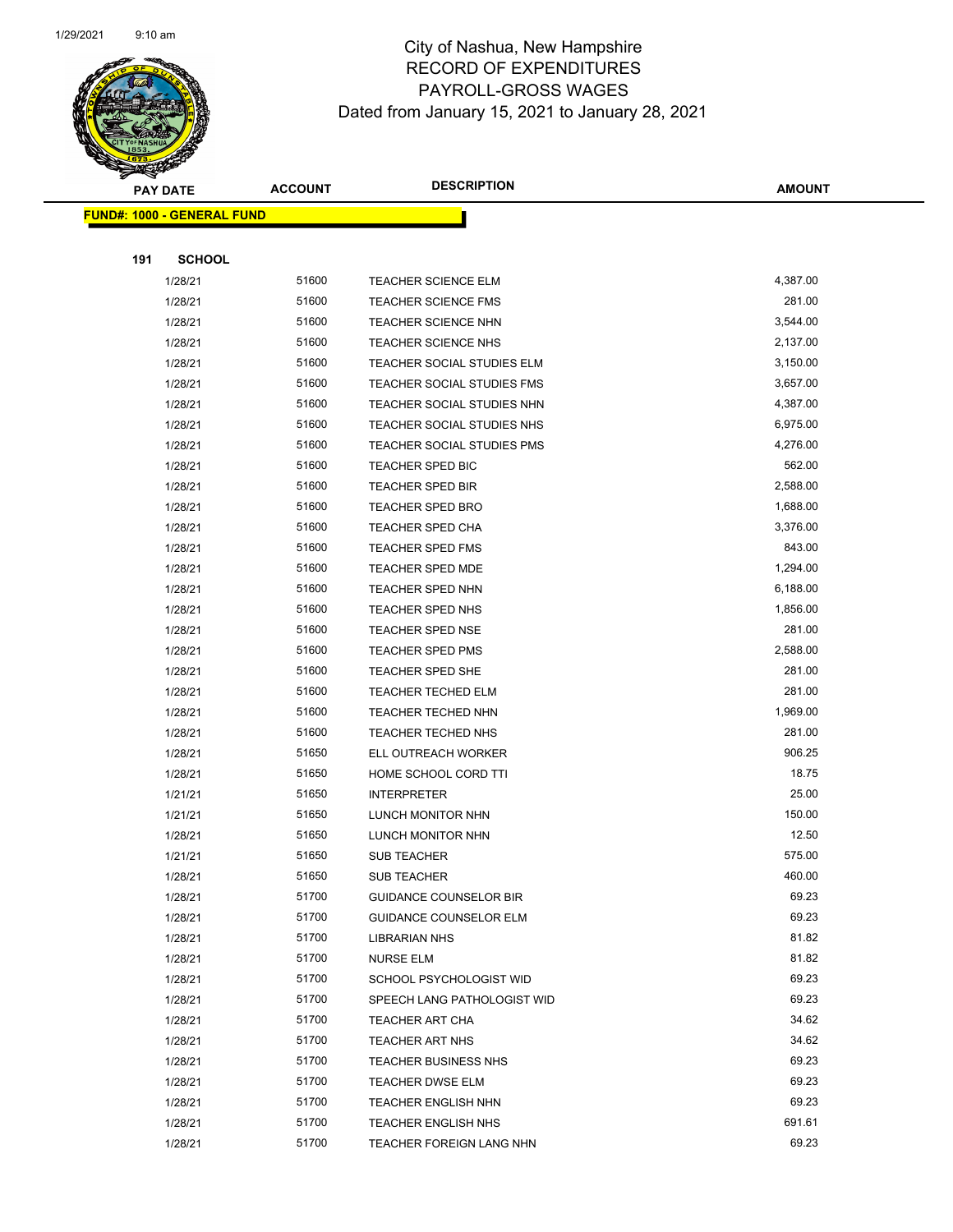

|     | <b>PAY DATE</b>                   | <b>ACCOUNT</b> | <b>DESCRIPTION</b>             | <b>AMOUNT</b>  |
|-----|-----------------------------------|----------------|--------------------------------|----------------|
|     | <b>FUND#: 1000 - GENERAL FUND</b> |                |                                |                |
|     |                                   |                |                                |                |
| 191 | <b>SCHOOL</b>                     |                |                                |                |
|     | 1/28/21                           | 51700          | TEACHER FOREIGN LANG NHS       | 69.23          |
|     | 1/28/21                           | 51700          | <b>TEACHER GR6 ELM</b>         | 69.23          |
|     | 1/28/21                           | 51700          | <b>TEACHER GR6 FMS</b>         | 69.23          |
|     | 1/28/21                           | 51700          | <b>TEACHER GR6 PMS</b>         | 69.23          |
|     | 1/28/21                           | 51700          | <b>TEACHER MATH ELM</b>        | 81.82          |
|     | 1/28/21                           | 51700          | <b>TEACHER MATH FMS</b>        | 69.23          |
|     | 1/28/21                           | 51700          | <b>TEACHER MATH NHN</b>        | 69.23          |
|     | 1/28/21                           | 51700          | <b>TEACHER MATH NHS</b>        | 69.23          |
|     | 1/28/21                           | 51700          | <b>TEACHER MATH PMS</b>        | 69.23          |
|     | 1/28/21                           | 51700          | <b>TEACHER MUSIC FMS</b>       | 69.23          |
|     | 1/28/21                           | 51700          | <b>TEACHER PE MDE</b>          | 34.62          |
|     | 1/28/21                           | 51700          | <b>TEACHER PE NHN</b>          | 34.62          |
|     | 1/28/21                           | 51700          | <b>TEACHER READ ELM</b>        | 34.62          |
|     | 1/28/21                           | 51700          | <b>TEACHER READ FMS</b>        | 34.62          |
|     | 1/28/21                           | 51700          | <b>TEACHER SCIENCE ELM</b>     | 69.23          |
|     | 1/28/21                           | 51700          | <b>TEACHER SCIENCE FMS</b>     | 69.23          |
|     | 1/28/21                           | 51700          | <b>TEACHER SCIENCE NHN</b>     | 69.23          |
|     | 1/28/21                           | 51700          | TEACHER SCIENCE NHS            | 69.23          |
|     | 1/28/21                           | 51700          | <b>TEACHER SCIENCE PMS</b>     | 69.23          |
|     | 1/28/21                           | 51700          | TEACHER SOCIAL STUDIES ELM     | 69.23          |
|     | 1/28/21                           | 51700          | TEACHER SOCIAL STUDIES FMS     | 69.23          |
|     | 1/28/21                           | 51700          | TEACHER SOCIAL STUDIES NHN     | 69.23          |
|     | 1/28/21                           | 51700          | TEACHER SOCIAL STUDIES NHS     | 69.23          |
|     | 1/28/21                           | 51700          | TEACHER SOCIAL STUDIES PMS     | 69.23          |
|     | 1/28/21                           | 51700          | TEACHER SPED NHN               | 69.23          |
|     | 1/28/21                           | 51700          | TEACHER SPED NHS               | 69.23          |
|     | 1/28/21                           | 51700          | TEACHER TECHED NHN             | 69.23          |
|     | 1/22/21                           | 51750          | OFFICE MANAGER HUMAN RESOURCES | 4,331.38       |
|     | 1/22/21                           | 51750          | TEACHER COMPUTER FMS           | 6,485.19       |
|     | 1/28/21                           | 55118          | TELEPHONE-CELLULAR             | 2,280.00       |
|     | <b>TOTAL 191 - SCHOOL</b>         |                |                                | \$3,769,955.50 |

**TOTAL FUND 1000 - GENERAL FUND \$5,847,786.13** 

 $\sim$   $\sim$   $\sim$ 

#### **FUND#: 1010 - GF-PRIOR YEAR ENC & ESCROWS**

#### **156 EMERGENCY MANAGEMENT**

| 1/14/21 | 51200 | EMERGENCY MANAGEMENT COORDINAT | 44.65  |
|---------|-------|--------------------------------|--------|
| 1/28/21 | 51200 | EMERGENCY MANAGEMENT COORDINAT | 290.24 |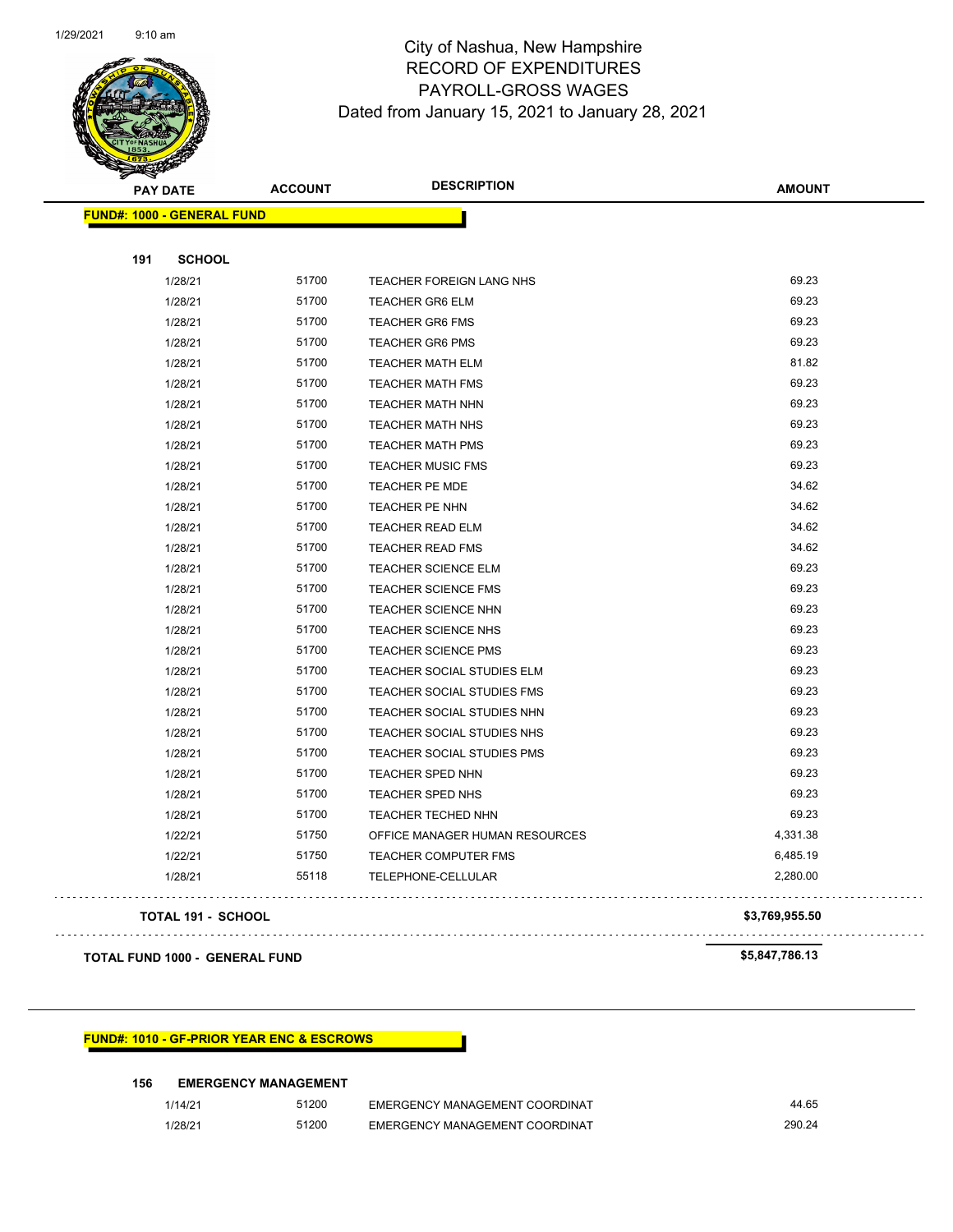

| <b>PAY DATE</b>                                          | <b>ACCOUNT</b>                           | <b>DESCRIPTION</b> | <b>AMOUNT</b> |
|----------------------------------------------------------|------------------------------------------|--------------------|---------------|
| <b>FUND#: 1010 - GF-PRIOR YEAR ENC &amp; ESCROWS</b>     |                                          |                    |               |
|                                                          | <b>TOTAL 156 - EMERGENCY MANAGEMENT</b>  |                    | \$334.89      |
| 181                                                      | <b>COMMUNITY DEVELOPMENT</b>             |                    |               |
| 1/28/21                                                  | 55118                                    | TELEPHONE-CELLULAR | 618.00        |
|                                                          | <b>TOTAL 181 - COMMUNITY DEVELOPMENT</b> | \$618.00           |               |
| <b>TOTAL FUND 1010 - GF-PRIOR YEAR ENC &amp; ESCROWS</b> |                                          |                    | \$952.89      |

| <b>FUND#: 2100 - FOOD SERVICES FUND</b> |  |
|-----------------------------------------|--|
|                                         |  |
|                                         |  |

| 1/21/21 | 51100 | <b>CLERICAL FOOD SERVICE NHS</b>     | 820.50   |
|---------|-------|--------------------------------------|----------|
| 1/28/21 | 51100 | <b>CLERICAL FOOD SERVICE NHS</b>     | 809.56   |
| 1/21/21 | 51100 | DELIVERY DRIVER FOOD SERVICE         | 771.58   |
| 1/28/21 | 51100 | DELIVERY DRIVER FOOD SERVICE         | 612.45   |
| 1/28/21 | 51100 | DIRECTOR FOOD SERVICE                | 3,001.10 |
| 1/28/21 | 51100 | <b>FOOD SERVICE BUSINESS MANAGER</b> | 2,309.30 |
| 1/21/21 | 51100 | FOOD SERVICE COOK AMH                | 531.30   |
| 1/28/21 | 51100 | <b>FOOD SERVICE COOK AMH</b>         | 531.30   |
| 1/21/21 | 51100 | FOOD SERVICE COOK BIC                | 543.56   |
| 1/28/21 | 51100 | FOOD SERVICE COOK BIC                | 543.55   |
| 1/21/21 | 51100 | FOOD SERVICE COOK BRO                | 539.67   |
| 1/28/21 | 51100 | FOOD SERVICE COOK BRO                | 543.55   |
| 1/21/21 | 51100 | FOOD SERVICE COOK CHA                | 548.80   |
| 1/28/21 | 51100 | FOOD SERVICE COOK CHA                | 548.80   |
| 1/21/21 | 51100 | FOOD SERVICE COOK ELM                | 1,051.75 |
| 1/28/21 | 51100 | <b>FOOD SERVICE COOK ELM</b>         | 1,051.75 |
| 1/21/21 | 51100 | <b>FOOD SERVICE COOK FES</b>         | 548.80   |
| 1/28/21 | 51100 | FOOD SERVICE COOK FES                | 548.80   |
| 1/21/21 | 51100 | <b>FOOD SERVICE COOK FMS</b>         | 542.85   |
| 1/28/21 | 51100 | <b>FOOD SERVICE COOK FMS</b>         | 542.85   |
| 1/21/21 | 51100 | <b>FOOD SERVICE COOK LDG</b>         | 526.05   |
| 1/28/21 | 51100 | FOOD SERVICE COOK LDG                | 526.05   |
| 1/21/21 | 51100 | FOOD SERVICE COOK MDE                | 531.30   |
| 1/28/21 | 51100 | FOOD SERVICE COOK MDE                | 531.30   |
| 1/21/21 | 51100 | FOOD SERVICE COOK NHN                | 1,161.11 |
| 1/28/21 | 51100 | FOOD SERVICE COOK NHN                | 1,057.80 |
| 1/21/21 | 51100 | FOOD SERVICE COOK NHS                | 1,142.45 |
| 1/28/21 | 51100 | FOOD SERVICE COOK NHS                | 1,146.25 |
| 1/21/21 | 51100 | FOOD SERVICE COOK NSE                | 535.79   |
| 1/28/21 | 51100 | FOOD SERVICE COOK NSE                | 539.67   |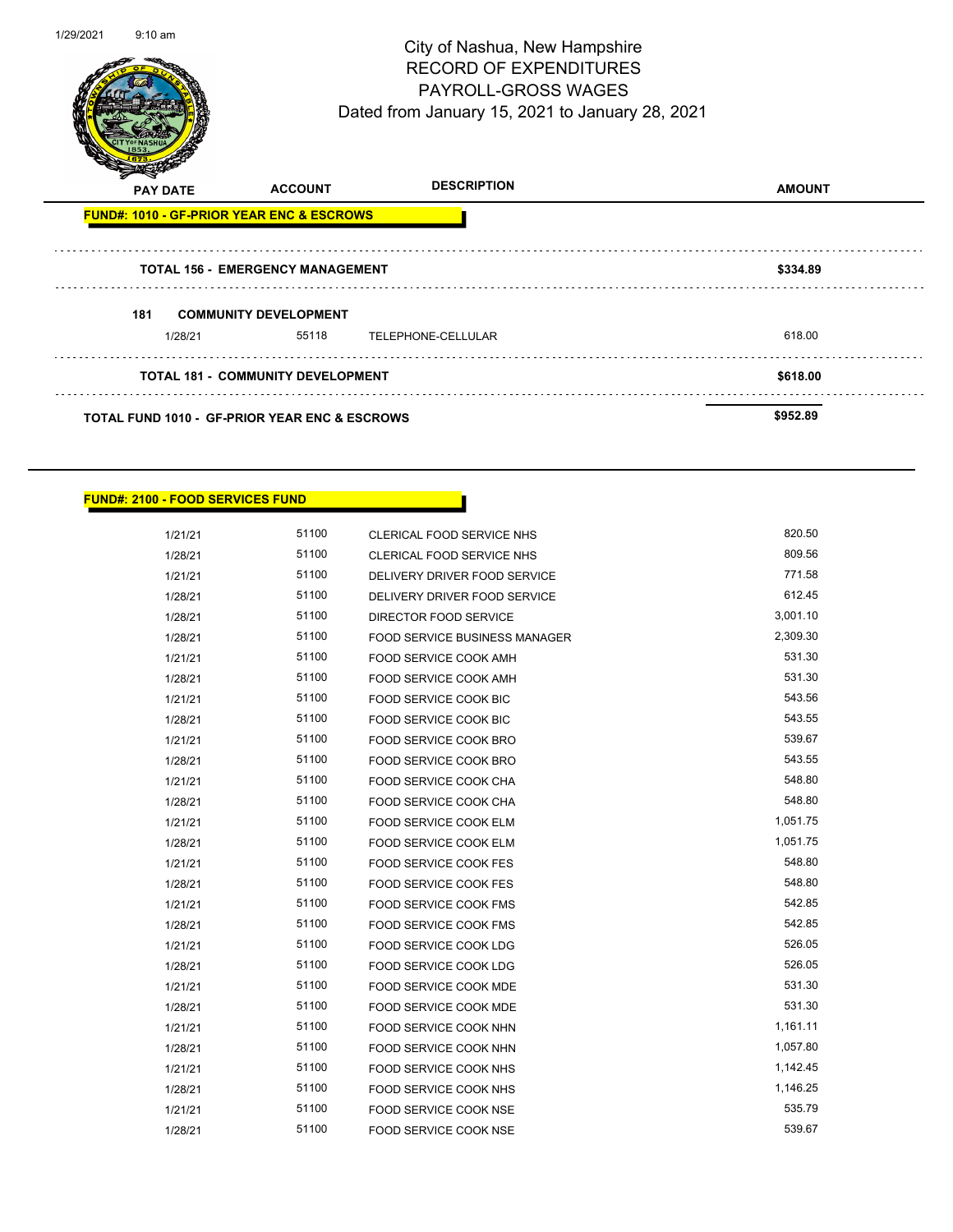

| <b>PAY DATE</b>                         | <b>ACCOUNT</b> | <b>DESCRIPTION</b>              | <b>AMOUNT</b> |
|-----------------------------------------|----------------|---------------------------------|---------------|
| <b>FUND#: 2100 - FOOD SERVICES FUND</b> |                |                                 |               |
|                                         |                |                                 |               |
| 1/21/21                                 | 51100          | <b>FOOD SERVICE COOK PMS</b>    | 582.05        |
| 1/28/21                                 | 51100          | FOOD SERVICE COOK PMS           | 582.05        |
| 1/21/21                                 | 51100          | FOOD SERVICE COOK SHE           | 531.30        |
| 1/28/21                                 | 51100          | FOOD SERVICE COOK SHE           | 531.30        |
| 1/28/21                                 | 51100          | FOOD SERVICE SITE CORD          | 12,873.80     |
| 1/21/21                                 | 51100          | <b>FOOD SERVICECOOK MTP</b>     | 518.53        |
| 1/28/21                                 | 51100          | <b>FOOD SERVICECOOK MTP</b>     | 522.29        |
| 1/21/21                                 | 51200          | FOOD SERVICE ASST PT AMH        | 401.40        |
| 1/28/21                                 | 51200          | FOOD SERVICE ASST PT AMH        | 448.61        |
| 1/21/21                                 | 51200          | FOOD SERVICE ASST PT BIR        | 393.00        |
| 1/28/21                                 | 51200          | FOOD SERVICE ASST PT BIR        | 456.72        |
| 1/21/21                                 | 51200          | FOOD SERVICE ASST PT BRO        | 397.80        |
| 1/28/21                                 | 51200          | FOOD SERVICE ASST PT BRO        | 371.28        |
| 1/21/21                                 | 51200          | FOOD SERVICE ASST PT CHA        | 529.75        |
| 1/28/21                                 | 51200          | FOOD SERVICE ASST PT CHA        | 543.38        |
| 1/21/21                                 | 51200          | FOOD SERVICE ASST PT DRC        | 526.82        |
| 1/28/21                                 | 51200          | FOOD SERVICE ASST PT DRC        | 551.04        |
| 1/21/21                                 | 51200          | <b>FOOD SERVICE ASST PT ELM</b> | 557.55        |
| 1/28/21                                 | 51200          | FOOD SERVICE ASST PT ELM        | 573.30        |
| 1/21/21                                 | 51200          | FOOD SERVICE ASST PT FES        | 425.25        |
| 1/28/21                                 | 51200          | FOOD SERVICE ASST PT FES        | 453.39        |
| 1/21/21                                 | 51200          | FOOD SERVICE ASST PT FMS        | 970.96        |
| 1/28/21                                 | 51200          | FOOD SERVICE ASST PT FMS        | 995.36        |
| 1/21/21                                 | 51200          | FOOD SERVICE ASST PT LDG        | 361.10        |
| 1/28/21                                 | 51200          | FOOD SERVICE ASST PT LDG        | 367.66        |
| 1/21/21                                 | 51200          | FOOD SERVICE ASST PT MDE        | 192.60        |
| 1/28/21                                 | 51200          | FOOD SERVICE ASST PT MDE        | 224.70        |
| 1/21/21                                 | 51200          | <b>FOOD SERVICE ASST PT MTP</b> | 422.10        |
| 1/28/21                                 | 51200          | FOOD SERVICE ASST PT MTP        | 431.55        |
| 1/21/21                                 | 51200          | FOOD SERVICE ASST PT NHN        | 2,729.99      |
| 1/28/21                                 | 51200          | <b>FOOD SERVICE ASST PT NHN</b> | 2,723.87      |
| 1/21/21                                 | 51200          | FOOD SERVICE ASST PT NHS        | 2,490.90      |
| 1/28/21                                 | 51200          | FOOD SERVICE ASST PT NHS        | 2,504.45      |
| 1/21/21                                 | 51200          | FOOD SERVICE ASST PT NSE        | 232.05        |
| 1/28/21                                 | 51200          | FOOD SERVICE ASST PT NSE        | 258.57        |
| 1/21/21                                 | 51200          | FOOD SERVICE ASST PT PMS        | 1,828.38      |
| 1/28/21                                 | 51200          | FOOD SERVICE ASST PT PMS        | 1,819.03      |
| 1/21/21                                 | 51200          | FOOD SERVICE ASST PT SHE        | 275.72        |
| 1/28/21                                 | 51200          | FOOD SERVICE ASST PT SHE        | 295.42        |
| 1/28/21                                 | 51300          | CLERICAL FOOD SERVICE NHS       | 16.41         |
| 1/28/21                                 | 51300          | FOOD SERVICE COOK MDE           | 5.70          |
| 1/21/21                                 | 51300          | FOOD SERVICE COOK NHN           | 6.00          |
| 1/28/21                                 | 51300          | FOOD SERVICE COOK NHN           | 6.58          |
| 1/28/21                                 | 51300          | FOOD SERVICE COOK NHS           | 6.58          |
|                                         |                |                                 |               |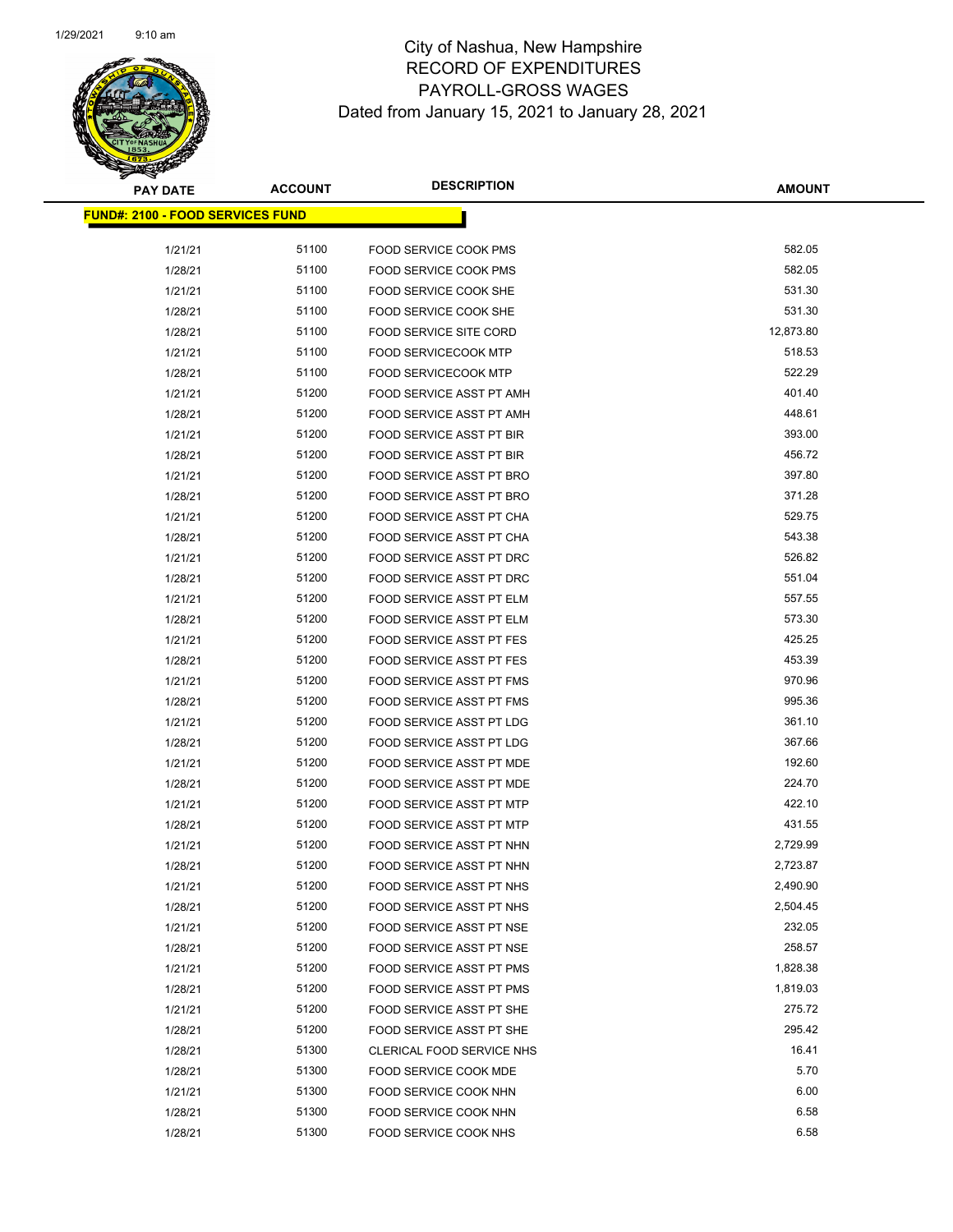

| <b>PAY DATE</b>                             | <b>ACCOUNT</b> | <b>DESCRIPTION</b>                   | <b>AMOUNT</b> |
|---------------------------------------------|----------------|--------------------------------------|---------------|
| <b>FUND#: 2100 - FOOD SERVICES FUND</b>     |                |                                      |               |
| 1/21/21                                     | 51300          | FOOD SERVICE COOK PMS                | 6.24          |
| 1/28/21                                     | 51600          | FOOD SERVICE ASST PT AMH             | 550.00        |
| 1/28/21                                     | 51600          | FOOD SERVICE ASST PT BIC             | 250.00        |
| 1/28/21                                     | 51600          | <b>FOOD SERVICE ASST PT BRO</b>      | 300.00        |
| 1/28/21                                     | 51600          | FOOD SERVICE ASST PT CHA             | 250.00        |
| 1/28/21                                     | 51600          | FOOD SERVICE ASST PT ELM             | 250.00        |
| 1/28/21                                     | 51600          | FOOD SERVICE ASST PT FMS             | 600.00        |
| 1/28/21                                     | 51600          | <b>FOOD SERVICE ASST PT LDG</b>      | 250.00        |
| 1/28/21                                     | 51600          | FOOD SERVICE ASST PT NHN             | 800.00        |
| 1/28/21                                     | 51600          | <b>FOOD SERVICE ASST PT NHS</b>      | 250.00        |
| 1/28/21                                     | 51600          | FOOD SERVICE ASST PT NSE             | 375.00        |
| 1/28/21                                     | 51600          | FOOD SERVICE ASST PT SHE             | 250.00        |
| 1/28/21                                     | 51600          | <b>FOOD SERVICE BUSINESS MANAGER</b> | 600.00        |
| 1/28/21                                     | 51600          | <b>FOOD SERVICE COOK AMH</b>         | 750.00        |
| 1/28/21                                     | 51600          | FOOD SERVICE COOK BIC                | 500.00        |
| 1/28/21                                     | 51600          | FOOD SERVICE COOK BRO                | 600.00        |
| 1/28/21                                     | 51600          | FOOD SERVICE COOK CHA                | 750.00        |
| 1/28/21                                     | 51600          | <b>FOOD SERVICE COOK ELM</b>         | 750.00        |
| 1/28/21                                     | 51600          | <b>FOOD SERVICE COOK FES</b>         | 750.00        |
| 1/28/21                                     | 51600          | <b>FOOD SERVICE COOK FMS</b>         | 600.00        |
| 1/28/21                                     | 51600          | FOOD SERVICE COOK LDG                | 500.00        |
| 1/28/21                                     | 51600          | <b>FOOD SERVICE COOK MDE</b>         | 500.00        |
| 1/28/21                                     | 51600          | FOOD SERVICE COOK NHN                | 600.00        |
| 1/28/21                                     | 51600          | FOOD SERVICE COOK NHS                | 500.00        |
| 1/28/21                                     | 51600          | <b>FOOD SERVICE COOK NSE</b>         | 500.00        |
| 1/28/21                                     | 51600          | <b>FOOD SERVICE COOK PMS</b>         | 1,000.00      |
| 1/28/21                                     | 51600          | FOOD SERVICE COOK SHE                | 750.00        |
| 1/28/21                                     | 51600          | FOOD SERVICE SITE CORD               | 4,250.00      |
| 1/28/21                                     | 51600          | <b>FOOD SERVICECOOK MTP</b>          | 500.00        |
| 1/28/21                                     | 55118          | TELEPHONE-CELLULAR                   | 80.00         |
| <b>TOTAL FUND 2100 - FOOD SERVICES FUND</b> |                |                                      | \$85,187.12   |

| <b>FUND#: 2207 - ADULT ED/CONTINUING ED</b> |                                                 |                       |        |  |  |
|---------------------------------------------|-------------------------------------------------|-----------------------|--------|--|--|
| 1/21/21                                     | 51100                                           | CLERICAL ADULT ED NHN | 306.32 |  |  |
| 1/28/21                                     | 51100                                           | CLERICAL ADULT ED NHN | 656.40 |  |  |
|                                             | <b>TOTAL FUND 2207 - ADULT ED/CONTINUING ED</b> |                       |        |  |  |

**FUND#: 2252 - DAY CARE**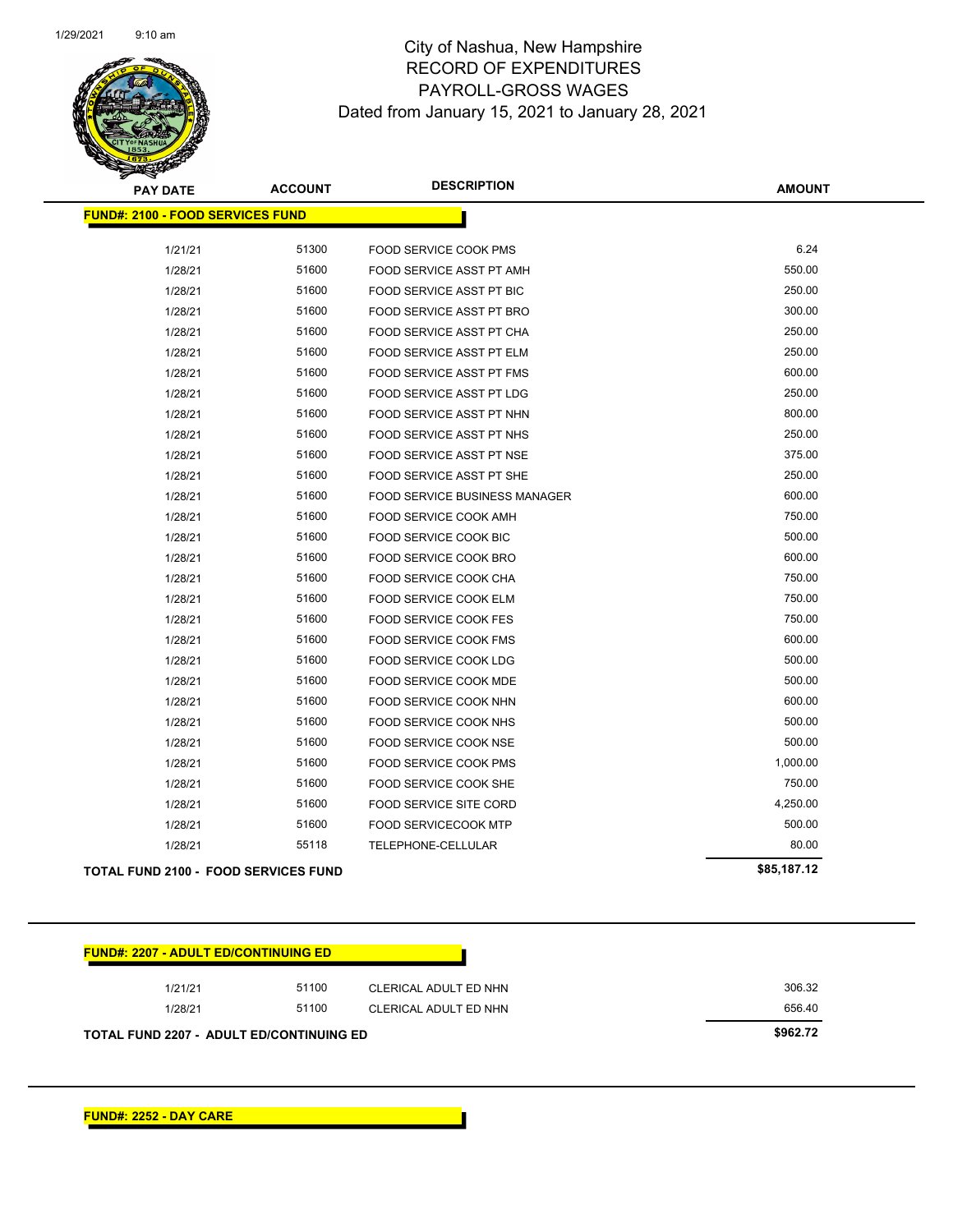| <b>PAY DATE</b>                                                                          | <b>ACCOUNT</b>                                    | <b>DESCRIPTION</b>                                                   | <b>AMOUNT</b>                        |
|------------------------------------------------------------------------------------------|---------------------------------------------------|----------------------------------------------------------------------|--------------------------------------|
| FUND#: 2252 - DAY CARE                                                                   |                                                   |                                                                      |                                      |
| 1/28/21                                                                                  | 51100                                             | PANTHER PRESCHOOL DIRECTOR                                           | 1,151.60                             |
| <b>TOTAL FUND 2252 - DAY CARE</b>                                                        |                                                   |                                                                      | \$1,151.60                           |
| FUND#: 2257 - SPECIAL ED LOCAL                                                           |                                                   |                                                                      |                                      |
| 1/21/21                                                                                  | 51100                                             | PARA DW SPEC ED NHS                                                  | 1,084.40                             |
| 1/28/21                                                                                  | 51100                                             | PARA DW SPEC ED NHS                                                  | 1,084.40                             |
| 1/21/21                                                                                  | 51100                                             | PARA DW SPEC ED WID                                                  | 476.45                               |
| 1/28/21                                                                                  | 51100                                             | PARA DW SPEC ED WID                                                  | 480.12                               |
| <b>TOTAL FUND 2257 - SPECIAL ED LOCAL</b>                                                |                                                   |                                                                      | \$3,125.37                           |
| 1/21/21<br>1/28/21<br>12/31/20<br><b>TOTAL FUND 2503 - PARKS &amp; REC PROGRAMS FUND</b> | 51100<br>51100<br>51400                           | PROGRAM COORDINATOR<br>PROGRAM COORDINATOR<br><b>CAMP COUNSELORS</b> | 390.95<br>390.95<br>7.69<br>\$789.59 |
| <b>FUND#: 2505 - PEG ACCESS CHANNELS FUND</b>                                            |                                                   |                                                                      |                                      |
| 1/21/21                                                                                  | 51100                                             | ECHANNEL ACCESS ADMINISTRATOR                                        | 1,206.50                             |
| 1/28/21                                                                                  | 51100                                             | ECHANNEL ACCESS ADMINISTRATOR                                        | 1,206.50                             |
| 1/21/21                                                                                  | 51100                                             | PEG PROGRAM MANAGER                                                  | 1,307.05                             |
| 1/28/21                                                                                  | 51100                                             | PEG PROGRAM MANAGER                                                  | 1,307.05                             |
| 1/21/21                                                                                  | 51200                                             | <b>VIDEOGRAPHER</b>                                                  | 487.50                               |
| 1/28/21                                                                                  | 51200                                             | <b>VIDEOGRAPHER</b>                                                  | 240.00                               |
| 1/28/21                                                                                  | 55118                                             | TELEPHONE-CELLULAR                                                   | 100.00                               |
|                                                                                          | <b>TOTAL FUND 2505 - PEG ACCESS CHANNELS FUND</b> |                                                                      | \$5,854.60                           |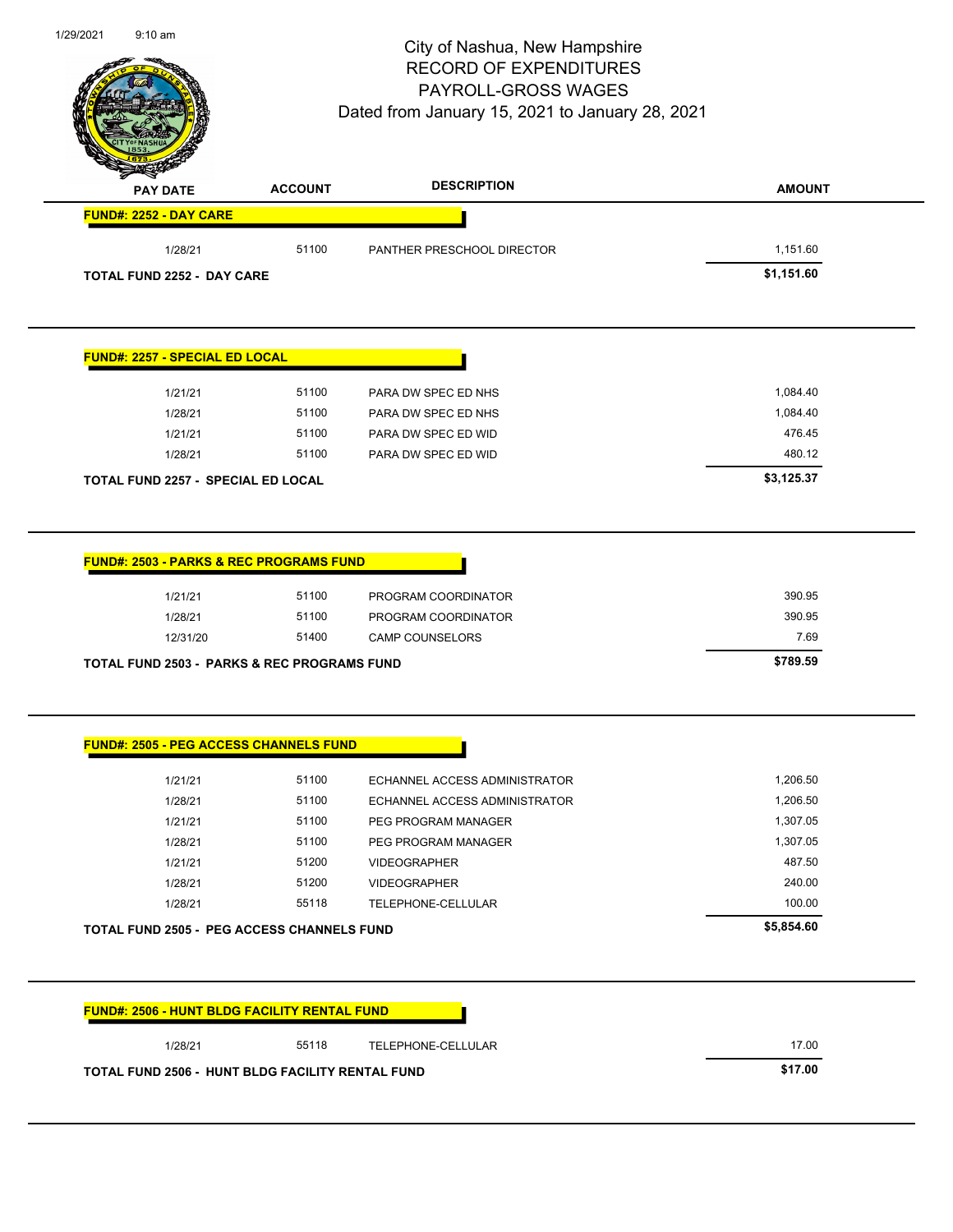

| <b>A</b> | <b>PAY DATE</b> | <b>ACCOUNT</b>                                     | <b>DESCRIPTION</b> | <b>AMOUNT</b> |
|----------|-----------------|----------------------------------------------------|--------------------|---------------|
|          |                 | <b>FUND#: 3010 - GENERAL GOV'T GRANTS FUND</b>     |                    |               |
|          | 1/21/21         | 51400                                              | CITY CLERK TEMP    | 465.00        |
|          | 1/28/21         | 51400                                              | CITY CLERK TEMP    | 382.50        |
|          |                 | <b>TOTAL FUND 3010 - GENERAL GOV'T GRANTS FUND</b> |                    | \$847.50      |

### **FUND#: 3030 - EMERGENCY MGMT GRANTS FUND**

| 1/14/21 | 51200 | EMERGENCY MANAGEMENT COORDINAT | (44.65)  |
|---------|-------|--------------------------------|----------|
|         |       |                                | (S44.65) |

| <b>FUND#: 3035 - FEMA DISASTER ASSIST GRANTS</b>     |       |                        |            |
|------------------------------------------------------|-------|------------------------|------------|
|                                                      |       |                        |            |
| 1/21/21                                              | 51300 | <b>CAPTAIN</b>         | 305.52     |
| 1/28/21                                              | 51300 | <b>FIRE LIEUTENANT</b> | 296.78     |
| 1/21/21                                              | 51300 | FIREFIGHTERS ALL RANKS | 238.01     |
| 1/28/21                                              | 51300 | FIREFIGHTERS ALL RANKS | 238.01     |
| <b>TOTAL FUND 3035 - FEMA DISASTER ASSIST GRANTS</b> |       |                        | \$1,078.32 |

#### **FUND#: 3050 - POLICE GRANTS FUND**

| TOTAL FUND 3050 - POLICE GRANTS FUND |       |                            | \$495.71   |
|--------------------------------------|-------|----------------------------|------------|
| 12/31/20                             | 51628 | PATROLMAN ALL RANKS        | (295.40)   |
| 1/28/21                              | 51300 | PATROLMAN ALL RANKS        | 183.08     |
| 1/21/21                              | 51300 | PATROLMAN ALL RANKS        | 366.16     |
| 1/28/21                              | 51300 | <b>LIEUTENANT</b>          | 241.89     |
| 1/28/21                              | 51100 | PATROLMAN ALL RANKS        | 1,476.99   |
| 1/21/21                              | 51100 | PATROLMAN ALL RANKS        | 1,477.00   |
| 12/31/20                             | 51100 | PATROLMAN ALL RANKS        | (2,954.00) |
| 1/28/21                              | 51100 | DOMESTIC VIOLENCE ADVOCATE | 957.00     |
| 1/21/21                              | 51100 | DOMESTIC VIOLENCE ADVOCATE | 957.00     |
| 12/31/20                             | 51100 | DOMESTIC VIOLENCE ADVOCATE | (1,914.01) |
|                                      |       |                            |            |

#### **FUND#: 3068 - COMMUNITY SERVICES GRANTS FUND**

| 1/21/21 | 51100 | BILINGUAL BICULTURAL COMMUNITY HEALTH WORKER | 2.478.75 |
|---------|-------|----------------------------------------------|----------|
| 1/28/21 | 51100 | BILINGUAL BICULTURAL COMMUNITY HEALTH WORKER | 2.478.75 |
| 1/21/21 | 51100 | BILINGUAL COMM HEALTH WORKER                 | 82.65    |
| 1/28/21 | 51100 | BILINGUAL COMM HEALTH WORKER                 | 82.65    |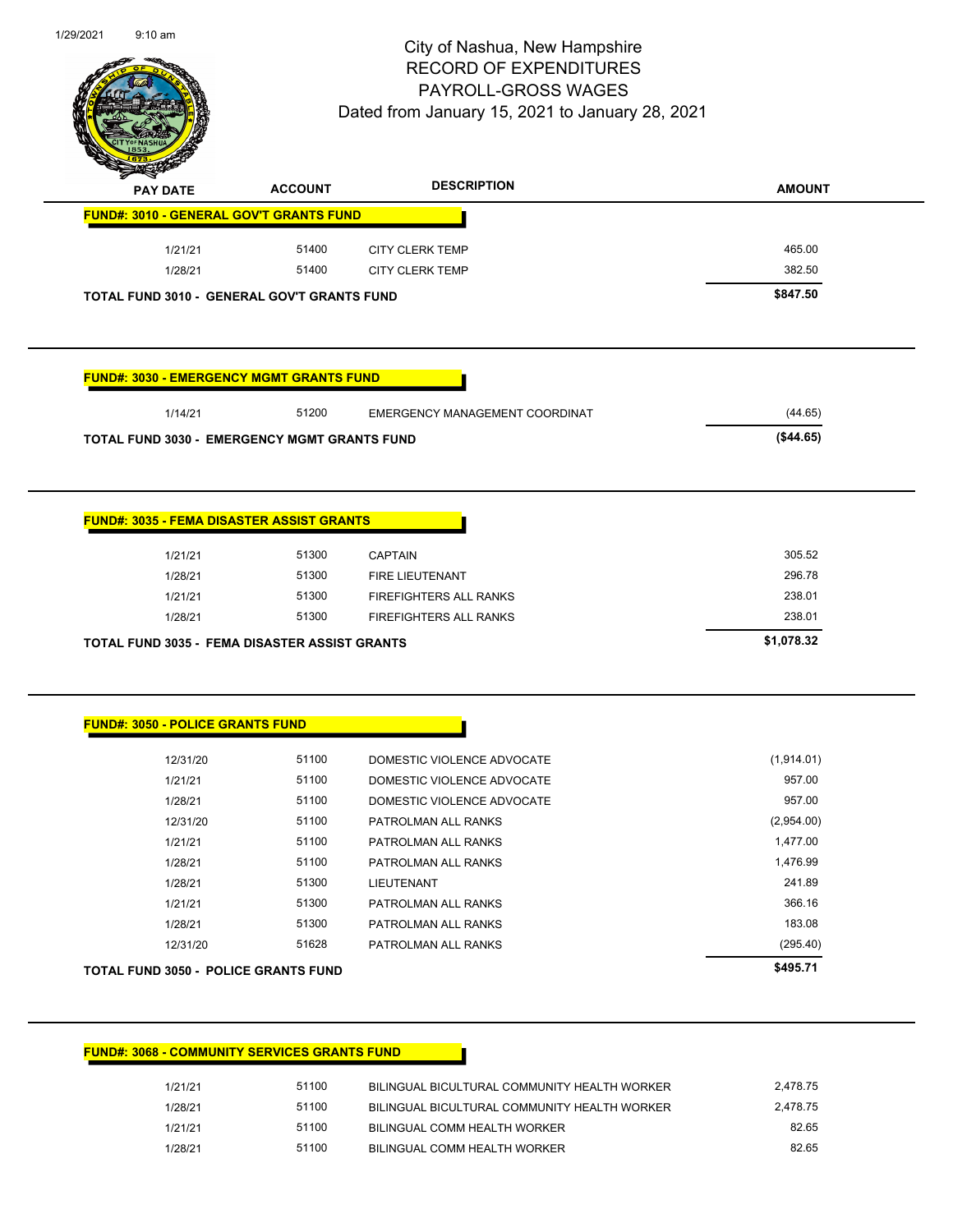

| <b>PAY DATE</b>                                         | <b>ACCOUNT</b> | <b>DESCRIPTION</b>                              | <b>AMOUNT</b> |  |  |  |
|---------------------------------------------------------|----------------|-------------------------------------------------|---------------|--|--|--|
| <b>FUND#: 3068 - COMMUNITY SERVICES GRANTS FUND</b>     |                |                                                 |               |  |  |  |
|                                                         |                |                                                 |               |  |  |  |
| 1/21/21                                                 | 51100          | COMMUNITY SERVICES PROGRAM ADMINISTRATIVE ASSIS | 840.20        |  |  |  |
| 1/28/21                                                 | 51100          | COMMUNITY SERVICES PROGRAM ADMINISTRATIVE ASSIS | 840.20        |  |  |  |
| 1/21/21                                                 | 51100          | <b>EPIDEMIOLOGIST</b>                           | 164.00        |  |  |  |
| 1/28/21                                                 | 51100          | <b>EPIDEMIOLOGIST</b>                           | 164.00        |  |  |  |
| 1/21/21                                                 | 51100          | PROGRAM ASSISTANT COMMUNITY HEALTH              | 118.51        |  |  |  |
| 1/28/21                                                 | 51100          | PROGRAM ASSISTANT COMMUNITY HEALTH              | 118.51        |  |  |  |
| 1/21/21                                                 | 51100          | PUB HEALTH NET SVS COORD                        | 1,418.95      |  |  |  |
| 1/28/21                                                 | 51100          | PUB HEALTH NET SVS COORD                        | 1,418.95      |  |  |  |
| 1/21/21                                                 | 51100          | PUB HEALTH PREPAREDNESS COORD                   | 1,145.75      |  |  |  |
| 1/28/21                                                 | 51100          | PUB HEALTH PREPAREDNESS COORD                   | 1,145.75      |  |  |  |
| 1/21/21                                                 | 51100          | PUBLIC HEALTH STRATEGIST                        | 1,208.35      |  |  |  |
| 1/28/21                                                 | 51100          | PUBLIC HEALTH STRATEGIST                        | 1,208.35      |  |  |  |
| 1/21/21                                                 | 51100          | SMP PROGRAM COORDINATOR                         | 1,091.80      |  |  |  |
| 1/28/21                                                 | 51100          | SMP PROGRAM COORDINATOR                         | 1,091.80      |  |  |  |
| 1/21/21                                                 | 51300          | BILINGUAL COMM HEALTH WORKER                    | 0.78          |  |  |  |
| 1/21/21                                                 | 51300          | PROGRAM ASSISTANT COMMUNITY HEALTH              | 4.44          |  |  |  |
| 1/28/21                                                 | 51300          | PROGRAM ASSISTANT COMMUNITY HEALTH              | 4.44          |  |  |  |
| 1/21/21                                                 | 51412          | COMMUNITY SERVICES ELC COVID-19 RESPONSE SUPPOF | 213.99        |  |  |  |
| 1/28/21                                                 | 51412          | COMMUNITY SERVICES ELC COVID-19 RESPONSE SUPPOF | 183.42        |  |  |  |
| 1/21/21                                                 | 51412          | PUB HEALTH NURSE                                | 456.72        |  |  |  |
| 1/28/21                                                 | 51412          | PUB HEALTH NURSE                                | 366.86        |  |  |  |
| 1/28/21                                                 | 55118          | TELEPHONE-CELLULAR                              | 100.00        |  |  |  |
| 1/21/21                                                 | 71000          | <b>EQUIPMENT</b>                                | 79.99         |  |  |  |
| <b>TOTAL FUND 3068 - COMMUNITY SERVICES GRANTS FUND</b> |                |                                                 | \$18,508.56   |  |  |  |

|         |       |                                    | $\bullet$ = $\bullet$ $\bullet$ = $\bullet$ |
|---------|-------|------------------------------------|---------------------------------------------|
| 1/28/21 | 51412 | NURSE PER DIEM (PRACTIONER)        | 188.01                                      |
| 1/28/21 | 51300 | PROGRAM ASSISTANT COMMUNITY HEALTH | 31.12                                       |
| 1/21/21 | 51300 | PROGRAM ASSISTANT COMMUNITY HEALTH | 31.12                                       |
| 1/21/21 | 51300 | BILINGUAL COMM HEALTH WORKER       | 6.96                                        |
| 1/28/21 | 51100 | PUB HEALTH NURSE                   | 1,239.35                                    |
| 1/21/21 | 51100 | PUB HEALTH NURSE                   | 1,239.35                                    |
| 1/28/21 | 51100 | PROGRAM ASSISTANT COMMUNITY HEALTH | 829.80                                      |
| 1/21/21 | 51100 | PROGRAM ASSISTANT COMMUNITY HEALTH | 829.79                                      |
| 1/28/21 | 51100 | BILINGUAL COMM HEALTH WORKER       | 743.60                                      |
| 1/21/21 | 51100 | BILINGUAL COMM HEALTH WORKER       | 743.60                                      |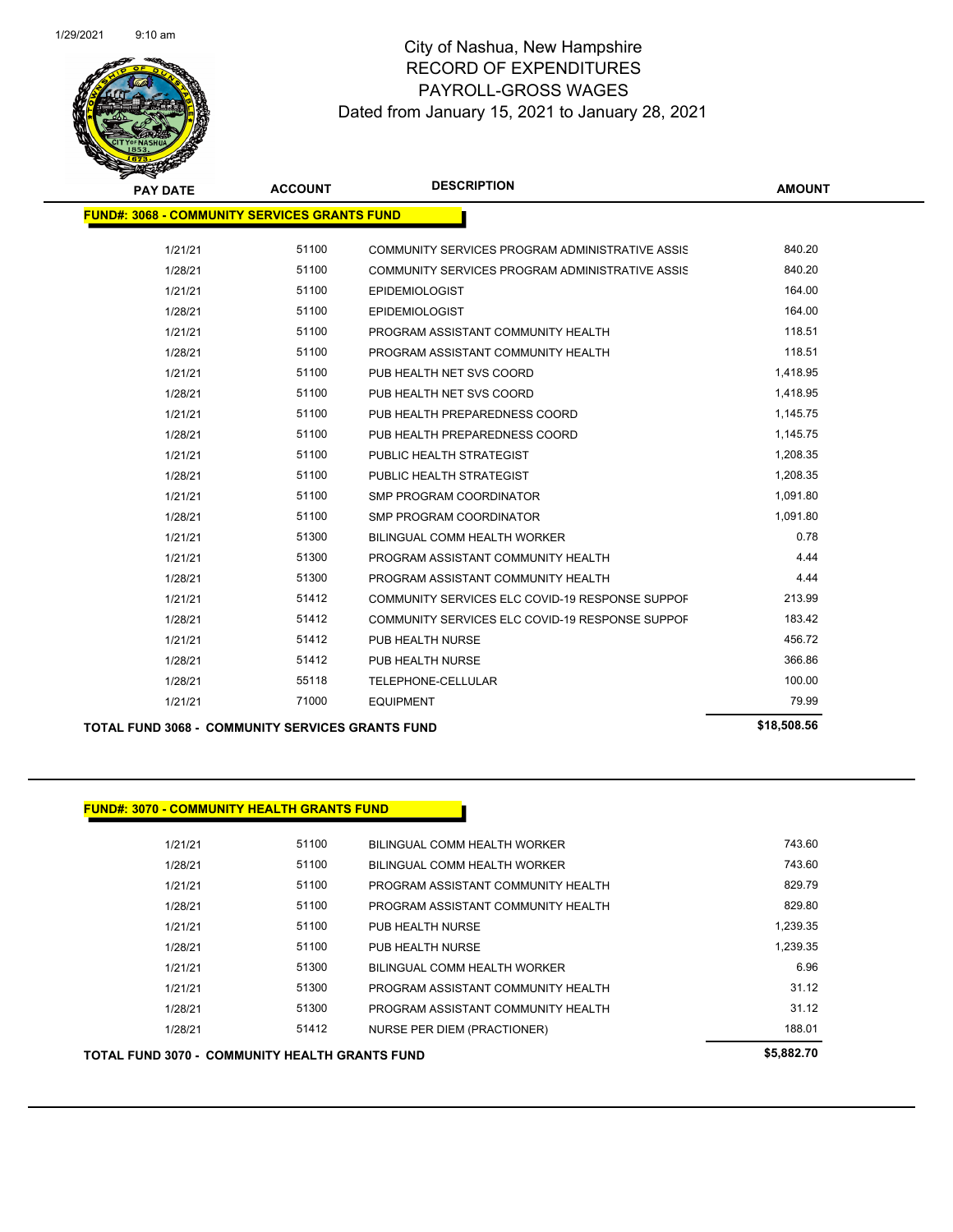

| <b>PAY DATE</b>                                | <b>ACCOUNT</b> | <b>DESCRIPTION</b>                 | <b>AMOUNT</b> |
|------------------------------------------------|----------------|------------------------------------|---------------|
| <b>FUND#: 3090 - URBAN PROGRAM GRANTS FUND</b> |                |                                    |               |
| 1/21/21                                        | 51100          | <b>CODE ENFORCEMENT OFFICER II</b> | 488.50        |
| 1/28/21                                        | 51100          | CODE ENFORCEMENT OFFICER II        | 488.50        |
| 1/21/21                                        | 51100          | <b>GRANT MGMT SPECIALIST</b>       | 1,103.65      |
| 1/28/21                                        | 51100          | <b>GRANT MGMT SPECIALIST</b>       | 1,103.65      |
| 1/21/21                                        | 51100          | <b>MANAGER URBAN PROGRAMS</b>      | 1,709.25      |
| 1/28/21                                        | 51100          | <b>MANAGER URBAN PROGRAMS</b>      | 1,709.25      |
| 1/21/21                                        | 51100          | PROGRAM COORDINATOR LP&HH          | 1,282.35      |
| 1/28/21                                        | 51100          | PROGRAM COORDINATOR LP&HH          | 1,282.35      |
| 1/21/21                                        | 51100          | PROJECT ADMINISTRATOR              | 1,334.15      |
| 1/28/21                                        | 51100          | PROJECT ADMINISTRATOR              | 1,334.15      |
| 1/21/21                                        | 51100          | PROJECT ADMINISTRATOR LP&HH        | 1,257.20      |
| 1/28/21                                        | 51100          | PROJECT ADMINISTRATOR LP&HH        | 1,257.20      |
| 1/21/21                                        | 51100          | PROJECT SPECIALIST URBAN PROGR     | 1,196.35      |
| 1/28/21                                        | 51100          | PROJECT SPECIALIST URBAN PROGR     | 1,196.35      |
| 1/28/21                                        | 55118          | <b>TELEPHONE-CELLULAR</b>          | 225.50        |
| TOTAL FUND 3090 - URBAN PROGRAM GRANTS FUND    |                |                                    | \$16,968.40   |

### **FUND#: 3120 - TRANSIT GRANTS FUND**

| 1/21/21 | 51100 | <b>COMMUNICATION SPEC</b>             | 1,147.95 |
|---------|-------|---------------------------------------|----------|
| 1/28/21 | 51100 | <b>COMMUNICATION SPEC</b>             | 1.147.95 |
| 1/21/21 | 51100 | <b>TRANSIT ADMINISTRATOR</b>          | 1,809.79 |
| 1/28/21 | 51100 | <b>TRANSIT ADMINISTRATOR</b>          | 1,809.80 |
| 1/21/21 | 51100 | <b>TRANSIT FINANCE COORDINATOR</b>    | 1,308.00 |
| 1/28/21 | 51100 | <b>TRANSIT FINANCE COORDINATOR</b>    | 1,308.00 |
| 1/21/21 | 51100 | <b>TRANSIT FLEET FACILITIES SUPV</b>  | 1,103.65 |
| 1/28/21 | 51100 | <b>TRANSIT FLEET FACILITIES SUPV</b>  | 1,103.65 |
| 1/21/21 | 51100 | <b>TRANSIT MECHANICS</b>              | 2,001.65 |
| 1/28/21 | 51100 | <b>TRANSIT MECHANICS</b>              | 2.001.65 |
| 1/21/21 | 51100 | <b>TRANSIT OPERATIONS COORDINATOR</b> | 990.90   |
| 1/28/21 | 51100 | <b>TRANSIT OPERATIONS COORDINATOR</b> | 990.90   |
| 1/21/21 | 51100 | <b>TRANSIT UTILITY SERVICE WORKER</b> | 1,473.65 |
| 1/28/21 | 51100 | <b>TRANSIT UTILITY SERVICE WORKER</b> | 1,482.76 |
| 1/28/21 | 51300 | <b>COMMUNICATION SPEC</b>             | 21.51    |
| 1/21/21 | 51300 | <b>TRANSIT MECHANICS</b>              | 278.69   |
| 1/28/21 | 51300 | <b>TRANSIT OPERATIONS COORDINATOR</b> | 111.48   |
| 1/21/21 | 51300 | <b>TRANSIT UTILITY SERVICE WORKER</b> | 55.87    |
| 1/28/21 | 51300 | <b>TRANSIT UTILITY SERVICE WORKER</b> | 237.47   |
| 1/28/21 | 55118 | TELEPHONE-CELLULAR                    | 67.00    |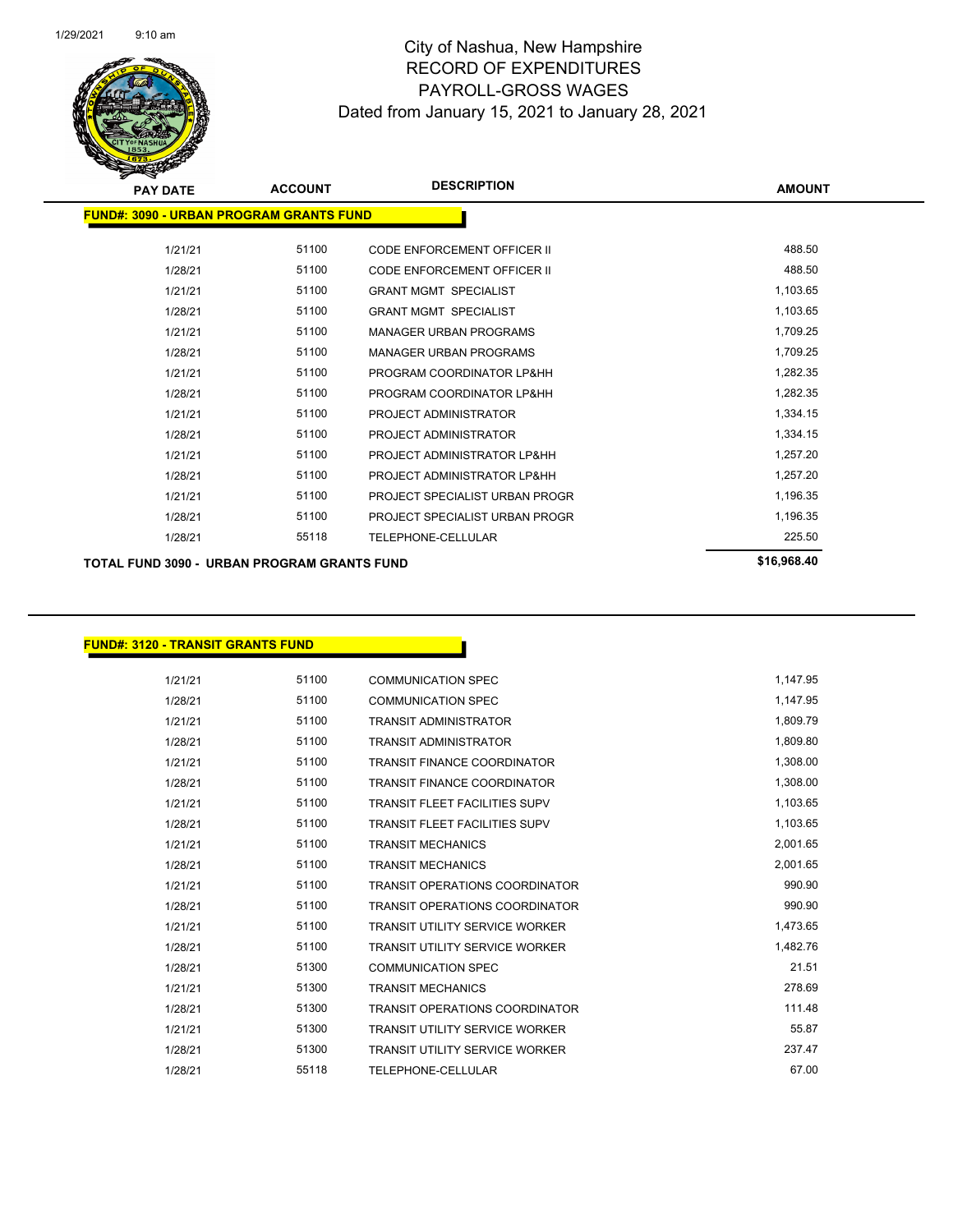

| <b>Antarchie</b>                             |                |                                |               |  |
|----------------------------------------------|----------------|--------------------------------|---------------|--|
| <b>PAY DATE</b>                              | <b>ACCOUNT</b> | <b>DESCRIPTION</b>             | <b>AMOUNT</b> |  |
| <b>TOTAL FUND 3120 - TRANSIT GRANTS FUND</b> |                |                                | \$20,452.32   |  |
|                                              |                |                                |               |  |
|                                              |                |                                |               |  |
|                                              |                |                                |               |  |
| <b>FUND#: 3800 - SCHOOL GRANTS FUND</b>      |                |                                |               |  |
| 1/28/21                                      | 51100          | 21 CENTURY ELEM MFAM RES COORD | 9,821.47      |  |
| 1/28/21                                      | 51100          | ASSISTANT PRINCIPAL AMH        | 1,605.80      |  |
| 1/28/21                                      | 51100          | <b>ASSISTANT PRINCIPAL BIR</b> | 1,380.33      |  |
| 1/28/21                                      | 51100          | ASSISTANT PRINCIPAL DR CRSP    | 1,437.50      |  |
| 1/28/21                                      | 51100          | ASSISTANT PRINCIPAL MTP        | 1,461.60      |  |
| 1/28/21                                      | 51100          | ASSISTANT PRINCIPAL SHE        | 1,485.60      |  |
| 1/21/21                                      | 51100          | <b>CLERICAL 21 CENTURY</b>     | 820.50        |  |
| 1/28/21                                      | 51100          | CLERICAL 21 CENTURY            | 820.50        |  |
| 1/28/21                                      | 51100          | <b>DIRECTOR TITLE 1</b>        | 3,379.30      |  |
| 1/21/21                                      | 51100          | <b>HOMELESS LIASION</b>        | 1,482.55      |  |
| 1/28/21                                      | 51100          | <b>HOMELESS LIASION</b>        | 1,186.04      |  |
| 1/28/21                                      | 51100          | OFFICE MANAGER TITLE 1         | 1,607.60      |  |
| 1/21/21                                      | 51100          | PARA INST LDG                  | 578.10        |  |
| 1/28/21                                      | 51100          | PARA INST LDG                  | 578.10        |  |
| 1/21/21                                      | 51100          | PARA INST SHE                  | 473.20        |  |
| 1/28/21                                      | 51100          | PARA INST SHE                  | 473.20        |  |
| 1/21/21                                      | 51100          | PARA TTI AMH                   | 858.90        |  |
| 1/28/21                                      | 51100          | PARA TTI AMH                   | 858.90        |  |
| 1/21/21                                      | 51100          | PARA TTI LDG                   | 3,596.40      |  |
| 1/28/21                                      | 51100          | PARA TTI LDG                   | 3,601.36      |  |
| 1/21/21                                      | 51100          | PARA TTI MTP                   | 2,979.11      |  |
| 1/28/21                                      | 51100          | PARA TTI MTP                   | 2,965.26      |  |
| 1/21/21                                      | 51100          | PARA TTI NURSERY               | 328.95        |  |
| 1/28/21                                      | 51100          | PARA TTI NURSERY               | 277.00        |  |
| 1/28/21                                      | 51100          | PEER COACH                     | 15,969.78     |  |
| 1/21/21                                      | 51100          | SIGN LANGUAGE INTERPRETER      | 1,148.00      |  |
| 1/28/21                                      | 51100          | SIGN LANGUAGE INTERPRETER      | 918.40        |  |
| 1/28/21                                      | 51100          | SOCIAL WORKER                  | 7,434.10      |  |
| 1/28/21                                      | 51100          | TEACHER BEHAVIOR SPEC WID      | 2,979.50      |  |
| 1/28/21                                      | 51100          | <b>TEACHER DWSE BRO</b>        | 1,888.80      |  |
| 1/28/21                                      | 51100          | <b>TEACHER DWSE CHA</b>        | 3,932.50      |  |
| 1/28/21                                      | 51100          | <b>TEACHER DWSE ELM</b>        | 1,971.59      |  |
| 1/28/21                                      | 51100          | TEACHER DWSE MDE               | 2,022.10      |  |
| 1/28/21                                      | 51100          | TEACHER DWSE NHS               | 5,110.40      |  |
| 1/28/21                                      | 51100          | TEACHER ELL LDG                | 3,586.70      |  |
| 1/28/21                                      | 51100          | TEACHER PRESCHOOL NHS          | 2,283.60      |  |
| 1/21/21                                      | 51100          | <b>TEACHER SPED AMH</b>        | 19,193.95     |  |
| 1/28/21                                      | 51100          | TEACHER SPED AMH               | 1,744.90      |  |
| 1/28/21                                      | 51100          | TEACHER SPED BIC               | 2,168.60      |  |
| 1/28/21                                      | 51100          | TEACHER SPED BRO               | 1,792.60      |  |
|                                              |                |                                |               |  |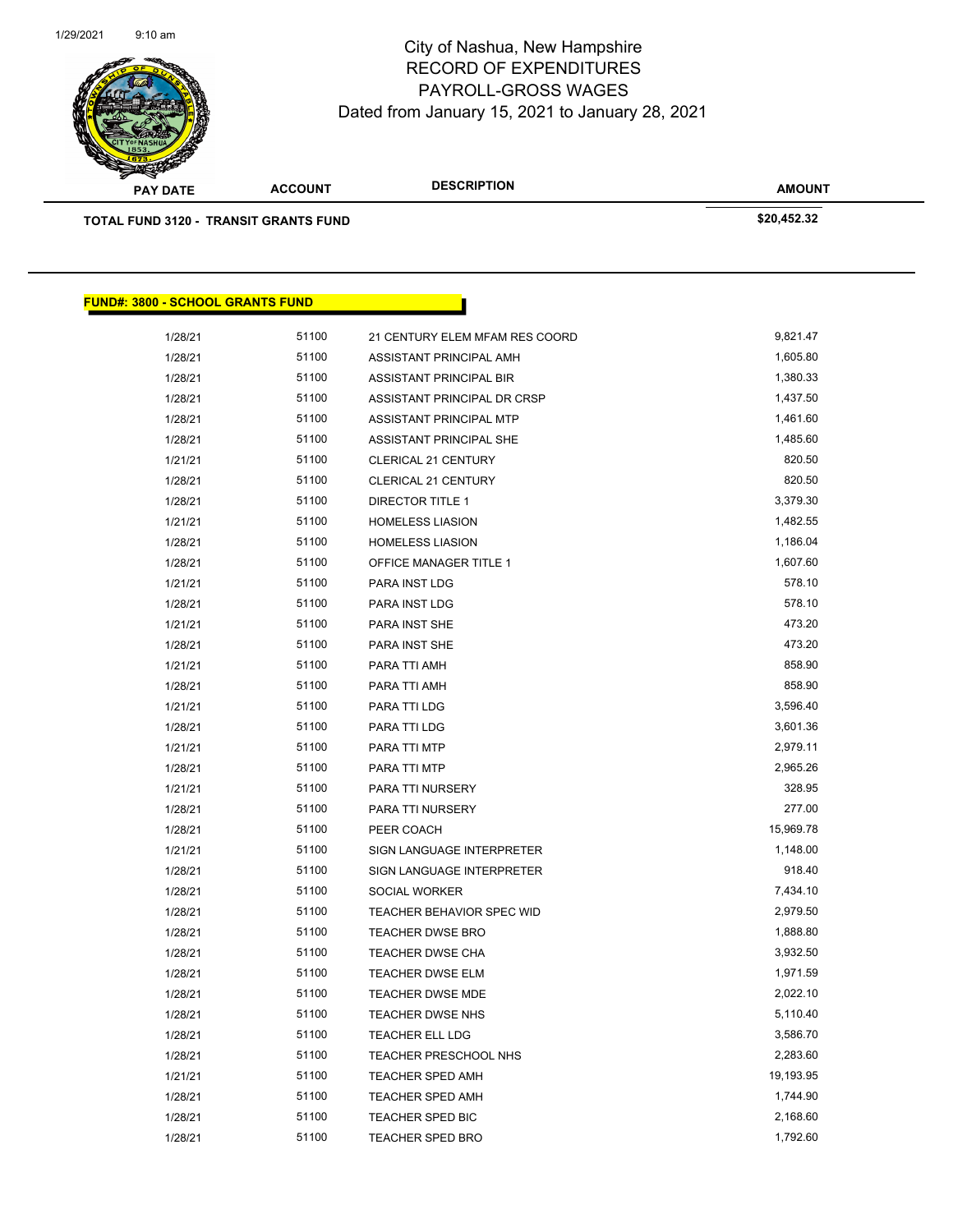

| <b>PAY DATE</b>                         | <b>ACCOUNT</b> | <b>DESCRIPTION</b>            | <b>AMOUNT</b> |
|-----------------------------------------|----------------|-------------------------------|---------------|
| <b>FUND#: 3800 - SCHOOL GRANTS FUND</b> |                |                               |               |
|                                         |                |                               |               |
| 1/28/21                                 | 51100          | TEACHER SPED DRC              | 1,899.90      |
| 1/28/21                                 | 51100          | <b>TEACHER SPED ELM</b>       | 3,622.91      |
| 1/28/21                                 | 51100          | <b>TEACHER SPED FES</b>       | 3,420.20      |
| 1/28/21                                 | 51100          | <b>TEACHER SPED FMS</b>       | 1,605.20      |
| 1/28/21                                 | 51100          | TEACHER SPED LDG              | 1,605.20      |
| 1/28/21                                 | 51100          | TEACHER SPED MDE              | 2,168.60      |
| 1/28/21                                 | 51100          | TEACHER SPED NHN              | 9,767.31      |
| 1/28/21                                 | 51100          | TEACHER SPED NHS              | 6,601.00      |
| 1/28/21                                 | 51100          | TEACHER SPED NSE              | 6,624.70      |
| 1/21/21                                 | 51100          | TEACHER SPED PMS              | 1,633.50      |
| 1/28/21                                 | 51100          | TEACHER SPED PMS              | 3,662.20      |
| 1/28/21                                 | 51100          | <b>TEACHER TTI LDG</b>        | 1,712.60      |
| 1/21/21                                 | 51100          | TITLE ONE PARA FES            | 1,524.79      |
| 1/28/21                                 | 51100          | TITLE ONE PARA FES            | 1,643.77      |
| 1/21/21                                 | 51200          | ELL OUTREACH WORKER HOURLY    | 1,621.25      |
| 1/28/21                                 | 51200          | ELL OUTREACH WORKER HOURLY    | 1,293.75      |
| 1/28/21                                 | 51200          | GUIDANCE COUNSELOR AMH        | 105.00        |
| 1/21/21                                 | 51200          | HOME SCHOOL CORD TTI          | 4,839.40      |
| 1/28/21                                 | 51200          | HOME SCHOOL CORD TTI          | 4,363.83      |
| 1/21/21                                 | 51200          | SUMMER SCHOOL PARA EYP        | 562.50        |
| 1/28/21                                 | 51200          | SUMMER SCHOOL PARA EYP        | 435.00        |
| 1/28/21                                 | 51200          | <b>TEACHER ENGLISH NHN</b>    | 450.00        |
| 1/28/21                                 | 51200          | <b>TEACHER SCIENCE ELM</b>    | 162.50        |
| 1/28/21                                 | 51200          | TEACHER SOCIAL STUDIES NHN    | 331.25        |
| 1/28/21                                 | 51200          | TEACHER TTI AMH               | 8,889.82      |
| 1/28/21                                 | 51200          | <b>TEACHER TTI BIR</b>        | 2,457.29      |
| 1/28/21                                 | 51200          | <b>TEACHER TTI FES</b>        | 1,452.30      |
| 1/28/21                                 | 51200          | <b>TEACHER TTI LDG</b>        | 7,433.30      |
| 1/28/21                                 | 51200          | <b>TEACHER TTI MTP</b>        | 6,643.40      |
| 1/28/21                                 | 51200          | <b>TEACHER TTI NURSERY</b>    | 6,340.27      |
| 1/28/21                                 | 51200          | <b>TEACHER TTI SHE</b>        | 2,383.59      |
| 1/28/21                                 | 51200          | <b>TEACHER TTIDRC</b>         | 4,902.90      |
| 1/21/21                                 | 51200          | <b>TECHNOLOGY SUMMER HELP</b> | 562.50        |
| 1/28/21                                 | 51200          | <b>TECHNOLOGY SUMMER HELP</b> | 450.00        |
| 1/21/21                                 | 51200          | TITLE ONE TUTOR               | 250.00        |
| 1/28/21                                 | 51200          | TITLE ONE TUTOR               | 262.50        |
| 1/21/21                                 | 51650          | ADULT ED DIPOLMA TEACHER      | 375.00        |
| 1/28/21                                 | 51650          | ADULT ED DIPOLMA TEACHER      | 375.00        |
| 1/28/21                                 | 51650          | ASSISTANT PRINCIPAL NHS       | 450.00        |
| 1/28/21                                 | 51650          | GUIDANCE COUNSELOR NHN        | 100.00        |
| 1/28/21                                 | 51650          | GUIDANCE COUNSELOR NHS        | 700.00        |
| 1/28/21                                 | 51650          | TEACHER ART NHN               | 100.00        |
| 1/28/21                                 | 51650          | TEACHER COMPUTER NHN          | 200.00        |
| 1/28/21                                 | 51650          | <b>TEACHER ENGLISH NHS</b>    | 900.00        |
|                                         |                |                               |               |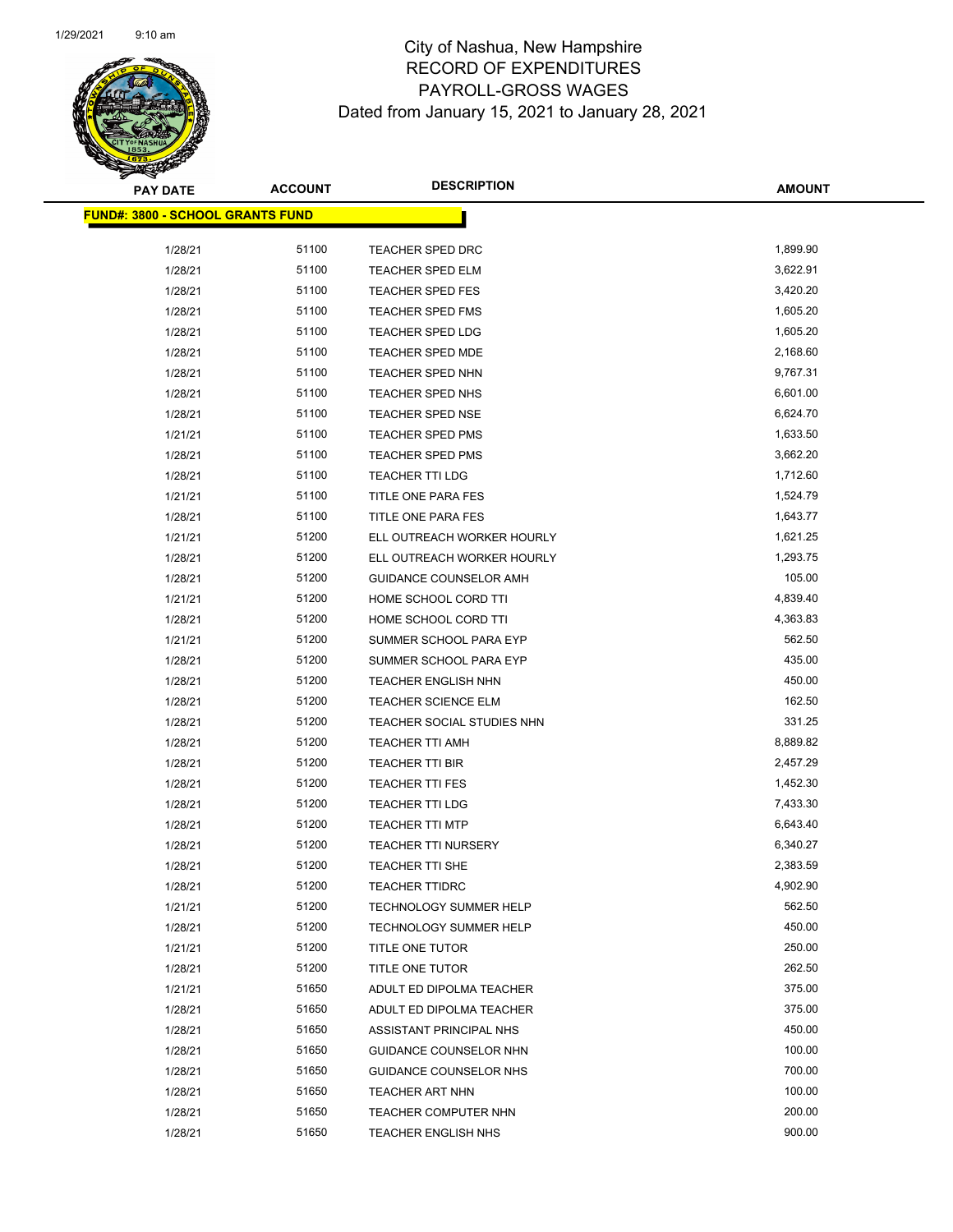

| $\mathscr{D} \rightarrow \mathscr{D}$<br><b>PAY DATE</b> | <b>ACCOUNT</b> | <b>DESCRIPTION</b>         | <b>AMOUNT</b> |
|----------------------------------------------------------|----------------|----------------------------|---------------|
| <b>FUND#: 3800 - SCHOOL GRANTS FUND</b>                  |                |                            |               |
| 1/28/21                                                  | 51650          | <b>TEACHER GR5 BIC</b>     | 200.00        |
| 1/28/21                                                  | 51650          | <b>TEACHER MATH NHN</b>    | 100.00        |
| 1/28/21                                                  | 51650          | <b>TEACHER MATH NHS</b>    | 937.50        |
| 1/28/21                                                  | 51650          | <b>TEACHER SCIENCE NHN</b> | 500.00        |
| 1/28/21                                                  | 51650          | TEACHER SOCIAL STUDIES NHN | 200.00        |
| 1/28/21                                                  | 51650          | TEACHER SOCIAL STUDIES NHS | 1,125.00      |
| 1/28/21                                                  | 51650          | <b>TEACHER SPED NHN</b>    | 200.00        |
| 1/28/21                                                  | 51650          | TEACHER SPED NHS           | 400.00        |
| TOTAL FUND 3800 - SCHOOL GRANTS FUND                     |                |                            | \$228,749.52  |

| <b>TOTAL FUND 3810 - FOOD SERVICE GRANTS FUND</b> | \$701.27 |                          |        |
|---------------------------------------------------|----------|--------------------------|--------|
| 1/28/21                                           | 51650    | FOOD SERVICE ASST PT SHE | 39.39  |
| 1/21/21                                           | 51650    | FOOD SERVICE ASST PT SHE | 39.39  |
| 1/28/21                                           | 51650    | FOOD SERVICE ASST PT NHS | 39.39  |
| 1/21/21                                           | 51650    | FOOD SERVICE ASST PT NHS | 49.24  |
| 1/28/21                                           | 51650    | FOOD SERVICE ASST PT NHN | 53.04  |
| 1/21/21                                           | 51650    | FOOD SERVICE ASST PT NHN | 123.00 |
| 1/28/21                                           | 51650    | FOOD SERVICE ASST PT LDG | 26.26  |
| 1/21/21                                           | 51650    | FOOD SERVICE ASST PT LDG | 32.83  |
| 1/28/21                                           | 51650    | FOOD SERVICE ASST PT FMS | 75.60  |
| 1/28/21                                           | 51650    | FOOD SERVICE ASST PT BRO | 26.52  |
| 1/28/21                                           | 51650    | FOOD SERVICE ASST PT BIR | 12.60  |
| 1/28/21                                           | 51650    | FOOD SERVICE ASST PT AMH | 81.78  |
| 1/21/21                                           | 51650    | FOOD SERVICE ASST PT AMH | 102.23 |
|                                                   |          |                          |        |

| <b>FUND#: 4010 - MOTOR VEHICLE ADMIN FUND</b>     |       |                    |          |
|---------------------------------------------------|-------|--------------------|----------|
| 1/21/21                                           | 51100 | <b>MVR CLERK I</b> | 299.15   |
| 1/28/21                                           | 51100 | <b>MVR CLERK I</b> | 299.15   |
| <b>TOTAL FUND 4010 - MOTOR VEHICLE ADMIN FUND</b> |       |                    | \$598.30 |

### **FUND#: 4030 - POLICE SPECIAL DETAILS FUND**

**FUND#: 3810 - FOOD SERVICE GRANTS FUND**

| 1/21/21 | 51710 | <b>1ST YEAR OFFICERS</b>            | 376.74   |
|---------|-------|-------------------------------------|----------|
| 1/28/21 | 51710 | 1ST YEAR OFFICERS                   | 2.574.39 |
| 1/28/21 | 51710 | 1st YR SPECIAL OFFICER CERTIFIED II | 1.249.43 |
| 1/21/21 | 51710 | PATROLMAN ALL RANKS                 | 2.840.36 |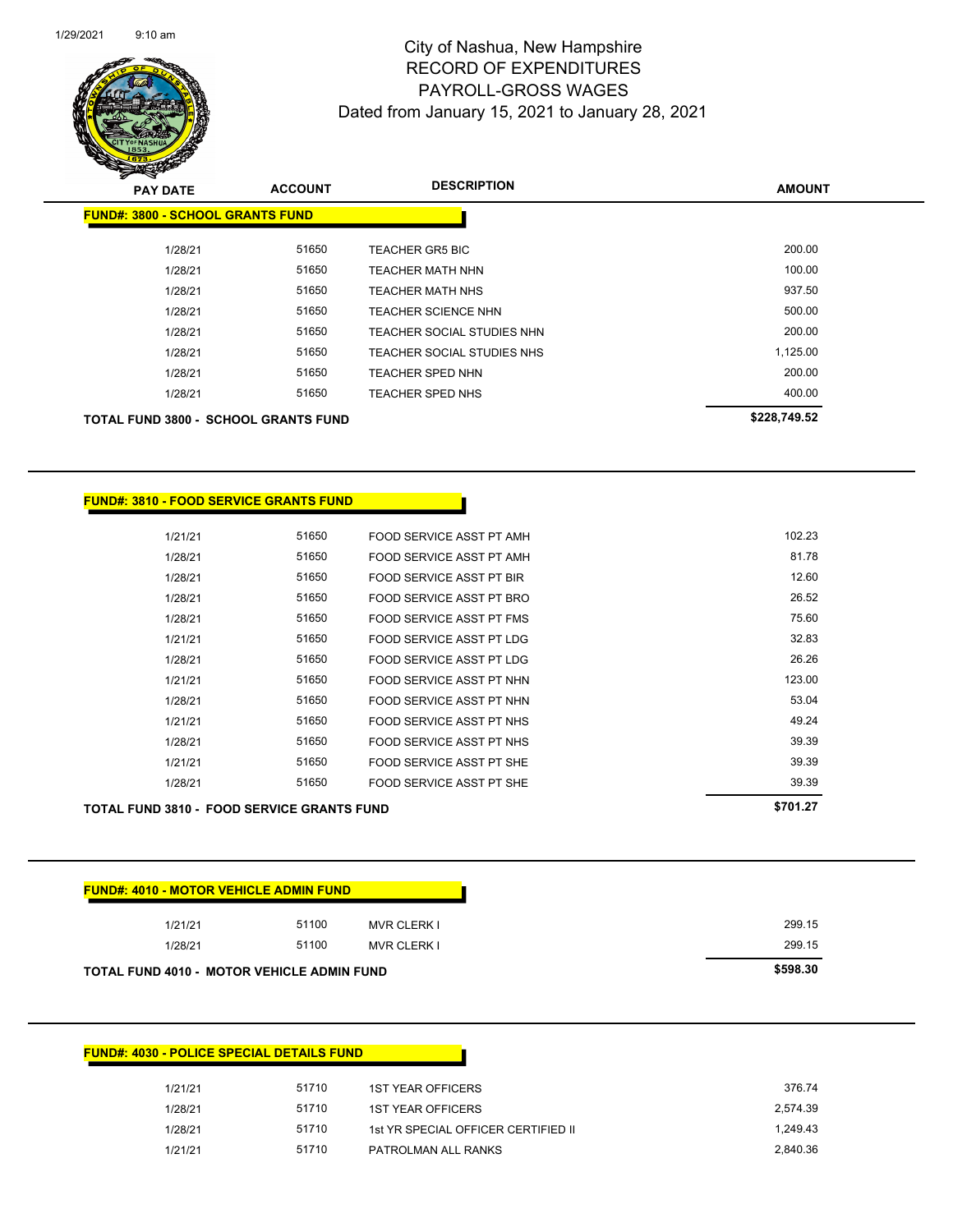

| <b>STARTING</b><br><b>PAY DATE</b><br><b>FUND#: 4030 - POLICE SPECIAL DETAILS FUND</b>                                                         | <b>ACCOUNT</b> | <b>DESCRIPTION</b>                                          | <b>AMOUNT</b>                |
|------------------------------------------------------------------------------------------------------------------------------------------------|----------------|-------------------------------------------------------------|------------------------------|
|                                                                                                                                                |                |                                                             |                              |
|                                                                                                                                                |                |                                                             |                              |
| 1/28/21                                                                                                                                        | 51710          | PATROLMAN ALL RANKS                                         | 5,266.08                     |
| 1/28/21                                                                                                                                        | 51712          | PATROLMAN ALL RANKS                                         | 440.01                       |
| 1/21/21                                                                                                                                        | 51712          | <b>SERGEANT</b>                                             | 653.57                       |
| 1/28/21                                                                                                                                        | 51712          | <b>SERGEANT</b>                                             | 2,053.39                     |
| <b>TOTAL FUND 4030 - POLICE SPECIAL DETAILS FUND</b>                                                                                           |                |                                                             | \$15,453.97                  |
| <b>FUND#: 4035 - POLICE OVERTIME BILLING FUND</b>                                                                                              |                |                                                             |                              |
| 1/21/21                                                                                                                                        | 51300          | PATROLMAN ALL RANKS                                         | 3,370.94                     |
| 1/28/21                                                                                                                                        | 51300          | PATROLMAN ALL RANKS                                         | 5,832.98                     |
| <b>TOTAL FUND 4035 - POLICE OVERTIME BILLING FUND</b>                                                                                          |                |                                                             | \$9,203.92                   |
|                                                                                                                                                |                |                                                             |                              |
| 1/28/21<br>1/28/21                                                                                                                             | 51712<br>51712 | ASST SUPERINTENDENT FIRE ALARM<br>SUPERINTENDENT FIRE ALARM | 174.99<br>197.13<br>\$372.12 |
| <b>FUND#: 4065 - FIRE WATCHGUARDS FUND</b><br><b>TOTAL FUND 4065 - FIRE WATCHGUARDS FUND</b><br><b>FUND#: 4068 - ENGINEERING SERVICES FUND</b> |                |                                                             |                              |
| 1/28/21                                                                                                                                        | 51300          | <b>ENGINEERING INSPECTOR</b>                                | 116.61<br>\$116.61           |
| <b>TOTAL FUND 4068 - ENGINEERING SERVICES FUND</b>                                                                                             |                |                                                             |                              |
|                                                                                                                                                |                |                                                             |                              |
| <b>FUND#: 4600 - ECON DEV-GREATER NASHUA RLF</b><br>1/21/21                                                                                    | 51100          | DWNTWN SPCLST & OED PGRM COOR                               | 209.15                       |
| 1/28/21                                                                                                                                        | 51100          | DWNTWN SPCLST & OED PGRM COOR                               | 209.15                       |
| 1/28/21                                                                                                                                        | 55118          | TELEPHONE-CELLULAR                                          | 7.50                         |
|                                                                                                                                                |                |                                                             |                              |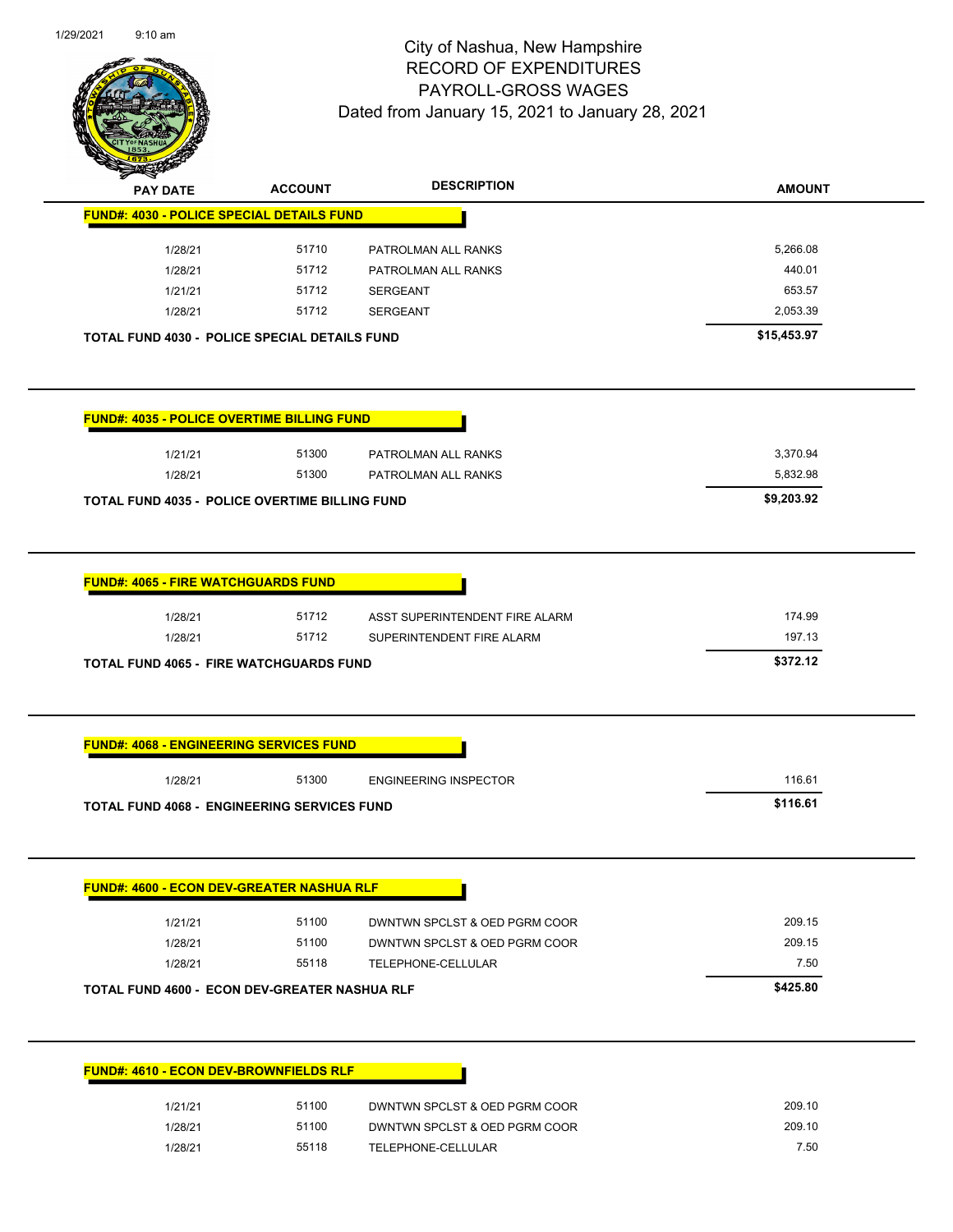

| <b>SANGRA</b>                              |                |                                      |               |
|--------------------------------------------|----------------|--------------------------------------|---------------|
| <b>PAY DATE</b>                            | <b>ACCOUNT</b> | <b>DESCRIPTION</b>                   | <b>AMOUNT</b> |
| TOTAL FUND 4610 - ECON DEV-BROWNFIELDS RLF |                |                                      | \$425.70      |
|                                            |                |                                      |               |
|                                            |                |                                      |               |
|                                            |                |                                      |               |
| <b>FUND#: 6000 - SOLID WASTE FUND</b>      |                |                                      |               |
| 1/21/21                                    | 51100          | ADMINISTRATIVE ASSISTANT II          | 1,637.55      |
| 1/28/21                                    | 51100          | ADMINISTRATIVE ASSISTANT II          | 1,637.55      |
| 1/21/21                                    | 51100          | ASSISTANT DIRECTOR OF PUBLIC WORKS   | 225.20        |
| 1/28/21                                    | 51100          | ASSISTANT DIRECTOR OF PUBLIC WORKS   | 225.20        |
| 1/28/21                                    | 51100          | AUTO MECH 1ST CLASS NIGHTS           | 0.83          |
| 1/28/21                                    | 51100          | AUTO MECH 2ND CLASS NIGHTS           | 0.75          |
| 1/21/21                                    | 51100          | AUTOMATED TRASH COLLECTION OPR       | 4,898.00      |
| 1/28/21                                    | 51100          | AUTOMATED TRASH COLLECTION OPR       | 4,898.00      |
| 1/21/21                                    | 51100          | <b>CITY ENGINEER</b>                 | 371.20        |
| 1/28/21                                    | 51100          | <b>CITY ENGINEER</b>                 | 371.20        |
| 1/21/21                                    | 51100          | <b>COLLECTION EQUIP OPR</b>          | 8,337.60      |
| 1/28/21                                    | 51100          | <b>COLLECTION EQUIP OPR</b>          | 8,337.60      |
| 1/21/21                                    | 51100          | <b>COLLECTION EQUIP OPR LANDFILL</b> | 1,940.81      |
| 1/28/21                                    | 51100          | <b>COLLECTION EQUIP OPR LANDFILL</b> | 1,940.81      |
| 1/21/21                                    | 51100          | DEP TREASURER TAX COLLECTOR          | 271.45        |
| 1/28/21                                    | 51100          | DEP TREASURER TAX COLLECTOR          | 271.45        |
| 1/21/21                                    | 51100          | DEPUTY CITY ENGINEER                 | 90.50         |
| 1/28/21                                    | 51100          | DEPUTY CITY ENGINEER                 | 90.50         |
| 1/21/21                                    | 51100          | DIRECTOR PUBLIC WORKS                | 281.55        |
| 1/28/21                                    | 51100          | DIRECTOR PUBLIC WORKS                | 281.55        |
| 1/21/21                                    | 51100          | DPW BILLING ACCOUNTANT               | 509.80        |
| 1/28/21                                    | 51100          | DPW BILLING ACCOUNTANT               | 509.80        |
| 1/21/21                                    | 51100          | DPW COLLECTIONS SPEC III             | 414.80        |
| 1/28/21                                    | 51100          | DPW COLLECTIONS SPEC III             | 414.80        |
| 1/21/21                                    | 51100          | DPW CONTRACT ADMINISTRATOR           | 124.28        |
| 1/28/21                                    | 51100          | DPW CONTRACT ADMINISTRATOR           | 124.28        |
| 1/21/21                                    | 51100          | ENVIRONMENTAL ENGINEER               | 1,608.70      |
| 1/28/21                                    | 51100          | <b>ENVIRONMENTAL ENGINEER</b>        | 1,608.70      |
| 1/21/21                                    | 51100          | EQUIPMENT OPR LANDFILL               | 5,916.00      |
| 1/28/21                                    | 51100          | <b>EQUIPMENT OPR LANDFILL</b>        | 5,916.00      |
| 1/21/21                                    | 51100          | <b>EXECUTIVE ASSISTANT</b>           | 177.06        |
| 1/28/21                                    | 51100          | <b>EXECUTIVE ASSISTANT</b>           | 177.05        |
| 1/21/21                                    | 51100          | FINANCE AND ADMIN MANAGER            | 452.45        |
| 1/28/21                                    | 51100          | FINANCE AND ADMIN MANAGER            | 452.45        |
| 1/21/21                                    | 51100          | FLEET MANAGER STREET DEPT            | 358.96        |
| 1/28/21                                    | 51100          | FLEET MANAGER STREET DEPT            | 358.95        |
| 1/21/21                                    | 51100          | LICENSED SCALE OPERATOR              | 1,760.75      |
| 1/28/21                                    | 51100          | LICENSED SCALE OPERATOR              | 1,760.75      |
| 1/21/21                                    | 51100          | PUBLIC RELATIONS ADMINISTRATOR       | 181.00        |
| 1/28/21                                    | 51100          | PUBLIC RELATIONS ADMINISTRATOR       | 181.00        |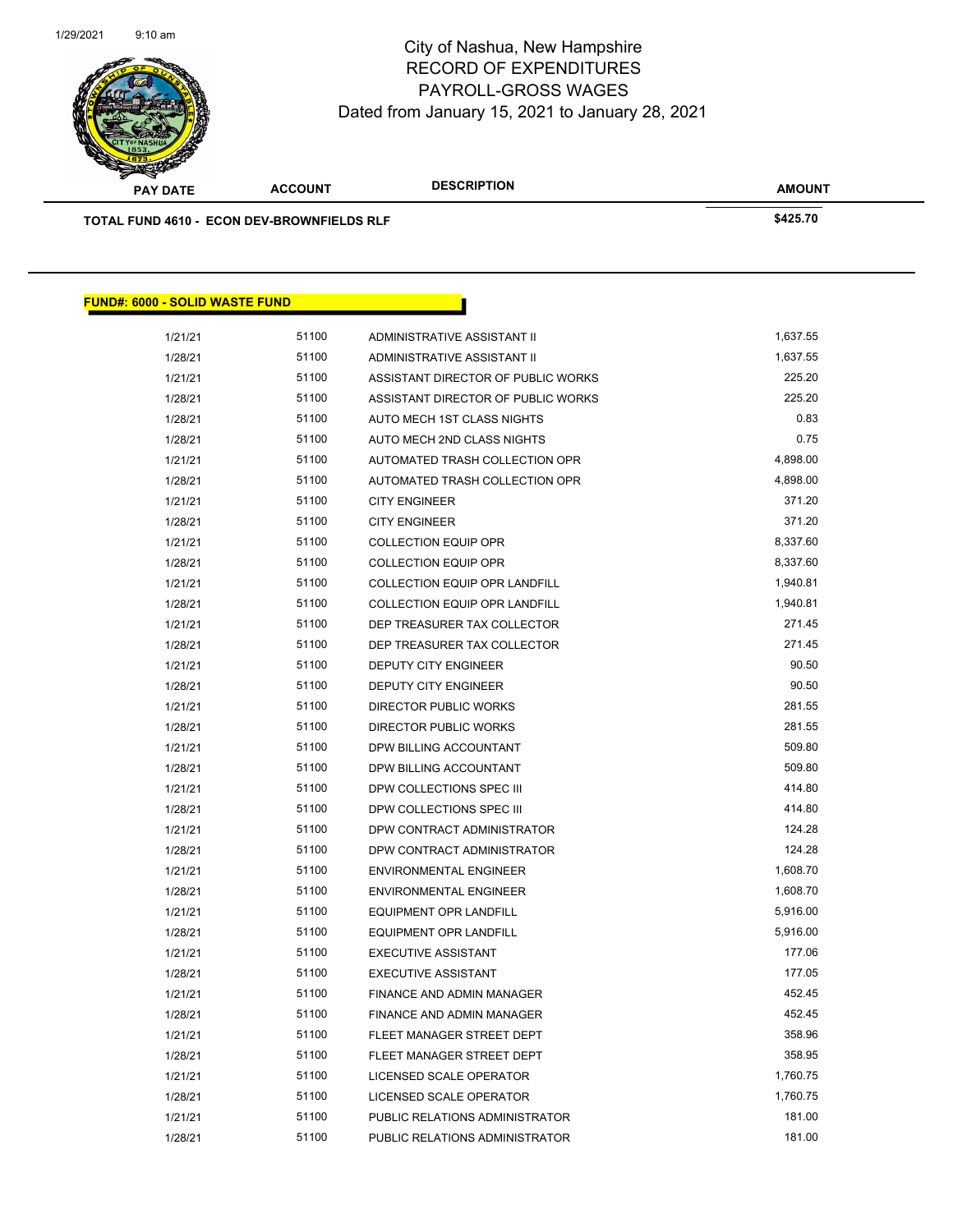

| <b>PAY DATE</b>                           | <b>ACCOUNT</b> | <b>DESCRIPTION</b>                   | <b>AMOUNT</b> |
|-------------------------------------------|----------------|--------------------------------------|---------------|
| <b>FUND#: 6000 - SOLID WASTE FUND</b>     |                |                                      |               |
| 1/21/21                                   | 51100          | RECYCLING COORDINATOR                | 1,218.50      |
| 1/28/21                                   | 51100          | RECYCLING COORDINATOR                | 1,218.50      |
| 1/21/21                                   | 51100          | <b>SENIOR STAFF ENGINEER</b>         | 160.85        |
| 1/28/21                                   | 51100          | <b>SENIOR STAFF ENGINEER</b>         | 160.85        |
| 1/21/21                                   | 51100          | SOLID WASTE FOREMAN                  | 2,649.20      |
| 1/28/21                                   | 51100          | SOLID WASTE FOREMAN                  | 2,649.19      |
| 1/21/21                                   | 51100          | SOLID WASTE TECHNICIAN               | 1,206.50      |
| 1/28/21                                   | 51100          | SOLID WASTE TECHNICIAN               | 1,206.50      |
| 1/21/21                                   | 51100          | SR MGR ACCT FIN REPORTING            | 201.05        |
| 1/28/21                                   | 51100          | SR MGR ACCT FIN REPORTING            | 201.05        |
| 1/21/21                                   | 51100          | SUPERINTENDENT OF SOLID WASTE        | 2,010.85      |
| 1/28/21                                   | 51100          | SUPERINTENDENT OF SOLID WASTE        | 2,010.85      |
| 1/28/21                                   | 51300          | AUTO MECH 1ST CLASS NIGHTS           | 325.28        |
| 1/16/21                                   | 51300          | AUTO MECH 2ND CLASS NIGHTS           | 0.90          |
| 1/28/21                                   | 51300          | AUTO MECH 2ND CLASS NIGHTS           | 296.36        |
| 1/28/21                                   | 51300          | AUTO MECHANIC 1ST CLASS              | 254.07        |
| 1/21/21                                   | 51300          | AUTOMATED TRASH COLLECTION OPR       | 412.32        |
| 1/28/21                                   | 51300          | AUTOMATED TRASH COLLECTION OPR       | 1,426.00      |
| 1/21/21                                   | 51300          | <b>COLLECTION EQUIP OPR</b>          | 301.65        |
| 1/28/21                                   | 51300          | <b>COLLECTION EQUIP OPR</b>          | 2,370.59      |
| 1/21/21                                   | 51300          | COLLECTION EQUIP OPR LANDFILL        | 186.30        |
| 1/28/21                                   | 51300          | <b>COLLECTION EQUIP OPR LANDFILL</b> | 593.76        |
| 1/21/21                                   | 51300          | DPW COLLECTIONS SPEC III             | 3.88          |
| 1/28/21                                   | 51300          | DPW COLLECTIONS SPEC III             | 15.52         |
| 1/28/21                                   | 51300          | EQUIP OPR STREET REPAIR              | 297.96        |
| 1/21/21                                   | 51300          | <b>EQUIPMENT OPR LANDFILL</b>        | 851.68        |
| 1/28/21                                   | 51300          | <b>EQUIPMENT OPR LANDFILL</b>        | 1,226.24      |
| 1/21/21                                   | 51300          | LICENSED SCALE OPERATOR              | 379.50        |
| 1/28/21                                   | 51300          | LICENSED SCALE OPERATOR              | 544.74        |
| 1/28/21                                   | 51300          | <b>SIGN MAINTENANCE</b>              | 424.20        |
| 1/21/21                                   | 51300          | SOLID WASTE FOREMAN                  | 273.20        |
| 1/28/21                                   | 51300          | <b>SOLID WASTE FOREMAN</b>           | 794.76        |
| 1/28/21                                   | 51300          | <b>TRUCK DRIVER STREET REPAIR</b>    | 1,389.60      |
| 1/28/21                                   | 55118          | TELEPHONE-CELLULAR                   | 135.50        |
| <b>TOTAL FUND 6000 - SOLID WASTE FUND</b> |                |                                      | \$86,514.78   |
|                                           |                |                                      |               |

### **FUND#: 6200 - WASTEWATER FUND**

| 1/21/21 | 51100 | ADMINISTRATIVE ASSISTANT II | 760.20 |
|---------|-------|-----------------------------|--------|
| 1/28/21 | 51100 | ADMINISTRATIVE ASSISTANT II | 760.20 |
| 1/21/21 | 51100 | ANALYTICAL CHEMIST          | 863.25 |
| 1/28/21 | 51100 | ANALYTICAL CHEMIST          | 863.25 |
|         |       |                             |        |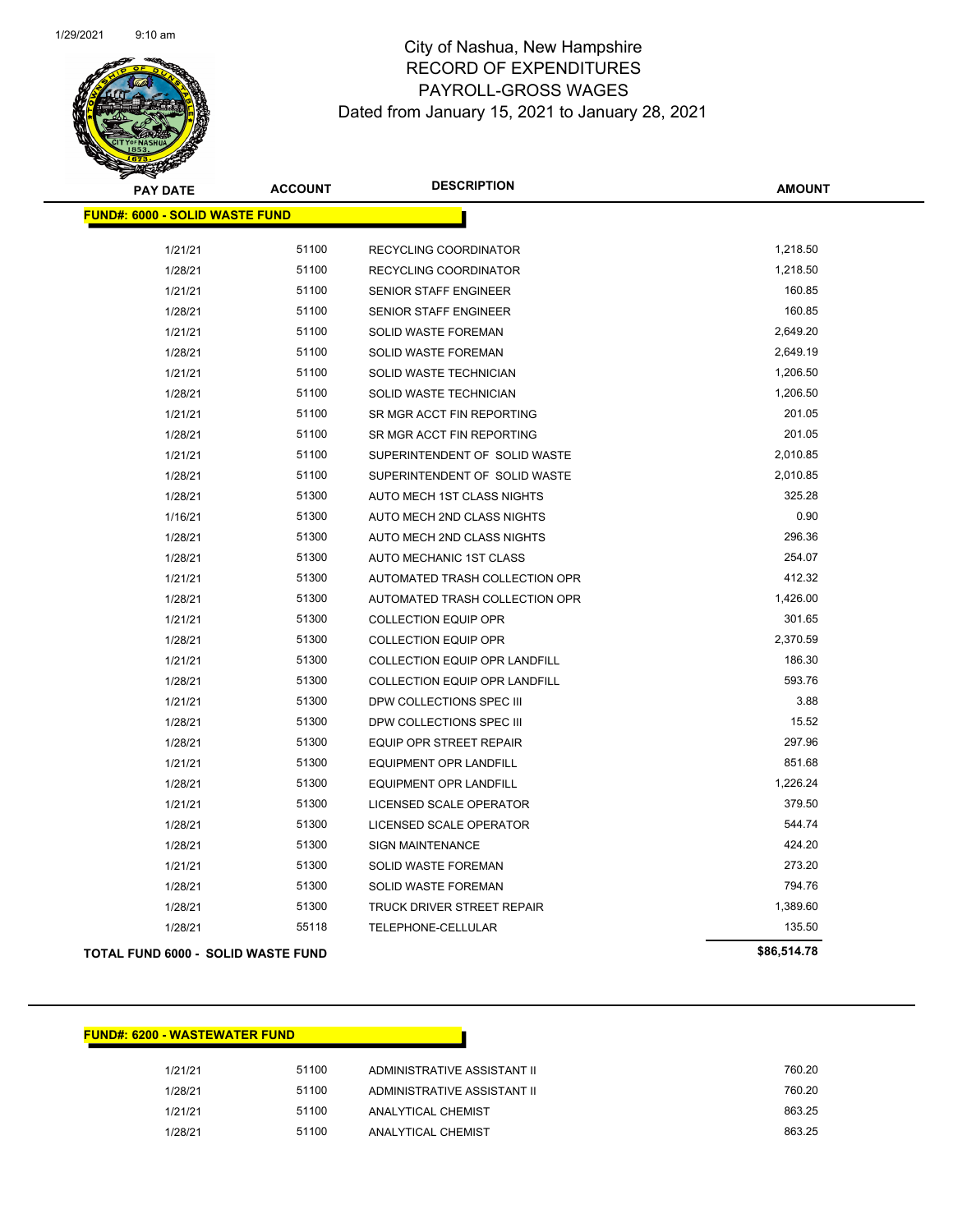

| <b>PAY DATE</b>                      | <b>ACCOUNT</b> | <b>DESCRIPTION</b>                          | <b>AMOUNT</b> |  |
|--------------------------------------|----------------|---------------------------------------------|---------------|--|
| <b>FUND#: 6200 - WASTEWATER FUND</b> |                |                                             |               |  |
|                                      |                |                                             |               |  |
| 1/21/21                              | 51100          | ASSISTANT DIRECTOR OF PUBLIC WORKS          | 225.25        |  |
| 1/28/21                              | 51100          | ASSISTANT DIRECTOR OF PUBLIC WORKS          | 225.25        |  |
| 1/21/21                              | 51100          | <b>CITY ENGINEER</b>                        | 866.20        |  |
| 1/28/21                              | 51100          | <b>CITY ENGINEER</b>                        | 866.20        |  |
| 1/21/21                              | 51100          | <b>COLLECTION SYSTEMS OPERATOR</b>          | 3,918.40      |  |
| 1/28/21                              | 51100          | <b>COLLECTION SYSTEMS OPERATOR</b>          | 3,918.40      |  |
| 1/21/21                              | 51100          | COLLECTION SYSTEMS TECHNICIAN               | 3,154.80      |  |
| 1/28/21                              | 51100          | COLLECTION SYSTEMS TECHNICIAN               | 3,154.81      |  |
| 1/21/21                              | 51100          | <b>COLLECTIONS SPEC II</b>                  | 822.90        |  |
| 1/28/21                              | 51100          | <b>COLLECTIONS SPEC II</b>                  | 822.90        |  |
| 1/21/21                              | 51100          | DEP TREASURER TAX COLLECTOR                 | 271.45        |  |
| 1/28/21                              | 51100          | DEP TREASURER TAX COLLECTOR                 | 271.45        |  |
| 1/21/21                              | 51100          | <b>DEPUTY CITY ENGINEER</b>                 | 904.90        |  |
| 1/28/21                              | 51100          | DEPUTY CITY ENGINEER                        | 904.90        |  |
| 1/21/21                              | 51100          | DIRECTOR PUBLIC WORKS                       | 563.00        |  |
| 1/28/21                              | 51100          | <b>DIRECTOR PUBLIC WORKS</b>                | 563.00        |  |
| 1/21/21                              | 51100          | DPW BILLING ACCOUNTANT                      | 509.75        |  |
| 1/28/21                              | 51100          | DPW BILLING ACCOUNTANT                      | 509.75        |  |
| 1/21/21                              | 51100          | DPW COLLECTIONS SPEC III                    | 414.85        |  |
| 1/28/21                              | 51100          | DPW COLLECTIONS SPEC III                    | 414.85        |  |
| 1/21/21                              | 51100          | DPW CONTRACT ADMINISTRATOR                  | 745.72        |  |
| 1/28/21                              | 51100          | DPW CONTRACT ADMINISTRATOR                  | 745.72        |  |
| 1/21/21                              | 51100          | ELECTRICAL DIAGNOSTIC TECH I                | 1,120.00      |  |
| 1/28/21                              | 51100          | ELECTRICAL DIAGNOSTIC TECH I                | 1,120.00      |  |
| 1/21/21                              | 51100          | ENVIRONMENTAL PERMIT & PROGRAMS COORDINATOR | 1,360.80      |  |
| 1/28/21                              | 51100          | ENVIRONMENTAL PERMIT & PROGRAMS COORDINATOR | 1,360.80      |  |
| 1/21/21                              | 51100          | <b>EXECUTIVE ASSISTANT</b>                  | 177.04        |  |
| 1/28/21                              | 51100          | <b>EXECUTIVE ASSISTANT</b>                  | 177.05        |  |
| 1/21/21                              | 51100          | FINANCE AND ADMIN MANAGER                   | 452.45        |  |
| 1/28/21                              | 51100          | FINANCE AND ADMIN MANAGER                   | 452.45        |  |
| 1/21/21                              | 51100          | FLEET MANAGER STREET DEPT                   | 119.64        |  |
| 1/28/21                              | 51100          | FLEET MANAGER STREET DEPT                   | 119.65        |  |
| 1/21/21                              | 51100          | <b>GIS SPECIALIST</b>                       | 762.65        |  |
| 1/28/21                              | 51100          | <b>GIS SPECIALIST</b>                       | 762.65        |  |
| 1/21/21                              | 51100          | MECHANIC WWTP 1ST CLASS                     | 4,315.20      |  |
| 1/28/21                              | 51100          | MECHANIC WWTP 1ST CLASS                     | 4,413.54      |  |
| 1/21/21                              | 51100          | OPERATOR II WWTP 1st                        | 4,293.63      |  |
| 1/28/21                              | 51100          | OPERATOR II WWTP 1st                        | 4,293.61      |  |
| 1/21/21                              | 51100          | OPERATOR II WWTP 2nd                        | 1,086.40      |  |
| 1/28/21                              | 51100          | OPERATOR II WWTP 2nd                        | 1,086.40      |  |
| 1/21/21                              | 51100          | OPERATOR II WWTP 3rd                        | 2,180.82      |  |
| 1/28/21                              | 51100          | OPERATOR II WWTP 3rd                        | 2,177.63      |  |
| 1/21/21                              | 51100          | OPERATOR III WWTP 1st                       | 2,265.60      |  |
| 1/28/21                              | 51100          | OPERATOR III WWTP 1st                       | 2,261.90      |  |
|                                      |                |                                             |               |  |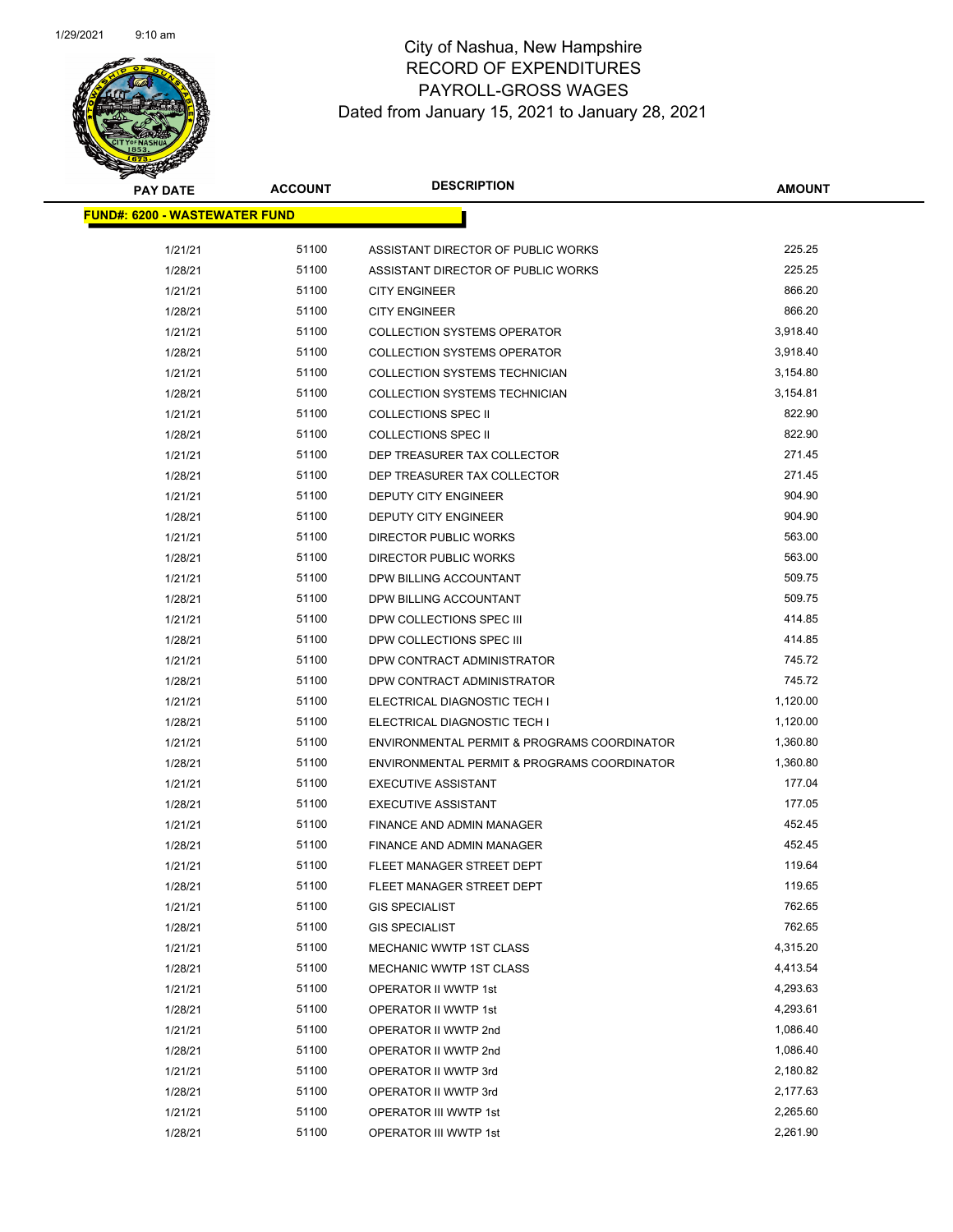

| <b>PAY DATE</b>                      | <b>ACCOUNT</b> | <b>DESCRIPTION</b>                   | <b>AMOUNT</b> |
|--------------------------------------|----------------|--------------------------------------|---------------|
| <b>FUND#: 6200 - WASTEWATER FUND</b> |                |                                      |               |
|                                      |                |                                      |               |
| 1/21/21                              | 51100          | PLANT OPERATIONS SUPERVISOR          | 1,523.20      |
| 1/28/21                              | 51100          | PLANT OPERATIONS SUPERVISOR          | 1,523.20      |
| 1/21/21                              | 51100          | PROCESS CHEMIST                      | 1,002.50      |
| 1/28/21                              | 51100          | PROCESS CHEMIST                      | 1,002.50      |
| 1/21/21                              | 51100          | PUBLIC RELATIONS ADMINISTRATOR       | 241.25        |
| 1/28/21                              | 51100          | PUBLIC RELATIONS ADMINISTRATOR       | 241.25        |
| 1/21/21                              | 51100          | SENIOR STAFF ENGINEER                | 2,521.95      |
| 1/28/21                              | 51100          | SENIOR STAFF ENGINEER                | 2,521.95      |
| 1/21/21                              | 51100          | SR MGR ACCT FIN REPORTING            | 402.20        |
| 1/28/21                              | 51100          | SR MGR ACCT FIN REPORTING            | 402.20        |
| 1/21/21                              | 51100          | <b>STAFF ENGINEER</b>                | 1,190.90      |
| 1/28/21                              | 51100          | <b>STAFF ENGINEER</b>                | 1,190.90      |
| 1/21/21                              | 51100          | SUPERINTENDENT OF WASTEWATER         | 2,115.95      |
| 1/28/21                              | 51100          | SUPERINTENDENT OF WASTEWATER         | 2,115.95      |
| 1/21/21                              | 51100          | <b>SUPV LABORATORY</b>               | 1,237.60      |
| 1/28/21                              | 51100          | <b>SUPV LABORATORY</b>               | 1,237.60      |
| 1/21/21                              | 51100          | TRUCK DRIVER STREET REPAIR           | 896.40        |
| 1/28/21                              | 51100          | TRUCK DRIVER STREET REPAIR           | 896.40        |
| 1/21/21                              | 51100          | <b>WASTEWATER ASSISTANT</b>          | 1,792.80      |
| 1/28/21                              | 51100          | <b>WASTEWATER ASSISTANT</b>          | 1,792.80      |
| 1/21/21                              | 51100          | <b>WASTEWATER FOREMAN</b>            | 2,502.95      |
| 1/28/21                              | 51100          | <b>WASTEWATER FOREMAN</b>            | 2,497.44      |
| 1/21/21                              | 51100          | WASTEWATER PROJECT ENGINEER          | 1,608.70      |
| 1/28/21                              | 51100          | WASTEWATER PROJECT ENGINEER          | 1,608.70      |
| 1/28/21                              | 51300          | ANALYTICAL CHEMIST                   | 226.60        |
| 1/21/21                              | 51300          | <b>COLLECTION SYSTEMS OPERATOR</b>   | 516.58        |
| 1/28/21                              | 51300          | <b>COLLECTION SYSTEMS OPERATOR</b>   | 883.92        |
| 1/21/21                              | 51300          | <b>COLLECTION SYSTEMS TECHNICIAN</b> | 317.76        |
| 1/28/21                              | 51300          | COLLECTION SYSTEMS TECHNICIAN        | 635.52        |
| 1/21/21                              | 51300          | DPW COLLECTIONS SPEC III             | 3.90          |
| 1/28/21                              | 51300          | DPW COLLECTIONS SPEC III             | 15.60         |
| 1/21/21                              | 51300          | ELECTRICAL DIAGNOSTIC TECH I         | 718.85        |
| 1/28/21                              | 51300          | ELECTRICAL DIAGNOSTIC TECH I         | 84.57         |
| 1/21/21                              | 51300          | MECHANIC WWTP 1ST CLASS              | 1,092.29      |
| 1/28/21                              | 51300          | MECHANIC WWTP 1ST CLASS              | 890.02        |
| 1/28/21                              | 51300          | OPERATOR II WWTP 1st                 | 1,628.06      |
| 1/21/21                              | 51300          | OPERATOR II WWTP 3rd                 | 1,971.84      |
| 1/28/21                              | 51300          | OPERATOR II WWTP 3rd                 | 1,616.58      |
| 1/21/21                              | 51300          | OPERATOR III WWTP 1st                | 247.62        |
| 1/28/21                              | 51300          | OPERATOR III WWTP 1st                | 696.24        |
| 1/28/21                              | 51300          | <b>SUPV LABORATORY</b>               | 92.82         |
| 1/21/21                              | 51300          | <b>WASTEWATER FOREMAN</b>            | 918.92        |
| 1/28/21                              | 51300          | <b>WASTEWATER FOREMAN</b>            | 521.56        |
| 1/21/21                              | 51400          | <b>TEMPORARY LAB ASSISTANT</b>       | 658.75        |